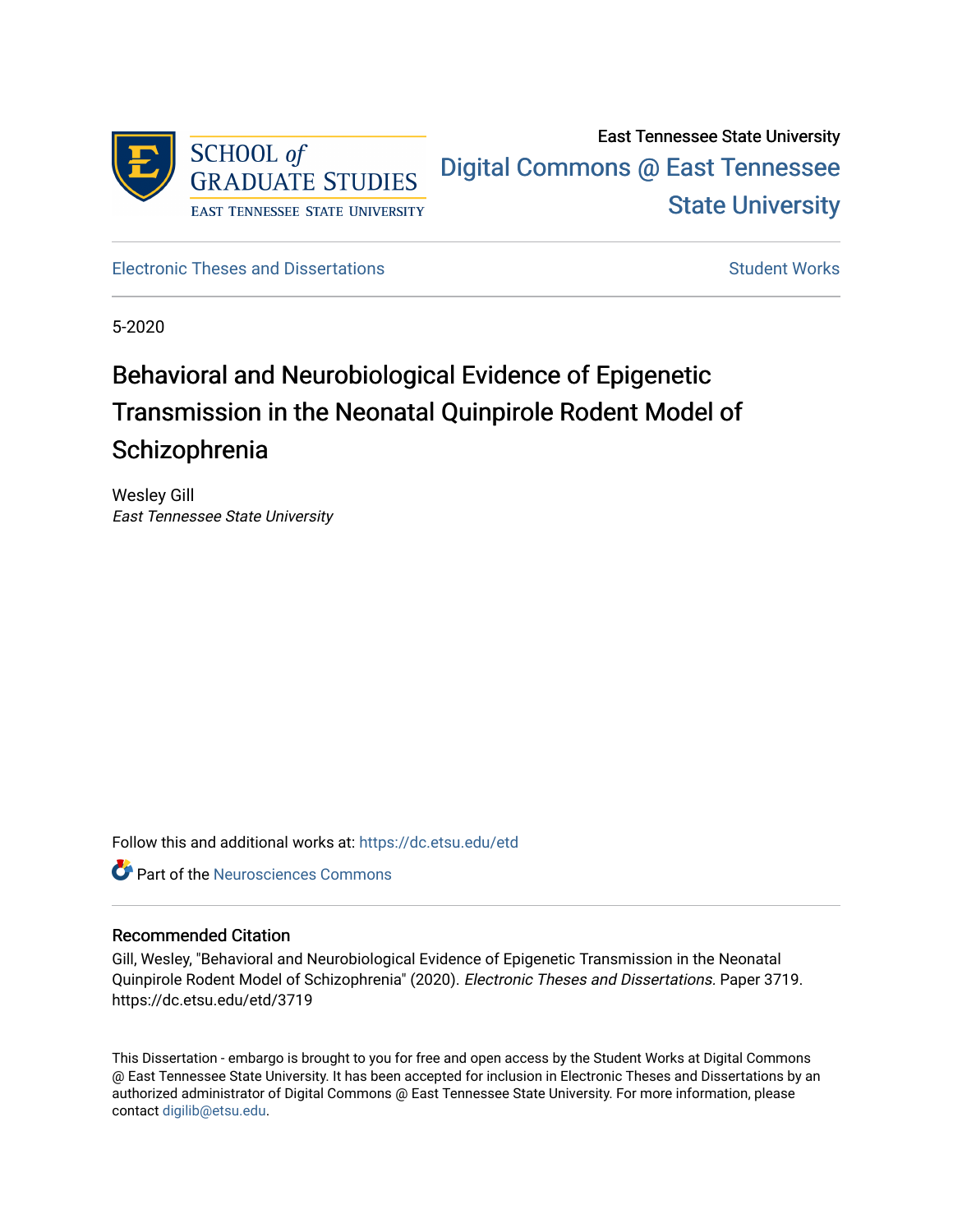Behavioral and Neurobiological Evidence of Epigenetic Transmission in the Neonatal

Quinpirole Rodent Model of Schizophrenia

A dissertation

\_\_\_\_\_\_\_\_\_\_\_\_\_\_\_\_\_\_\_\_\_

presented to

the Department of Biomedical Sciences

East Tennessee State University

In partial fulfillment

of the requirements for the degree

Doctor of Philosophy in Biomedical Sciences

by

\_\_\_\_\_\_\_\_\_\_\_\_\_\_\_\_\_\_\_\_\_

W. Drew Gill

May 2020

Russell W. Brown, PhD, Chair

\_\_\_\_\_\_\_\_\_\_\_\_\_\_\_\_\_\_\_\_\_

Richard M. Kostrzewa, PhD

Gregory A. Ordway, PhD

Matthew I. Palmatier, PhD

Diego J. Rodriguez-Gil, PhD

Keywords: Schizophrenia, Quinpirole, Epigenetic, Dopamine, Prepulse Inhibition,

**Nicotine**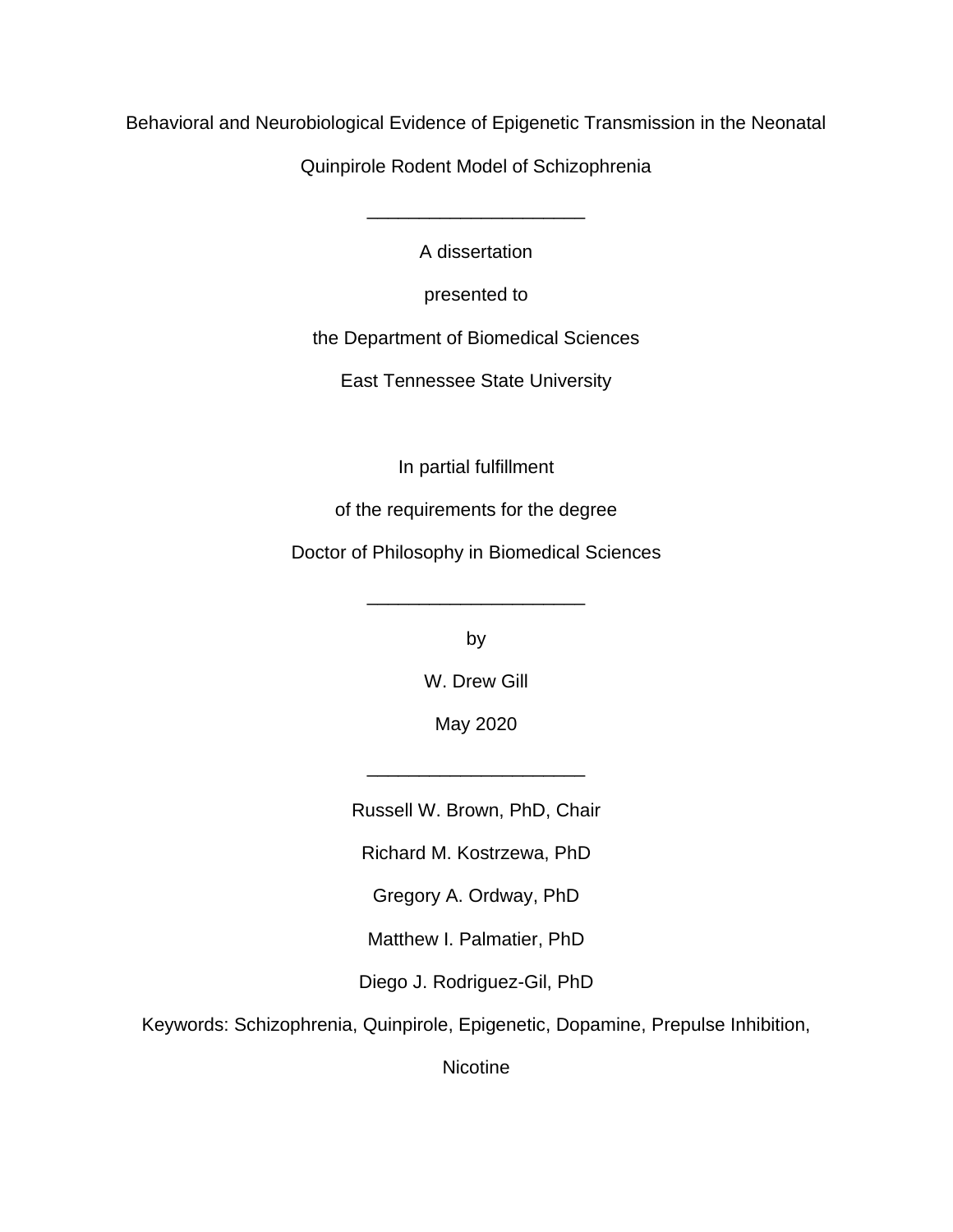#### ABSTRACT

## Behavioral and Neurobiological Evidence of Epigenetic Transmission in the Neonatal Quinpirole Rodent Model of Schizophrenia

by

#### W. Drew Gill

Quinpirole is a dopamine D2 receptor agonist that if administered to rats from postnatal day (P)1-21 results in increased dopamine D2 receptor sensitivity throughout the animal's lifetime. This increase in receptor sensitivity is consistent with schizophrenia. This model has additional consistencies with human schizophrenia, including sensorimotor gating deficits, enhanced behavioral and neurobiological responses to nicotine, and protein alterations consistent with the disorder. In this study, a second generation of the neonatal quinpirole (NQ) rodent model was created to investigate if long term changes caused by NQ treatment would be passed to offspring. NQ treated rats were mated and their offspring left untreated. To investigate if dopamine D2 receptor hypersensitivity was transmitted from the first to the second generation of the model, yawning behavior was assayed after acute quinpirole treatment. Prepulse inhibition (PPI) is a test of sensorimotor gating, and PPI testing was performed on adolescent second generation rats. Behavioral sensitization and conditioned place preference to nicotine (0.5 mg/kg and 0.6 mg/kg respectively) were examined in adolescence in both generations of the model. Several neurobiological assays were performed in both nicotine naïve and animals sensitized to nicotine (0.5 mg/kg) in order to investigate consistencies with the NQ model, which has shown enhanced responses to nicotine. These include enzyme linked immunosorbent assays (ELISAs) for brain-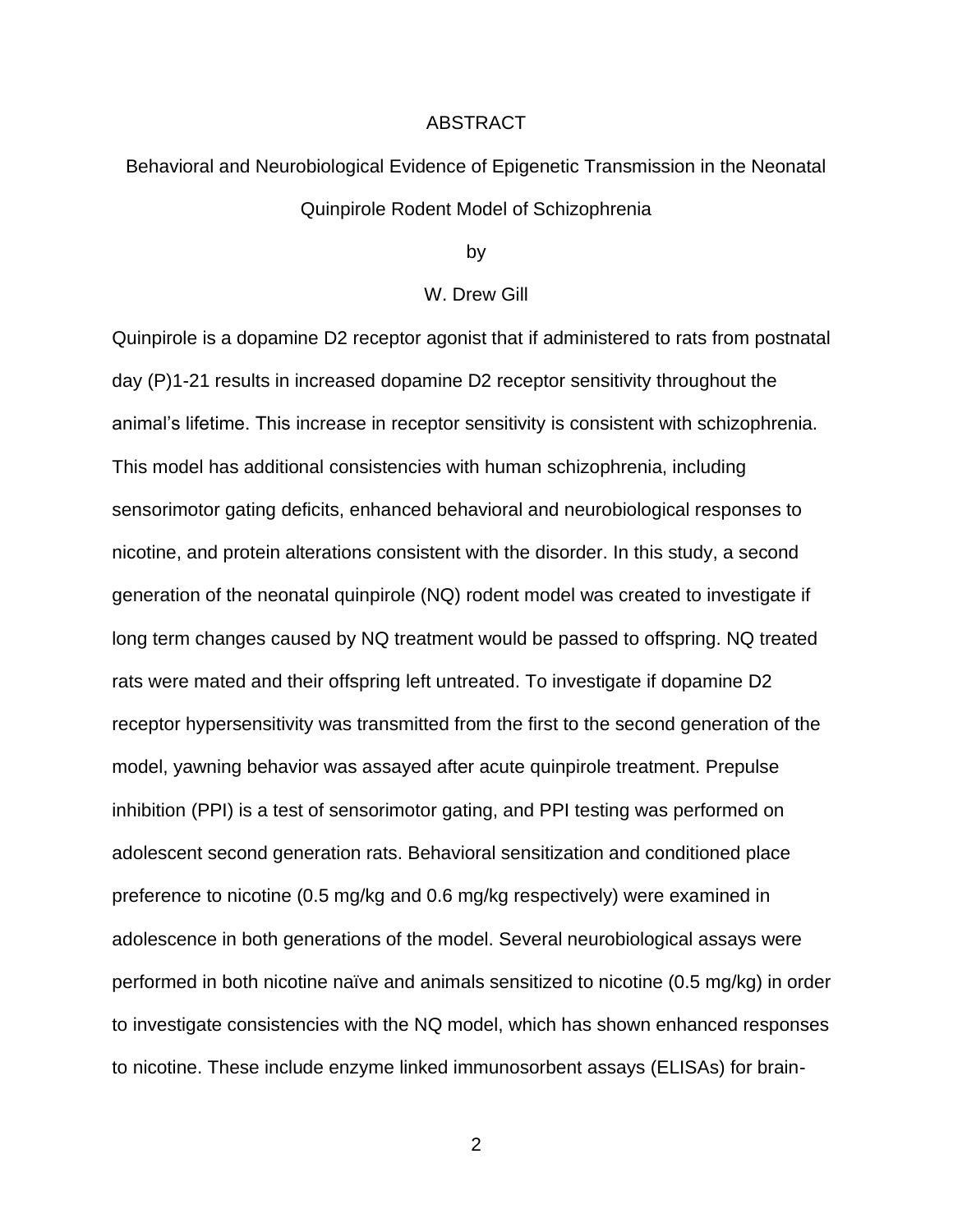derived neurotrophic factor (BDNF) and cAMP response element-binding protein (CREB), as well as quantitative PCR (qPCR) to quantify messenger RNA (mRNA) of regulator of G-protein signaling 9 (rgs9). Results indicated that second generation rats of NQ-treated rats demonstrated increased yawning behavior in response to acute quinpirole treatment. PPI deficits and enhanced behavioral responses to nicotine were also observed. Increased BDNF expression was observed in the nucleus accumbens following nicotine sensitization, consistent with past work in first generation NQ-treated rats. CREB expression was also increased in both generations of the model, an effect linked to alterations in PPI and other schizophrenia-like symptomology. *Rgs9* expression was generally unaltered in either generation of the model. This study provides basis for utilization of a second generation of the NQ model to study epigenetic influences in schizophrenia and drug abuse vulnerability.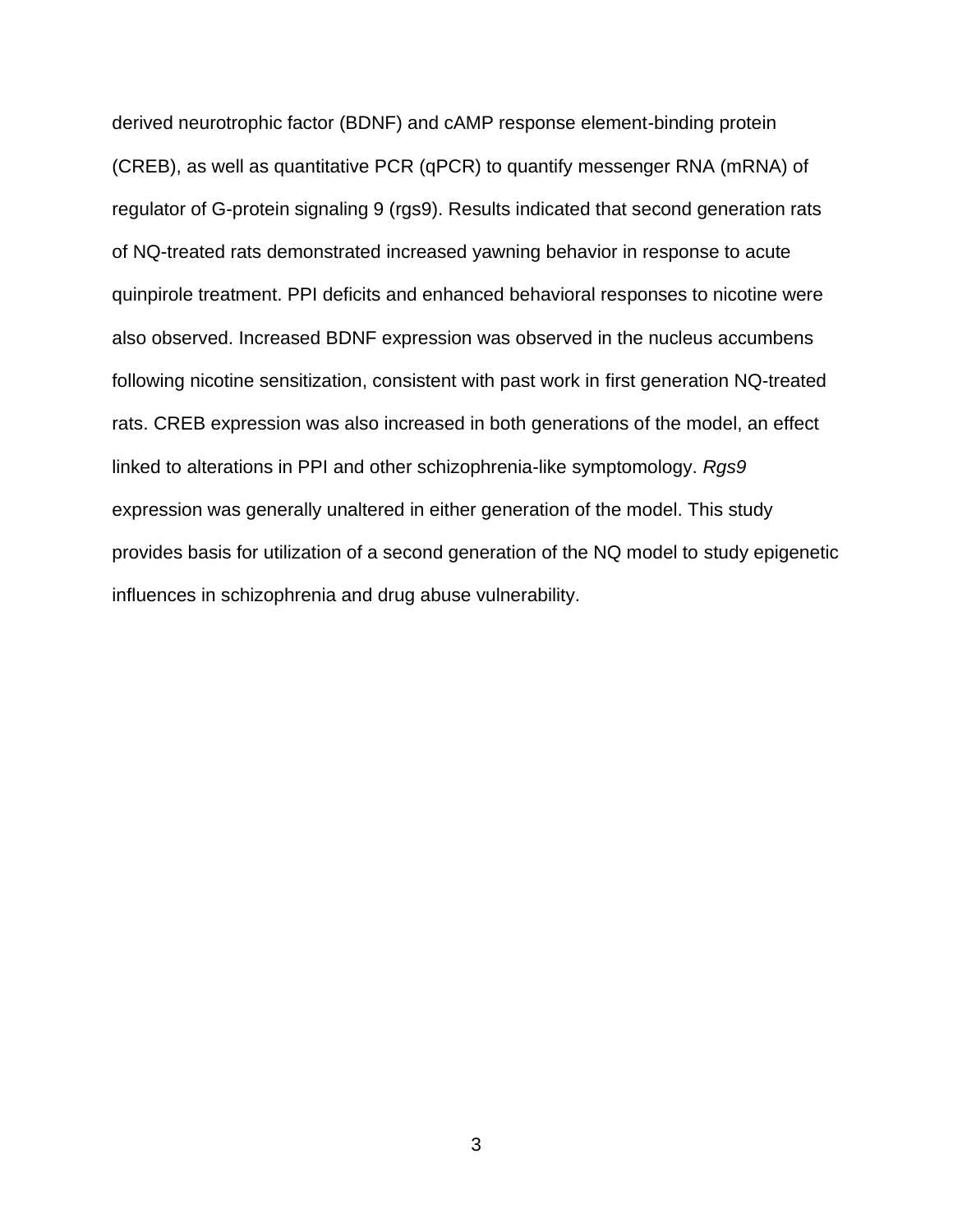#### ACKNOWLEDGEMENTS

First of all, I would like to thank my graduate advisor, Dr. Brown. Dr. Brown welcomed me into his lab as a student with limited background in behavioral neuroscience. Dr. Brown's mentorship allowed me the space to grow when needed and the motivation to work hard when required. I would also like to thank and acknowledge the other members of my graduate committee: Dr. Kostrzewa, Dr. Ordway, Dr. Palmatier, and Dr. Rodriguez-Gil. Their willingness to add another obligation to their busy schedules was generous, and the guidance they have provided me was invaluable to my development as a scientist. I would like to thank Dr. Chandley as well, for her time in mentorship for the qPCR portion of this dissertation. Those specific experiments would likely have not been allowed to proceed without her expertise.

Additionally, I would be remiss if I did not acknowledge the many graduate and undergraduate students who have spent time in Dr. Brown's lab who have helped me with much of this study. The graduate students I would specifically like to thank are Loren Peeters and Liza Hernandez, who were vital in helping to complete this project on time, and who will continue research which will build off my own.

I would like to thank Jennie Hoard and all of the DLAR staff for their cooperation and consultation. Their work consistently kept my research efforts running smoothly, and they often went above and beyond what was required.

And lastly, I would like to thank my parents, Bert and Jill Gill, and my brother, Spencer Gill. Their love and support made this 5-year endeavor possible.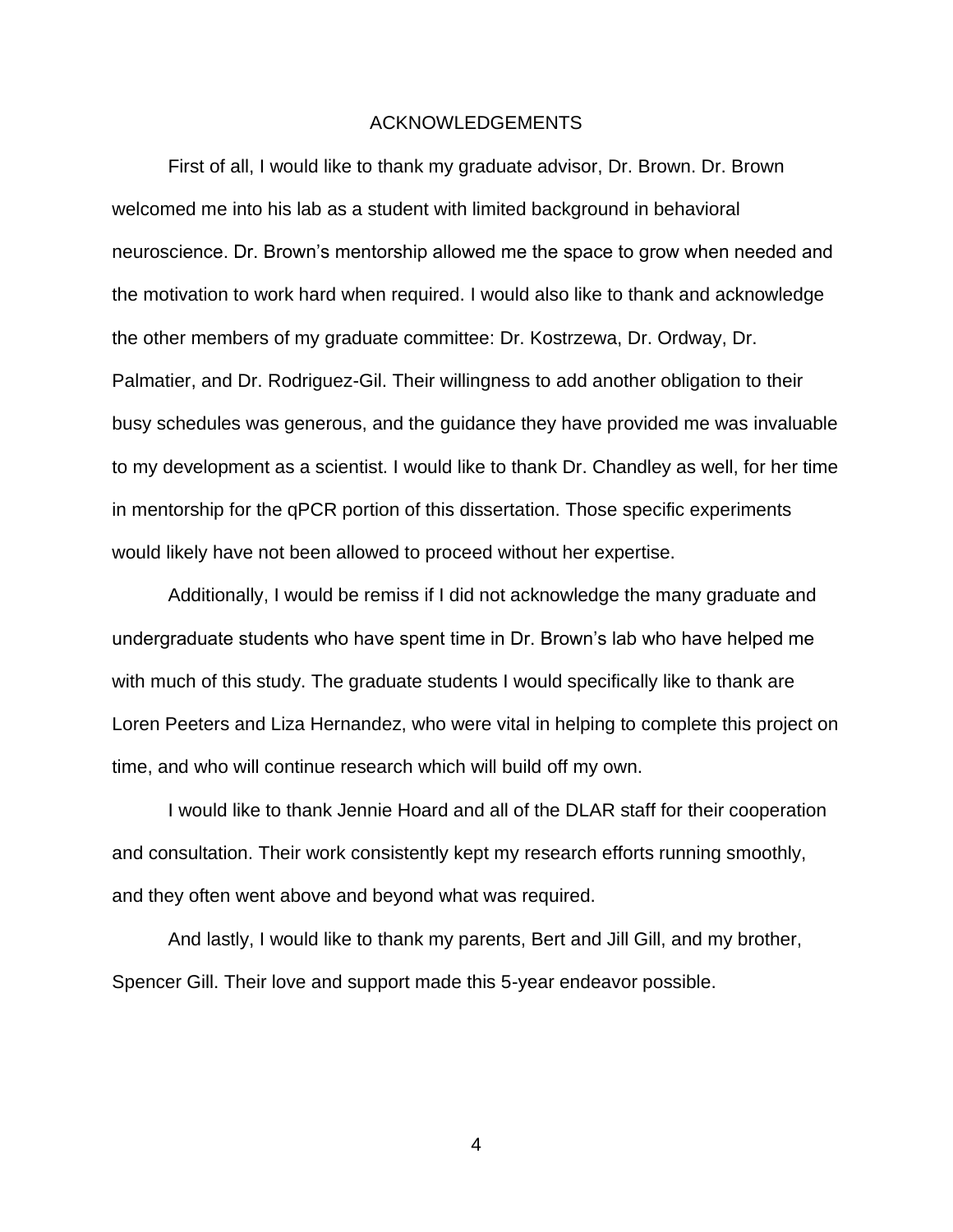### TABLE OF CONTENTS

| <b>CHAPTER</b>                                          |  |  |  |  |  |
|---------------------------------------------------------|--|--|--|--|--|
|                                                         |  |  |  |  |  |
|                                                         |  |  |  |  |  |
|                                                         |  |  |  |  |  |
|                                                         |  |  |  |  |  |
|                                                         |  |  |  |  |  |
|                                                         |  |  |  |  |  |
|                                                         |  |  |  |  |  |
|                                                         |  |  |  |  |  |
|                                                         |  |  |  |  |  |
| Evidence of Epigenetic Contribution to Schizophrenia 17 |  |  |  |  |  |
|                                                         |  |  |  |  |  |
| Epigenetic Transmission Across Generations  18          |  |  |  |  |  |
|                                                         |  |  |  |  |  |
|                                                         |  |  |  |  |  |
|                                                         |  |  |  |  |  |
|                                                         |  |  |  |  |  |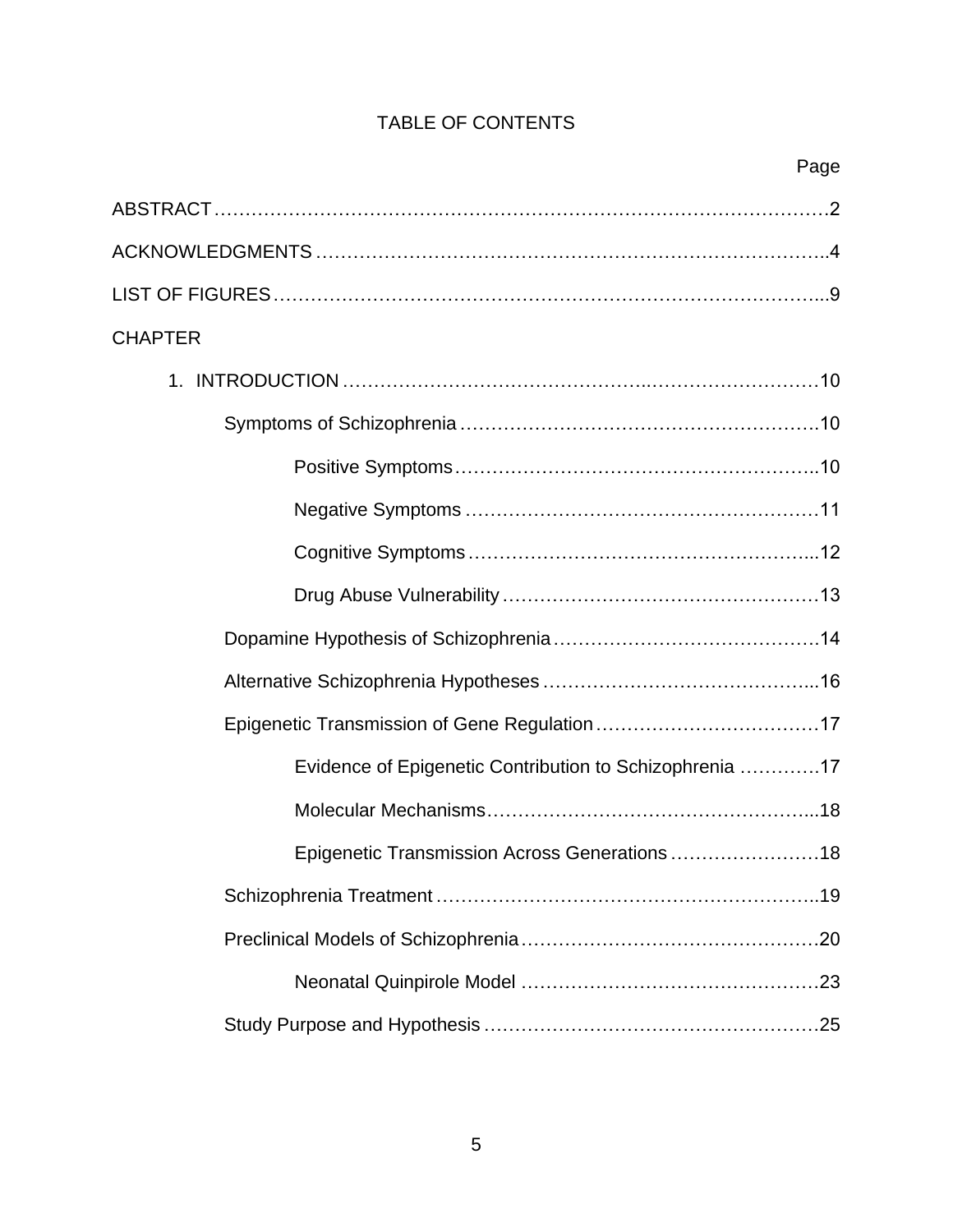| Nicotine Conditioned Place Preference (CPP)32             |  |
|-----------------------------------------------------------|--|
| Brain-derived Neurotrophic Factor Enzyme-linked           |  |
|                                                           |  |
| Rgs9 Quantitative Polymerase Chain Reaction (qPCR) 35     |  |
|                                                           |  |
|                                                           |  |
|                                                           |  |
| Transmission of Schizophrenia-like Symptoms in F1 Rats 38 |  |
|                                                           |  |
| Prepulse Inhibition in Non-cross-fostered Rats39          |  |
|                                                           |  |
|                                                           |  |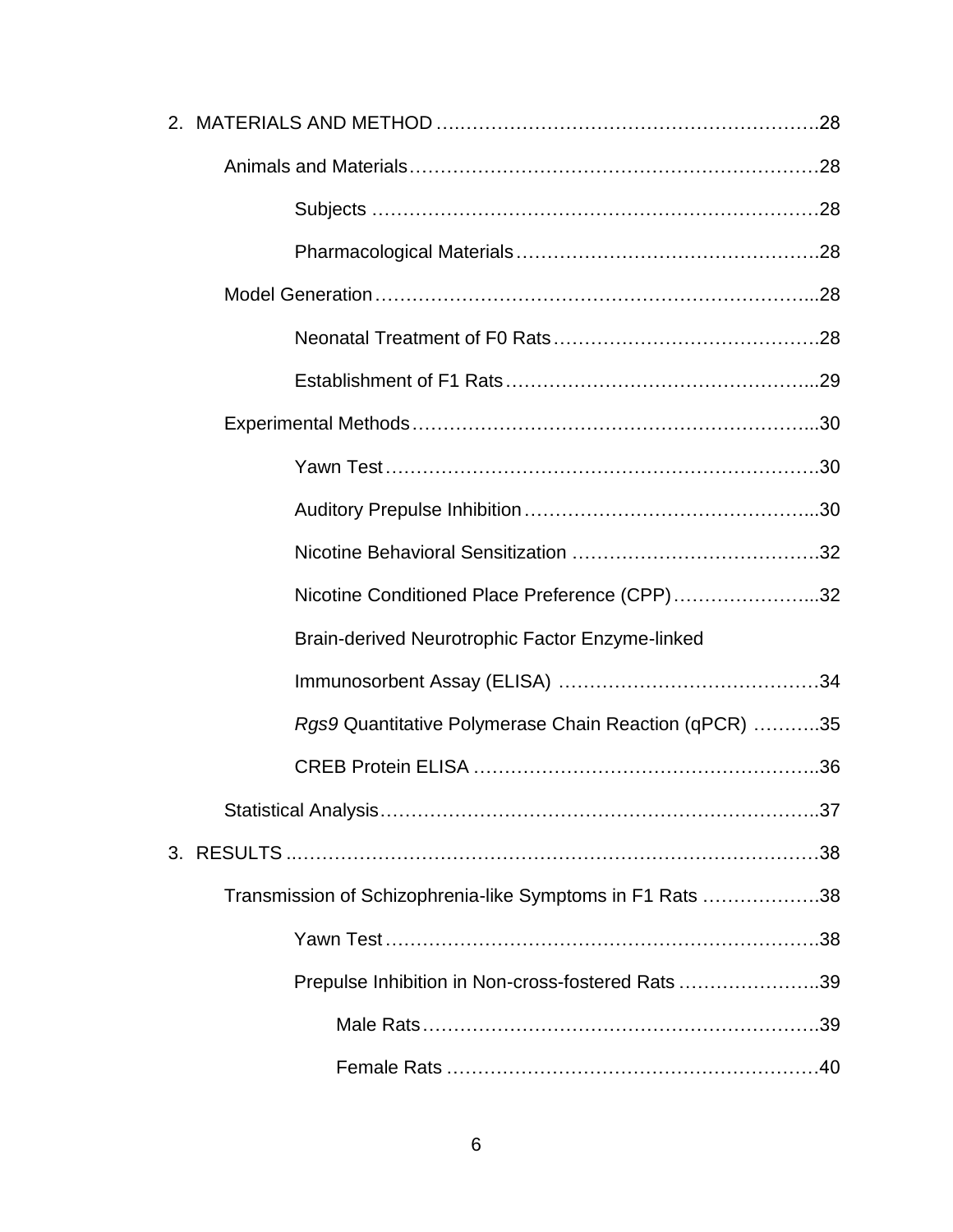| Prepulse Inhibition in Male Cross-fostered Rats 41                   |  |
|----------------------------------------------------------------------|--|
| Transmission of Enhanced Response to Nicotine in F1 Rats 44          |  |
|                                                                      |  |
|                                                                      |  |
| BDNF Protein Expression Following Nicotine Sensitization 47          |  |
| Suggested Mechanisms for Epigenetically Transmitted Effects 49       |  |
|                                                                      |  |
| Rgs9 mRNA Expression Following Nicotine Treatment49                  |  |
|                                                                      |  |
|                                                                      |  |
| Evidence of Epigenetic Transmission of Schizophrenia-like Symptoms52 |  |
| Dopamine D2 Receptor Hypersensitivity in F1 Rats 52                  |  |
|                                                                      |  |
|                                                                      |  |
|                                                                      |  |
|                                                                      |  |
| Evidence of Epigenetic Transmission of Enhanced Response to          |  |
|                                                                      |  |
| Enhanced Behavioral Sensitization and CPP to Nicotine in             |  |
|                                                                      |  |
|                                                                      |  |
| Nicotine Conditioned Place Preference 57                             |  |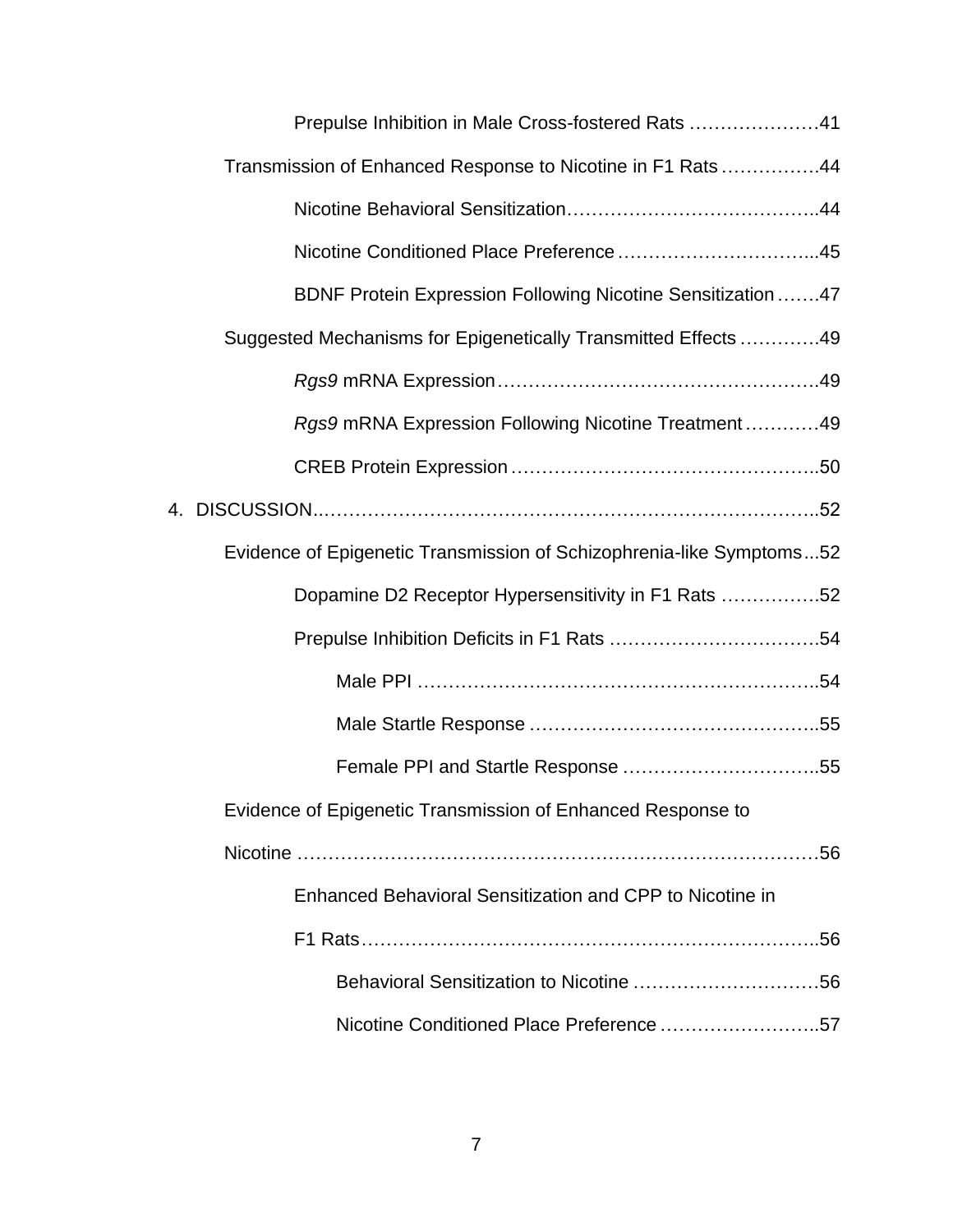| Increased Accumbal BDNF in F1 Rats Following Nicotine          |  |
|----------------------------------------------------------------|--|
|                                                                |  |
| Neurobiological Mechanisms Involved in Epigenetic Transmission |  |
|                                                                |  |
|                                                                |  |
|                                                                |  |
|                                                                |  |
|                                                                |  |
|                                                                |  |
|                                                                |  |
|                                                                |  |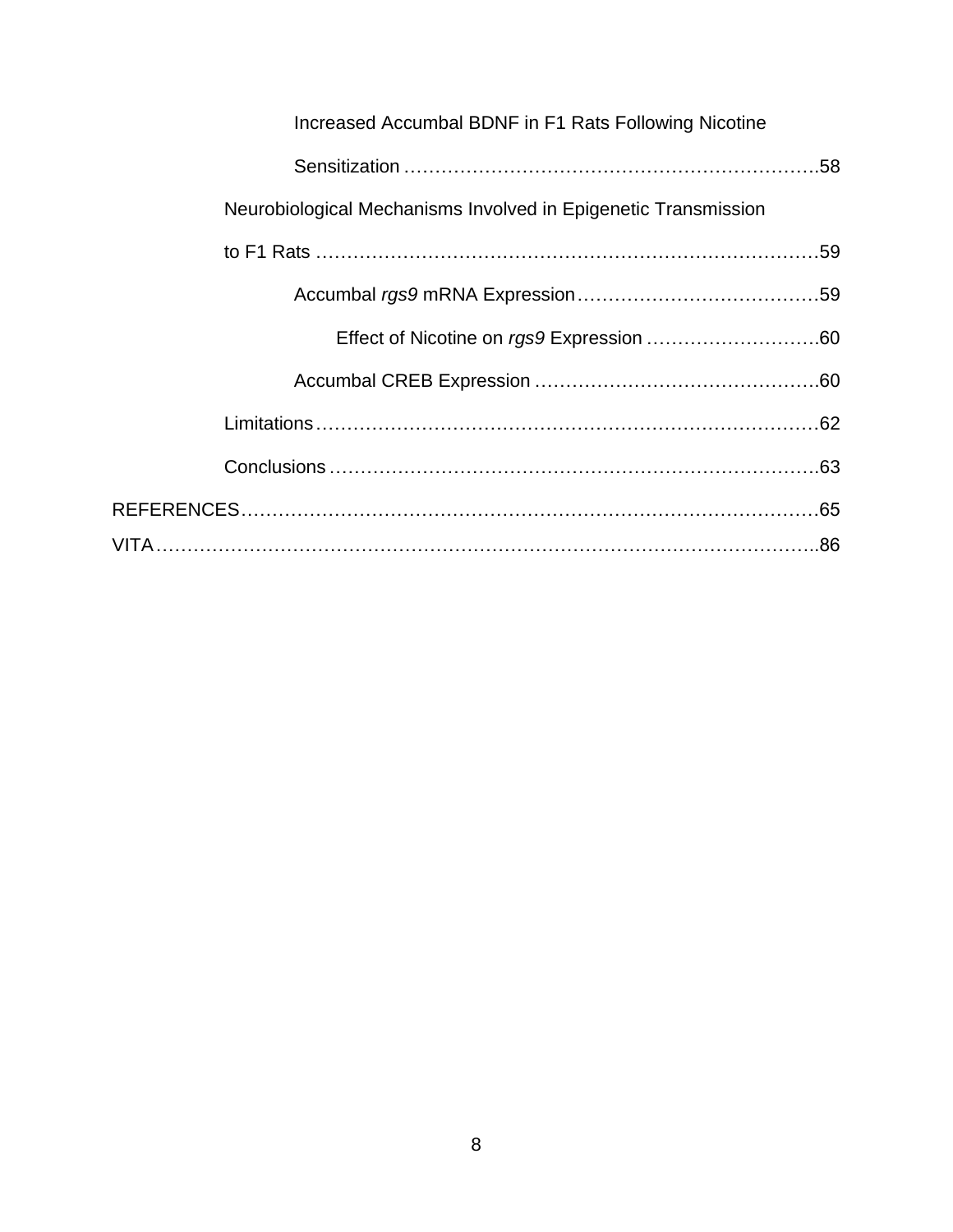### **LIST OF FIGURES**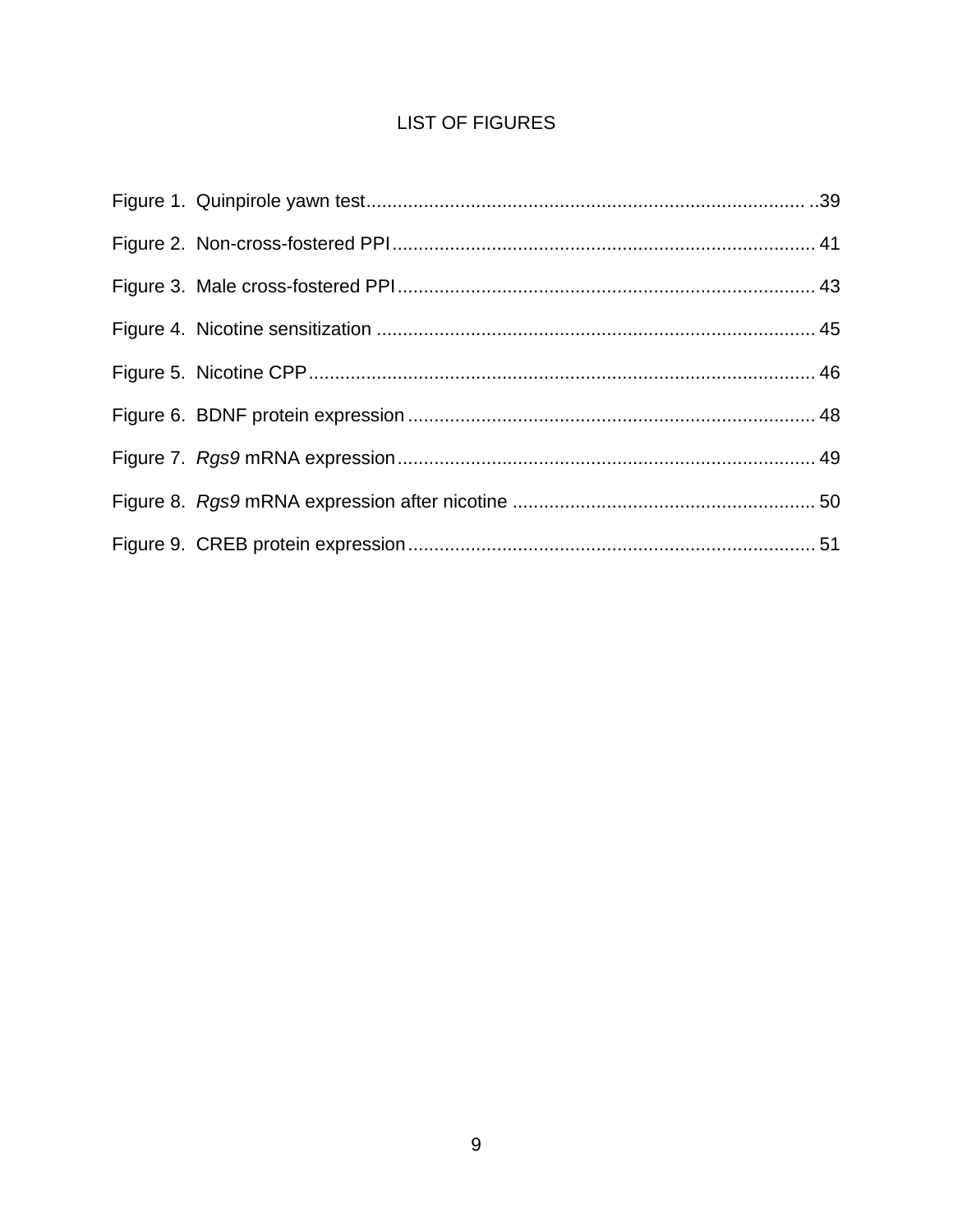#### CHAPTER 1

#### INTRODUCTION

Schizophrenia is a neurological disorder that affects approximately 1% of the population (Kahn et al. 2015). The economic burden of schizophrenia in the United States was estimated to be greater than \$155 billion in 2013 (Cloutier et al. 2016). In addition to great economic financial strain, schizophrenia also poses serious decreases to quality of life and lifespan of those affected. Patients diagnosed with schizophrenia experience an average lifespan which is 12-15 years shorter than the general population, due primarily to risk factors such as increased rate of smoking and obesity, likely caused by decreased exercise and poor diet (Saha et al. 2007). A heightened rate of suicide is exhibited in the population of patients diagnosed with schizophrenia, with the lifetime suicide risk rate estimated to be at 5% (Hor and Taylor 2010). These factors are largely influenced by the challenging nature of the treatment of schizophrenia, with approximately 30% of patients exhibiting treatment resistance (Meltzer 1997). The primary etiology is still largely unknown, which presents issues in identifying promising new treatment targets. Though many advancements in schizophrenia treatment have occurred over the past few decades, furthering understanding of the disease and exploration of additional treatment possibilities are necessary to improve the current landscape of schizophrenia.

#### **Symptoms of Schizophrenia**

#### **Positive Symptoms**

Schizophrenia is characterized by a multitude of symptoms, which typically begin to present in late adolescence (Hafner et al. 1994).These symptoms are typically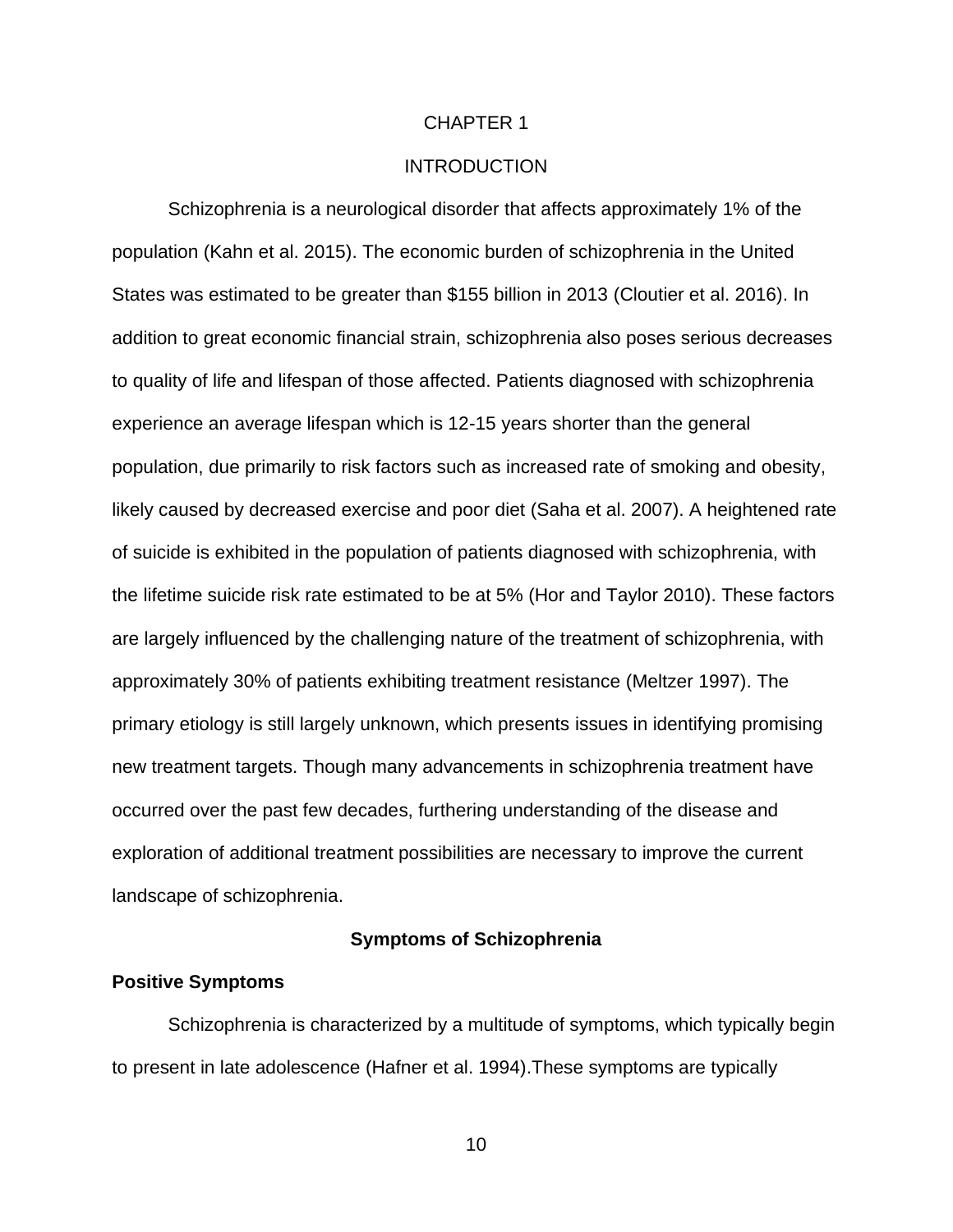grouped into 3 categories: positive symptoms, negative symptoms, and cognitive symptoms. Positive symptoms describe experiences that those with schizophrenia have that do not occur in the healthy individuals. These symptoms are generally associated with a deviation in experience from reality. Positive symptoms include hallucinations, which can manifest in any of the sensory systems, as well as delusions (Picchioni and Murray 2007). These symptoms present challenges to preclinical schizophrenia researchers, as they are difficult (and potentially impossible) to detect and measure in animal models of schizophrenia which present symptomology from the other symptom categories. Therefore, it is difficult to assess whether novel treatments will alleviate positive symptoms until much later in the drug development process.

#### **Negative Symptoms**

Negative symptoms describe symptoms that are deficits in healthy behavior and response to stimuli. These symptoms include anhedonia, avolition, flattened affect, social withdrawal, and speech deficits (Foussias et al. 2015; Sarkar 2015). Unlike many positive symptoms, negative symptoms can be studied in animal models. Anhedonia has been demonstrated in animal models of schizophrenia utilizing sucrose preference (Turgeon and Hoge 2003; Baird et al. 2008). In these studies, when given free access to either a sucrose solution or water, the animals modelling schizophrenia showed decreased intake of sucrose solution compared to control animals, indicating that they experience decreased rewarding effect from the sucrose solution. Avolition has been studied in rodent models of schizophrenia using operant conditioning paradigms (Drew et al. 2007; Simpson et al. 2011). In these studies, rodents demonstrated decreased motivation to obtain reward via an operant conditioning paradigm requiring the rodents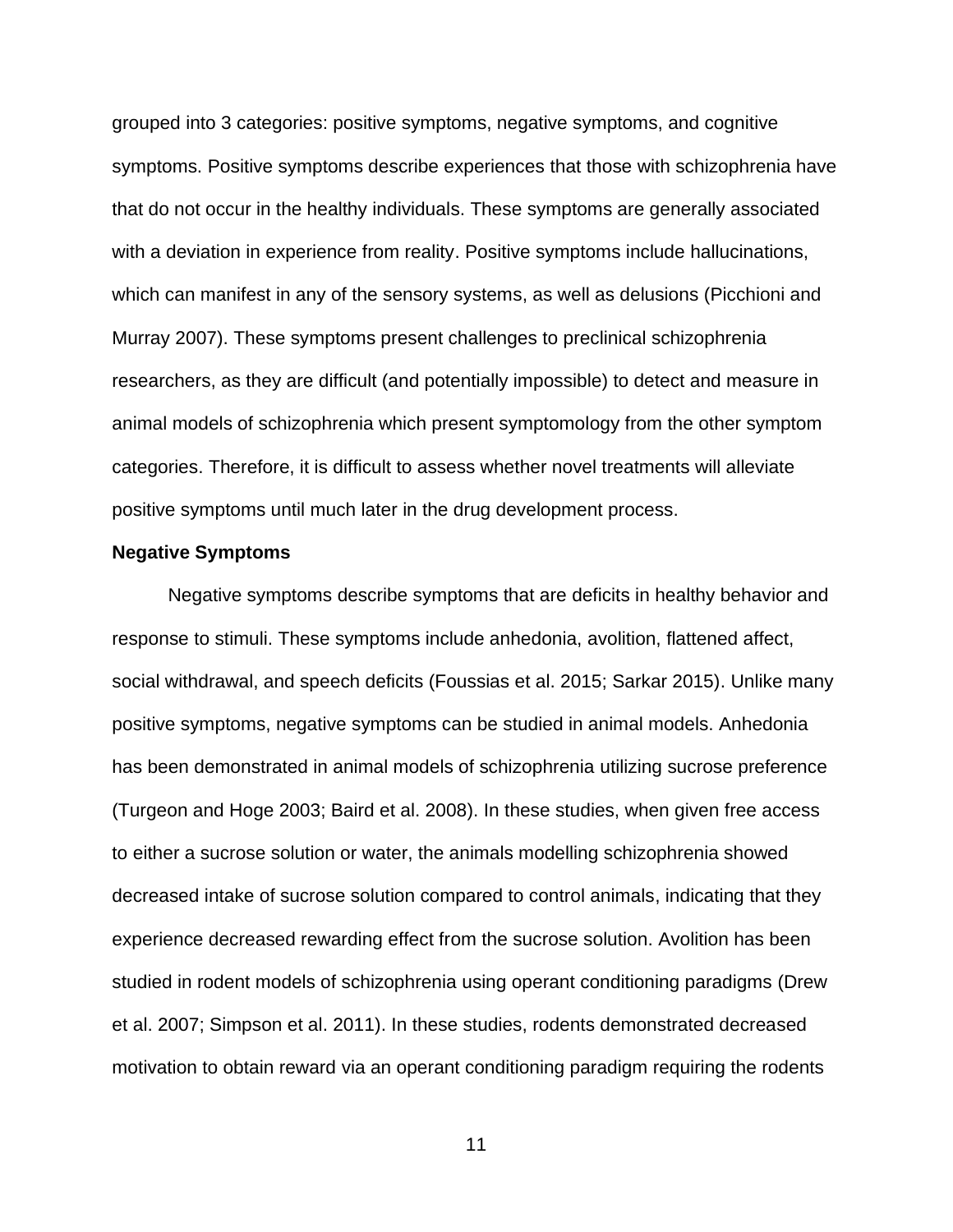to press a lever to receive reward. While deficits to speech cannot be evaluated in rodents as they lack use of discernable language, social deficits have been demonstrated via examination of ultrasonic vocalizations and grooming behaviors in rodent models of schizophrenia (Millan et al. 2014). Although the study of negative symptoms in preclinical models is viable and has produced heightened understanding of schizophrenia, current treatments are much less effective at treating negative symptoms compared to positive symptoms (Tandon et al. 2008a; Foussias et al. 2015).

#### **Cognitive Symptoms**

Cognitive symptoms of schizophrenia describe symptoms that include deficits to healthy cognitive function. Cognitive deficits are among the first symptoms to develop in an individual diagnosed with schizophrenia (Mesholam-Gately et al. 2009). Cognitive symptoms of schizophrenia include deficits to memory, attention, learning, and executive function (Tan 2009). Both working memory (Karlsgodt et al. 2007) and declarative memory (Karlsgodt et al. 2007) have been shown to be affected. These cognitive symptoms of schizophrenia have been extensively demonstrated by various models of the disease (Thacker et al. 2006; Miyamoto and Nitta 2014).

Prepulse inhibition (PPI) is a task that has been used to study cognitive performance in both individuals diagnosed with schizophrenia as well as rodent models of the disease (Light and Swerdlow 2014). PPI is a task that measures sensorimotor gating. Sensorimotor gating is the ability to use sensory stimuli to inhibit a motor response (Powell et al. 2012). Patients diagnosed with schizophrenia consistently demonstrate PPI deficits (Braff et al. 2001). However, PPI deficits are not limited to schizophrenia. Many other neurological conditions exhibit PPI deficits including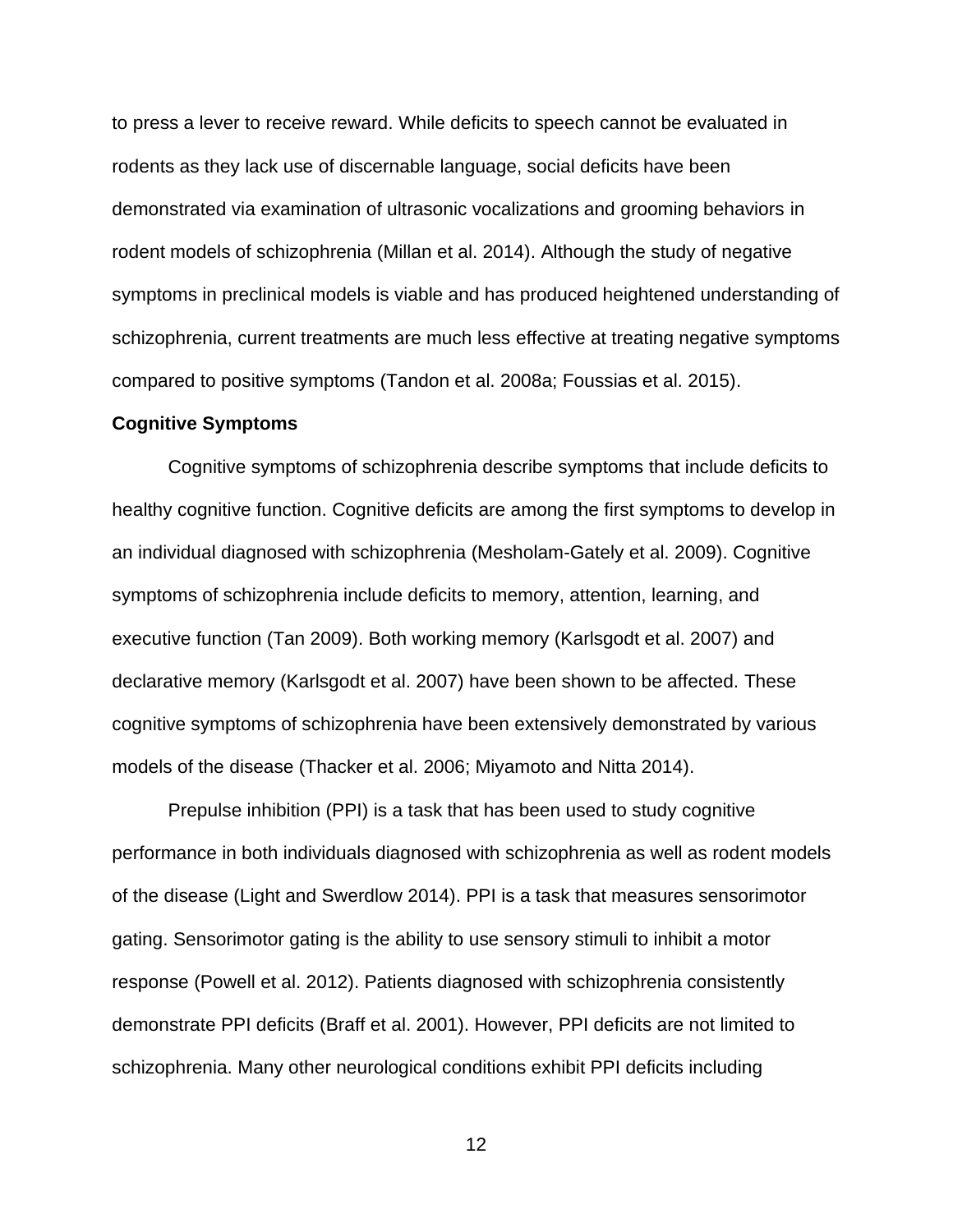obsessive compulsive disorder, Tourette syndrome, and Huntington's disease (Swerdlow et al. 1995; Neal R. Swerdlow et al. 2001; Ahmari et al. 2012). PPI performance is affected by many brain regions and genes, but the PPI deficit phenotype appears to be heritable (N. R. Swerdlow et al. 2001; Greenwood et al. 2011). PPI has been shown to be critically useful in the screening process for models of schizophrenia. PPI has been demonstrated to correlate with various cognitive processes including working memory (Greenwood et al. 2013) and executive function (Bitsios et al. 2006; Swerdlow, Light, et al. 2006). Examination of PPI allows for the study of effectiveness of schizophrenia treatment. Atypical antipsychotics elevate PPI performance in schizophrenia patients as well as animal models (Swerdlow, Talledo, et al. 2006). Since PPI deficits have been demonstrated to be a hallmark of the disease (Light and Swerdlow 2014), their omission from any model brings validity to question of any such model.

#### **Drug Abuse Vulnerability**

A consistency of people diagnosed with schizophrenia is an increased rate of drug abuse, particularly with nicotine, alcohol, and cannabis (Barbee et al. 1989; Soyka et al. 1993; Salokangas et al. 2006; Featherstone and Siegel 2015). Focusing on nicotine, individuals diagnosed with schizophrenia are four times more likely to smoke tobacco, in which nicotine is the psychoactive ingredient in tobacco, than the healthy population (Featherstone and Siegel 2015). Additionally, individuals diagnosed with schizophrenia are more likely to be heavy smokers as well, which is defined as more than one and a half packs of cigarettes per day (Salokangas et al. 2006). While the cause of this increased rate in nicotine use is unknown, it has been suggested that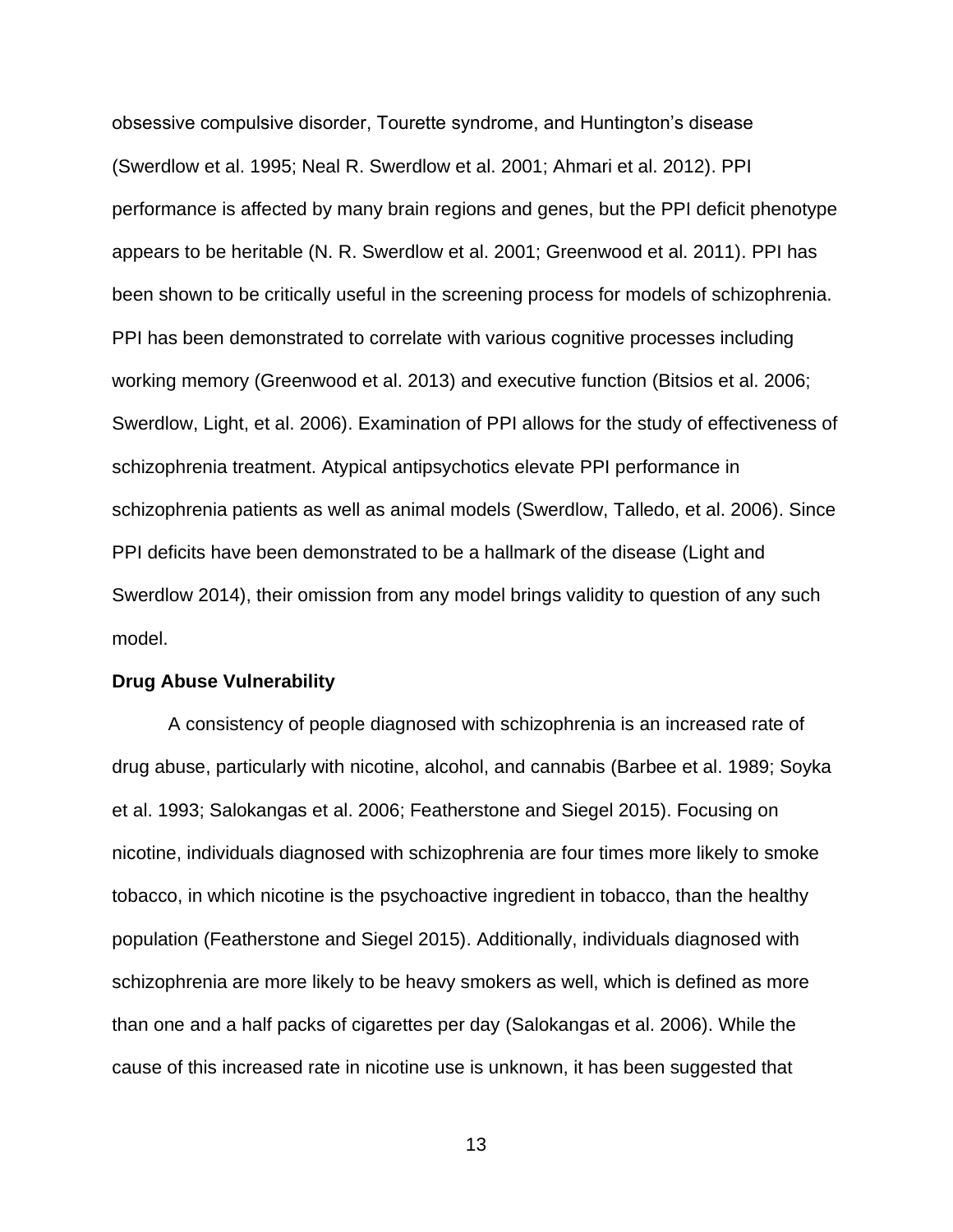nicotine may provide relief from negative and cognitive symptoms associated with schizophrenia (LeDuc and Mittleman 1995). However, smoking produces several issues for individuals with schizophrenia. Smoking has been demonstrated to reduce blood levels of some antipsychotics, which play an important role in mitigating cognitive and positive symptoms of the disease (Jann et al. 1986; Carrillo et al. 2003). Smoking also introduces increased risk of lung and other cancers, respiratory illnesses, and cardiovascular diseases (Bonnie et al. 2015). Therefore, while nicotine may provide some therapeutic effects, the detriments to quality of life for individuals with schizophrenia necessitate research to alternatives and therapies that alleviate the rate of addiction in the affected population.

#### **Dopamine Hypothesis of Schizophrenia**

The exact cause of schizophrenia is still unknown. In fact, it is more likely that there is no specific singular cause for the symptomology of schizophrenia, and rather there are several contributing factors (Tandon et al. 2008b). However, a major underlying mechanism of the schizophrenia pathology is an increase in dopamine signaling and dysregulation, often referred to as the "Dopamine Hypothesis of Schizophrenia". This hypothesis states that the behavioral symptoms of schizophrenia are caused by or related to dysfunction and/or hyperactivity in the dopamine systems in the brain (Howes and Kapur 2009). Some of the initial evidence for this theory was that antipsychotics that have proven effective at treating at least parts of the disease all antagonize dopamine D2 receptors (Seeman et al. 1976). There are three dopaminergic pathways in the brain which may explain and contribute to schizophrenia pathology. The mesolimbic pathway, or reward pathway, is the ventral tegmental area (VTA) to the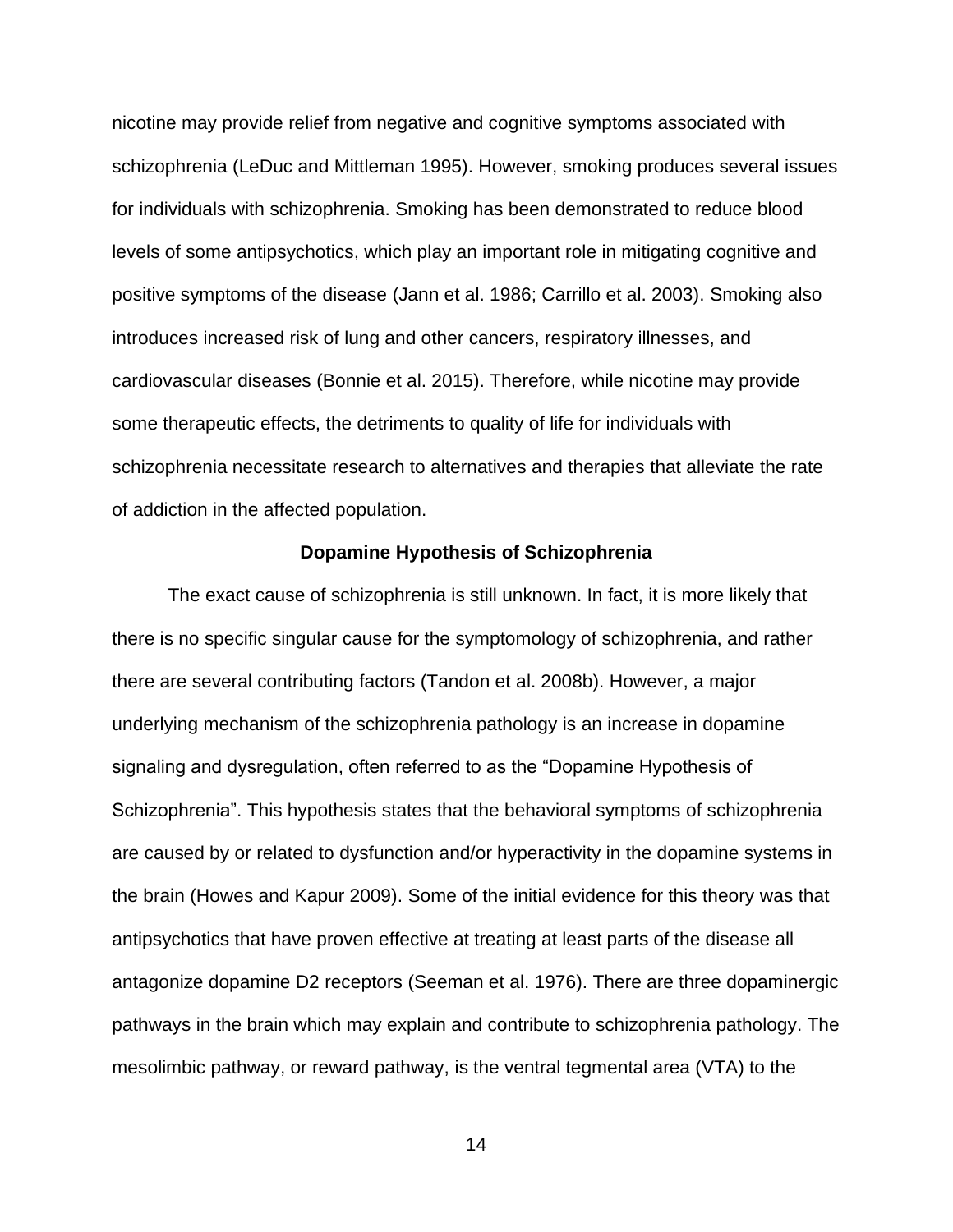nucleus accumbens pathway. Dopamine alterations in this pathway may contribute to positive symptoms (Davis et al. 1991), increase incidence of drug addiction such as nicotine abuse in schizophrenia (Brown et al. 2012; Perna and Brown 2013; Lucatch et al. 2018), and also contribute to negative symptoms such as avolition (Salamone et al. 2007). The mesocortical pathway is the VTA to the prefrontal cortex pathway and is important in mediating cognitive processes and decision making, which are both deficient in schizophrenia (Floresco and Magyar 2006). The mesocortical pathway is also implicated in negative symptoms (Toda and Abi-Dargham 2007), due to its relationship to emotional reactivity. The nigrostriatal pathway is the pathway from the substantia nigra to the dorsal striatum. Dopamine signaling in the nigrostriatal pathway affects motor function as well as cognition (Graybiel 2008), and alterations to this pathway could explain learning deficits which are manifested in schizophrenia (Bach et al. 2008). The nigrostriatal pathway has also been implicated in the neurobiology of addiction (Wise 2009).

Dopamine D2 receptor antagonism is a focus of disease treatment (Abi-Dargham et al. 2000). It has been demonstrated that there are proportionately fewer unbound dopamine D2 receptors in individuals diagnosed with schizophrenia than the healthy population, indicating greater signaling through the dopamine D2 receptor in schizophrenia (Abi-Dargham et al. 2000). Dopamine D2 receptors have high-affinity and low-affinity states (Sibley et al. 1982). This increased binding of D2 receptors is indicative of an increased number of D2 receptors in the high-affinity state, or increased D2 receptor activity in this state, and this phenomenon has been demonstrated to occur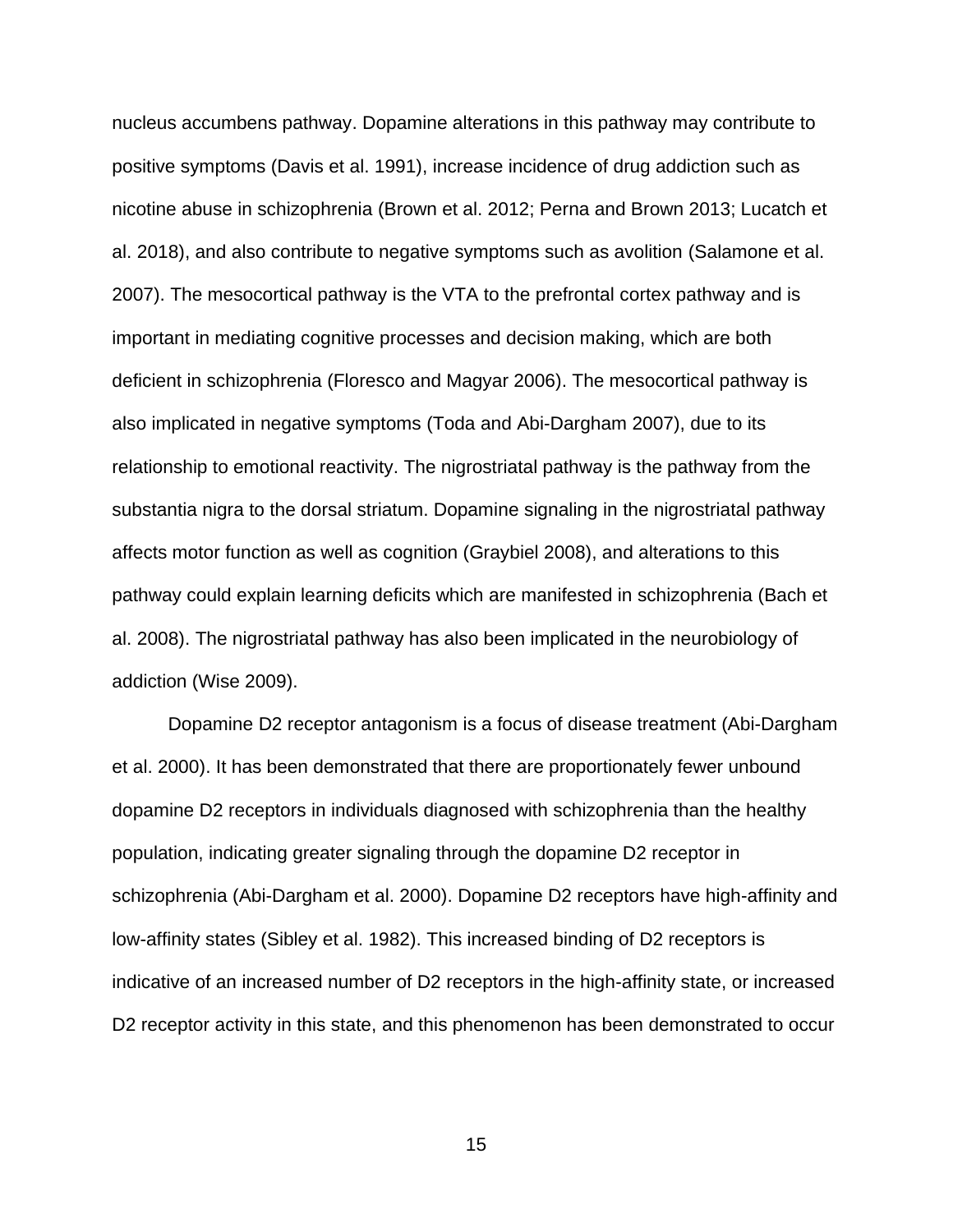in patients diagnosed with schizophrenia as well as all relevant animal models (Seeman 2011).

#### **Alternative Schizophrenia Hypotheses**

While altered dopamine signaling is a hallmark of schizophrenia, there is disruption in other neurotransmitter systems in schizophrenia. For example, serotonin has been suggested to play a role in schizophrenia, affecting negative symptomology (Bleich et al. 1988). Additionally, antipsychotic medications in the atypical class also act on serotonin signaling, suggesting that serotonin dysfunction may play a role in the disease (Schmid et al. 2014). Post-mortem studies have also implicated serotonin receptors in schizophrenia pathology (Ngan et al. 2000).

Another neurotransmitter system affected in schizophrenia is glutamate. Many studies have shown hypoactive glutamatergic signaling contributes to schizophrenia's symptomology, and does so primarily through N-methyl D-aspartate (NMDA) receptor dysregulation (Stone et al. 2007). This hypothesis was in-part developed due to NMDA receptor antagonists resulting in similar symptoms to schizophrenia (Javitt 1987). This has also led to the development of schizophrenia models based on NMDA receptor antagonism (Olney et al. 1999; Lacroix et al. 2000). Though treatments targeting the glutamate system have previously been in development, no currently utilized treatments have been effective as NMDA receptor agonists. While it may seem that these hypotheses are competing, it is likely dysregulation of all three neurotransmitter systems contributes to schizophrenia symptomology (Howes et al. 2015). Therefore, while this dissertation project focuses primarily on dopaminergic contributions to schizophrenia,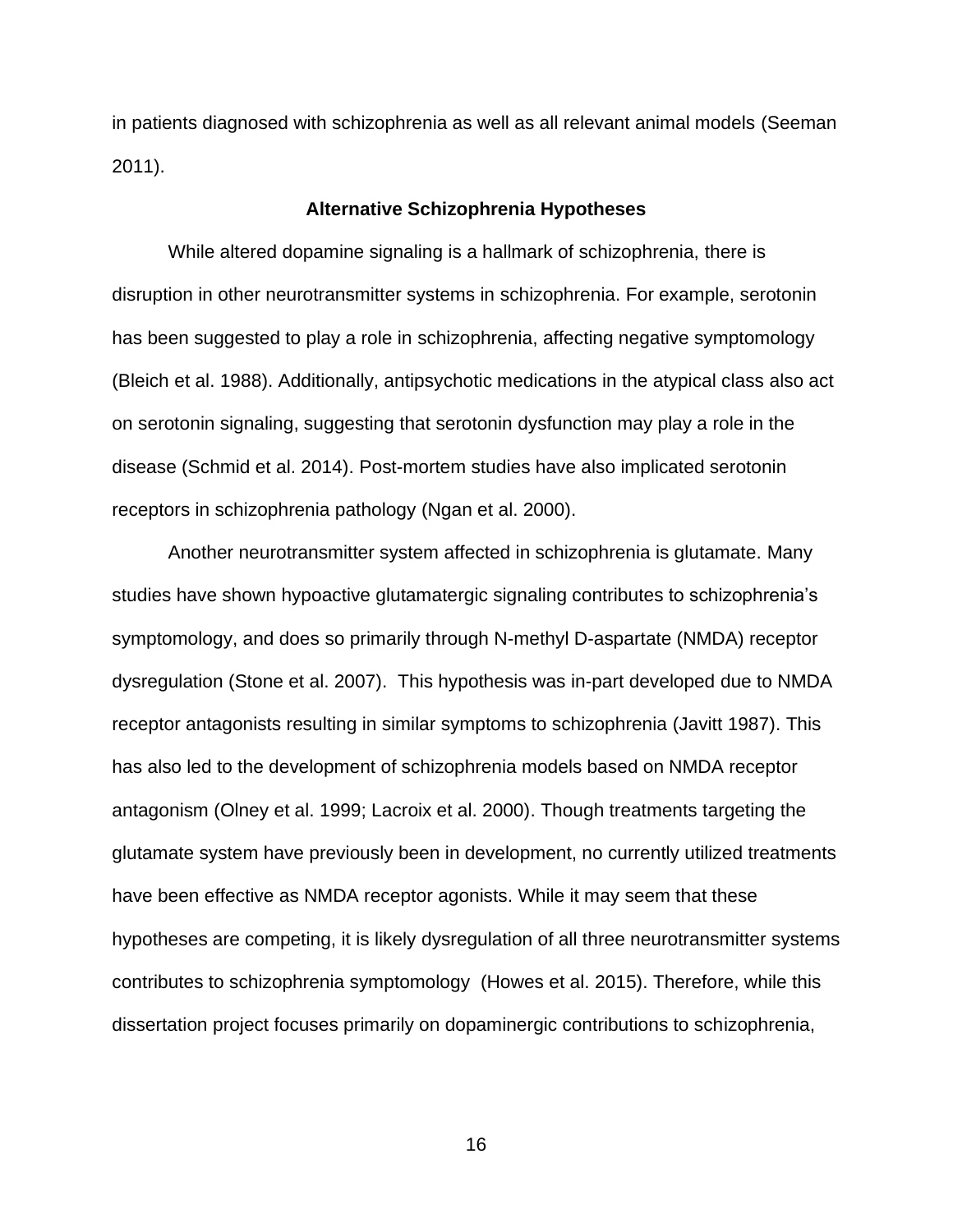research into either hypothesis is valuable to the continued understanding of the disease.

#### **Epigenetic Transmission of Gene Regulation**

#### **Evidence of Epigenetic Contribution to Schizophrenia**

Schizophrenia etiology is likely the combination of various genetic, environmental, and epigenetic factors, but the specifics of these factors are largely disputed. A key finding to support a mix of genetic and epigenetic factors is that monozygotic twins have a 41-65% concordance rate of schizophrenia compared to a 0- 28% rate in dizygotic twins (Cardno and Gottesman 2000). Risk of the development of schizophrenia when just one parent has the disorder is around 13%, rising to 46% if both parents are diagnosed (Bromet et al. 2003). More than 700 genes have been researched as candidates for contributing to schizophrenia's etiology (Allen et al. 2008). Some of the most studied genes in relation to schizophrenia include brain-derived neurotrophic factor (BDNF), disrupted in schizophrenia 1 (DISC1), and dopamine receptor D2 (Farrell et al. 2015). Though heritability evidence as well as genetic studies demonstrate the importance of genetic variation in the etiology of schizophrenia, the lack of concordance between monozygotic twins suggest that the epigenome must also play an important role in the etiology of the disease. It is also important to note that heritability rates are not linked strictly to genetic variations, and that epigenetics also likely play an important role in heritability. In order to discuss how parts of the epigenome could be transmitted across generations, it is important to discuss the mechanisms affecting the epigenome and how these mechanisms ultimately conserved across generations.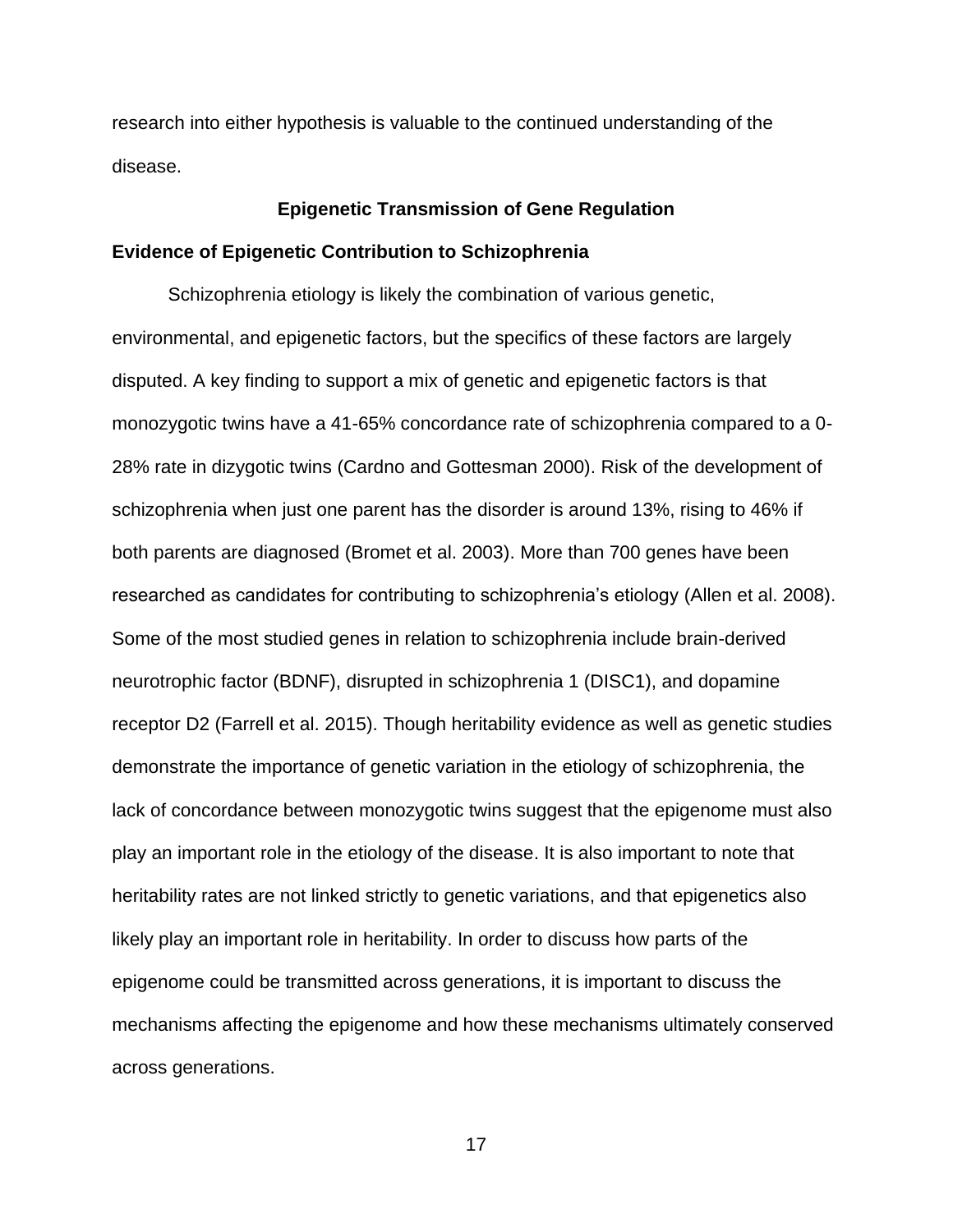#### **Molecular Epigenetic Mechanisms**

Epigenetics refers to molecular mechanisms which affect genetic expression without change to DNA sequence (Dupont et al. 2009). Many epigenetic mechanisms have been discovered, but chromatin remodeling is likely the most studied of these mechanisms. Chromatin is comprised of a complex of DNA and histones. Histones are proteins which form complexes to aid in compacting DNA (Strahl and Allis 2000). A useful, albeit imperfect, analogy to visualize histone function is that histone complexes act as a "spool", with DNA acting as the "thread". The tighter DNA is wound around the histone "spool", the lower the transcription of genetic material interacting with the histone (Strahl and Allis 2000; Kramer 2013). Several molecular processes can lead to changes in the associations between DNA and histones, including DNA methylations (at CpG sites or not) and histone methylation, acetylation, or phosphorylation (Handy et al. 2011). Of these processes, the most studied pertaining to epigenetic inheritance is DNA methylation at CpG sites. This specific methylation event is most commonly correlated with downregulation of a gene via condensing of chromatin structure (i.e tightening of the DNA "thread" around the histone "spool") (Strahl and Allis 2000).

#### **Epigenetic Transmission Across Generations**

The degree to which many epigenetic mechanisms controlling gene expression may be inherited by a future generation of offspring depends on the type of epigenetic mechanism and also on which parental sex is the contributor of a given epigenetic modifier. With regards to sex, maternal womb environment has large implication for epigenetic manipulation. A study of Dutch families following a famine found that adult offspring of parents who suffered through famine conditions experienced long lasting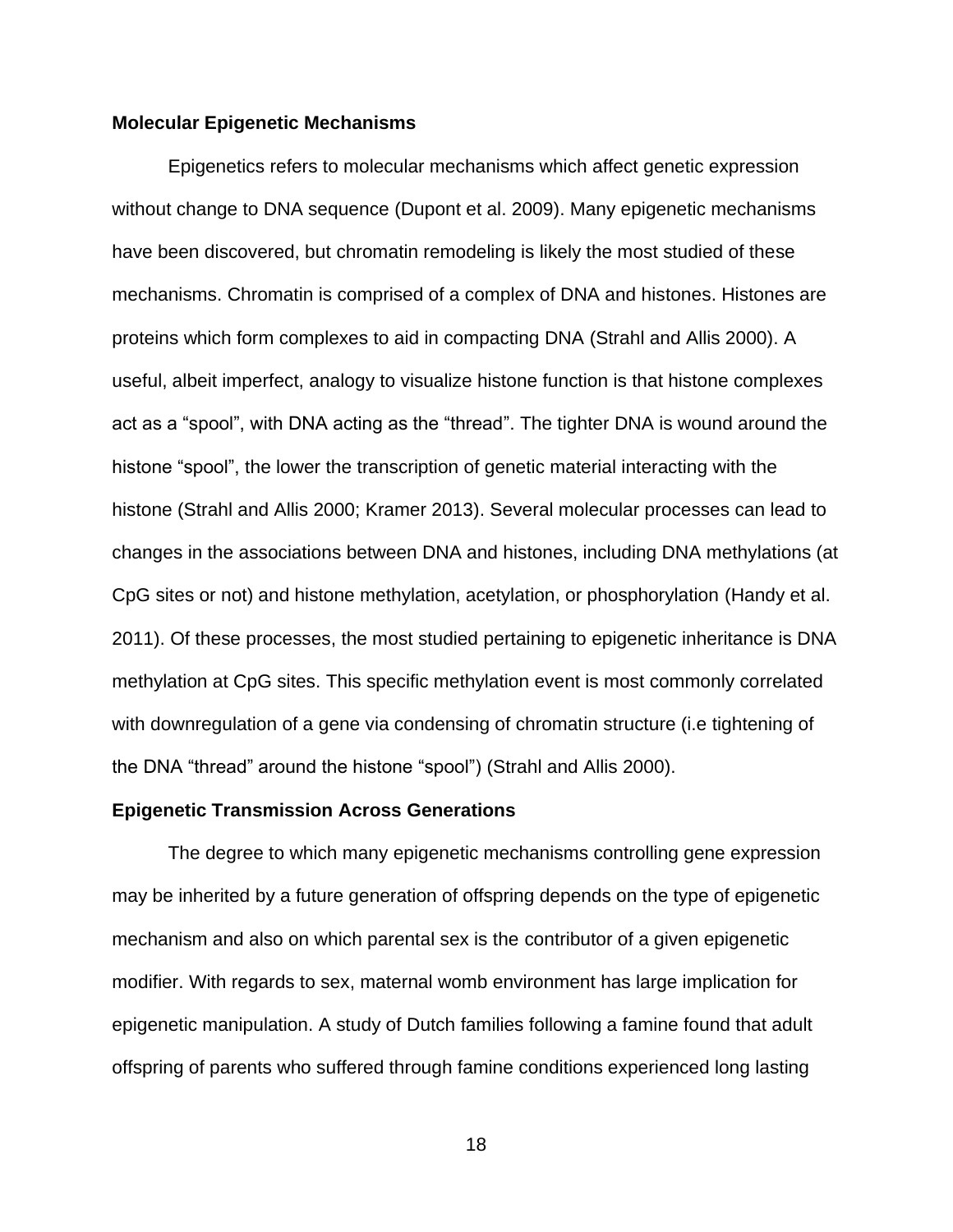metabolic issues, more attributed to maternal womb environment than epigenetically altered gamete genetic material (Lumey et al. 2007; Horsthemke 2018). However, epigenetic modifications to genetic material of germline cells also has implications for epigenetic transmission of gene regulation. Epigenome reprogramming is vitally important in the formation of germline cells. Epigenetic modifications are major contributors to cellular differentiation, and therefore are removed in order for germline cells to exhibit pluripotency (Tang et al. 2015). This is an effect which is seen in gametes of both parental sexes, but appears to be more dramatically exhibited in paternal germ-cells (Guo et al. 2014). Importantly, this reprogramming of gene methylation does not appear to affect the entire epigenome, as it appears some genegroups linked to metabolic disorders such as diabetes and obesity, and neurological disorders such as schizophrenia are protected from this reprogramming event (Wei et al. 2014; Tang et al. 2015). Therefore, risk factors of disorders which are linked to epigenetic mechanisms such as DNA methylation have potential to be transmitted across generations.

#### **Schizophrenia Treatment**

There are two classes of antipsychotics that are directed towards treatment of schizophrenia. Second-generation antipsychotics, also called atypical antipsychotics, are the most commonly prescribed medications for schizophrenia. Atypical antipsychotics act primarily through dopamine D2 receptor antagonism, although they also bind serotonin receptor 5-HT2A receptors, along with a number of other pharmacological targets (Seeman 2002). While proven to be effective to alleviate positive symptoms of schizophrenia, atypical antipsychotics do little to improve negative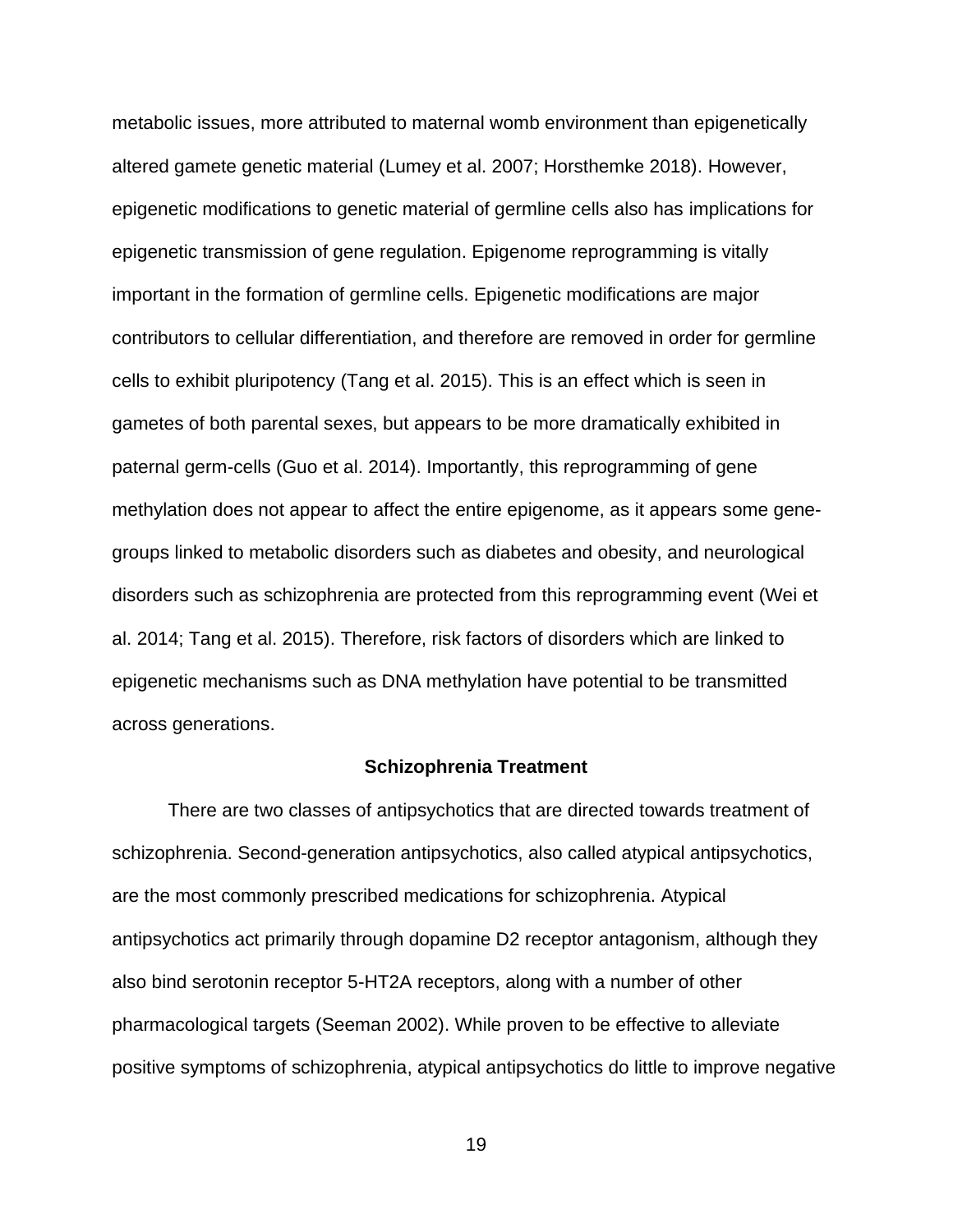and cognitive symptoms, although they were designed to do so (Tandon et al. 2008a; Foussias et al. 2015). Of atypical psychotics, clozapine has proven the most commonly effective (Leucht et al. 2013). However, approximately 40-70% of individuals diagnosed with schizophrenia are resistant to treatment with clozapine (Taylor and Duncan-McConnell 2000).

Additionally, significant side-effects are a concern with atypical antipsychotics. Weight gain and associated metabolic conditions have been demonstrated to be a major side-effect of several antipsychotics (Allison et al. 1999; De Hert et al. 2012). Weight gain combined with inability to treat negative symptoms likely explain relatively low adherence to atypical antipsychotic prescriptions by patients diagnosed with schizophrenia. One study of 1493 patients diagnosed with schizophrenia across the US found that the 18-month adherence rate to atypical antipsychotics to be 26% (Leucht et al. 2013). Reasons given for discontinuation of use of medication largely revolved around both ineffectiveness of the medication to treat symptoms and intolerable sideeffects. Significant side effects and low adherence rates to the most effective current treatments of schizophrenia highlight the need for novel treatment options and better understanding of the disease. To accomplish this, preclinical research utilizing effective modeling of schizophrenia is necessary.

#### **Preclinical Models of Schizophrenia**

Accurately modelling a complex neurological disorder such as schizophrenia presents many challenges. As the disease is recognized and diagnosed primarily based on behavior, cell lines are generally ineffective at modelling most aspects of schizophrenia. Another challenge is that the positive symptoms of schizophrenia, such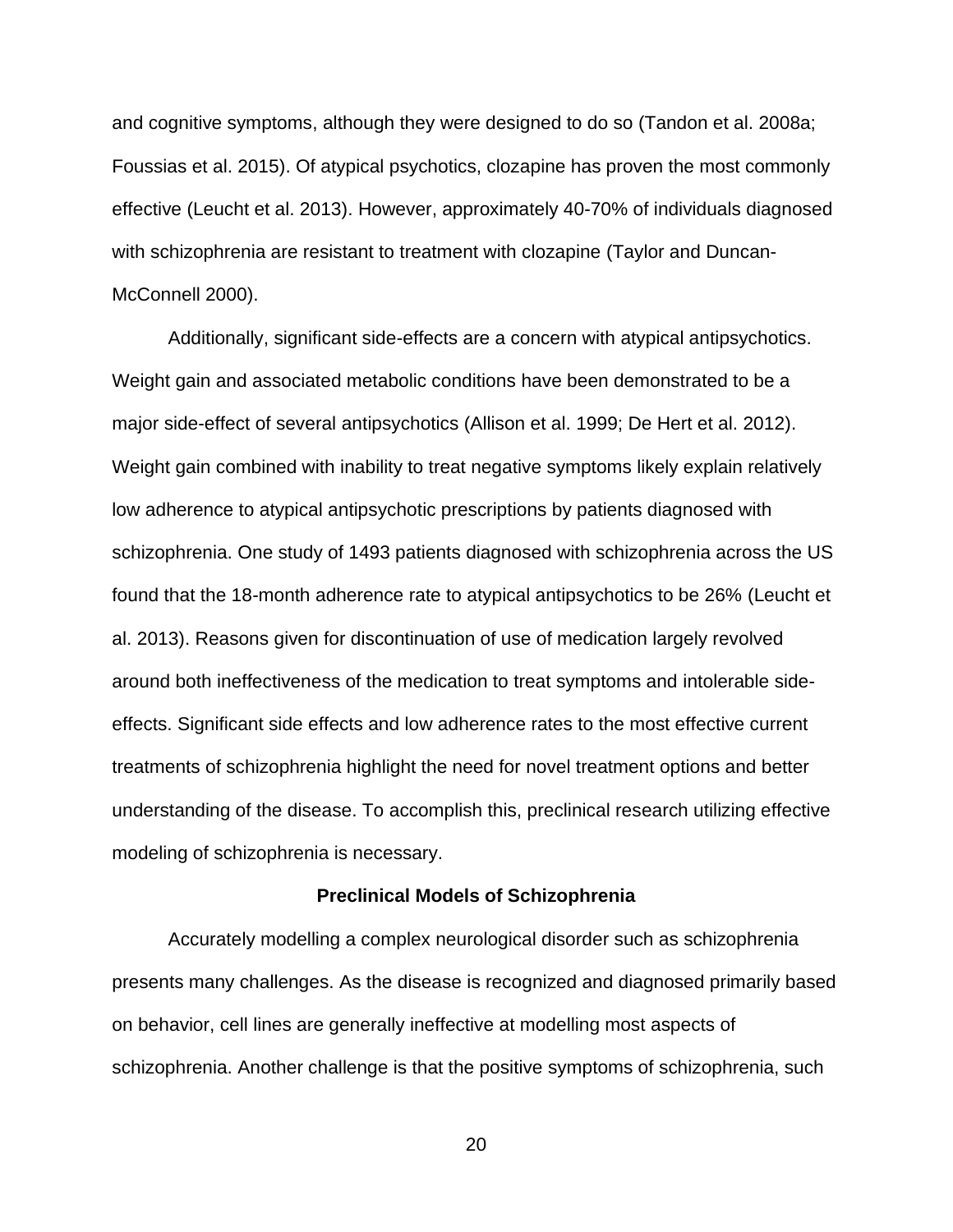as hallucinations and delusions, cannot be studied in animal models. Consequently, models can only be validated based on negative and cognitive symptoms of the disease. More than 20 distinct models of schizophrenia have been developed and utilized to study behavioral, biochemical, genetic, and epigenetic aspects of schizophrenia (Carpenter and Koenig 2008). These models can be assigned to one of four categories: genetic models, lesion models, pharmacological models, and neurodevelopment models. Each of these model types, as well as individual models pertaining to each type, provide opportunities for studying particular aspects of schizophrenia, but not all models are suitable for studying every component of the disease.

Several genes have been suggested to play a role in schizophrenia etiology, most of which genes play a role in glutamatergic or dopamine systems, synaptogenesis, and neuronal plasticity (Harrison and Weinberger 2005). Mice with disrupted in schizophrenia 1 (DISC-1) knockout are one of the most common genetic-manipulation based models of schizophrenia (Jones et al. 2011). Notably, DISC-1 models altered ventricle size as well as PPI deficits which are reversed by antipsychotics (Clapcote et al. 2007; Jaaro-Peled et al. 2010). While DISC-1 knockouts and other genetic models can accurately reflect schizophrenia phenotype, they require genetic manipulations that could potentially be the consequence of epigenetic regulation in human schizophrenia. Therefore, the potential for study of epigenetic mechanisms in genetic manipulation models is limited.

Lesion models of schizophrenia involve the use of a brain lesion to produce schizophrenia-like phenotype. One commonly used lesion-induced model of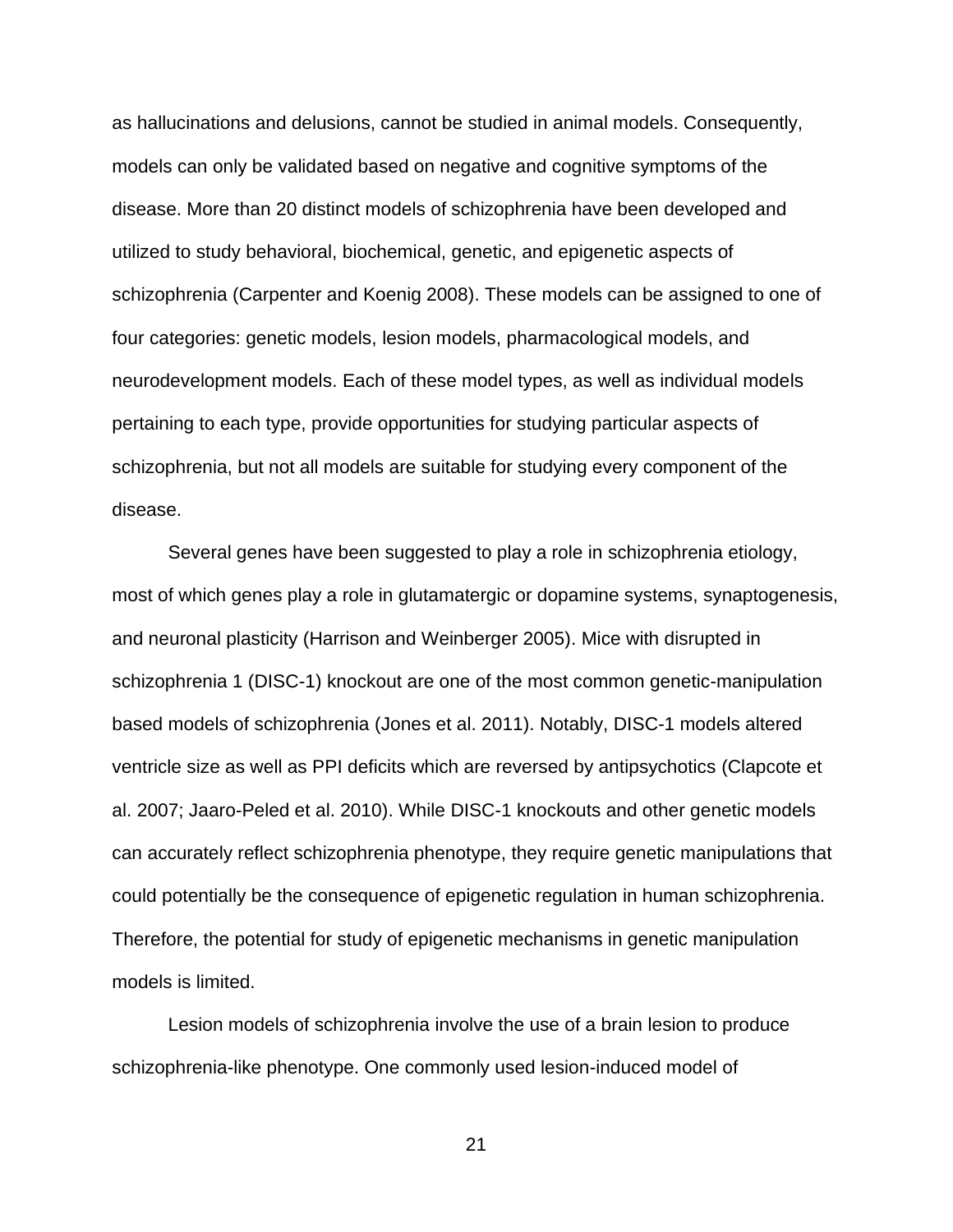schizophrenia is the neonatal ventral hippocampal lesion model. This model is induced by acute bilateral injection of ibotenic acid, an endotoxin, into the ventral hippocampus of rats under anesthesia on post-natal day 7 (P7) (Lipska and Weinberger 1993). This treatment results in developmental changes in the rat, with key symptoms including enhanced dopamine D2 receptor sensitivity and impaired sensorimotor gaiting manifesting by P56 (Lipska and Weinberger 1993; Wan and Corbett 1997; Le Pen et al. 2000). This developmental progression closely models human schizophrenia, as human schizophrenia tends to present between the ages of 16-25 years, with P60 in rats generally being regarded as similar to a young adult (Sham et al. 1994). Relevant to this study, epigenetic alterations have been studied in this model and were demonstrated to play a large role in the induction of schizophrenia-like phenotype (Sandner et al. 2011). However, a critique of this model as well as other lesion-induced models of schizophrenia is that cell death is not present in schizophrenia (Harrison 1999; Harrison and Eastwood 2001).

Pharmacological models of schizophrenia rely on drug treatment, typically in adult rats, to induce a schizophrenia-like phenotype. Most commonly, phencyclidine (PCP) administration to rats either acutely or chronically to model symptoms seen in schizophrenia (Jones et al. 2011). PCP is an NMDA antagonist which elicits a psychosis response including hallucinations, paranoia, and catatonia (Bey and Patel 2007). It is for these schizophrenia-like symptoms following the use of this drug in otherwise healthy individuals that PCP was selected as a pharmacological agent for schizophrenia studies (Cohen et al. 1962). PPI deficits have been demonstrated in PCP-induced models, but these deficits diminish even in chronic models a soon following the cessation of PCP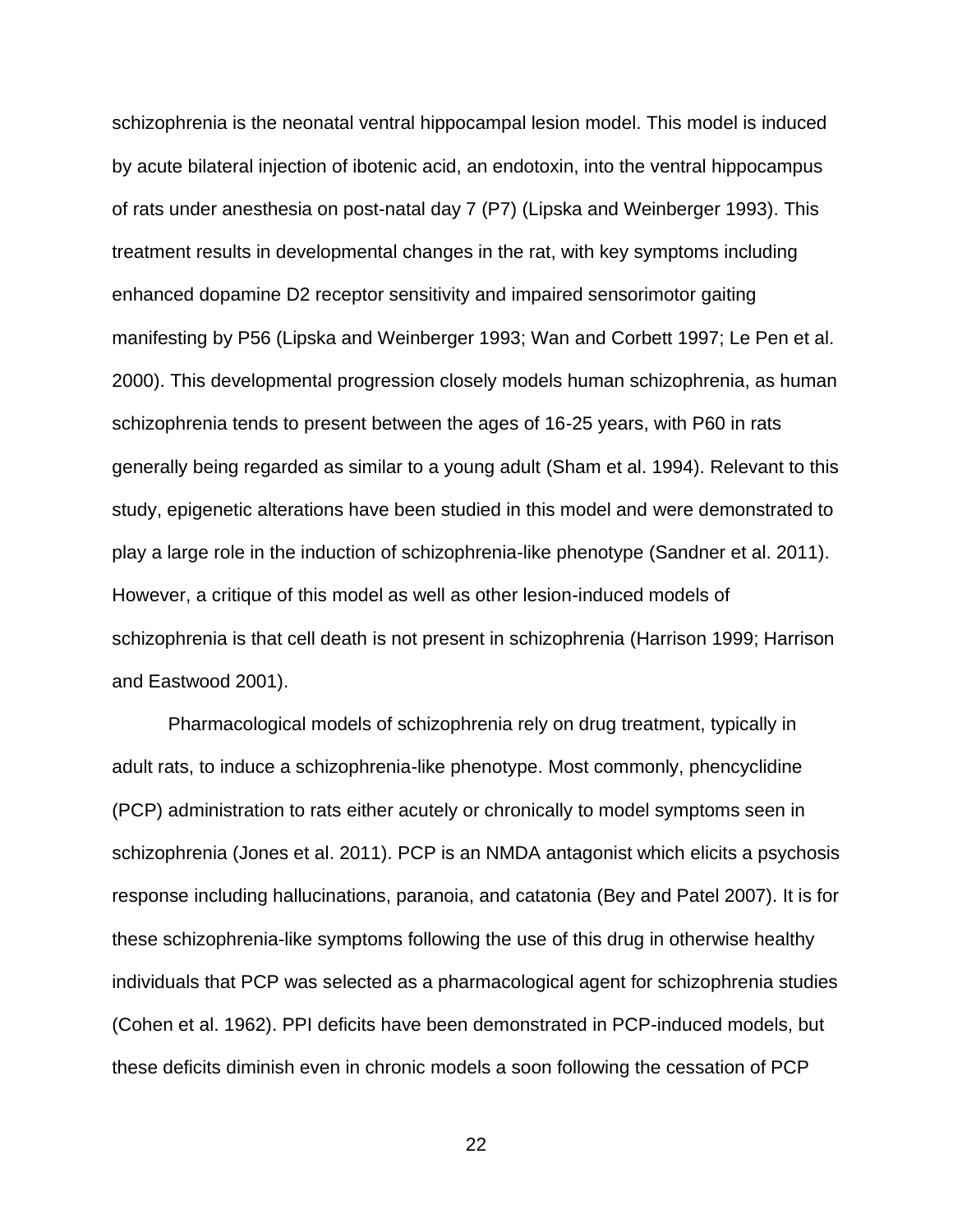treatment (Martinez et al. 1999). Pharmacological models do provide opportunity to study epigenetic related changes in expression levels of genes as well as investigate epigenetic mechanisms. However, since pharmacological models involve treatment typically being administered in adult rats, and effects in these models are often shortlived following drug treatment, the neurodevelopmental aspect of schizophrenia and its epigenetic components cannot be studied in models which do not incorporate a developmental period. This is important for the study of epigenetic mechanisms and their transmission, as schizophrenia is currently thought of as a neurodevelopmental disorder (Jones et al. 2011).

Neurodevelopmental models of schizophrenia are defined here as models which utilize gestational or neonatal treatments in order to produce schizophrenia-like phenotypes as a young rat ages. Neurodevelopmental models attempt to model not only the symptoms of the disease, but also the development of the disease. Gestational treatment with the microbial anti-inflammatory molecule protein (MAM) produces longlasting schizophrenia-like symptoms in offspring of treated rats via DNA methylation (Matsumoto and Higa 1966; Lodge and Grace 2009; Jones et al. 2011). Given the developmental aspect, as well as long-lasting effects, neurodevelopmental models provide an opportunity to study epigenetics of schizophrenia as it relates to etiology, development, behavior, and pathology in a convergent way that many other model types do not.

#### **Neonatal Quinpirole Model**

The neonatal quinpirole (NQ) model is the neurodevelopmental model of schizophrenia utilized in this study. This model focuses on alteration to the dopamine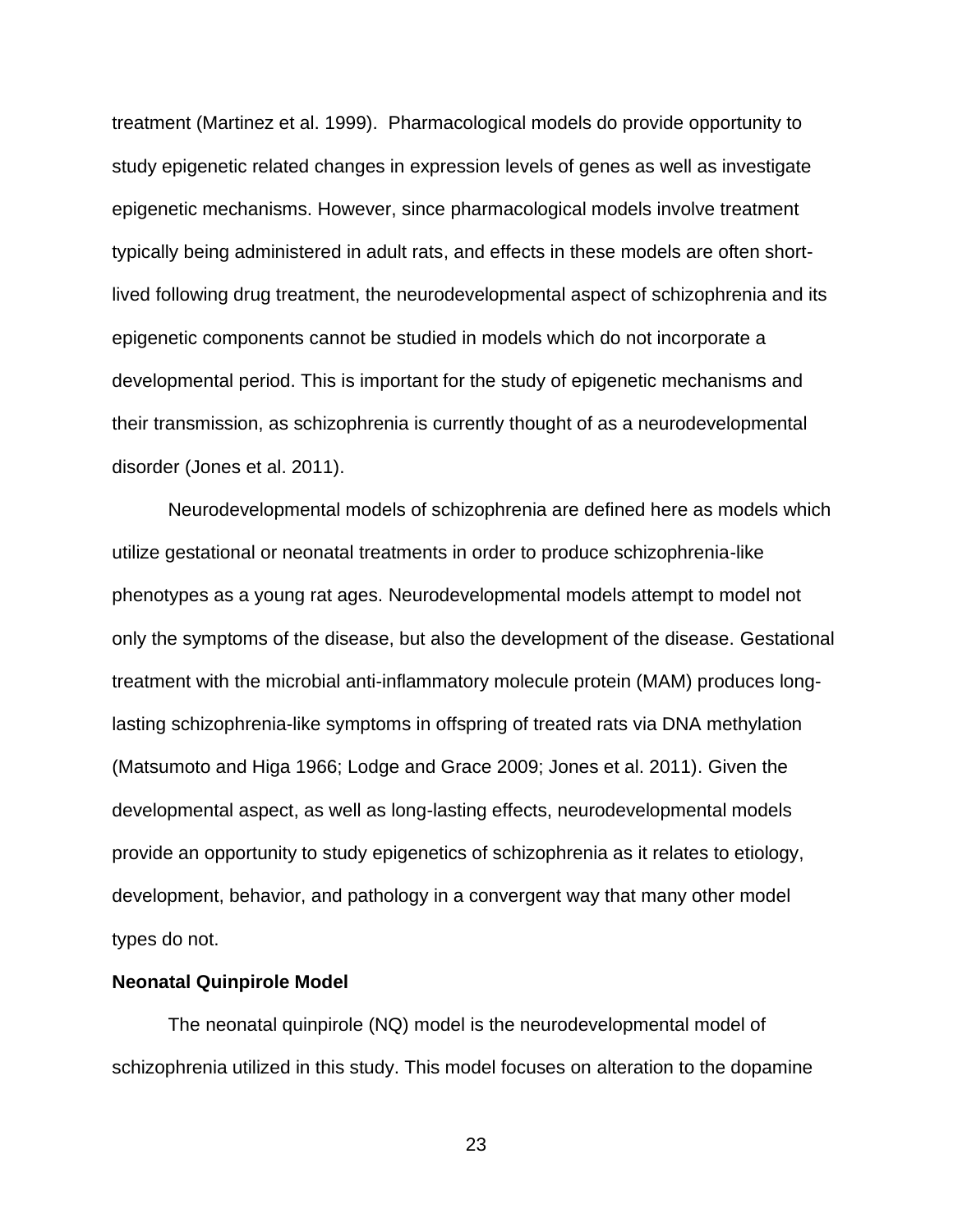signaling system observed in human schizophrenia, primarily hypersensitive dopamine D2 receptors (Brown et al. 2012). Quinpirole is a selective dopamine D2/D3 receptor agonist which when administered to rats neonatally from P1 to P21 produces lifelong increase in the sensitivity of the dopamine D2 receptor (Kostrzewa et al. 2016). As previously mentioned, hypersensitivity of the dopamine D2 receptor is a biomolecular hallmark of the disorder and has been suggested to be the convergent point for many disrupted pathways observed in human schizophrenia (Seeman 2002). Behavioral validating findings within this model include cognitive impairments, PPI deficits, increased yawning in response to acute quinpirole in adulthood, and enhanced nicotine sensitization and conditioned place preference compared to neonatal saline-treated controls administered nicotine (Thacker et al. 2006; Brown et al. 2012; Maple et al. 2015; Peterson et al. 2017; Brown et al. 2018). Decreases in hippocampal nerve growth factor (NGF), choline acetyltransferase (ChAT), as well as a decrease in regulator of gprotein signaling 9 (rgs9) expression in dopamine terminal areas have all been observed (Brown et al. 2002; Maple et al. 2007; Brown et al. 2008), consistent with human schizophrenia (Bird et al. 1977; Perez-Polo et al. 1978; Seeman et al. 2007). These validations, as well as the neurodevelopmental nature of the model, provide the basis for utilizing this model to study epigenetic aspects, mechanisms, and transmission of schizophrenia as it pertains to dopamine D2 receptor hypersensitivity.

This model has been used to extensively study nicotine abuse and schizophrenia comorbidity. NQ treated rats exhibit a significantly increased response to nicotine in behavioral sensitization and conditioned place preference protocols (Brown et al. 2012; Perna and Brown 2013; Peterson et al. 2017; Brown et al. 2018). Upregulation of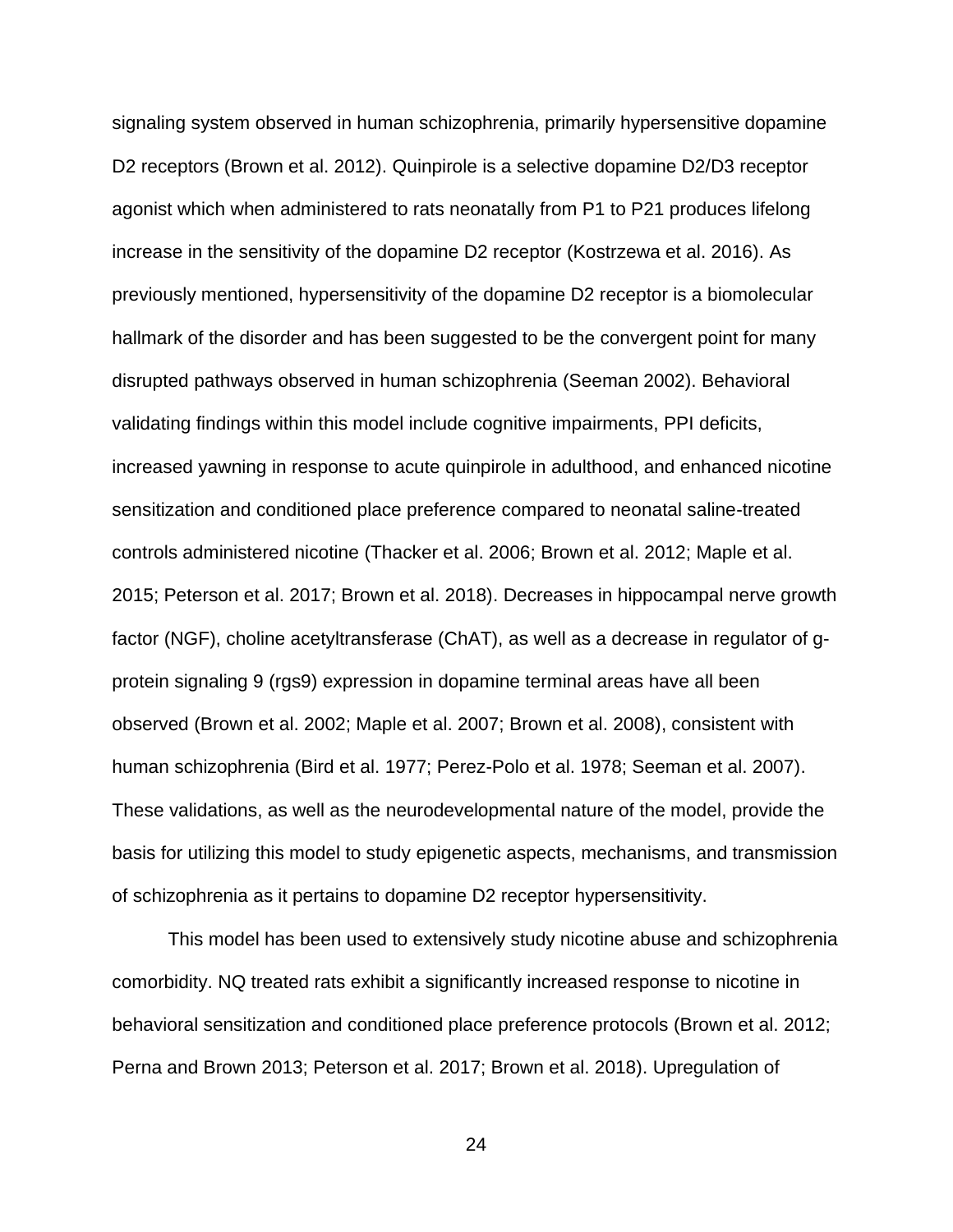neurotrophic factors BDNF and glial cell-derived neurotrophic factor (GDNF) following nicotine administration in these rats may partially explain the elevated response to nicotine in NQ rats (Perna and Brown 2013; Peterson et al. 2017; Brown et al. 2018). BDNF is a ubiquitously expressed protein which mediates neuroplasticity and has also been implicated in addiction development (Kowiański et al. 2018). GDNF is expressed primarily in areas of dopamine signaling, and is important in promoting dopamine neuron survival as well as neuroplasticity (Granholm et al. 2000; Lindholm et al. 2016). GDNF is also thought to mediate addiction (Kotyuk et al. 2016). Given this demonstrated enhanced response to nicotine in the NQ model, this model provides an opportunity to study how the epigenetic transmission of effects caused by dopamine D2 receptor hypersensitivity affects the potential for nicotine abuse in schizophrenia.

#### **Study Purpose and Hypotheses**

The purpose of this research project is to investigate the epigenetic transmission of dopamine hypersensitivity and associated schizophrenia-like effects utilizing the NQ rodent model of schizophrenia. Investigating if hypersensitivity at dopamine D2 receptors can be transmitted to offspring and how it occurs could lead to a better understanding of the elusive etiology of schizophrenia. Additionally, understanding this phenomenon could lead to identifications of novel treatment targets in schizophrenia, as well as highlight the function of dopamine hyperfunction as it pertains to both schizophrenia and drug abuse (specifically nicotine).To do this, rats neonatally treated with quinpirole (F0 rats) were mated, and the offspring, which were not treated neonatally, (F1 rats) were investigated for dopamine D2 receptor hypersensitivity. To investigate if both parents being treated neonatally was necessary for transmission of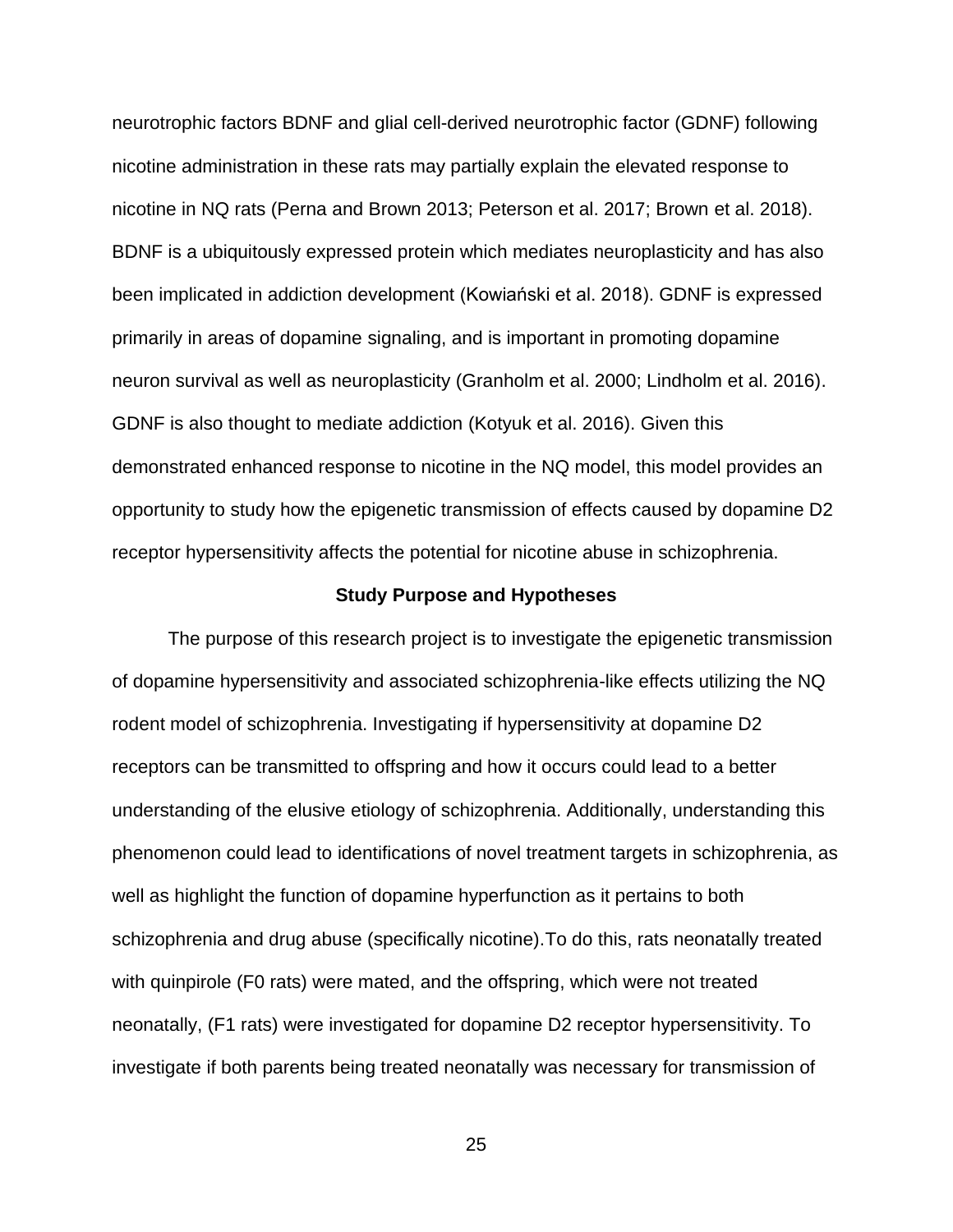dopamine D2 receptor hypersensitivity or if one parental-sex contributed more in epigenetic transmission, three different crosses were used to produce a second generation of the NQ rodent model of schizophrenia. One mating pair consisted of both parent rats being treated neonatally with quinpirole. The other two mating pairs consisted of one parent being treated neonatally with quinpirole, and the parent of the opposite sex being treated neonatally with saline.

To verify if dopamine D2 receptor hypersensitivity is passed along to F1 rats, a yawn test was performed on both generations of the NQ rodent model. The yawn test is a behavioral measure of dopamine D2 receptor sensitivity in which rats are injected with quinpirole, a dopamine D2 receptor agonist, and the number of times the rat yawns following this injection is counted for 1 hour. Yawning has been demonstrated to be D2 like receptor mediated (Cooper et al. 1989), and was shown to be elevated in neonatally quinpirole treated rats (Kostrzewa et al. 2016). Therefore, we hypothesized that yawning would be elevated following dopamine D2 receptor agonist injection in the neonatally untreated F1 rats with at least one neonatally treated quinpirole parent. PPI testing was used to measure sensorimotor gating in F0 and F1 rats. We hypothesized that like F0 neonatally treated quinpirole rats in previous studies (Maple et al. 2015), F1 with at least one neonatally treated quinpirole parent would exhibit PPI deficits compared to neonatal saline-treated controls.

We also investigated the effects nicotine would have on F1 rats. We hypothesized that F1 rats with at least one neonatally treated quinpirole parent would exhibit an enhanced response to nicotine via condition placed preference (CPP) and locomotor activity following a behavioral sensitization paradigm, as well as demonstrate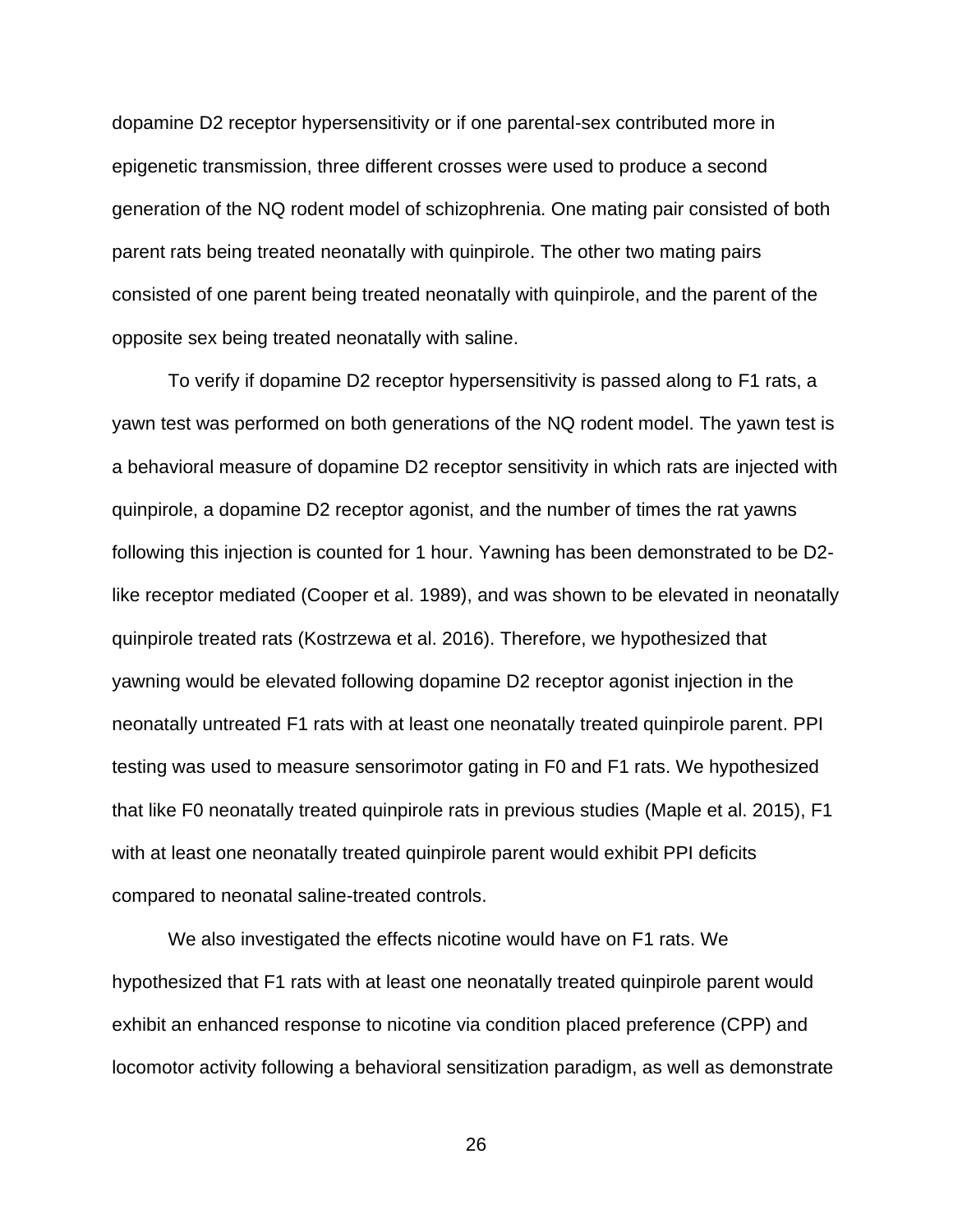elevated BDNF expression following administration of nicotine. All of these nicotinerelated effects have been demonstrated to be enhanced in F0 neonatally quinpirole treated rats (Brown et al. 2012; Peterson et al. 2017; Brown et al. 2018).

Potential mechanisms for hypersensitivity of dopamine D2 receptors in F1 rats were also investigated. Regulator of g-protein signaling 9 (rgs9) expression was investigated using qPCR. Rgs9-2, the splice isoform of rgs9 which is found in the brain, is a protein which binds to dopamine D2 receptors and prevents the receptor from achieving its high affinity state (Cabrera-Vera et al. 2004). Rgs9 has been shown to be downregulated in human schizophrenia (Seeman et al. 2007) and in the NQ rodent model (Maple et al. 2007). Therefore, we hypothesized that rgs9 RNA expression would be decreased in F1 rats with at least one neonatally treated quinpirole parent.

CREB protein expression was also investigated as a potential contributor to downstream effects of increased dopamine signaling. CREB primarily functions as a transcription factor, and is activated by phosphorylation by protein kinase A (PKA) as well as other kinases (Pláteník et al. 2005; Alberini 2009). CREB phosphorylation is linked to dopamine D2 receptor signaling (Yan et al. 1999). Alterations to CREB activity in the nucleus accumbens have been linked to PPI deficits (Culm et al. 2004) as well as blunted emotional response to aversive stimuli (Carlezon et al. 2005), both of which exist in schizophrenia. Therefore, an increase in CREB expression in the nucleus accumbens could be a downstream mechanism of epigenetically transmitted effects of dopamine D2 receptor hypersensitivity.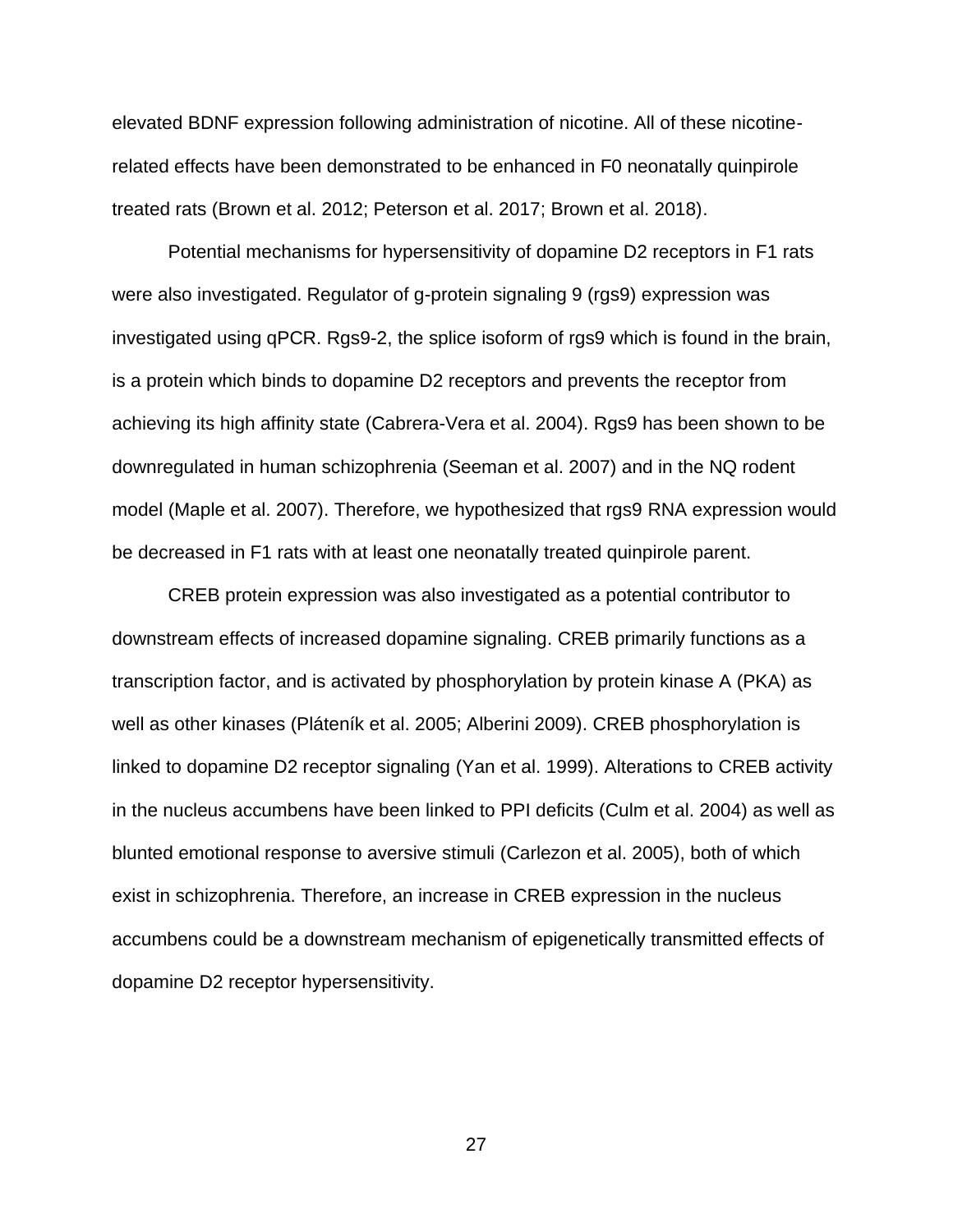#### CHAPTER 2

#### MATERIALS AND METHODS

#### **Animals and Materials**

#### **Subjects**

A total of 311 animals were utilized in this study. All parts of this study were conducted using Sprague-Dawley rats. Postnatal day (P)0 indicates the day of birth of the subject animal. Subjects were weaned from their mother on P21. After weaning, subjects were socially housed, with 2-4 rats per cage, until the end of the experiment they were assigned to. All animals were housed on a 12 hour light and 12 hour dark cycle. Food and water were made available ad libitum throughout all experiments. All procedures for this study were approved by the East Tennessee State University Animal Care and Use Committee, which complies with the NIH Guide for the Care and Use of Animals.

#### **Pharmacological Materials**

This study utilized two drugs for treatment of rat subjects. Quinpirole HCl, a dopamine D2/D3 receptor agonist, and nicotine hydrogen tartarate were ordered from Sigma-Aldrich, Inc. (St. Louis, MO, USA).

#### **Model Generation**

#### **Neonatal Treatment of F0 Rats**

F0 rats in this study refer to rats which represent the first generation of rats being investigated. All F0 rats in this study were administered daily intraperitoneal (IP) injections of either saline (0.9% NaCl) or quinpirole HCL (1 mg/kg mixed in saline) from P1 to P21. F0 rats treated neonatally (N) with saline (S) are referred to in this study as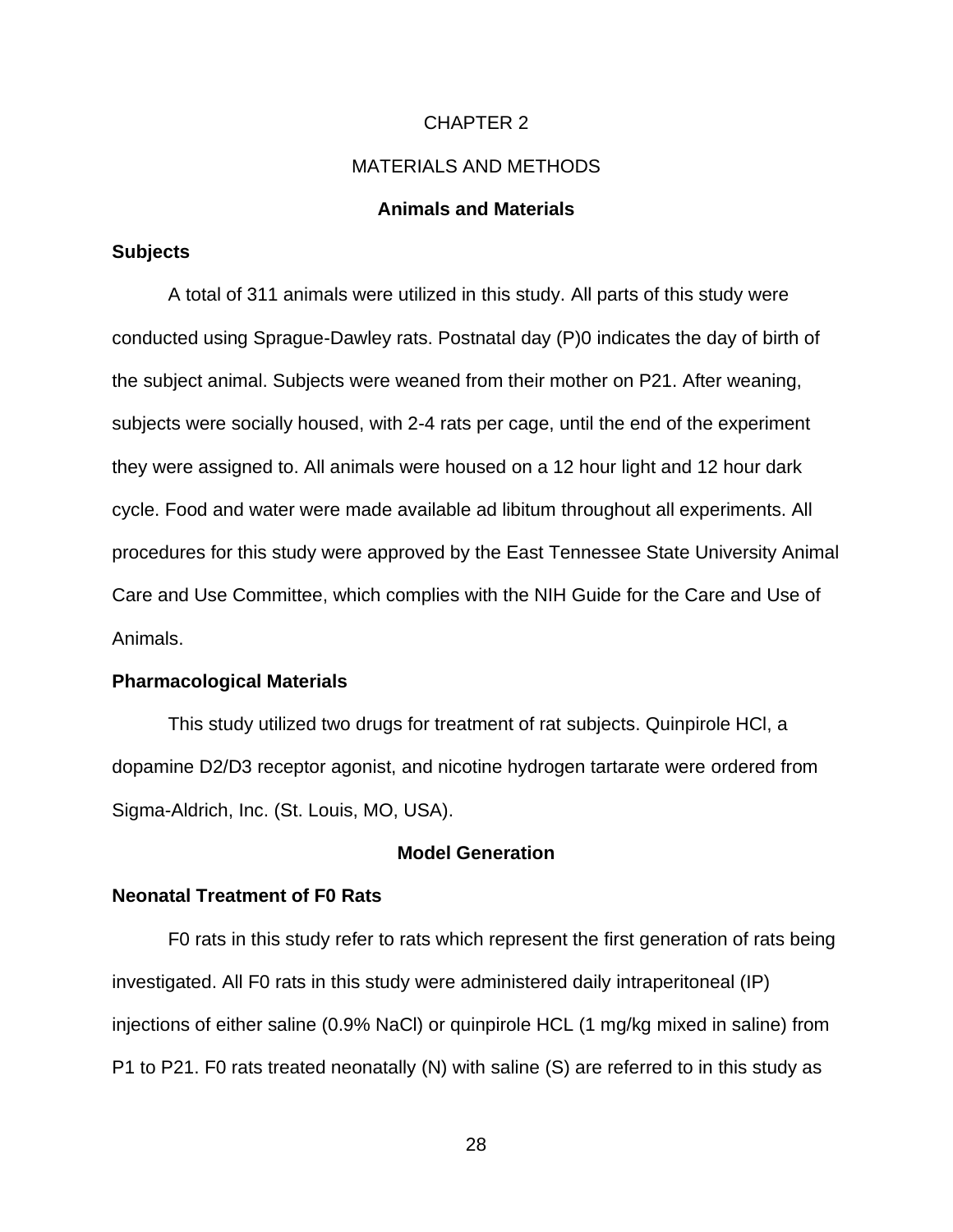F0 NS. F0 rats treated neonatally (N) with quinpirole (Q) are referred to as F0 NQ. Neonatal treatment with quinpirole (NQ) produces rats with schizophrenia-like symptoms, detailed in Chapter 1. Rats treated neonatally with saline (NS) serve as controls. The purpose of saline injections is to control for stress of the injection.

#### **Establishment of F1 Rats**

In order to study the epigenetic transmission of schizophrenia-like symptoms conferred via NQ treatment, a second generation (F1) of rats were created. F1 rats are the offspring of F0 neonatally treated rats. F1 rats were not treated neonatally, but identical to F0 rats, were weaned from the female dam on P21. Three different parental mating-pair types were used to investigate the differences between epigenetic transmission contribution based on sex. The mating pair consisting of FQ and MQ was used to investigate epigenetic transmission when both parents were treated neonatally with quinpirole. Offspring from this mating-pair type will be referred to as F1 FQxMQ rats. The mating pair of FQ and MS was used to investigate the female parent rat's epigenetic contribution of transmission of schizophrenia-like symptoms. Offspring from this mating-pair type will be referred to as F1 FQxMS rats. The mating pair of FS and MQ was used to investigate the male parent rat's epigenetic contribution of transmission of schizophrenia-like symptoms. Offspring from this mating-pair type will be referred to as F1 FSxMQ rats.

It is possible that neonatal treatment may affect parental behavior, and that altered parental behavior could play a role in the development of a phenotype in F1 rats. To investigate this possibility, a subset of F1 rats were cross-fostered to a maternal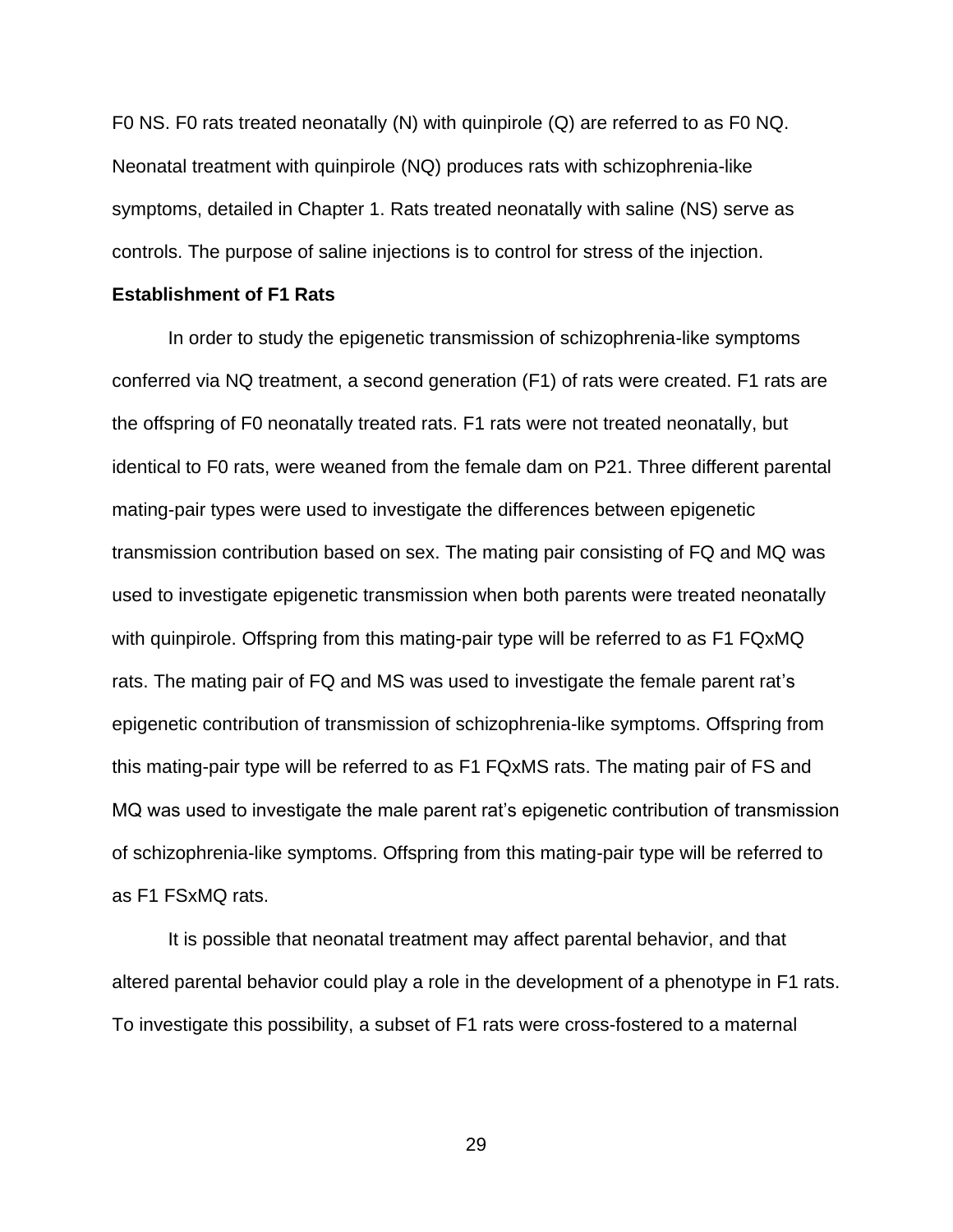parent of the opposite neonatal treatment on P1. **Table 1** serves as a reference for the abbreviations used for all treatment groups throughout the study.

| <b>Abbreviation</b> | <b>Description</b>                                      |
|---------------------|---------------------------------------------------------|
| F <sub>0</sub> NS   | Rats treated neonatally with saline (0.9%, 1 mL/kg, IP) |
| F <sub>0</sub> NQ   | Rats treated neonatally with quinpirole (1 mg/kg, IP)   |
| F1 FQxMQ            | Untreated offspring of a female NQ and male NQ rat      |
| F1 FQxMS            | Untreated offspring of a female NQ and male NS rat      |
| F1 FSxMQ            | Untreated offspring of a female NS and male NQ rat      |
| F1 FSxMS            | Untreated offspring of a female NS and male NS rat      |

#### **Table 1: Description of F0 and F1 Group Abbreviations**

#### **Experimental Methods**

#### **Yawn Test**

To measure sensitivity of dopamine D2 receptors, F0 and F1 rats at age P60 were administered the yawn test as outlined by Kostrzewa and Brus (Kostrzewa and Brus 1991). Rats were given an IP injection of quinpirole (0.1 mg/kg) and immediately observed for 60 min. During this time, the number of times the rat yawned was counted. Yawning has been demonstrated to be a dopamine D2 receptor mediated event (Cooper et al. 1989), and increased sensitivity at the dopamine D2 receptor would manifest in increased yawning following administration of a dopamine D2 agonist such as quinpirole.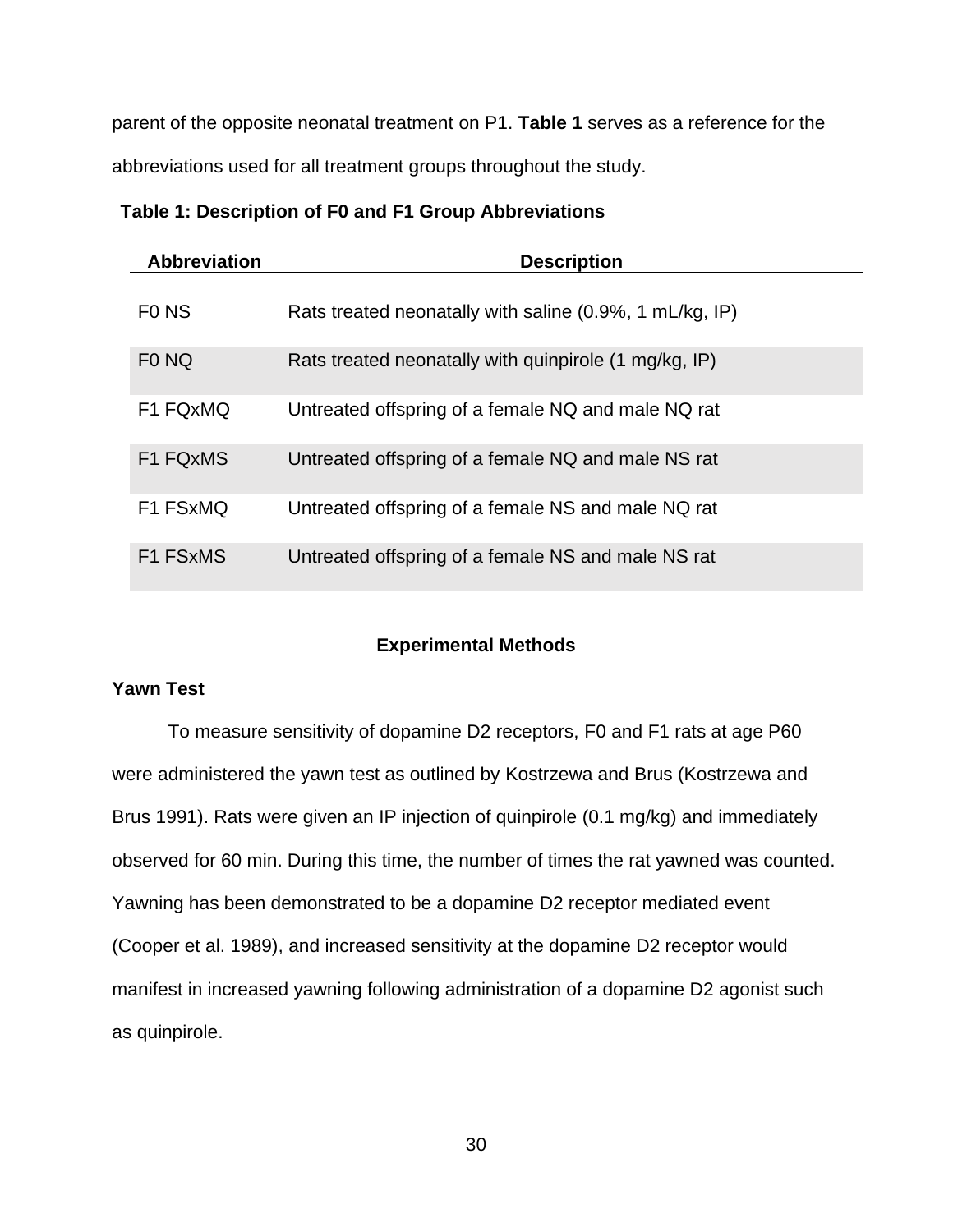#### **Auditory Prepulse Inhibition**

The methods used for PPI testing in this was performed based on previous work from our laboratory (Maple et al. 2015). Beginning at P44, F0 and F1 rats were administered PPI testing sessions once daily for 3 days. The testing apparatus consisted of an tall stainless-steel dome with hard plastic flooring (8 cm tall x 11 cm wide x 15 cm long) mounted on top of a weight-sensing platform, all of which was contained within a sound attenuating chamber (28 cm tall x 30 cm wide x 36 cm long). The software utilized was Kinder Scientific Startle Monitor (Poway, CA, USA). After being placed into the testing apparatus, a 5 min habituation period was administered, in which only a background 70 decibels (dB) of white noise is played through a speaker inside of the sound attenuating chamber. After habituation, rats were administered 60 total trials during the daily session. For the duration of the 60-trial session, the 70 decibels (dB) of background white noise was played. Three different trial types made up the 60 total trials, including 20 *pulse* trials, 30 *prepulse* trials, and 10 *no stimulus* trials played in a semi-random order with randomized inter-trial intervals ranging between 8 and 22 seconds (s). A *pulse* trial consisted of a 120 dB auditory pulse followed by a 250 ms measuring window in which the startle response of the subject was measured in Newtons (N). A *prepulse* trial consisted of a prepulse, followed 100 ms later by a 120 dB pulse and 250 ms measuring window. The 30 *prepulse* trials were made up of 3 different *prepulse* trial types of differing prepulse dB levels, including 10 of each of the following: 73 dB *prepulse* trials, 76 dB *prepulse* trials, and 82 dB *prepulse* trials. A *no stimulus* trial consists of a 250 ms measuring window with no preceding prepulse or pulse. Each PPI data session including habituation period lasted for a duration of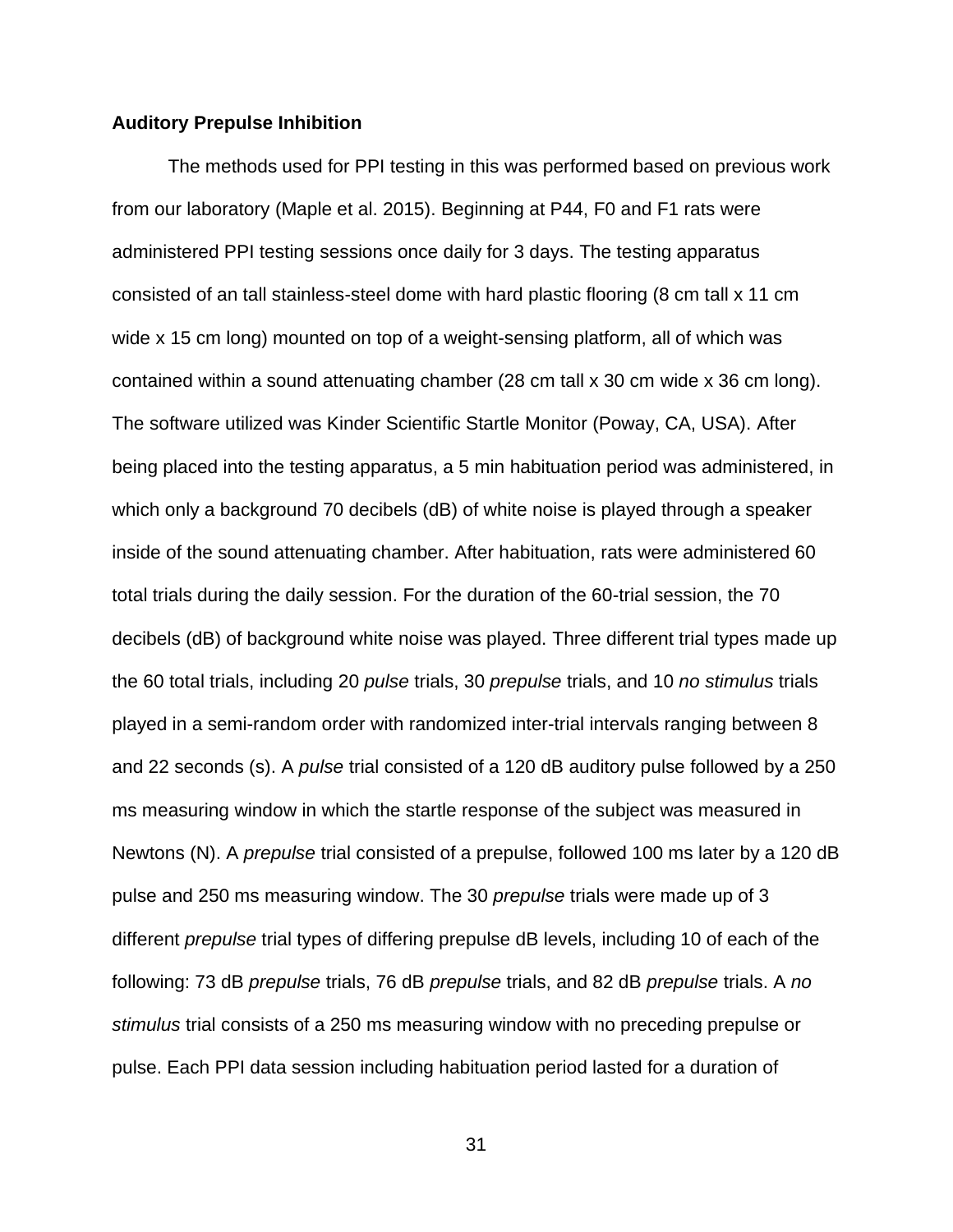approximately 20 min. Data collected through the Startle Monitor software was averaged over 3 days of testing.

#### **Nicotine Behavioral Sensitization**

At P30, female F0 and F1 rats were placed into a locomotor arena (black plexiglass cube with open top side; 91 cm tall x 91 cm wide x 91 long) 15 min following an IP saline injection for 5 min once daily for 3 days to habituate them to the testing arena. Starting the following day (P33), rats were IP injected with either saline or nicotine (0.5 mg/kg). Rats were placed into the locomotor arena 15 min later where they remained for 10 min. During the 10 min period in the locomotor arena, the total distance traveled by the rat was recorded as a measure of overall activity. Activity was measured in distance (m) and was calculated as a difference in activity from Day 1 to Day 9 of nicotine treatment. This saline or nicotine injection followed by locomotor measurement was administered every other day over 18 days with nine total drug administrations. Animal tracking was performed using AnyMaze behavioral scanning software (Stoelting Co., Wood Dale, IL, USA).

#### **Nicotine Conditioned Place Preference (CPP)**

A three chambered CPP apparatus (61 cm deep x 33 cm wide x 81 cm long) was utilized for this test. The three chambers all have identical dimensions (33 cm wide x 27 cm long) but have distinct tactile and visual contexts. The middle chamber flooring is made of Plexiglas, with walls painted black. One of the two outside chambers flooring is made of chicken-wire style metal and has vertical black and white stripes. The other outside chamber flooring is made of thin metal rebar and has horizontal black and white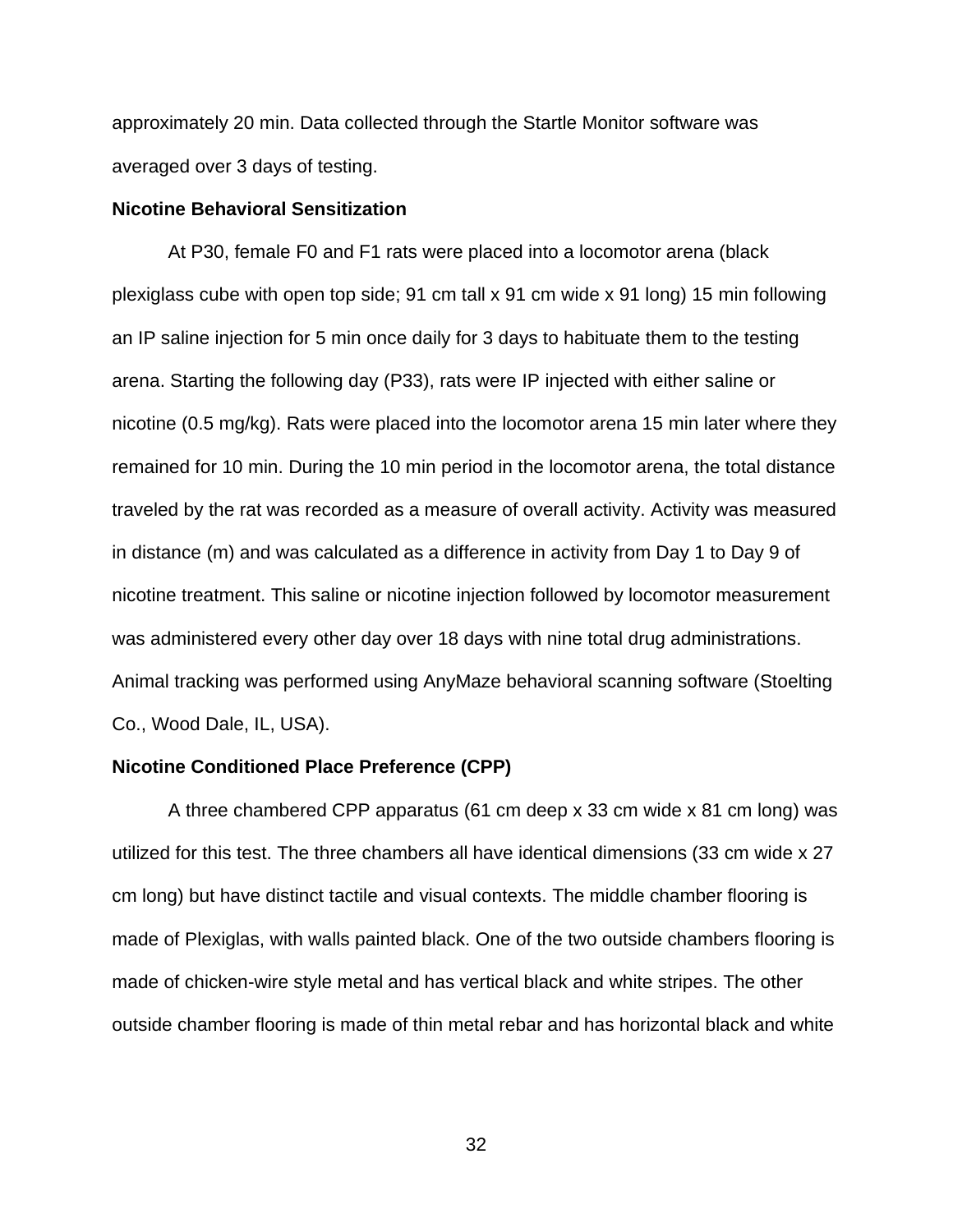stripes. The chambers are separated by removable dividers, which were removed to allow free movement among the three chambers.

F0 and F1 rats were administered two initial preference tests on P41 and P42 to determine initial context preference. During this initial preference test, rats were IP injected with saline, followed by a 10 min waiting period. Rats were then placed into the apparatus with dividers removed and allowed to freely explore the apparatus for 10 min. Mean time spent in the vertical and horizontal-striped contexts across the two testing days determined initial preference. Conditioning began on P43 and was conducted every day through P50, with the dividers placed into the apparatus. Conditioning consisted of 2 trials per day, an AM session and a PM session. During the AM session, all subjects were IP administered saline and placed into their assigned unpaired context for a 10 min trial. During the PM session, all rats were administered an IP injection of saline or nicotine (0.6 mg/kg) and placed into the paired context for a 10 min trial. The assignment of each context was selected so that the paired context for each subject was the opposite context of their initial preference. If there was no robust initial preference, the paired context was randomly chosen. On P51, rats were again tested for context preference as they were on P41 and P42, termed the post-conditioning preference test. The percent difference between the post-conditioning context preference and the pre-conditioning context preference was used as the measure of CPP. Animal tracking was performed using AnyMaze behavioral scanning software (Stoelting Co., Wood Dale, IL, USA).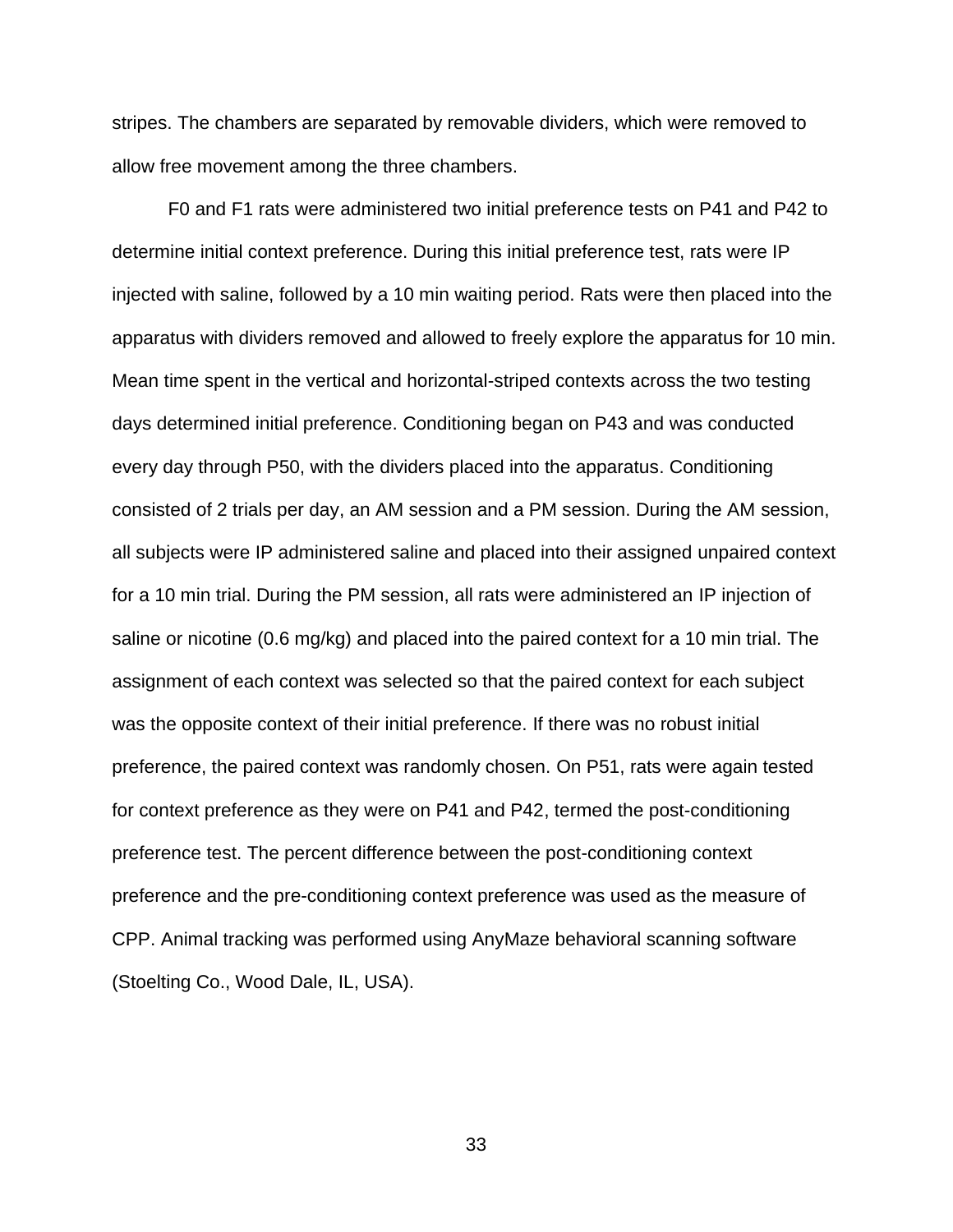#### **Brain-derived Neurotrophic Factor Enzyme-linked Immunosorbent Assay (ELISA)**

Approximately 24 hours following the final nicotine injection of the behavioral sensitization paradigm, female rats from all five treatment groups were decapitated and their brain tissue collected. Brains were immediately frozen in isopentane and stored at -80°C. Nucleus accumbens tissue was dissected from each brain and stored at -80°C. A BDNF ELISA kit was purchased from Promega, Inc. (Madison, WI). The provided protocol for this kit was followed, as described in a previous publication from our laboratory (Perna and Brown 2013). In brief, nucleus accumbens tissue was homogenized in RIPA cell lysis buffer (150 mM NaCl, 50 mM Tris-HCl, 1.0% NP-40, 0.5% Sodium deoxycholate and0.1% SDS) containing protease and phosphatase inhibitors P5726, P8340, and P0044 (Sigma-Aldrich, St. Louis, MO) using a sonic tissue homogenizer (Fisher Dismembrator 500). Tissue homogenates were centrifuged at 14,000g for 20 minutes and the supernatants extracted. A 96-well polystyrene plate was then coated with monoclonal anti-BDNF antibody using a carbonate coating buffer and concentration of antibody specified in the protocol provided by Promega. The coated plate was incubated overnight. A BDNF standard curve was prepared using BDNF protein isolate following dilution recommendations in the provided protocol. After washing with the supplied wash buffer, samples and the prepared BDNF standard were then added to the 96-well plate and incubated for 2 hours. Polyclonal BDNF antibody was then added, followed by an additional 2-hour incubation. Anti-IgY horseradish peroxidase conjugate was then added to the 96-well plate. TMB one solution was then added to the 96 wells and incubated for 10 minutes, followed by the addition of 1N hydrochloric acid to stop the reaction and allow for measurement to occur at 450 nm. To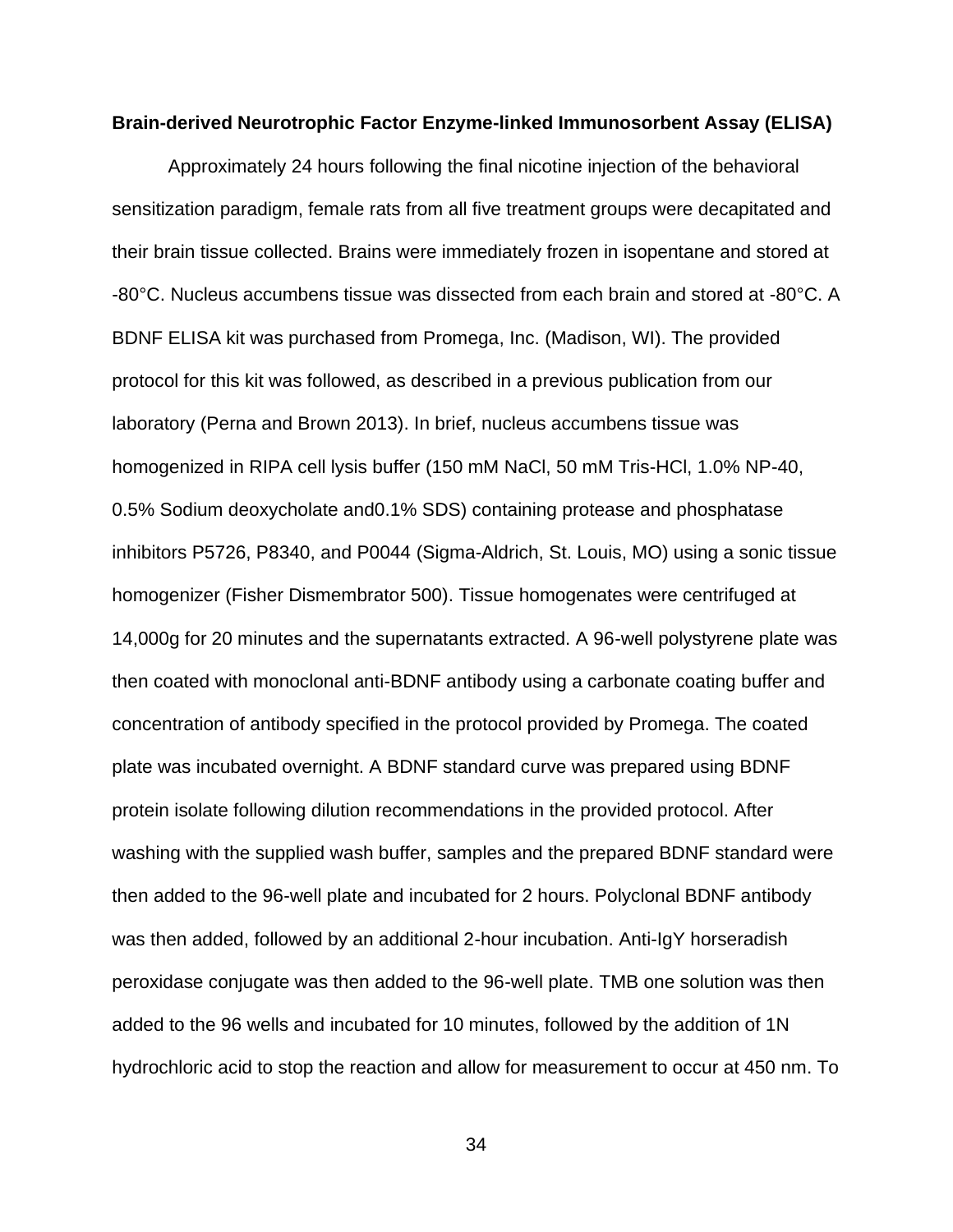quantify protein amount, optical density was measured using a Bio-Tek ELx 800 microplate reader (Winooski, VT).

#### *Rgs9* **Quantitative Polymerase Chain Reaction (qPCR)**

F0 and F1 rats were decapitated at P60. A subset of these rats received 6 days of once daily nicotine injections (0.5 mg/kg, IP), with the final injection being 24 hours prior to decapitation at P60. Brains frozen in isopentane and stored at -80°C. Nucleus accumbens tissue was dissected from each brain and again stored at -80°C. Brains were then homogenized by hand in TRIzol (ThermoFisher, Waltham, MA) using a small pestle. Total RNA was then isolated from the tissue homogenates using a Direct-zol RNA MicroPrep Kit (Zymo Research, Irvine, CA). The quality of the total RNA isolate was analyzed using a Bioanalzyer RNA 6000 Nanochip (Agilent Technologies, Santa Clara, CA) and an Agilent 2200 TapeStation (Agilent Technologies, Santa Clara, CA). Total RNA samples deemed low quality were thrown out. From the RNA isolates, double stranded cDNA was made via reverse transcription using a Superscript III kit (Life Technologies, Grand Island, NY). Using this cDNA, quantitative PCR (qPCR) was used to quantify mRNA expression of 3 genes: *rgs9*, *glyceraldehyde 3-phosphate dehydrogenase* (*GAPDH*), and *hypoxanthine guanine phosphoribosyl transferase* (*HPRT*). Reactions for each sample contained 5 ng of cDNA template, SYBR Green Master Mix (Qiagen, Valencia, CA), the primer specific to which gene was being assayed, and molecular grade water. All samples were run in triplicate, and a standard curve for each gene was run in duplicate. qPCR of sample reactions were performed and analyzed using Stratagene Mx300P (Alligent Technologies, Santa Clara, CA). The reaction protocol for SYBR green system were single incubations of 50°C for 2 minutes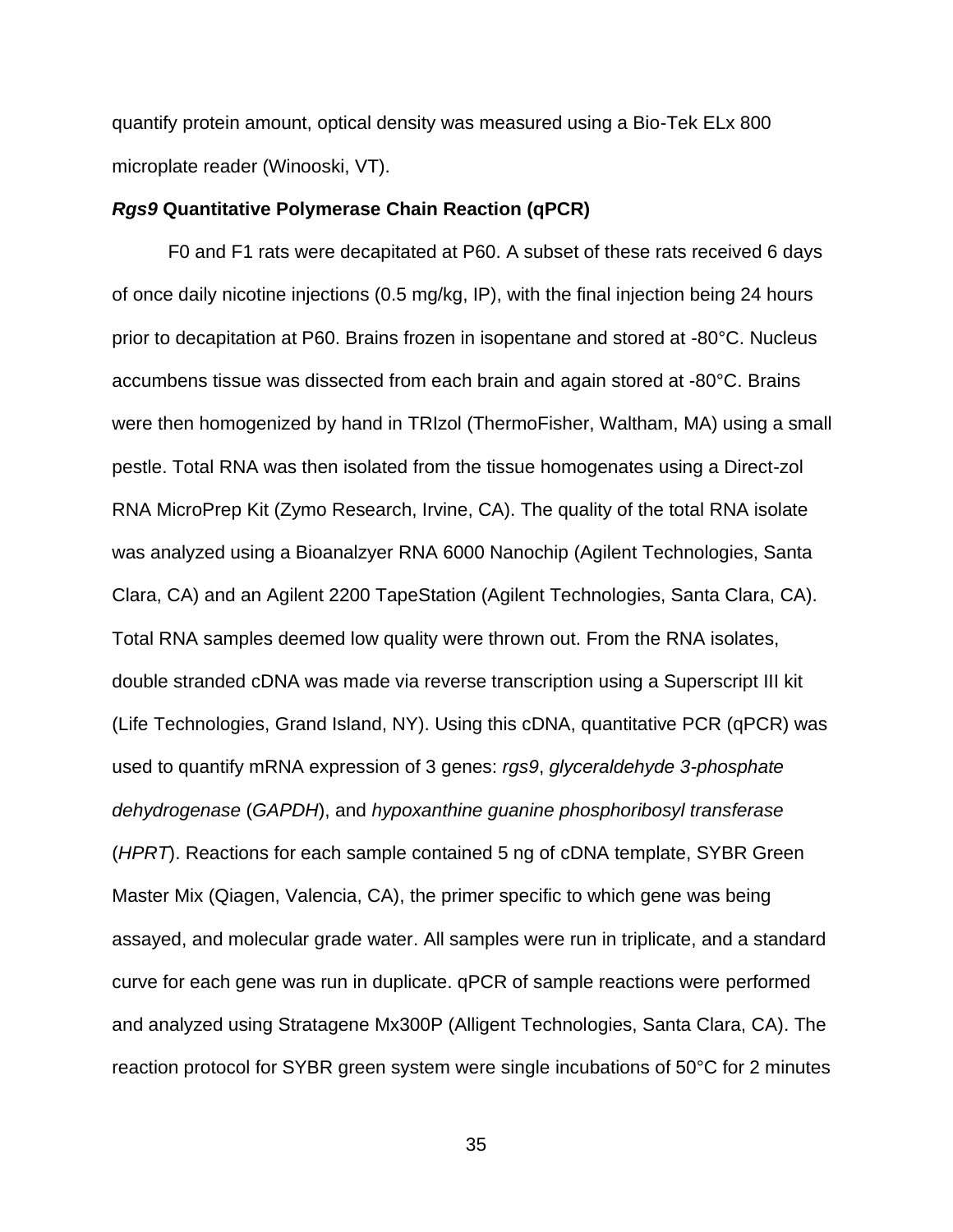and 95°C for 15 minutes followed with 35 cycles of 95°C for 30 seconds, primer specific annealing temperature for 30 seconds, and 72°C for one minute. A melting curve was performed for each primer to ensure a single product was produced. Expression of *rgs9* was normalized to the expression of housekeeping genes *GAPDH* and *HPRT* for each rat. This normalization controls for loading errors and variation among samples. Fold change in the normalized *rgs9* expression was calculated compared to the normalized *rgs9* expression of F0 NS rats using the method described by Livak and Schmittgen (Livak and Schmittgen 2001).

### **CREB Protein ELISA**

At P60, rats from F0 NS, F0 NQ, and F1 FQxMQ treatment groups that were behaviorally tested on PPI were decapitated and their brain tissue collected. Brains were immediately frozen in isopentane and stored at -80°C. Nucleus accumbens tissue was dissected from each brain and again stored at -80°C. A CREB ELISA kit was purchased from MyBioSource (San Diego, CA, USA). The protocol provided with this kit was closely followed. In brief, nucleus accumbens tissue was homogenized in RIPA cell lysis buffer containing protease and phosphatase inhibitors as previously stated using a sonic tissue homogenizer. Tissue was centrifuged, and the supernatant was collected. CREB protein provided for use as a standard was serial diluted as described in the protocol. The standard dilutions and samples were added to the pre-coated 96-well plate. After incubation and wash, the provided Detection Reagent A was applied. The plate was then incubated and washed again, and Detection Reagent B was applied. Following another incubation and was, TMB was applied to the plate. The provided stop solution was applied to the plate after a brief incubation. The plate was then read using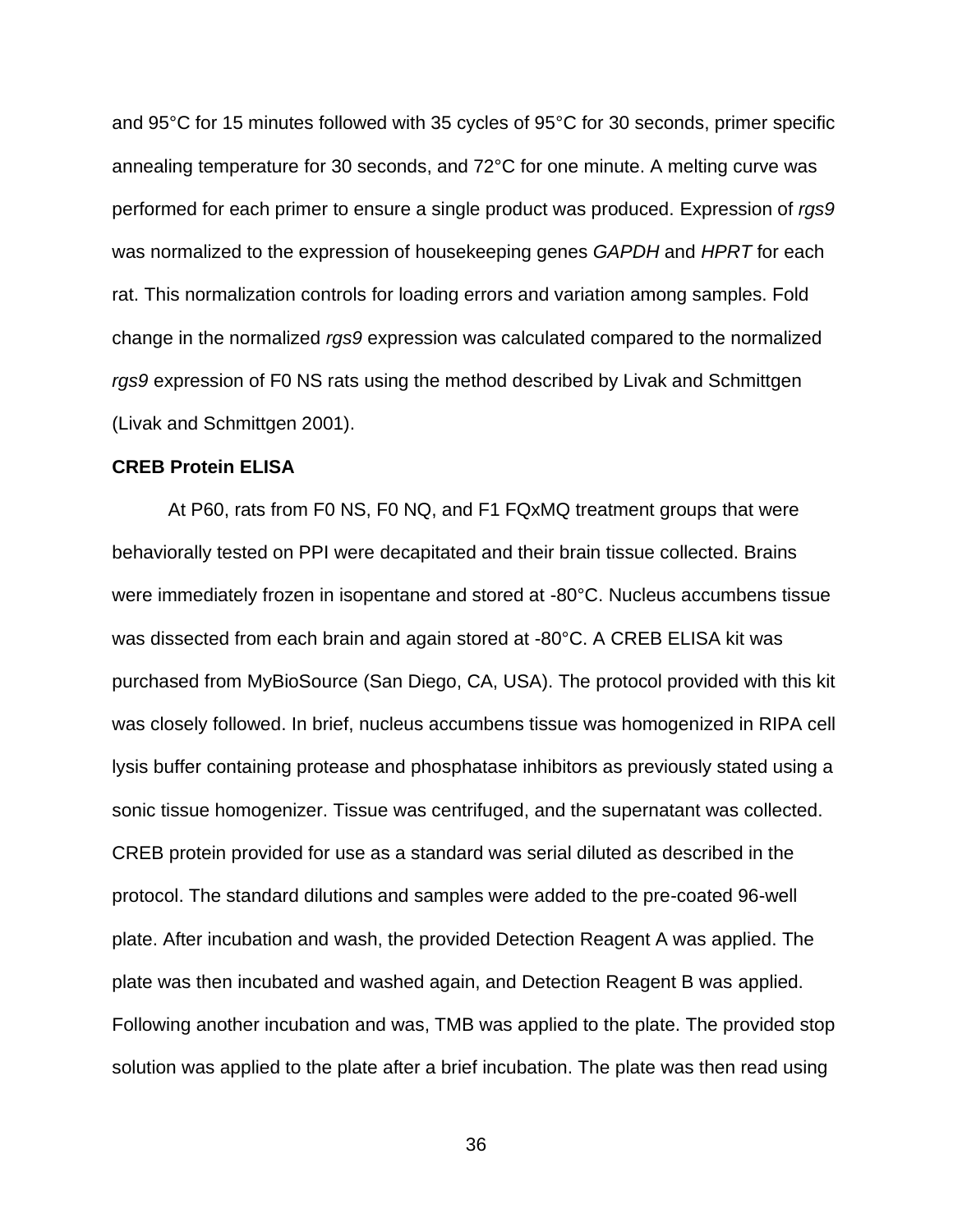a plate reader at a wavelength of 450 nm. Data was converted to pg/mg using the standard curve calculated using the standard dilutions.

## **Statistical Analysis**

All statistical analysis was performed using SPSS. In all experiments, ANOVA was the primary statistical test performed. If an ANOVA test returned a significant group effect, a Newman-Keuls post hoc test was performed in order to make individual comparisons of groups within a given experiment. For all statistical comparison tests, a p-value of less than 0.05 was used as the indicator of a statistically significance difference between groups. Unless noted otherwise, an asterisk (\*) in figures denotes a statistically significant difference in that group compared to controls.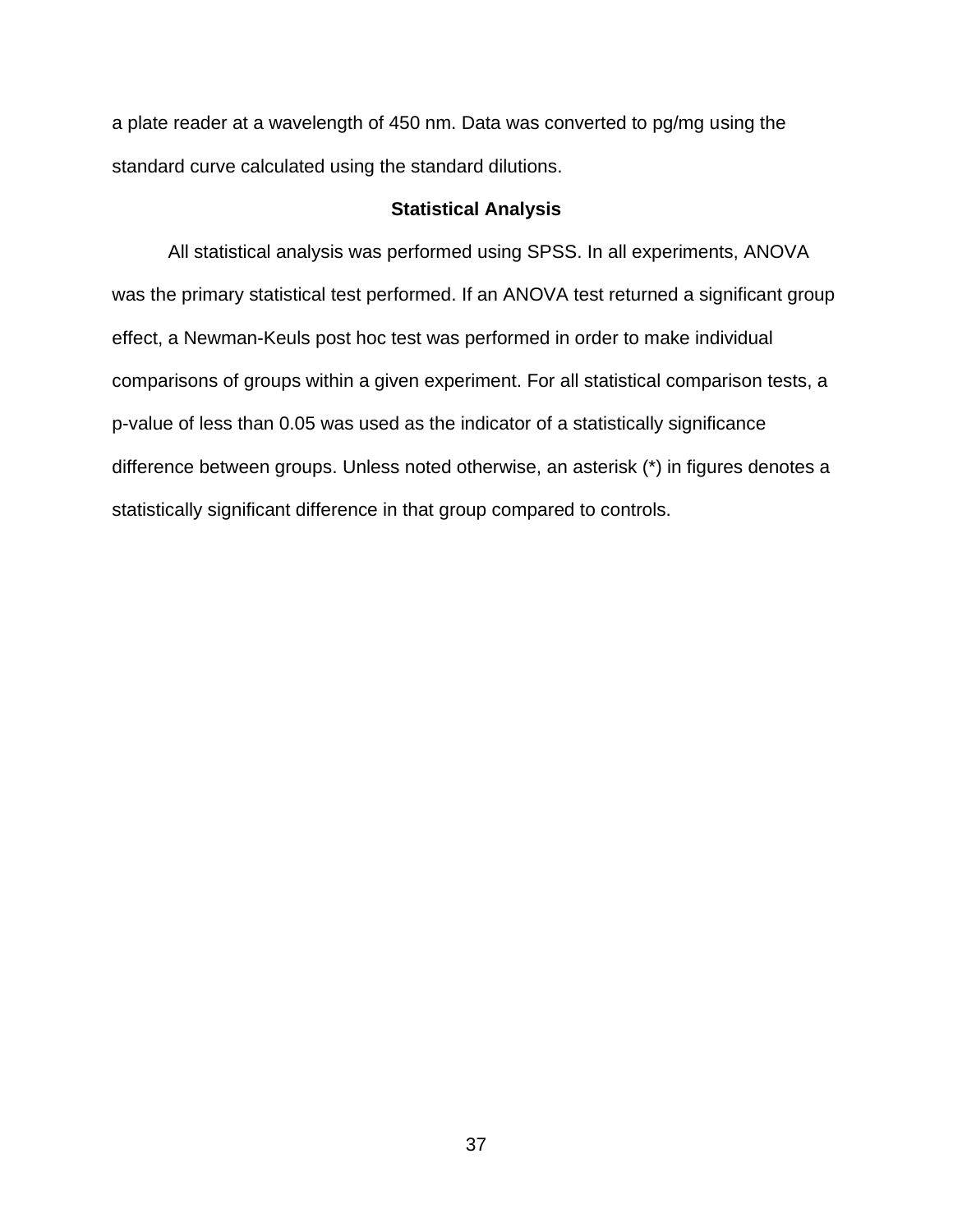### CHAPTER 3

## RESULTS

### **Transmission of Schizophrenia-like Symptoms in F1 Rats**

## **Yawn Test**

Number of yawned in a 1 hour period immediately following an acute, IP quinpirole injection (0.1 mg/kg) for F0 NS, F0 NQ, F1 FQxMQ, F1 FQxMS, and F1 FSxMQ rats is displayed in **Figure 1**. Only males were administered a yawn test, due to limits in animal availability and previous studies demonstrating that while female F0 NQ do yawn at an increased rate compared to controls, the overall effect is less robust than in males (Maple et al. 2015). As can be observed in **Figure 1**, F0 NQ rats and all three F1 groups tested demonstrated increased yawing following an acute quinpirole treatment compared to controls. As previously stated, yawning behavior is a dopamine D2 receptor mediated event (Cooper et al. 1989). Therefore, these results indicate an increase in dopamine D2 receptor sensitivity in F0 NQ animals, as well as F1 FQxMQ, F1 FQxMS, and F1 FSxMQ animals. A one-way ANOVA revealed a significant main effect of treatment group [F(4,43)=7.68, p<0.001]. Treatment group here and hence forth refers to the combination of their generation number and either neonatal treatment or parental treatment. A Newman-Keuls post hoc test indicated that while the F0 Q group and all three F1 groups demonstrated significantly increased yawning compared to controls (indicated by \*, p<0.05), that F1 FQxMS group demonstrated significantly decreased yawning compared to the F1 FQxMQ group (indicated by #, p<0.05).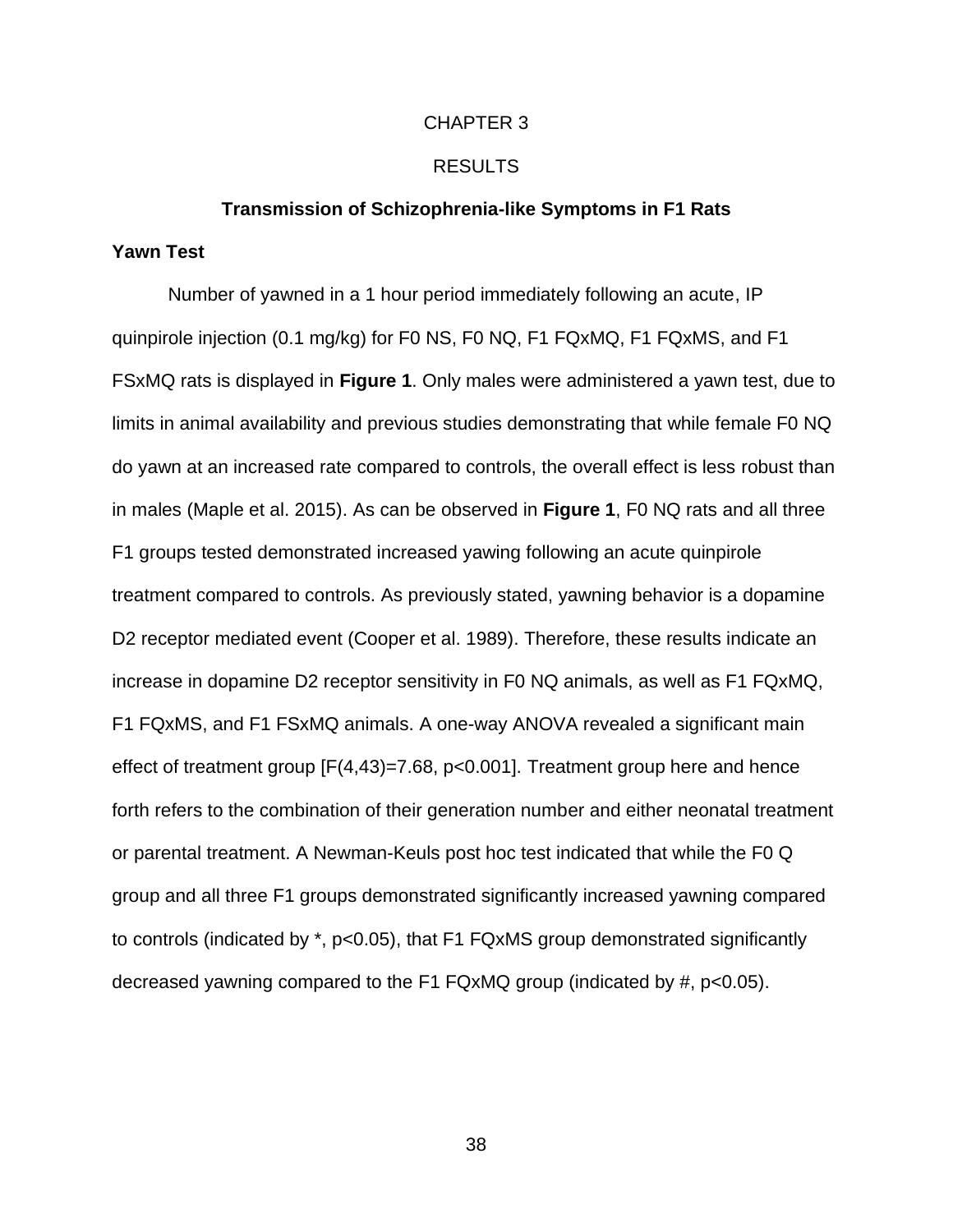

**Figure 1.** Number of times yawned for a 1-hour duration immediately following acute quinpirole injection (0.1 mg/kg, IP) is shown as a function of treatment group in P60 aged rats. F0 NQ, F1 FQxMQ, F1 FQxMS, and F1 FSxMQ all demonstrated significantly increased yawning compared to F0 NS rats (indicated by \*, p<0.05). F1 FQxMS rats demonstrated significantly less yawning compared to the F1 FQxMQ group (indicated by  $#$ ,  $p<0.05$ ).

## **Prepulse Inhibition in Non-cross-fostered Rats**

An average percent inhibition of the response to each prepulse trial decibel level was taken for each daily session of testing in male and female rats. Values of PPI obtained for each of the three daily sessions was averaged, to get overall PPI over three days of testing. Additionally, startle responses to the 120 dB trials were averaged over the 3 days of testing to determine if there were differences among the groups in basal startle response. These results are demonstrated in **Figure 2**.

**Male rats.** As can be seen in the **Figure 2a**, male F0 quinpirole rats, F1 FQxMQ, F1 FQxMS, and F1 FSxMQ animals all displayed decreased PPI over all 3 decibels of the prepulse compared to F0 NS controls. A 3x5 two-way ANOVA confirmed these results, with a significant main effect of treatment group [F(4,94)=16.06, p<.001] A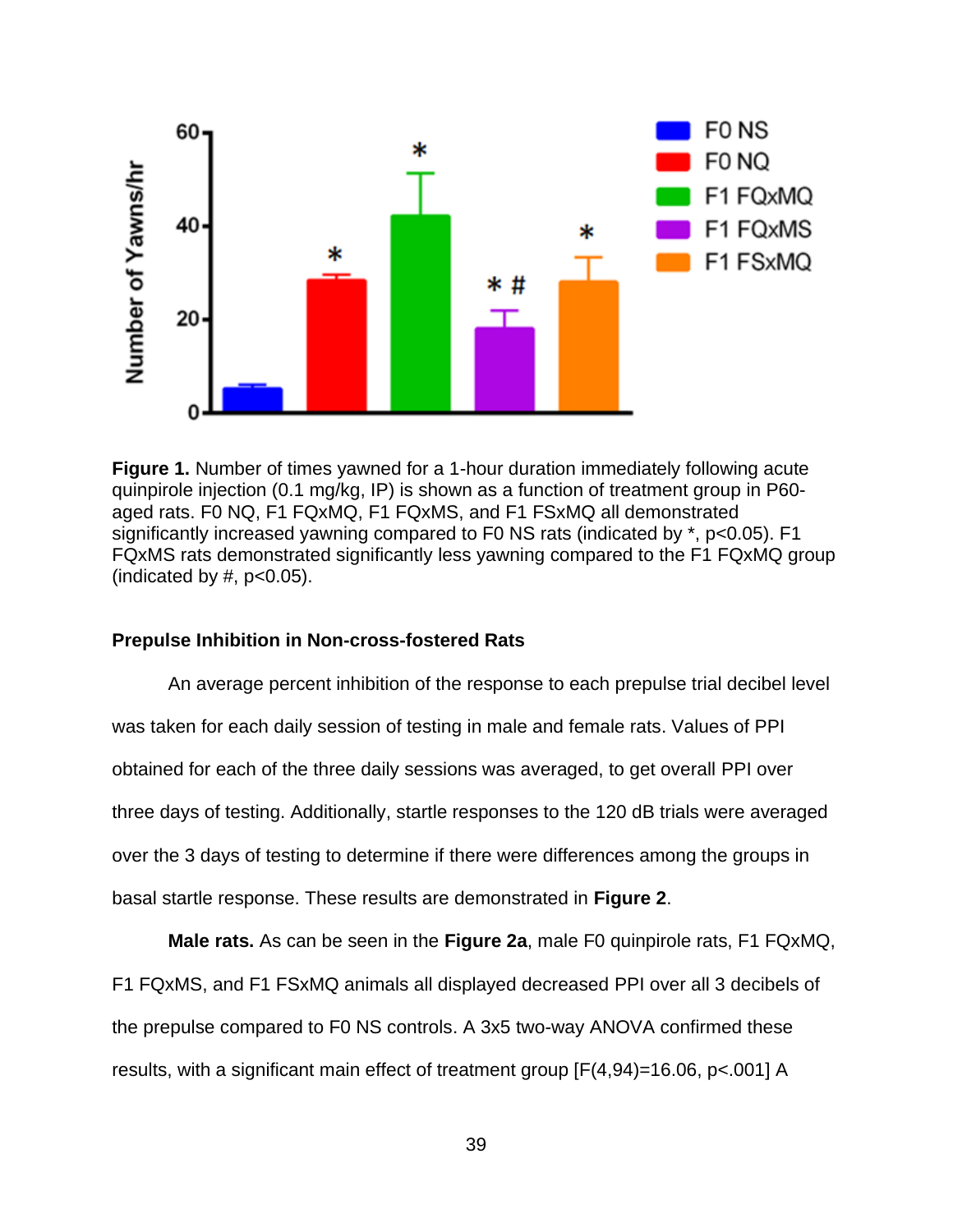Newman-Keuls post hoc test revealed that all groups demonstrated significantly decreased PPI compared to controls. F0 NQ and all F1 groups did not differ from each other, indicating the level of PPI deficit did not decrease across generations. Startle response to the 120 dB trials for male rats across all three days is measured in Newtons (N) and displayed in **Figure 2b**. A one-way ANOVA revealed no difference among all treatment groups [F(4,94)=2.2, p<0.071]. Therefore, the deficit observed was the learned association between the prepulse and the startle stimuli, and not due to an effect alone on the startle response.

**Female rats.** In **Figure 2c**, PPI as a function of group for female rats is shown. As can be seen, female groups demonstrated less deficits overall compared to controls. However, a two-way repeated measures ANOVA revealed a significant effect of treatment group [F(4,41)=6.09, p<.001] and a significant treatment group x prepulse dB level interaction [F(8,82)=2.72, p<.01]. A Newman-Keuls post hoc test revealed that at 73 dB, F0 NQ, F1 FQxMQ, and F1 FQxMS all demonstrated significant deficits compared to F0 NS controls and F1 FSxMQ rats (indicated by \*, p<0.05). At 76 dB, F0 NQ rats demonstrated significant a significant PPI deficit compared to all other groups. At 82 dB, there were no group differences. **Figure 2d** presents the startle responses to the 120 dB trials across 3 days (measured in N) as a function of group. Here, a one-way ANOVA did reveal a significant main effect of treatment group [F(4,44)=4.14, p<.007]. A Newman Keuls revealed that F1 FSxMQ rats demonstrated significantly increased startle response compared to all other groups (indicated by \*, p<0.05).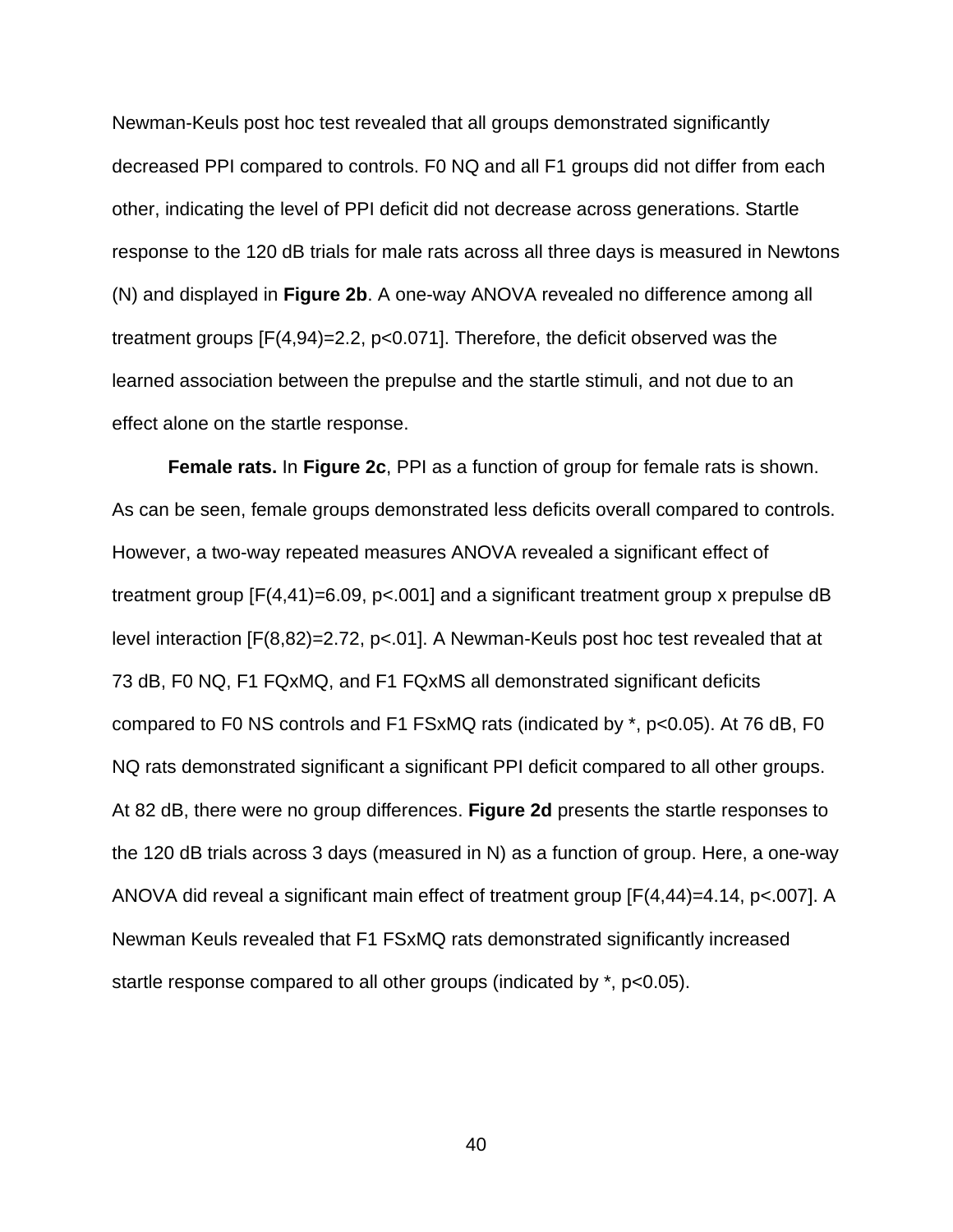

**Figure 2.** Average PPI and acoustic startle response in non-cross-fostered male and female rats averaged over 3 days of testing are show. An asterisk (\*) denotes significant difference compared to F0 NS controls (p<0.05). **a)** Percent PPI for male non-crossfostered rats is shown. All groups demonstrated significant PPI deficits compared to controls for all 3 dB levels. **b)** Acoustic startle response to 120 dB trials measured in N for male non-cross-fostered rats is shown. No groups differed compared to F0 NS rats. **c)** Percent PPI for female non-cross-fostered rats is shown. At 73 dB, F0 NQ, F1 FQxMQ, and F1 FQxMS rats differed from F0 NS controls. At 76 dB, only F0 NQ rats differed compared to F0 NS controls. No differences were found at the 82 dB level prepulse. **d)** Acoustic startle response to 120 dB trials measured in N for female noncross-fostered rats is shown. F1 FSxMQ rats demonstrated decreased startle response compared to F0 NS controls and all other groups.

## **Prepulse Inhibition in Male Cross-fostered Rats**

Early analysis of results of PPI in non-cross-fostered animals suggested that it

was possible maternal care of F1 animals played a role in affecting PPI performance. In

order to control for potential differences between NQ mothers of F1 rats and NS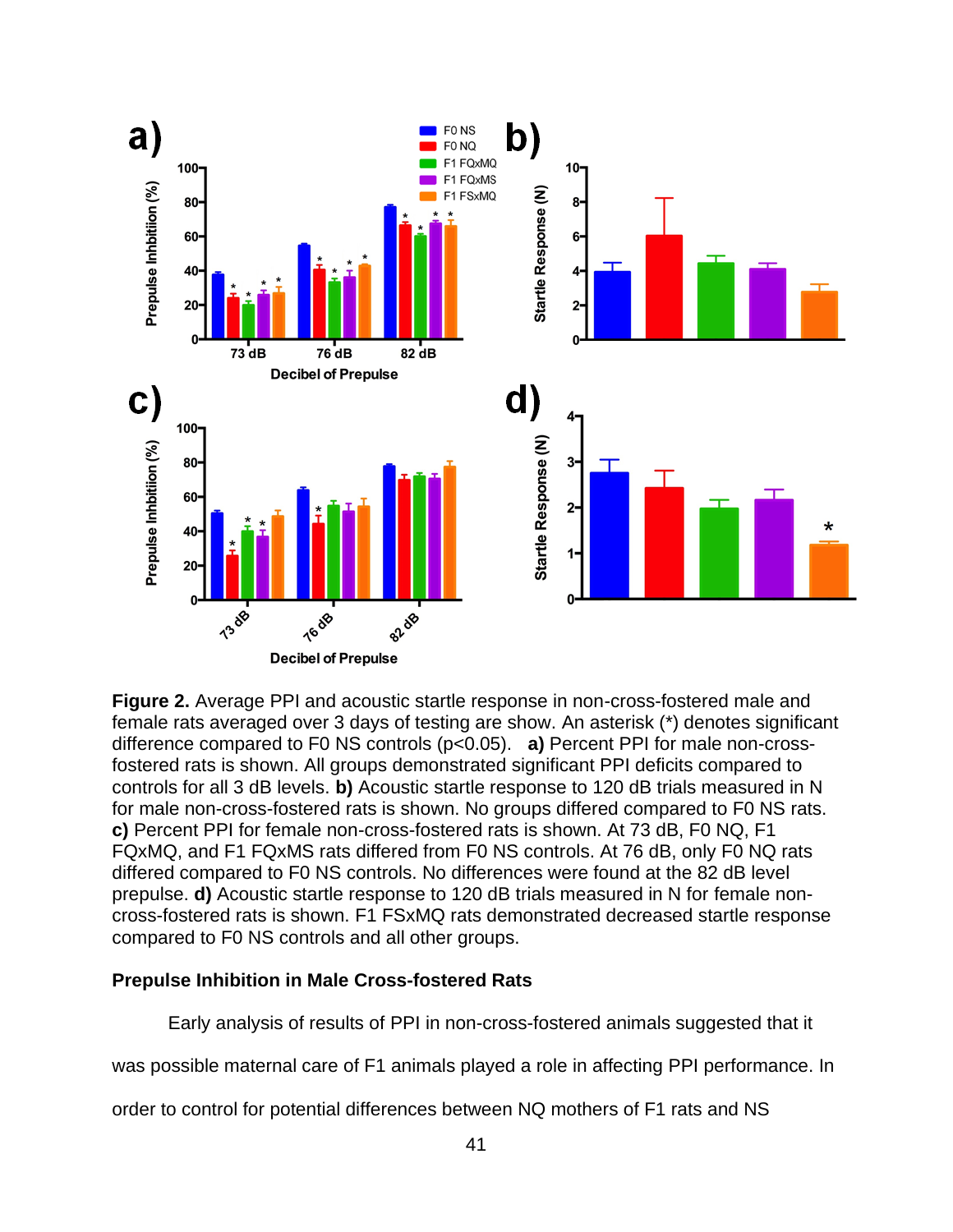mothers of F1 rats, F1 rat pups were cross-fostered to mothers of the opposite neonatal treatment group as described in the Methods and Materials section. All F0 rats were raised by their native female dam. Additionally, due to limited number of animals that were able to be cross-fostered, only males were included in this round of PPI testing.

Percent PPI over 3 days of testing was averaged for each dB level of prepulse in male rats. Startle response to the 120 dB trials was also averaged over three days. All F1 rats in this experiment were cross-fostered as described above. These results are displayed in **Figure 3**. As can be seen in **Figure 3a**, F0 NQ, F1 FQxMQ-cf, F1 FQxMScf, and F1 FSxMQ-cf all demonstrated decreased PPI compared to F0 NS controls and F1 FSxMS-cf rats. A 3x6 two-way ANOVA confirmed these results, with a significant effect of treatment group [F(5,75)=17.73, p<0.001] and a significant two-way interaction of treatment group and dB level [F(10,150)=2.01, p<0.03]. A Newman-Keuls post hoc test revealed that all groups demonstrated significantly decreased PPI compared to controls and F1 FSxMS-cf rats. F0 NQ, F1 FQxMQ-cf, F1 FQxMS-cf, and F1 FSxMQ-cf rats were all equivalent.

Startle response to the 120 dB trials across all three days, measured in N, is presented as a function of group and displayed in **Figure 3b**. A one-way ANOVA revealed no difference among all treatment groups [F(4,94)=2.2, p<.071].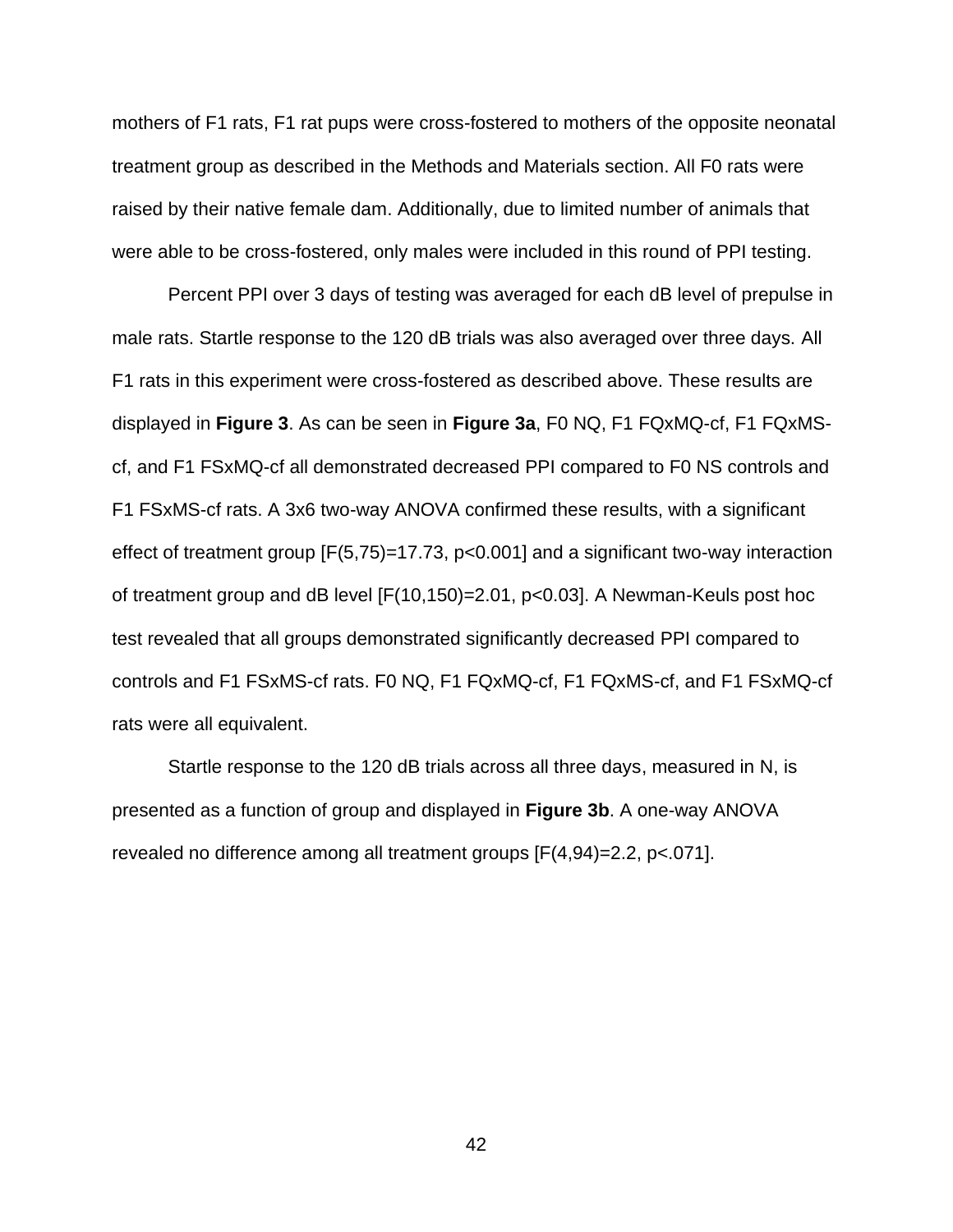

**Figure 3.** Average PPI and acoustic startle response in cross-fostered male rats averaged over 3 days of testing are show. An asterisk (\*) denotes significant difference compared to F0 NS controls (p<0.05). **a**) Percent PPI for male cross-fostered rats is shown. All groups demonstrated significant PPI deficits compared to F0 NS controls and F1 FSxMS-cf rats for all 3 dB levels. **b)** Acoustic startle response to 120 dB trials measured in N for male cross-fostered rats is shown. No groups differed compared to F0 NS rats.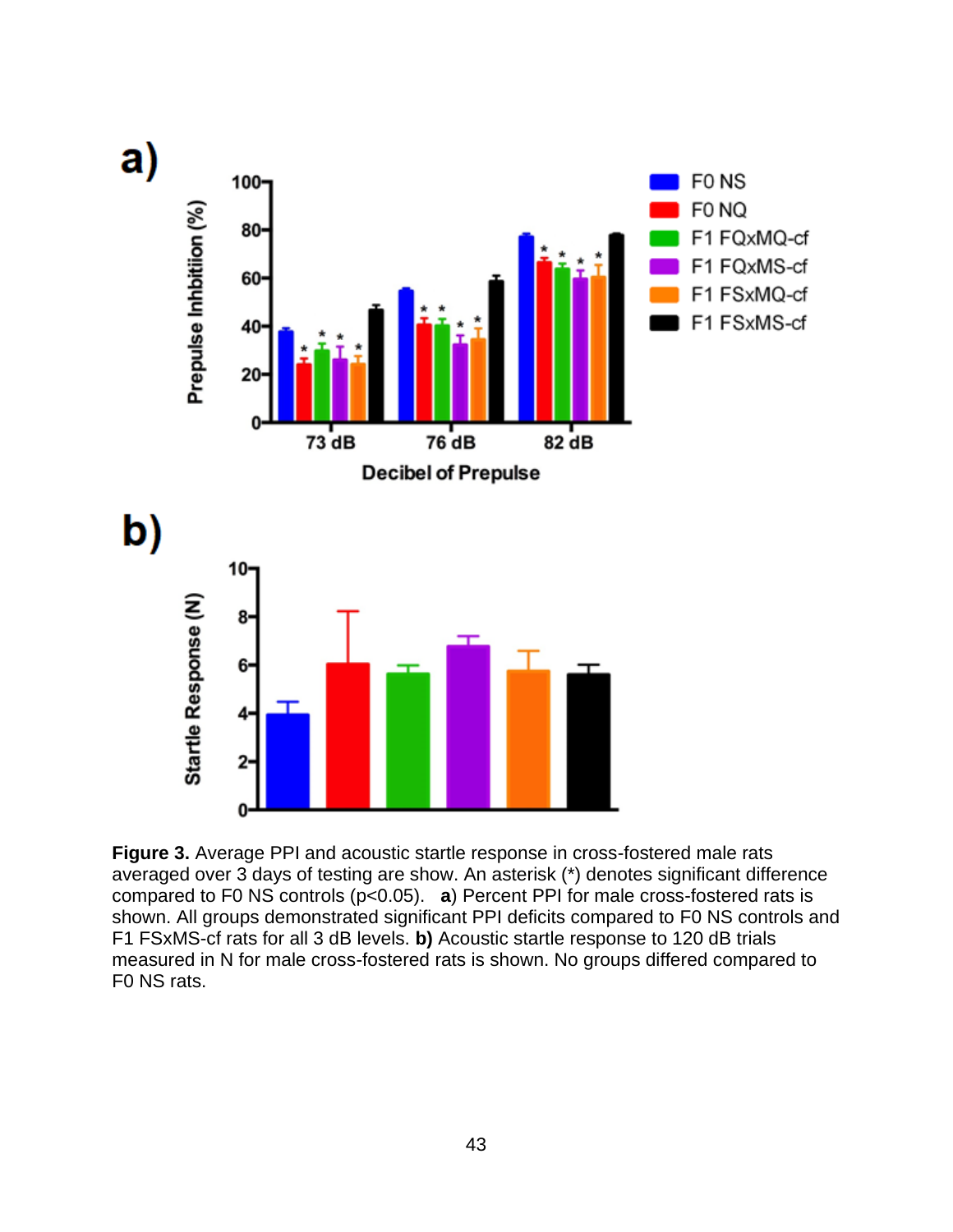# **Transmission of Enhanced Response to Nicotine in F1 Rats**

## **Nicotine Behavioral Sensitization**

For nicotine sensitization, the unit of measure for generalized activity was distance (m) calculated as the difference in activity from Day 1 to Day 9 of nicotine treatment. A sensitization effect is described as an increase in a drug's effect on a subject after subsequent administrations of the same dose (Stewart and Badiani 1993). Therefore, the larger the sensitization effect, the larger the difference between activity from Day 1 to Day 9. Due to limitations in animal numbers, only female rats were included in this experiment. Notable from previous studies, NQ treatment produced an enhanced sensitization effect to nicotine (0.5mg/kg, IP) (Perna and Brown 2013). As can be seen in **Figure 4**, animals from all tested groups administered saline (-S) at the time of sensitization testing demonstrated no sensitization effect (Groups F0 NS-S, F0 NQ-S, F1 FQxMS-S, F1 FSxMQ-S, and F1 FQxMQ-S). F0 NS animals demonstrated behavioral sensitization to nicotine (-N) (Group F0 NS-N), and this sensitization effect was enhanced in the F0 NQ-N group as well as all 3 tested F1 groups administered nicotine at the time of sensitization testing. A two-way ANOVA confirmed these results with a significant main effect of adolescent drug treatment [F(1,45)=72.91, p,0.001]. A Newman-Keuls post hoc test revealed that F0 NQ-N rats were statistically equivalent to F1 FSxMQ-N, F1 FQxMS-N, and F1 FQxMQ-N rats; and these 4 groups were significantly greater than all other groups (indicated by \*\*, p<0.05). The post hoc test also revealed that F0 SN rats demonstrated significantly increased sensitization compared to F0 NS-S rats (indicated by \*, p<0.05), a result which validates the nicotine dose (0.5 mg/kg) chosen for the behavioral sensitization paradigm.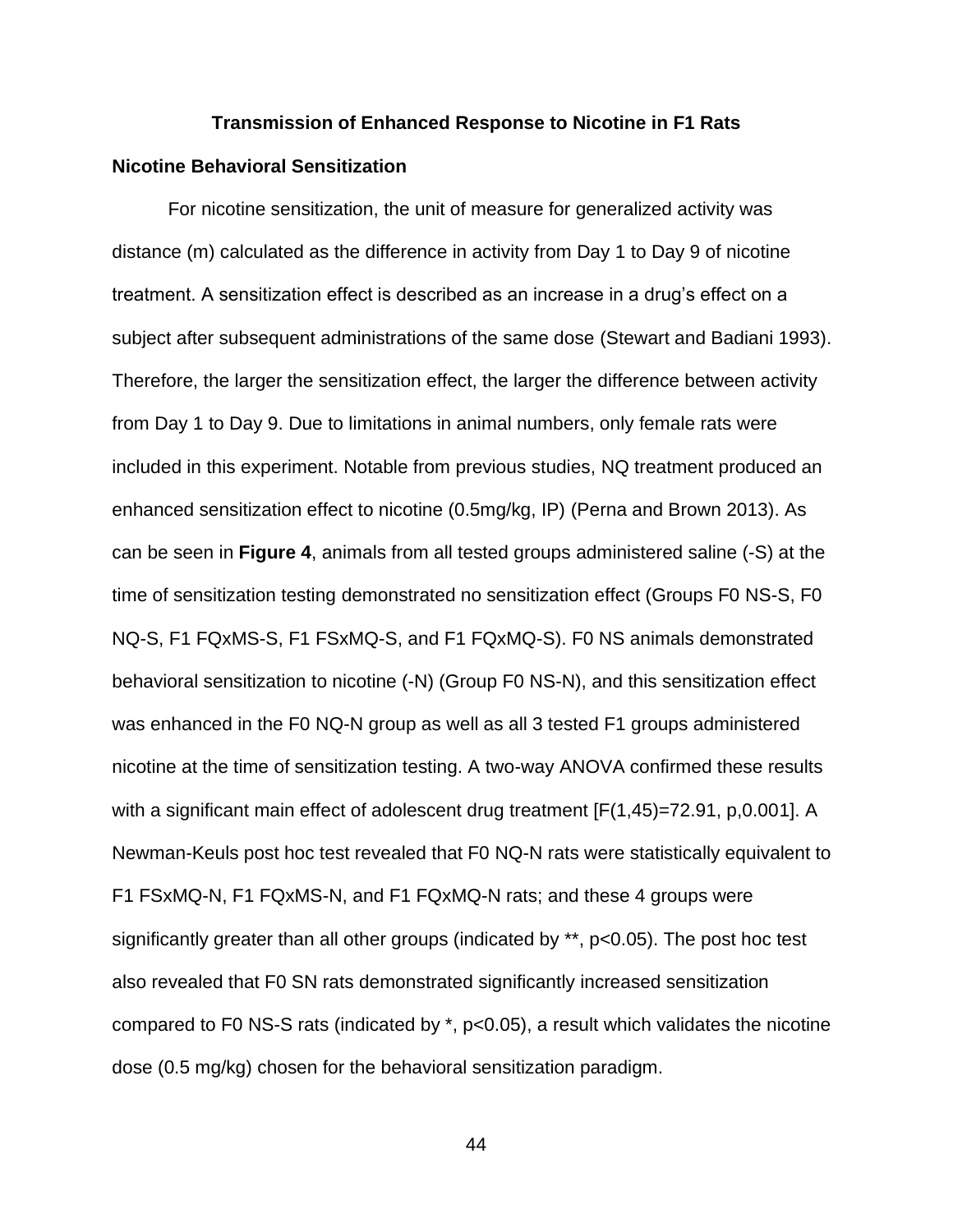

**Figure 4.** Behavioral sensitization is shown as a measure of general activity (meters moved in a locomotor arena) on day 9 minus distance moved on day 1 of the sensitization paradigm for each treatment group, also distinguished by whether the treatment group received nicotine (N) or saline (S) during the sensitization paradigm. The F0 SN group demonstrated increased sensitization compared to all groups which received saline at the time of testing (indicated by \*, p<0.05). All other groups which received nicotine at the time of testing demonstrated an enhanced sensitization effect compared to the F0 SN group (indicated by \*\*, p<0.05).

## **Nicotine Conditioned Place Preference**

For CPP, the unit of measure was taken as the percent of testing time spent in

the context paired with nicotine administration on the post-conditioning test minus the

percent time spent in the paired context during the pre-conditioning test. Results are

shown in **Figure 5.** As can be observed, rats which received saline at the time of testing

(-S) did not show a preference for the paired context. All animals which received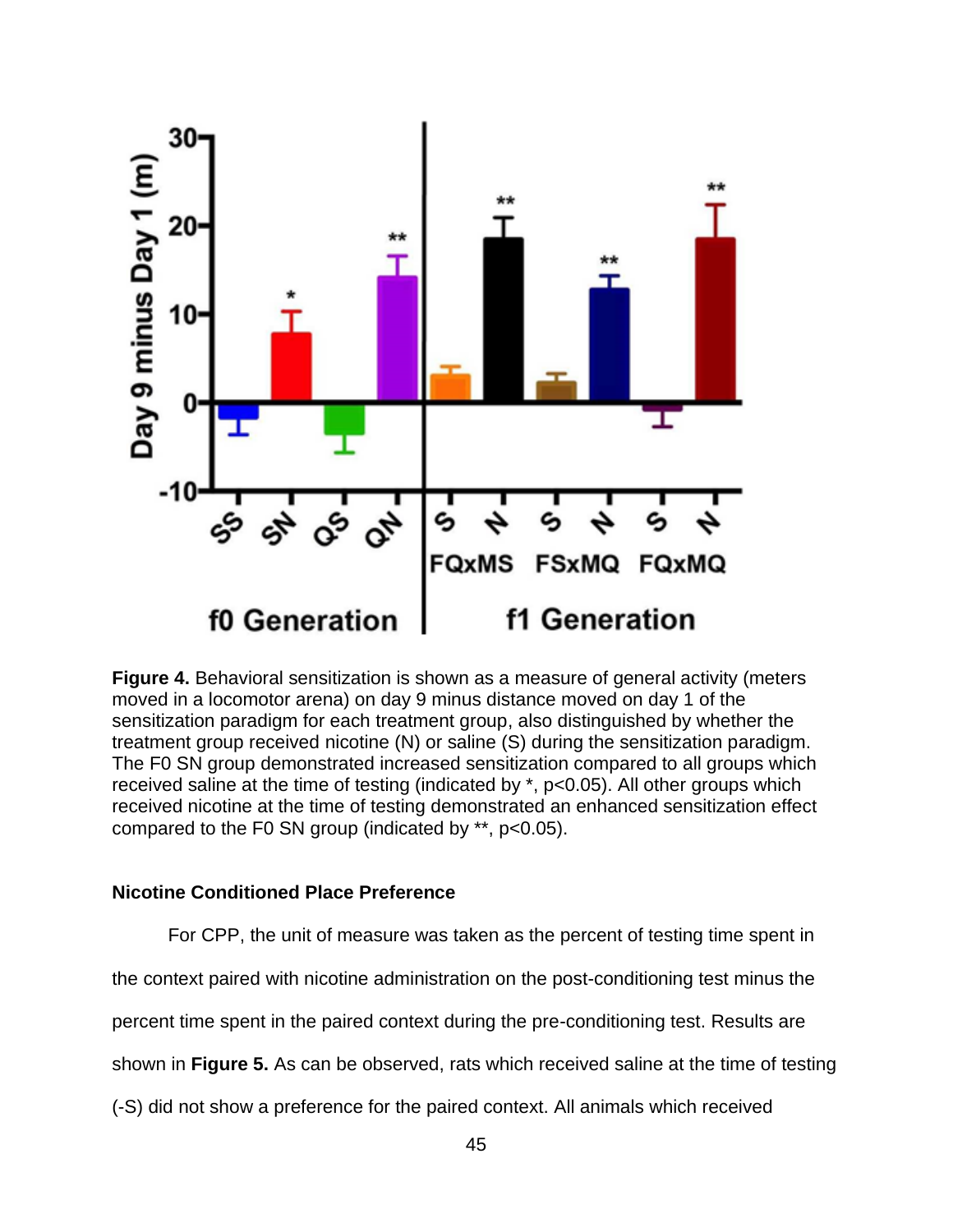nicotine at the time of testing (-N) did show a preference for the paired context. Compared to the control group which received nicotine (F0 NS-N), it can be observed that the F0 NQ-N, F1 FQxMQ-N, and F1 MSxFS-N groups demonstrated enhanced CPP to nicotine compared to F0 NS controls conditioned with nicotine. A one-way ANOVA revealed a significant effect of treatment group [F(9,92)=14.32, p<.001]. A Newman Keuls post hoc test confirmed that F0 NQ-N, F1 FQxMQ-N, and F1 MSxFS-N demonstrated significantly greater CPP than all other groups (indicated by \*\*, p<0.05), and that F0 NQ-N and F1 FSxMQ were significantly greater than all groups conditioned using saline but demonstrated lesser CPP than the aforementioned 3 groups (indicated by  $*$ ,  $p<0.05$ ).

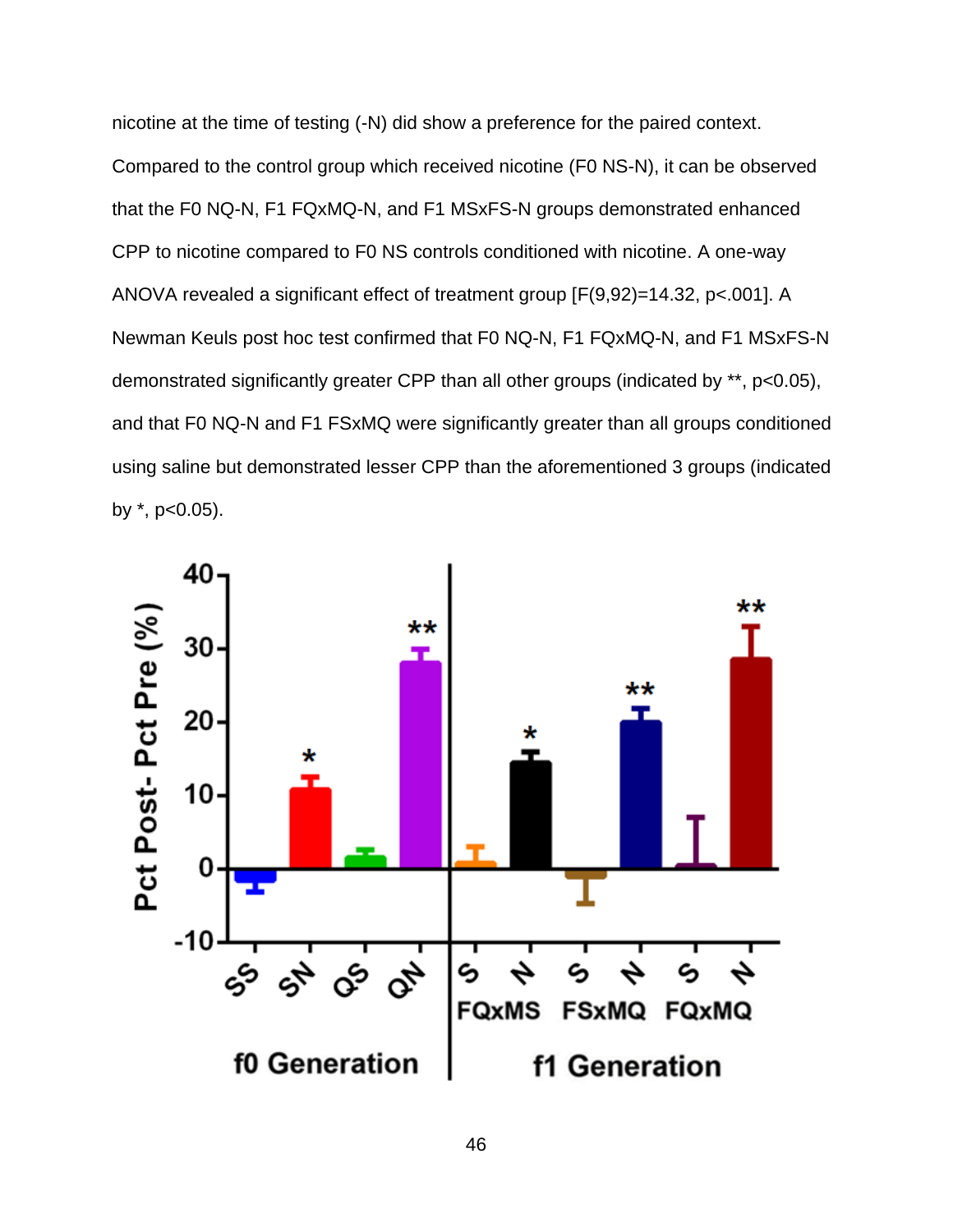**Figure 5.** Nicotine CPP is shown as a measure of percent of time spent in the paired context during the post-conditioning test minus percent of time spent in the paired context during pre-conditioning as a function of treatment group, also distinguished by whether the treatment group received nicotine (N) or saline (S) during the sensitization paradigm. The F0 SN group and F1 FQxMS-N group demonstrated increased sensitization compared to all groups which received saline at the time of conditioning (indicated by \*, p<0.05). F0 QN, F1 FSxMQ-N, and F1 FQxMQ-N all demonstrated greater CPP than all other groups (indicated by \*\*, p<0.05).

## **BDNF Protein Expression Following Nicotine Sensitization**

BDNF protein expression in the nucleus accumbens for females from the 5 treatment groups, given either saline or nicotine during the sensitization paradigm, is shown in **Figure 6.** The brain tissue analyzed was collected 24 hours following the last day of the sensitization paradigm. As can be observed in **Figure 6**, nicotine sensitization increased BDNF expression in all groups compared to saline controls. Additionally, F0 NQ, F1 FQxMS, F1 FSxMQ, and F1 FQxMQ groups all demonstrated an enhanced increase in BDNF expression following nicotine sensitization compared to F0 S animals sensitized to nicotine. A two-way ANOVA utilizing treatment group and sensitization drug treatment as factors revealed significant effects of treatment group [F(4,49)=2.95, p<0.03] and drug treatment [F(1,49)=32.0, p<0.001]. A Newman-Keuls post hoc test revealed that F0 QN, F1 FQxMS-N, F1 FSxMQ-N, and F1 FQxMQ-N groups were all significantly greater than F0 NS-S, F0 NS-N, F0 QS, F1 FQxMS-S, F1 FSxMQ-S, and F1 FQxMQ-S rats. Additionally, it was revealed that F0 NQ-S, F1 FQxMS-S, F1 FSxMQ-S, and F1 FQxMQ-S were all significantly increased compared to controls (F0 NS-S). In total, it appears that NQ treatment produces increases in BDNF protein expression which are transmitted by either parent to the F1 generation. BDNF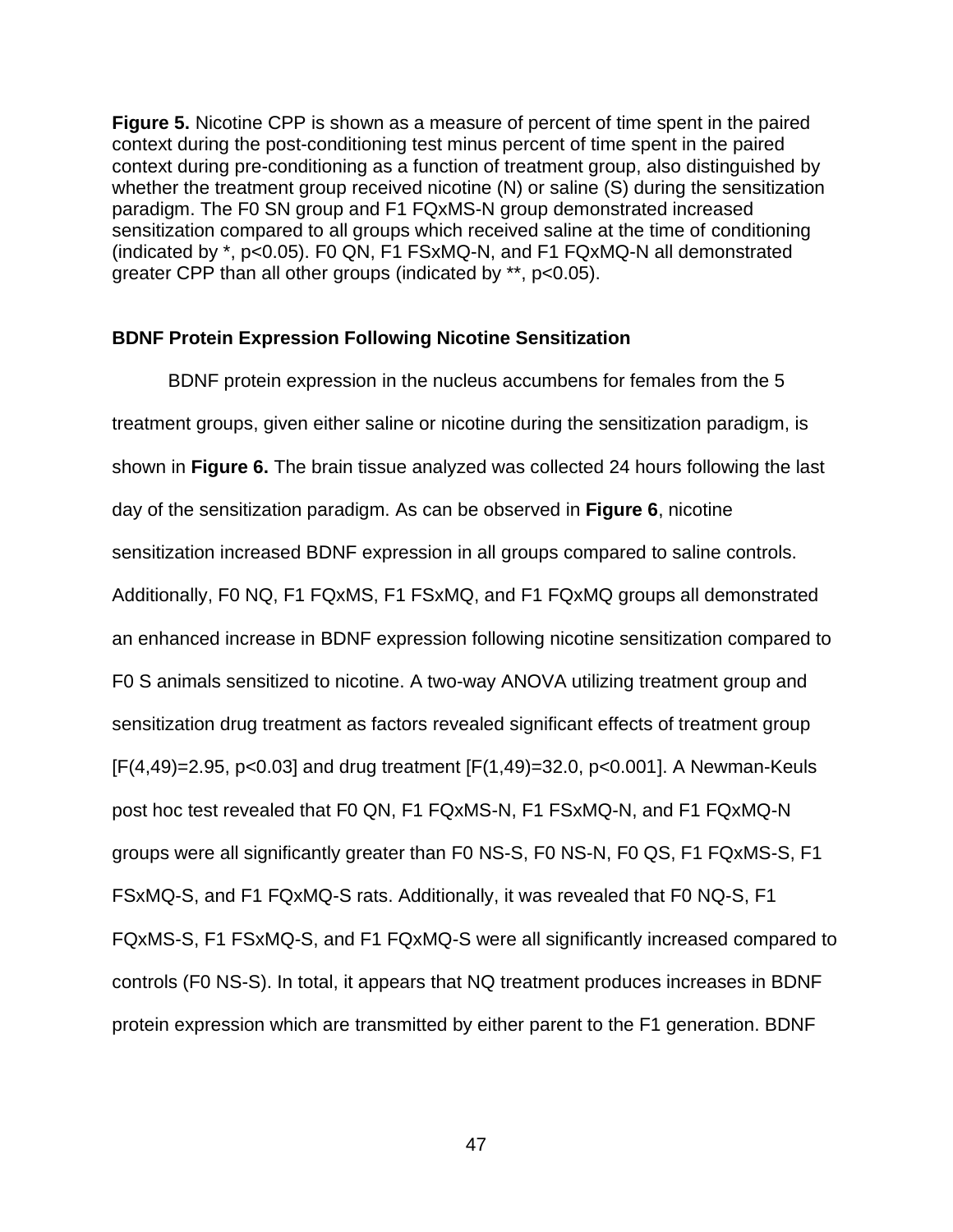was also increased in animals sensitized to nicotine, and this effect was enhanced by NQ treatment, and also observed in the F1 generation.



**Figure 6.** BDNF protein expression in the nucleus accumbens is shown as a function of treatment group, also distinguished by whether the group received nicotine (N) or saline (S) during sensitization paradigm. The F0 SN, F0 QS group, and all three F1 groups which received saline during sensitization paradigm demonstrated increased BDNF expression 24 hours after the final sensitization injection (indicated by \*, p<0.05). F0 QN, and all three F1 groups which received nicotine during sensitization paradigm demonstrated an enhanced increase in BNDF expression compared to all other groups (indicated by  $**$ ,  $p<0.05$ ).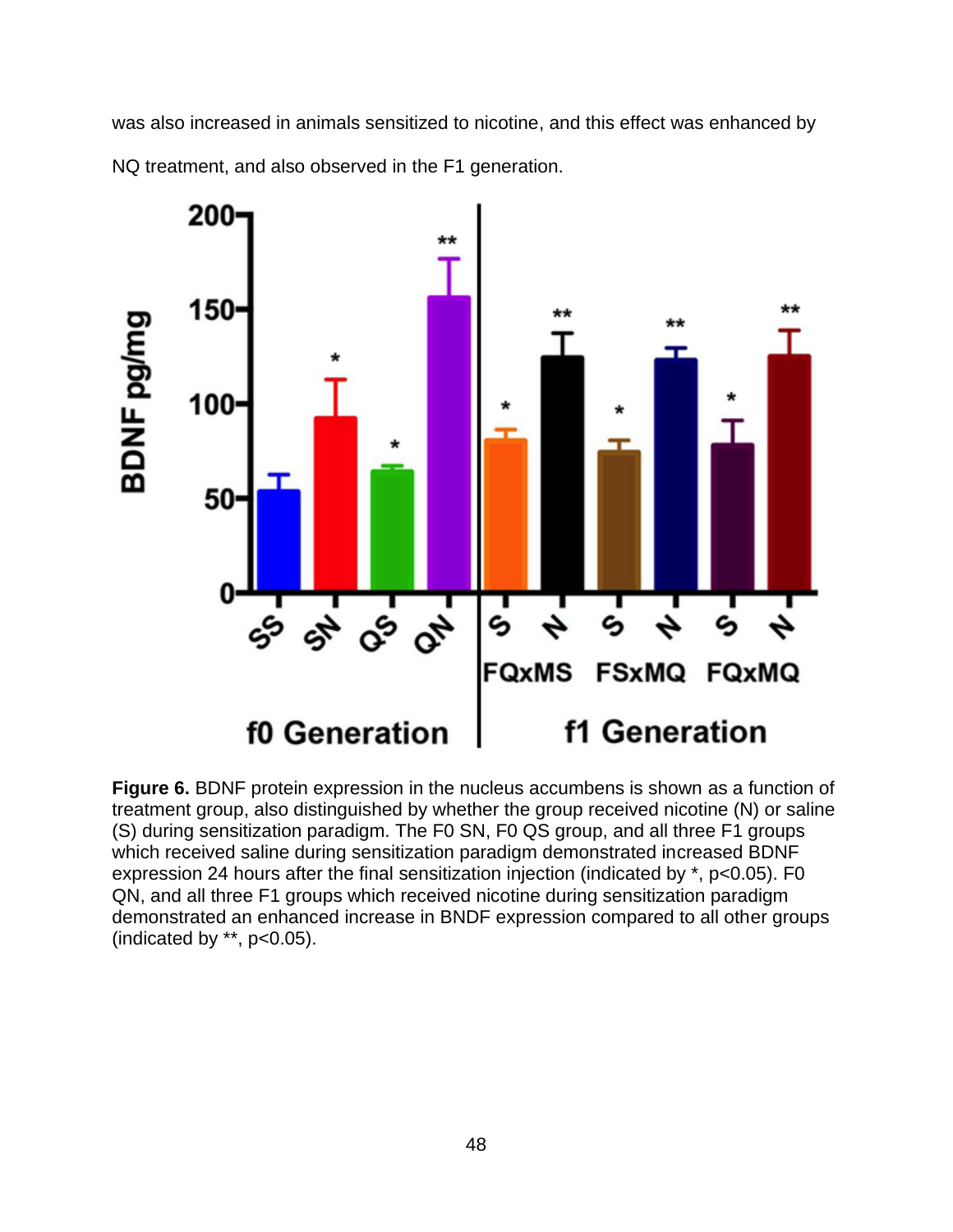## **Suggested Mechanisms for Epigenetically Transmitted Effects**

## *Rgs9* **mRNA Expression**

mRNA levels for rgs9 were assayed in the nucleus accumbens using qPCR as previously described for F0 NS, F0 NQ, and F1 FQxMQ animals. As can be seen in **Figure 7**, no difference was demonstrated between the 3 assayed groups. A one-way ANOVA confirmed this observation [F(2,17)=1.706, p=0.2112]. Due to lack of significance in primary groups in which variation in *rgs9* mRNA expression was hypothesized and supported by a previous study (Maple et al. 2007), additional treatment groups were not assayed.



**Figure 7.** Percent of the control group (F0 NS) of *rgs9* mRNA expression in the nucleus accumbens is shown as a function of treatment group. Though a slight increase in mean percent control is evident in the F1 FQxMQ, no statistically significant differences were detected among the 3 assayed groups.

## *Rgs9* **mRNA Expression Following Nicotine Treatment**

mRNA levels for *rgs9* were again assayed in the nucleus accumbens using

qPCR as previously described. In total, 5 groups were assayed: F0 NS-S, F0 NS-N, F1

FQxMQ-N, F1 FSxMQ-N, F1 FQxMS-N. In this analysis of *rgs9* mRNA, animals in all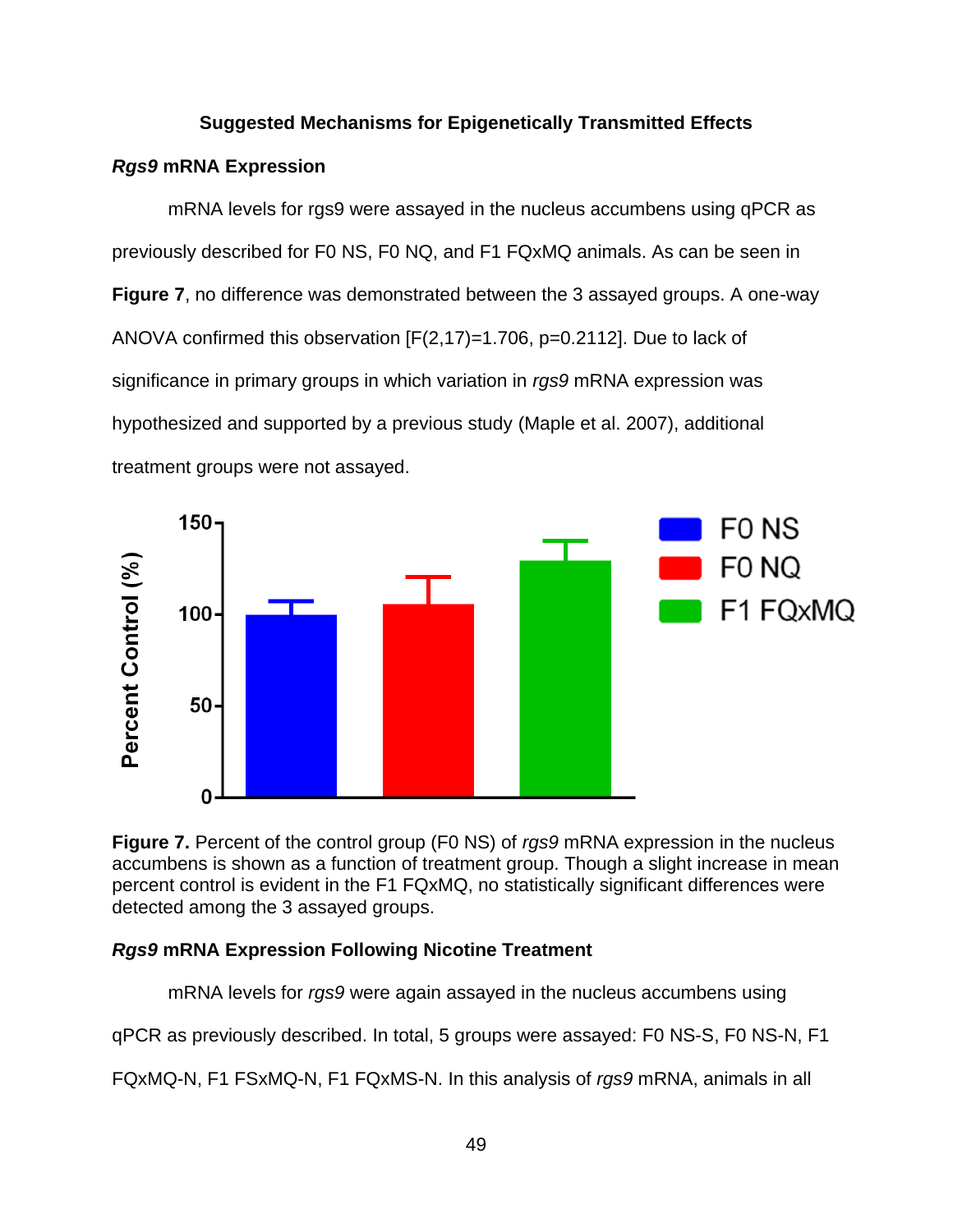treatment groups, except for a subset of F0 S animals, received 6 days of once daily nicotine injections (0.5 mg/kg, IP) starting on P54, and brain tissue was collected 24 hours following the final injection. Results in **Figure 8** are shown as a percentage difference compared to control animals (F0 S). A one-way ANOVA revealed a significant effect of treatment group [F(4,21)=4.85, p<0.009]. A Newman-Keuls post hoc test revealed that F1 FQxMQ-N demonstrated significantly increased *rgs9* mRNA.



**Figure 8.** Percent of the control group (F0 NS-S) of rgs9 mRNA expression in the nucleus accumbens is shown as a function of treatment group. Every group except the control group received 6 days of daily nicotine injections (0.5 mg/kg, IP) prior to tissue collection. F1 FQxMQ-N demonstrated increased *rgs9* mRNA expression (indicated by  $*$ , p<0.05).

## **CREB Protein Expression**

CREB protein expression in the nucleus accumbens was assayed using an ELISA kit as previously described. Three treatment groups were assayed including F0 NS, F0 NQ, and F1 FQxMQ rats. Tissue for this analysis was taken at P60. As can be seen in **Figure 9**, both F0 NQ and F1 FQxMQ groups were increased compared to F0 NS rats, which serve as controls. A one-way ANOVA confirmed this observation, finding a significant effect of treatment group on CREB expression [F(1,26)=15.87, p<0.001]. A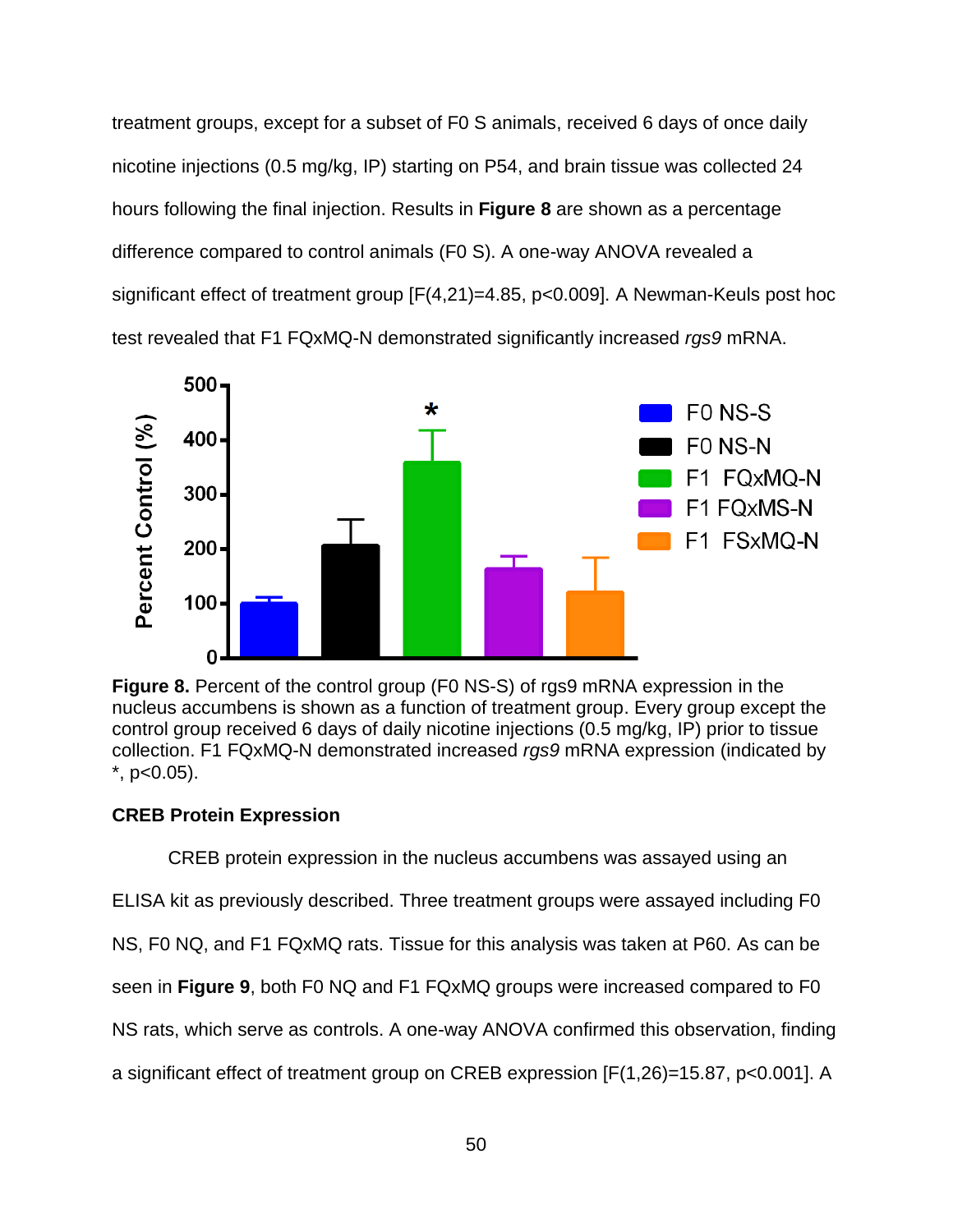Newman Keuls post hoc test revealed that F0 NQ and F1 FQxMQ animals were equivalent and significantly increased compared to F0 NS animals (p<0.05).



**Figure 9.** CREB protein expression in the nucleus accumbens is shown as a function of treatment group. F0 NQ and F1 FQxMQ groups are significantly increased compared to controls (F0 NS) (indicated by \*, p<0.05).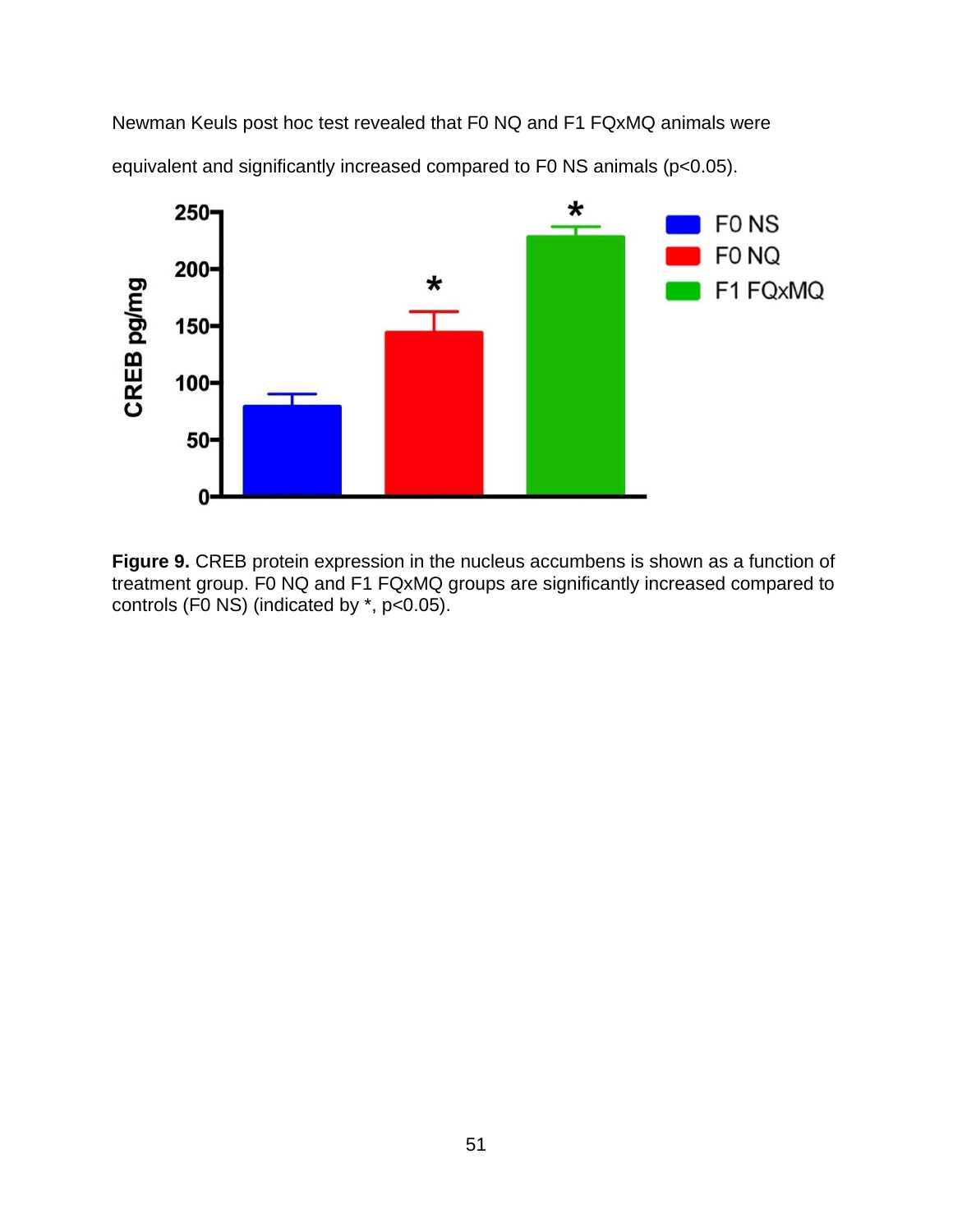#### CHAPTER 4

### **DISCUSSION**

This study represents the first example of a transgenerational model of schizophrenia. Though many models utilize epigenetic mechanisms to confer schizophrenia-like symptoms in rodents (i.e. poly IC rodent model and MAM rodent model), none have examined epigenetic transmission of schizophrenia-like symptoms from parental rodents to their offspring. Several effects related to schizophrenia were demonstrated to have been transmitted to the F1 generation of the NQ rodent model. These effects can largely be explained by hypersensitivity in dopamine D2 receptor signaling, an effect which has been thoroughly studied in the NQ rodent model (Maple et al. 2007; Maple et al. 2015; Kostrzewa et al. 2016).Behavioral and neurobiological results obtained during this project suggest that dopamine D2 receptor hypersensitivity is transmitted at least one generation past the point of NQ treatment, and this effect appears to occur independent of which parental sex was neonatally treated with quinpirole.

## **Evidence of Epigenetic Transmission of Schizophrenia-like Symptoms Dopamine D2 Receptor Hypersensitivity in F1 Rats**

Results from the yawn test, displayed in **Figure 1**, indicate that dopamine D2 receptor sensitivity is transmitted to the F1 generation when at least one parent is treated neonatally with quinpirole. Though the yawn test relies on secondary, behavioral effects conferred by quinpirole treatment, agonist/antagonist treatment targeting the dopamine D2 receptor has indicated that yawning behavior is directly tied to receptor sensitivity (Cooper et al. 1989; Kostrzewa and Brus 1991; Collins et al. 2005).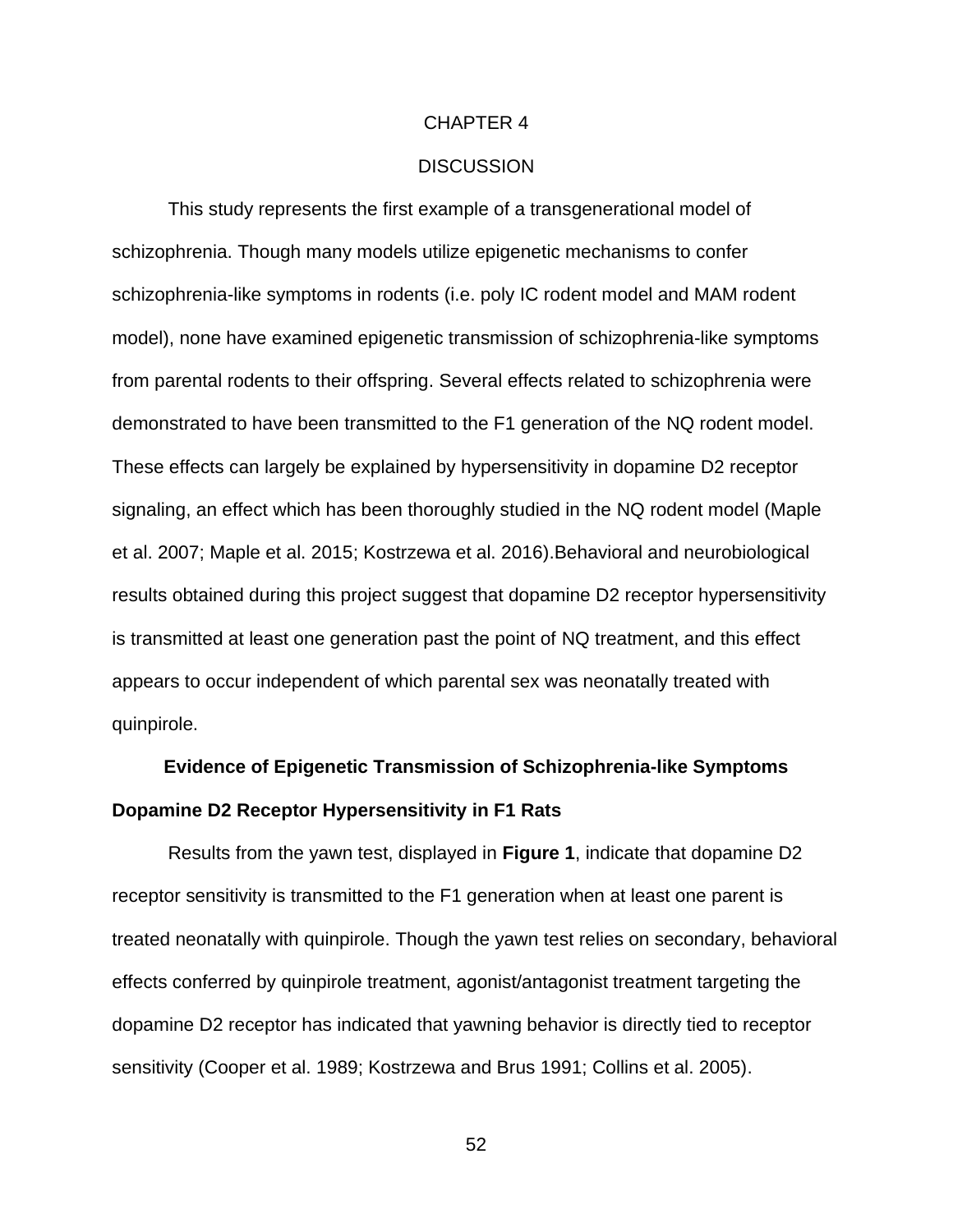Elevated yawning in F0 NQ rats compared to F0 NS rats replicates previous findings that NQ treatment produces increased yawing behavior following acute quinpirole treatment at P60, and thus demonstrates increases of dopamine D2 receptor sensitivity (Maple et al. 2007). Increases in yawning behavior in F1 FQxMQ, F1 FQxMS, and FSxMQ all indicate that either parent rat of F1 groups can confer increased dopamine D2 receptor sensitivity to offspring. However, it appears that female F0 NQ rats may contribute less to this effect, indicated by a lesser increase in yawning in F1 FQxMS rats. This effect is somewhat surprising, as there are many more avenues for maternal epigenetic contribution compared to relatively few paternal epigenetic contributions. Paternal contribution is largely limited to the contents of the sperm genome and epigenome. Even these contributions are diminished, as it appears that partial demethylation of paternal DNA may occurs upon zygote formation, an effect which does not appear to affect maternal genetic contribution (Oswald et al. 2000). In contrast, maternal epigenetic contribution occurs not only directly through gamete DNA, but also maternal uterus conditions, placental environment, and delivery timing (Wilhelm-Benartzi et al. 2012; Dhobale et al. 2013; Salilew-Wondim et al. 2014; Banik et al. 2017). Maternal care also plays a role in pup development, as differences in maternal care may lead to long-term epigenetic manipulations (Champagne 2008; McGowan et al. 2011; Bagot et al. 2012). Therefore, MQ animals appearing to contribute more to dopamine D2 receptor hypersensitization is a noteworthy finding. The finding that male contribution alone leads to increased dopamine D2 receptor sensitivity indicated the robustness of the dopamine-linked effects conferred by NQ treatment. Increased yawning across all F1 groups in **Figure 1** indicates the utility of the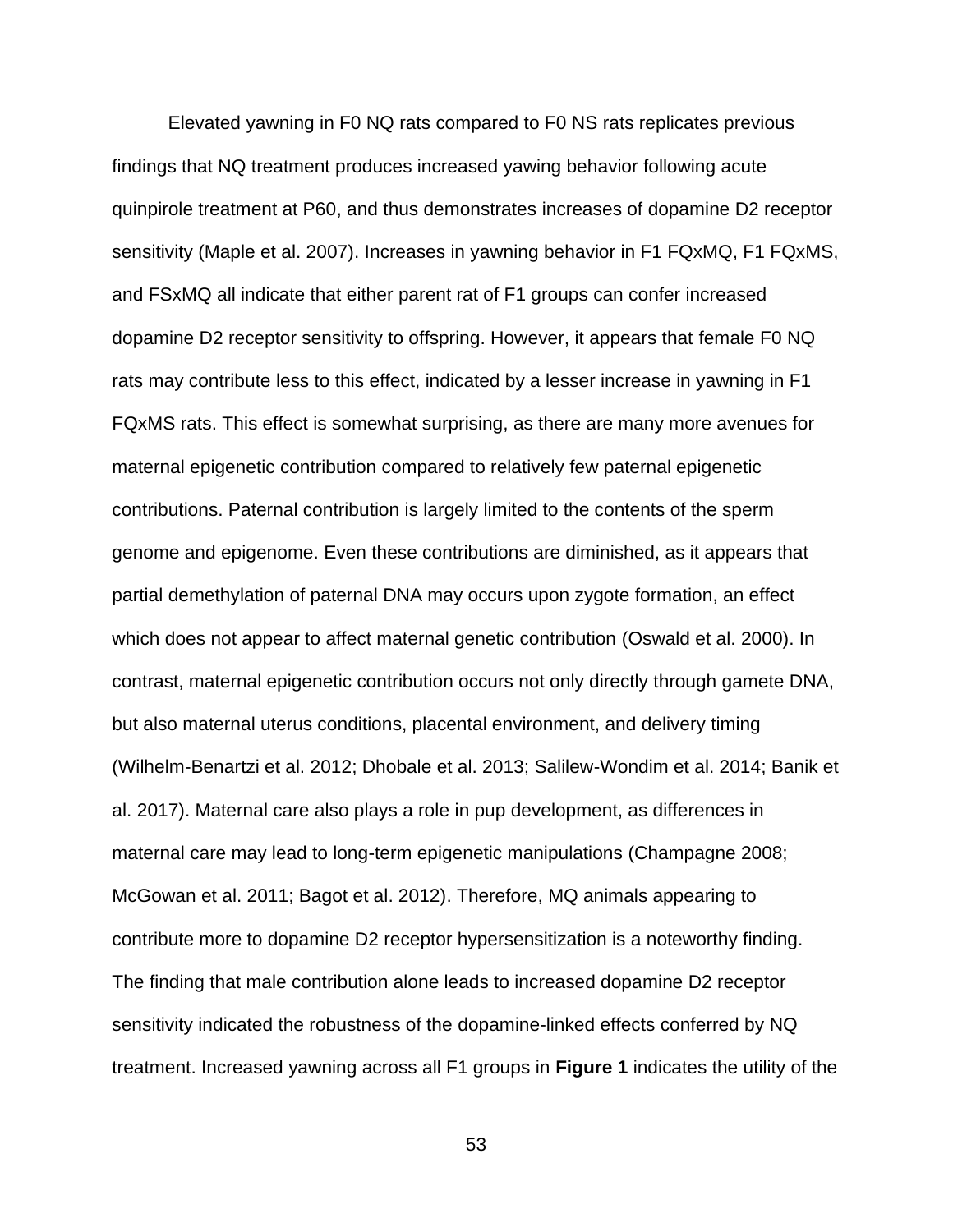NQ model in studying the epigenetic transmission of dopamine D2 receptor sensitivity, and its relation to schizophrenia due to the NQ model's many consistencies with the disorder.

## **Prepulse Inhibition Deficits in F1 Rats.**

**Male PPI.** PPI results shown in **Figure 2a** and **Figure 3a** indicate that sensorimotor gaiting deficits are transmitted from F0 NQ rats to male F1 rats with at least one parent treated neonatally with quinpirole. Preliminary data collected during this project initially suggested there to be differences among F1 rats, which could have potentially been explained by a maternal care effect. This was due to early analysis with low sample sizes suggesting that the F1 FSxMQ did not demonstrate PPI deficits. Therefore, in order to control for a potential maternal care effect, future testing of PPI included a subset of F1 animals which were cross-fostered to a maternal rat of the opposite treatment group (**Figure 3a**). However, as rats were added to the study, mean percent PPI decreased in the F1 FSxMQ group, and that group demonstrated equivalent PPI deficits to F0 NQ and other F1 groups. Therefore, results for the noncross-fostered and cross-fostered subsets did not differ relative to F0 NQ and F0 NS controls. Additionally, an F1 FSxMS cross-fostered group was added to the crossfostered subset, to investigate if maternal care performed by a neonatal quinpiroletreated female would alter PPI performance in what are essentially wild-type rats. As can be observed in **Figure 3a**, the F1 FSxMS-cf group performed at similar levels to F0 NS control rats, indicating that maternal care by a rat treated neonatally with quinpirole does not alter performance on PPI in isolation. Therefore, when discussing PPI results, it is not necessary to differentiate between cross-fostered and non-cross-fostered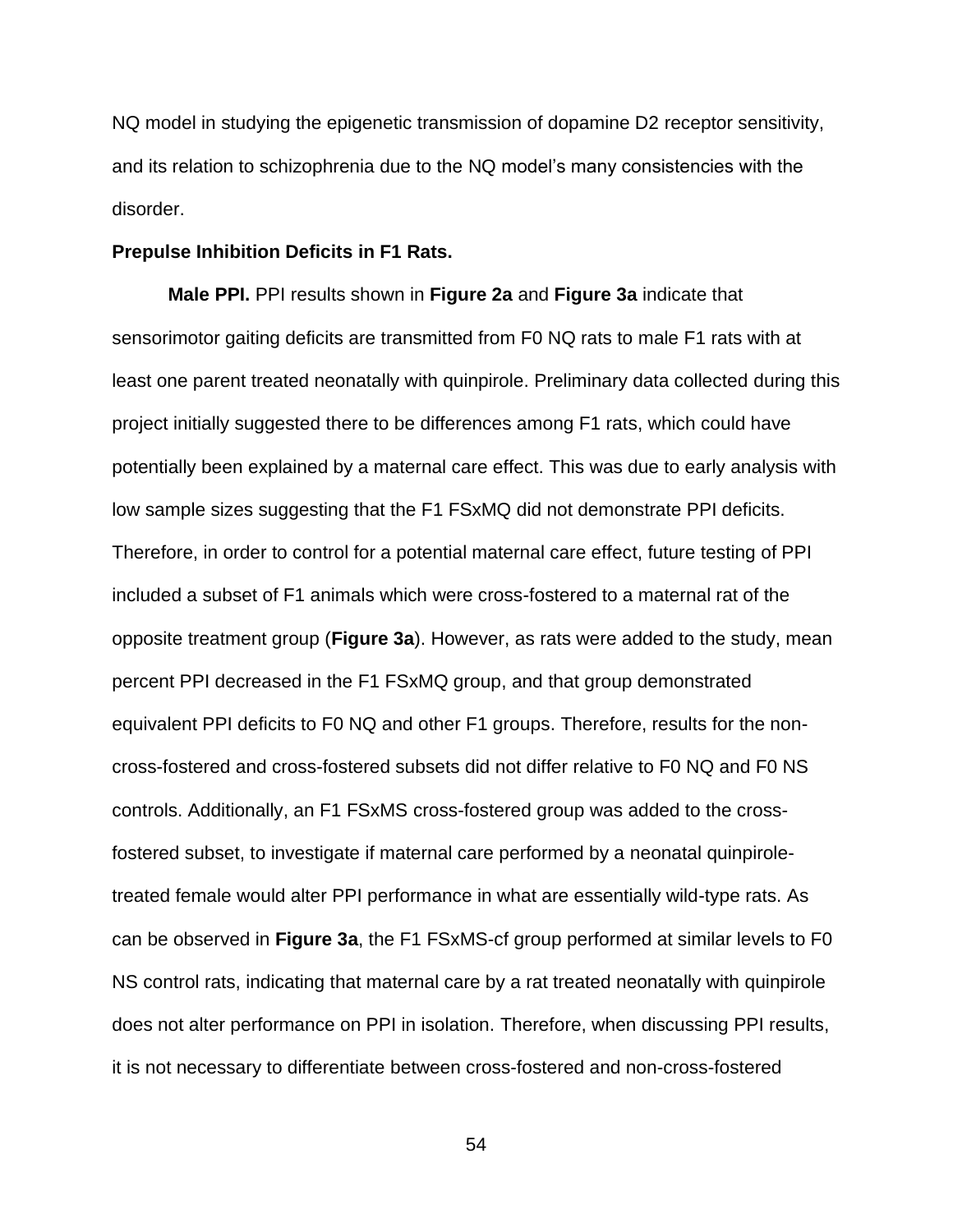animals. Additionally for this reason, cross-fostering was not considered as a factor in analysis of experiments in this study except for PPI.

**Male startle response.** Startle response data was also collected during each PPI session and analyzed using Newtons (N) exerted by the rat on the weight-sensing plate as the measure. Startle response has been characterized as a motor reflex to a startle-inducing stimulus, and is thought to be achieved through a relatively noncomplex, short pathway involving brain stem input and motor neurons (Koch and Schnitzler 1997). Altered startle response to stimuli such as the 120 dB pulse trials described above would affect PPI results, as PPI for each animal is calculated as a percent of the startle response. However, as indicated in **Figure 2b** for male non-crossfostered rats and **Figure 3b** for cross-fostered rats, no significant difference in startle response was demonstrated across all male F0 or F1 groups.

**Female PPI and startle response.** PPI in female rats produced less robust deficits across treatment groups and dB level of prepulse (**Figure 2c and 2d).** Deficits in F0 NQ female rats were only present at 73 dB and 76 dB trials, and deficits in F1 rats were only present at 73 dB (F1 FQxMQ and F1 FQxMS). Additionally, female F1 FSxMQ rats demonstrated reduced startle response to 120 dB pulse trials compared to all other groups. This effect was not seen in either non-cross-fostered or cross-fostered males. These results are not entirely surprising, as sex differences have been reported in rodent PPI (Lacy et al. 2011). These sex differences could in part be explained by estrous cycle in females (Koch 1998), but the present study did not further investigate potential causes of these sex differences. It is because of the lack of robust results in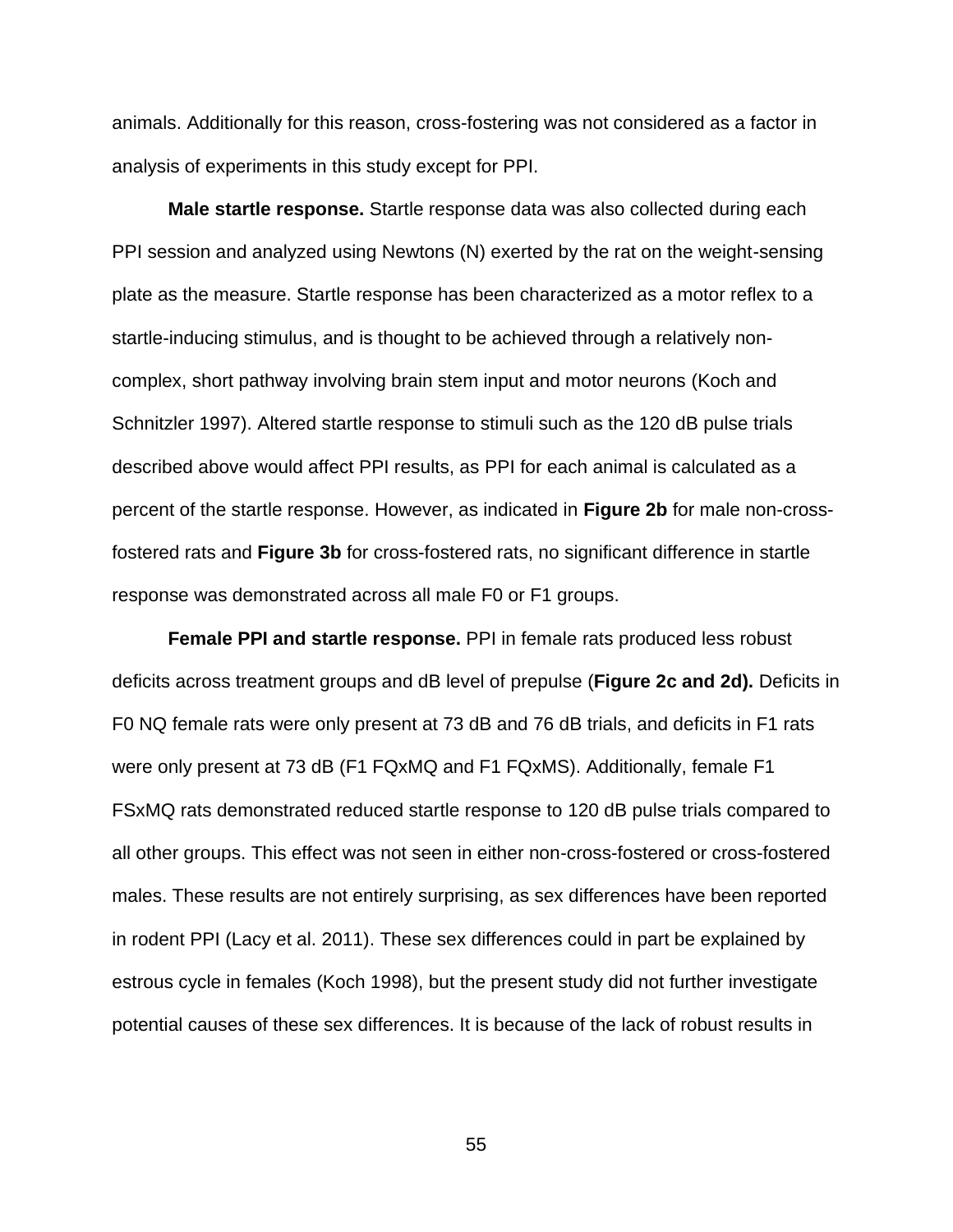females that only males were examined in the cross-fostered subset of PPI testing. This decision was made due to limited access to cross-fostered animals.

PPI remains one of the most translationally relevant behavioral tests with respects to schizophrenia and other neurological disorders which include sensorimotor gaiting deficits as a symptom. PPI has also been tied to dopamine dysregulation. Therefore, PPI deficits in F1 rats with at least one quinpirole parent serves as further indication that dopamine dysregulation caused by NQ treatment is transgenerational. PPI deficits in humans and schizophrenia models have been shown to be alleviated by antipsychotic treatment (Kumari and Sharma 2002). Thus, PPI may serve as a screening tool for the investigation of additional treatment options as well. Further investigation of PPI performance utilizing novel intervention strategies in this transgenerational model of schizophrenia could lead to a better understanding of schizophrenia etiology as well as novel treatment options.

## **Evidence of Epigenetic Transmission of Enhanced Response to Nicotine Enhanced Behavioral Sensitization and CPP to Nicotine in F1 Rats**

**Behavioral sensitization to nicotine.** Behavioral sensitization to stimulants is an increase in response to repeated drug treatments utilizing equivalent doses. Behavioral sensitization paradigms such as the one previously described and utilized in this study are thought to model the development of addiction (Pierce and Kalivas 1997). Therefore, in a model of schizophrenia such as the NQ model, one would expect to see increases in this effect, as nicotine addiction is much more prevalent in people diagnosed with schizophrenia (Salokangas et al. 2006; Featherstone and Siegel 2015). Increased nicotine sensitization effect in F0 NQ rats has been demonstrated in multiple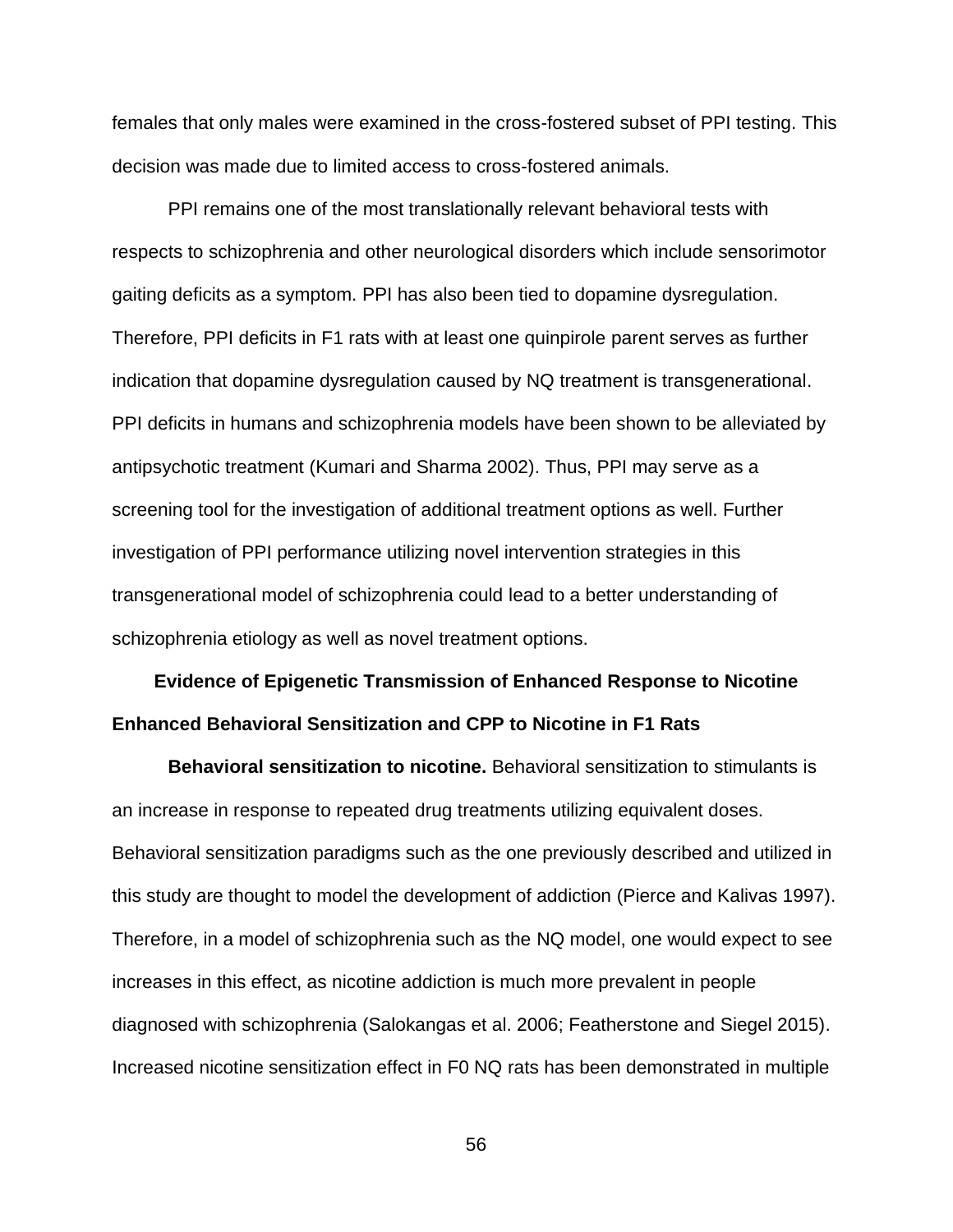studies (Perna and Brown 2013; Peterson et al. 2017). This effect appears to be in part due to an increase in accumbal BDNF, and are attenuated by antagonization of α4β2 nicotinic receptors, indicating a critical role for this receptor in mediating sensitization to nicotine (Peterson et al. 2017).

**Nicotine conditioned place preference.** CPP to nicotine has previously been shown to be enhanced in NQ rats (Perna et al. 2011). While robust CPP to nicotine has been shown to not present in adult rats (Clarke and Fibiger 1987), CPP to nicotine has been demonstrated in adolescent rats (Belluzzi et al. 2004). Adolescent age points are of particular importance to schizophrenia, as this is when symptoms of the disorder typically tend to manifest (Owen et al. 2016), as well as when cigarette smoking often initiates (DiFranza et al. 2000). The findings in **Figure 5** replicate past results that F0 NQ rats demonstrate an enhanced CPP effect to nicotine (0.6 mg/kg, IP) compared to F0 NS controls, and also demonstrate that this effect is transmitted epigenetically to F1 FQxMQ and F1 FSxMQ adolescent rats. These findings indicate that paternal epigenetic contribution from rats with increased dopamine D2 receptor sensitivity spawn F1 rats which are susceptible to experience enhanced associative effects to nicotine. This suggests that paternal dopamine D2 receptor sensitivity epigenetically contributes to drug abuse vulnerability in nicotine.

The present study indicates that susceptibility to enhanced nicotine sensitization present in F0 NQ animals is an effect which is transmitted to F1 rats with at least one parent treated neonatally with quinpirole (**Figure 4 and Figure 5**). While F0 NS rats did show a significant sensitization and CPP to nicotine, these effects were further enhanced by NQ treatment, as well as in the F1 generation rats with at least one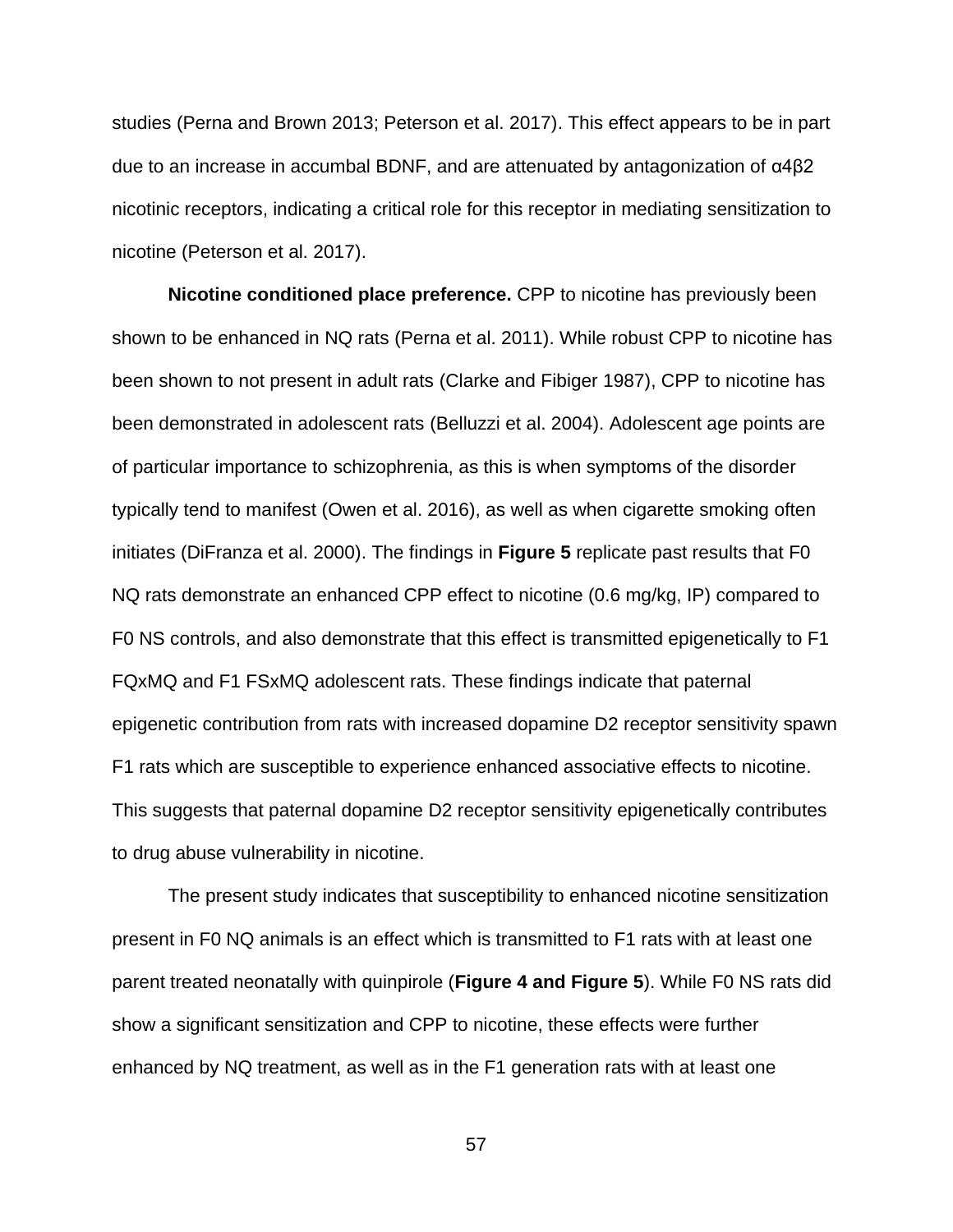quinpirole treated parent. The only exception to this finding was that in nicotine CPP, F1 FQxMS-N rats did not demonstrate an enhanced response compared to F0 NS-N rats. Therefore, it appears that male NQ parents contribute more strongly to the transmission of enhanced behavioral response to nicotine. This finding is slightly surprising, as females are often thought to contribute more strongly to the inheritance of epigenetic effects (Guo et al. 2014; Tang et al. 2015).

Previous studies have demonstrated multiple potential mechanisms in F0 NQ rats. F0 NQ rats sensitized to nicotine demonstrate increased dopamine release in the nucleus accumbens as well as enhanced neurotrophic factor response to nicotine (Brown et al. 2012; Perna and Brown 2013). This effect in concert with increased dopamine D2 receptor sensitivity has great implications on the reward system in the brain of these rodents.

## **Increased Accumbal BDNF in F1 Rats Following Nicotine Sensitization**

Increased BDNF protein expression following nicotine sensitization is an effect which has been previously shown in the NQ rodent model (Peterson et al. 2017). This study investigated whether this effect was transmitted to F1 rats of the quinpirole model as well, as increased BDNF protein expression in the nucleus accumbens, an area critical in mediating drug addiction, could at least in part explain the enhanced nicotine sensitization effect demonstrated by both F0 NQ rats and F1 rats with at least one parent treated neonatally with quinpirole. BDNF is a protein which has been implicated in both schizophrenia as well as addiction, and is well documented in the literature of both of these disorders (Vargas-Perez et al. 2009; Nieto et al. 2013; Chen et al. 2015; Li and Wolf 2015; Gören 2016; Bobadilla et al. 2019; Marinho et al. 2019). Results of this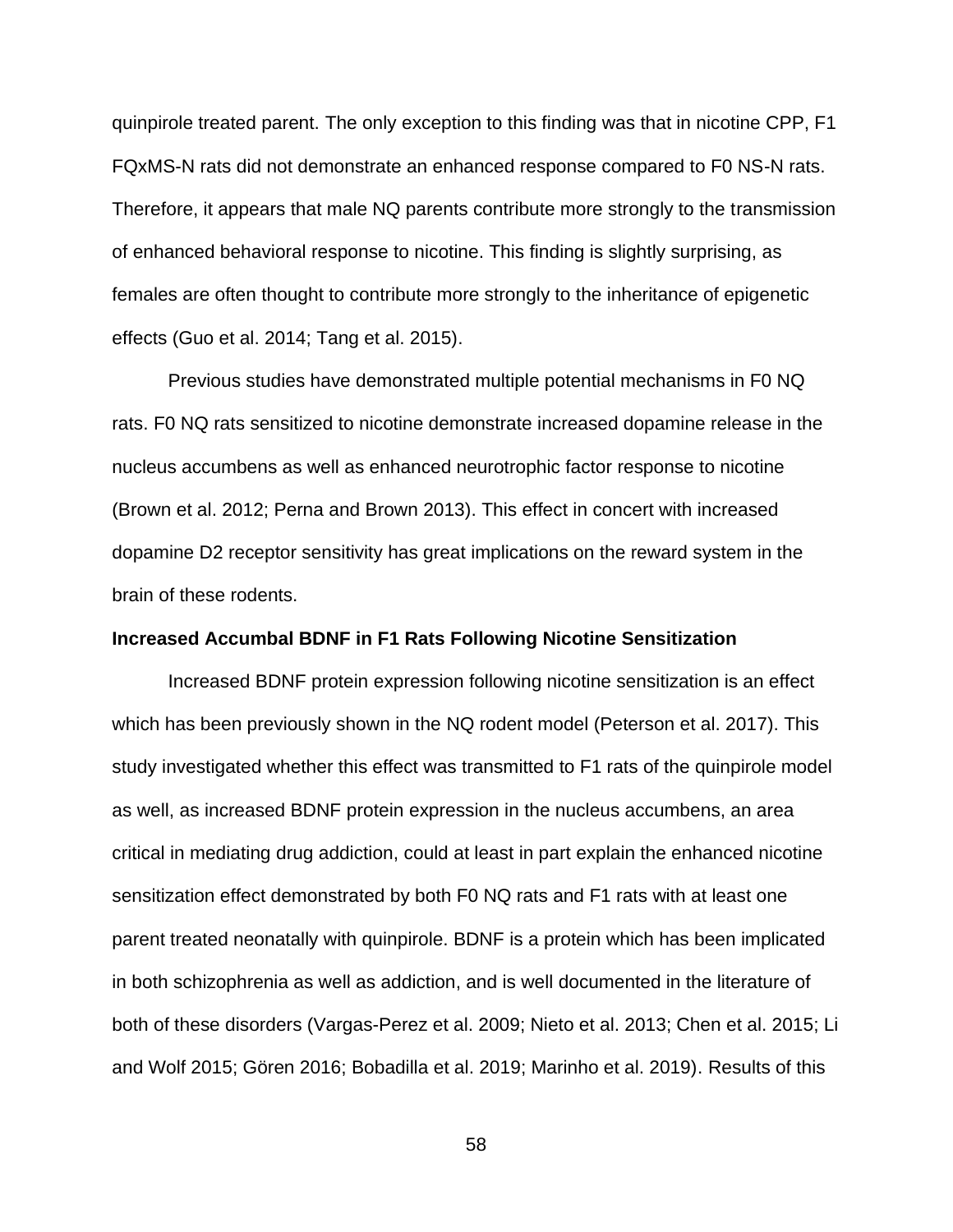study indicate that the effect of enhanced BDNF expression following nicotine sensitization previously described in F0 NQ rats is also present in F1 rats with at least one parent treated neonatally with quinpirole (**Figure 6**). Once again, it does not appear that which parental sex received NQ treatment in order to confer the potential of increased accumbal BDNF following nicotine sensitization, further indicating the strong, long-lasting effect NQ has on the epigenome. BDNF's role in maintaining plasticity at synaptic connections (Lu et al. 2015; Kowiański et al. 2018) may explain its role in mediating increased sensitization, and thus addiction, given its increased expression in the nucleus accumbens of rats which demonstrate enhanced response to nicotine.

## **Neurobiological Mechanisms Involved in Epigenetic Transmission to F1 Rats Accumbal rgs9 mRNA Expression**

Previous study of *rgs9* in the NQ model indicated a decrease in accumbal and striatal *rgs9* mRNA measured utilizing *in situ* hybridization (Maple et al. 2007). This effect at least in part would explain increased dopamine D2 receptor sensitivity, since as previously mentioned, rgs9 binding to dopamine D2 receptors decreases their affinity for dopamine (Cabrera-Vera et al. 2004). However, as can be seen in **Figure 7**, accumbal mRNA levels of *rgs9* via qPCR did not differ among F0 NS controls and F0 NQ or F1 FQxMQ rats. The reason for discrepancy from previous studies to this could be explained by differences in assay methods, but exact reason for this discrepancy is unclear. It is also recognized that mRNA levels may not directly correspond with protein levels, and future studies continuing the investigation of epigenetic mechanisms in the NQ model will further investigate *rgs9*.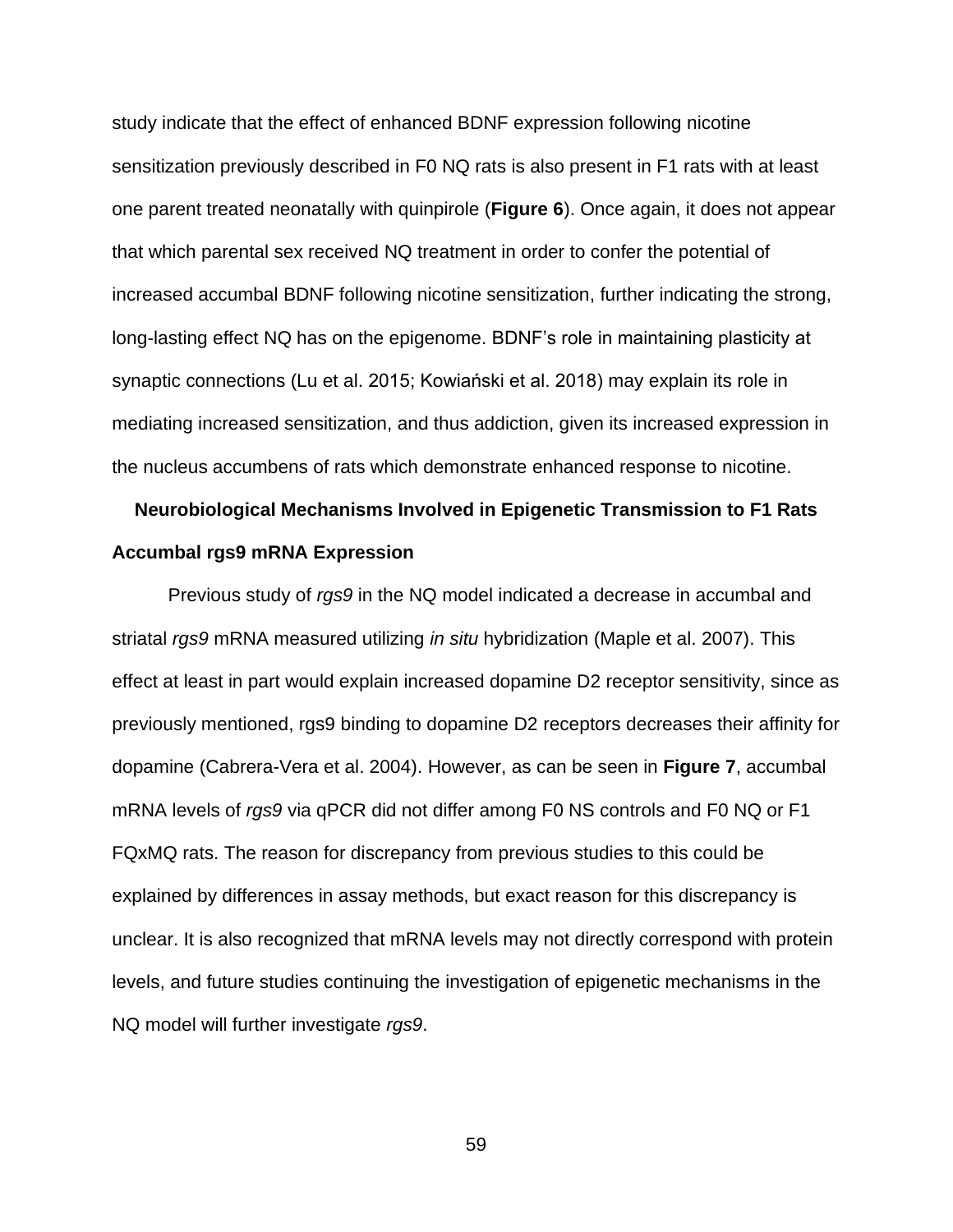**Effect of nicotine on** *rgs9* **expression.** *Rgs9* mRNA was also assayed via qPCR in animals which received 6 once-daily injections of nicotine (0.5mg/kg, IP). Results are shown in **Figure 8**. F1 FQxMQ-N rats were the only group demonstrated significantly altered rgs9 mRNA expression, as this group was increased. To our knowledge, this is the first time *rgs9* has been investigated in a rodent model in conjunction with nicotine administration. Increase in F1 FQxMQ-N rats following nicotine administration suggests alternations to dopamine signaling, potentially as a compensatory measure for dopamine hyperactivity in the nucleus accumbens following nicotine administration, as dopamine increases in the nucleus accumbens have been reported in F0 NQ rats following nicotine administration (Perna and Brown 2013). Given F1 FQxMQ rats' consistencies with F0 NQ rats, it would make sense that this effect may also be present in F1 generation animals. However, the exact mechanism for the increase in rgs9 expression following nicotine administration is unclear, and why this effect is not seen in additional groups is also unknown.

#### **Accumbal CREB Expression**

Though CREB is expressed throughout the brain, alterations in its expression in the nucleus accumbens have been linked to symptoms consistent with schizophrenia including PPI deficits (Culm et al. 2004) and blunted emotional response to aversive stimuli (Carlezon et al. 2005). In addition, increases in CREB activity have been linked to increased dopamine D2 receptor activation (Yan et al. 1999). Here, we demonstrate that accumbal CREB is increased in both F0 NQ rats as well as F1 FQxMQ rats compared to control animals (**Figure 9**). However, there are no clinical data showing changes of CREB in the nucleus accumbens in the post-mortem brain tissue of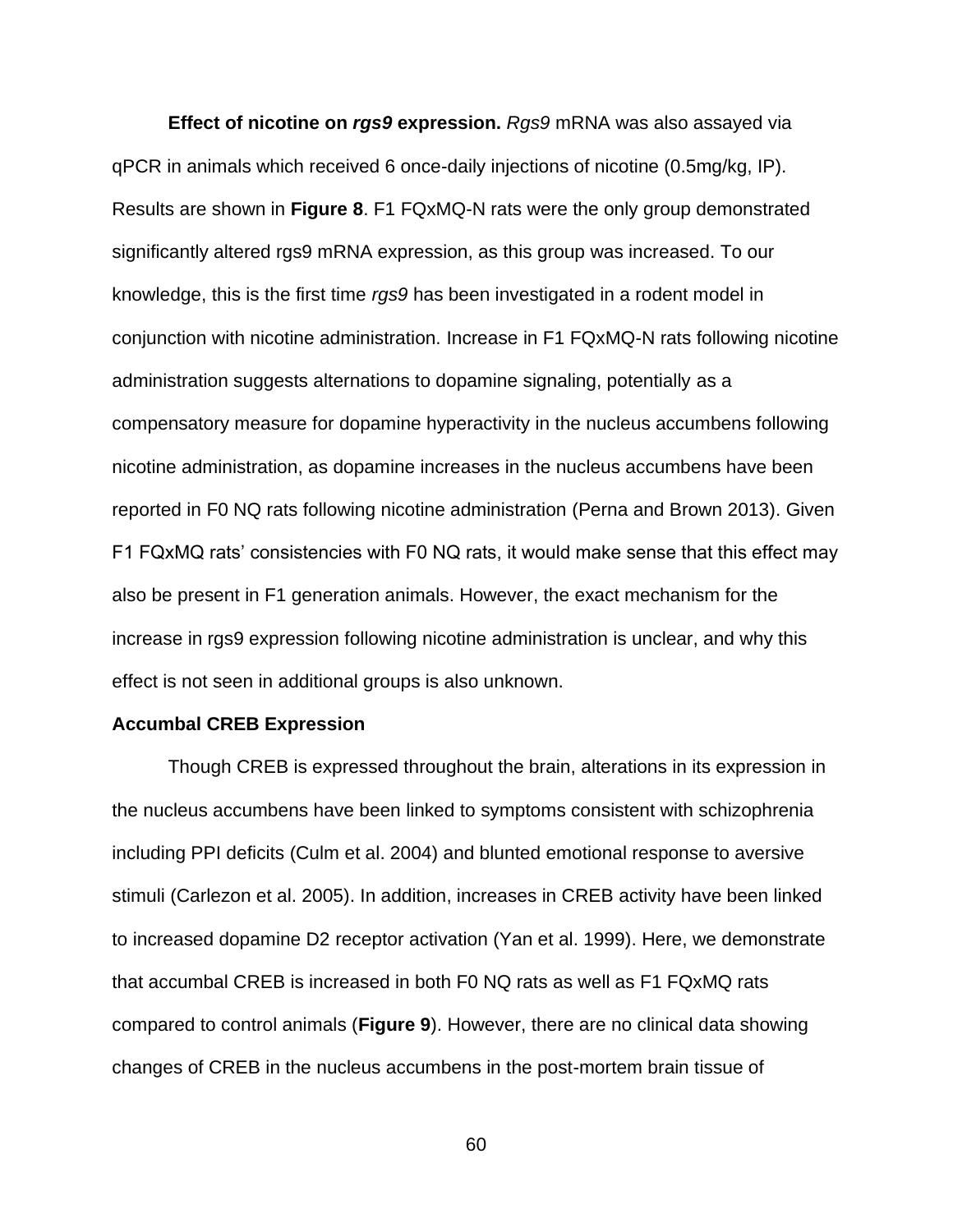individuals diagnosed with schizophrenia. The roles of CREB in the pathology of schizophrenia have been discussed in a recent paper by Wang and colleagues. Studies have shown that dopamine, antipsychotic drugs, growth factors, and other schizophrenia-related genes could activate CREB and its downstream target BDNF via different pathways (Wang et al. 2018). Alterations of CREB/BDNF signaling have been found in schizophrenia, but the precise characterization of these mechanisms are not currently clear. Preclinically, it has been shown that chronic quinpirole to adult rats produces an improvement in PPI and decreases of CREB in the nucleus accumbens (Culm et al. 2004). This may appear to contradict our results. However, chronic quinpirole treatment to adult rats is known to produce a decrease of dopamine D2 receptor density, and result in downregulation of dopamine D2 receptors (Subramaniam et al. 1992). Since NQ treatment results in an increase of dopamine D2 receptor sensitivity, but not change in receptor number, it is possible that CREB is positively correlated with changes in dopamine D2 receptor signaling, with increases in D2 signaling resulting in an increase of accumbal CREB, and a decrease in D2 signaling associated with decreased accumbal CREB. While this conclusion is speculative, the data appear to support this explanation as a possibility. Although this result does not necessarily mechanistically explain dopamine D2 receptor hypersensitivity seen in F0 or F1 rats of the NQ model, it does at least in part explain downstream behavioral effects such as sensorimotor gaiting deficits seen in previous studies in F0 rats (Maple et al. 2015) and in this study in F0 and F1 rats.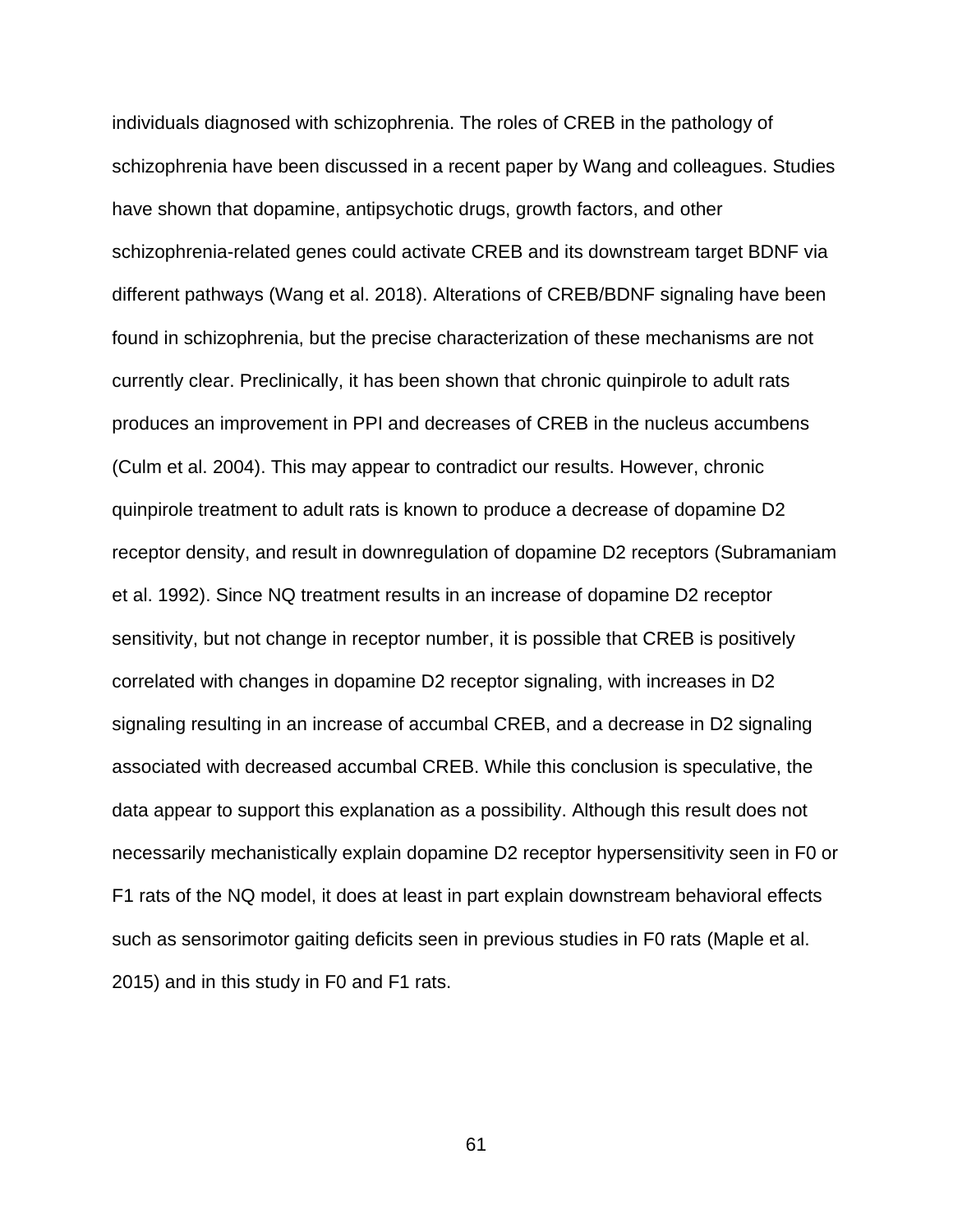## **Limitations**

Proving transgenerational epigenetic transmission poses many challenges. For example, it is possible that quinpirole exerts off-target environmental impact such as cytotoxicity on germline cells that results in altered phenotype in the F1 generation, which is not the same mechanism of increased dopamine D2 receptor sensitivity demonstrated in F0 NQ rats. In order to rule out environmental impact of quinpirole or other environmental stimuli on germline and other supporting cells in the neonatally treated breeder rats, at least one generation succeeding F1 animals must be studied. Investigation of an F2 generation and succeeding generations is especially important when lacking evidence of specific epigenetic mechanisms demonstrated to be present in germline cells (Horsthemke 2018).

Though this study details a case for the existence of epigenetic mechanisms of transmission of schizophrenia-like effects in the NQ rodent model, a thorough investigation into those mechanisms was not performed. Factors contributing to this deficiency include both resources and a lack of a robust understanding of mechanisms contributing to dopamine D2 receptor hypersensitivity in the F1 generation of the NQ model. The behavioral establishment of this model was the priority of this particular study, and a complete investigation into the mechanisms underlying these effects is an immense task. Regardless, investigation into specific epigenetic mechanisms in germline cells, and behavioral testing of an F2 generation of animals could rule out mechanisms of non-epigenetic transmission of the behavioral and neurobiological phenotype demonstrated in this study.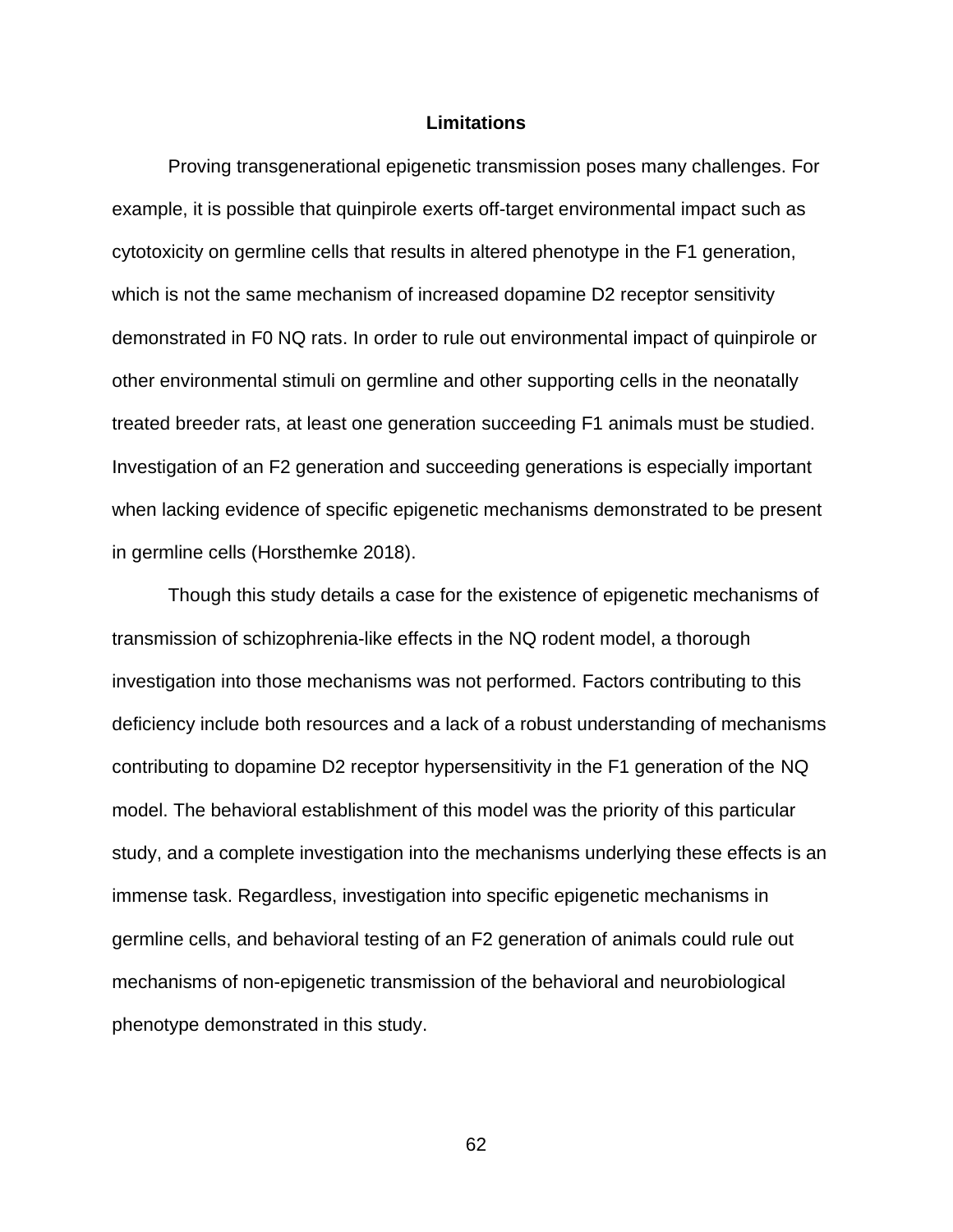Additionally, due to restrictions of time and rat availability, sample sizes were not large enough in many of the performed experiments to be able to analyze potential sex differences with sufficient statistical power. Sex differences have previously been detailed in the NQ rodent model (Perna and Brown 2013; Maple et al. 2015; Peterson et al. 2017) and human schizophrenia (Mendrek and Mancini-Marïe 2016; Gonçalves et al. 2019). Therefore, analysis of sex differences with regards to epigenetic transmission of schizophrenia-like phenotype in the NQ model could lead to improvements in current schizophrenia diagnosis and treatment. Future continuation of this line of research will serve to allow these analyses.

## **Conclusions**

Overall, this study provides evidence of epigenetic transmission of schizophrenia-like effects in the NQ rodent model of schizophrenia. These findings provide evidence of epigenetic transmission of dopamine D2 receptor hypersensitivity, which builds upon the relatively small knowledge of the epigenetic impact of schizophrenia-like conditions. For instance, data presented in **Figure 1** indicates that dopamine D2 receptor hypersensitivity in a parent is transmitted to offspring, even if only one parent is afflicted. Though this effect likely presents more strongly in rodents than it would in the human population due to the much smaller level of variability and other confounding factors exhibited in lab rodents, its examination in isolation demonstrates that alterations in dopamine signaling have potential to be robustly transmitted epigenetically. Transmission of sensorimotor gaiting deficits to F1 rats with at least one F0 NQ parent demonstrates that neurobiological alterations caused by drug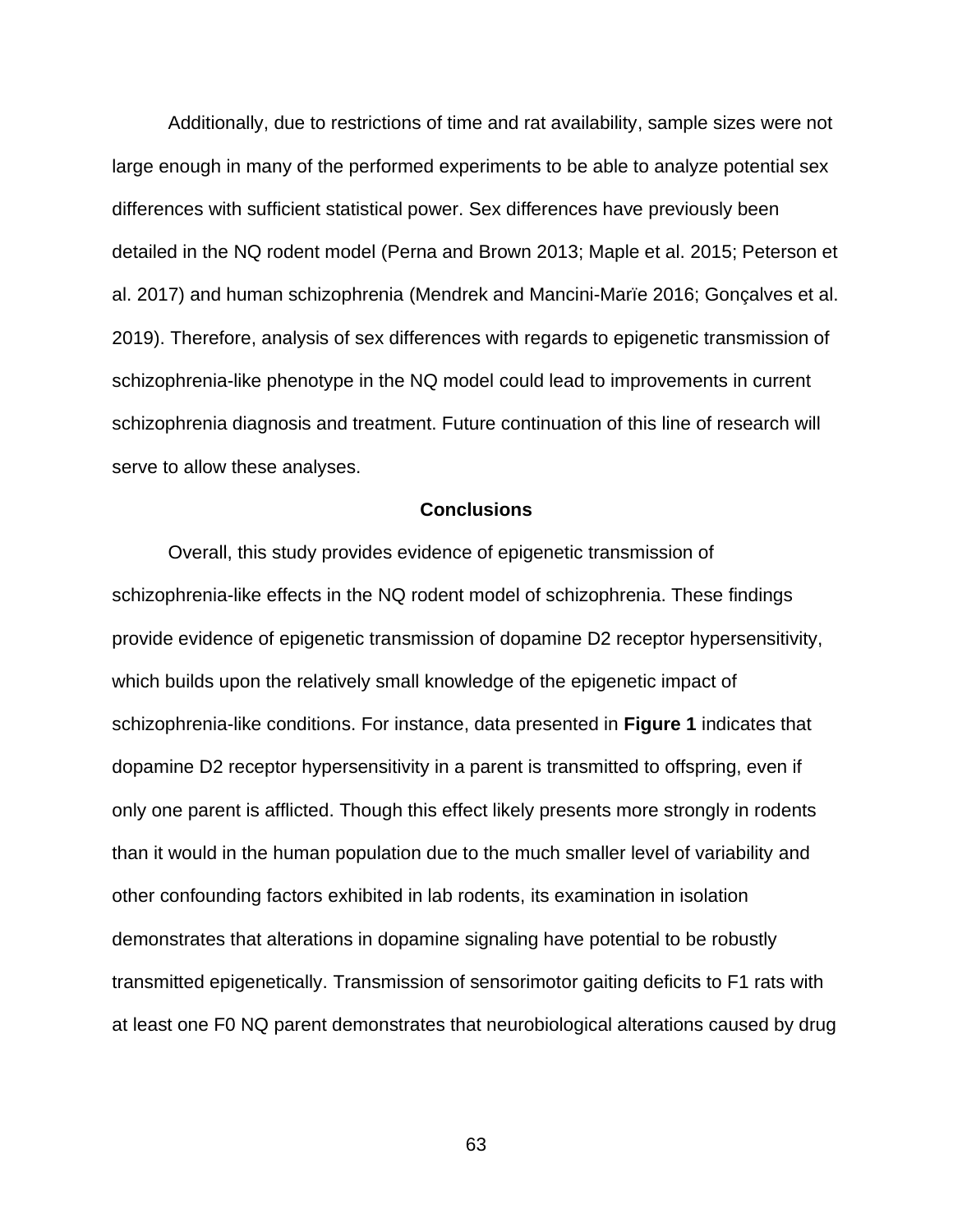treatment, or potentially neurological environment in neurological disorders, can be epigenetically transmitted to mediate behavioral phenotype as well.

This study also provides evidence that drug abuse vulnerability is caused by dopamine D2 receptor hypersensitivity, and this effect is epigenetically transmitted to F1 rats. Increased sensitization and CPP to nicotine indicate NQ rats model drug abuse vulnerability, an effect which could partially be attributed to increases in neurotrophic factors such as BDNF following nicotine administration. Further studies into mechanisms of epigenetic transmission which allow for enhanced response to nicotine to manifest across multiple generations of the NQ model would help to better understand risk factors of drug abuse, allowing for preventative or earlier intervention in individuals vulnerable to drug abuse development. Given the high level of abuse of nicotine among individuals diagnosed with schizophrenia, understanding the epigenetic link between dopamine D2 receptor hypersensitivity and nicotine abuse would also help to fill knowledge-gaps about the etiology of schizophrenia, other behavioral disorders that present with psychosis, and their high rate of comorbidity with nicotine abuse. Due to the high rate of treatment resistance in schizophrenia (Taylor and Duncan-McConnell 2000), and many individuals likely relying on nicotine to relieve negative symptoms associated with schizophrenia (LeDuc and Mittleman 1995), better understand of the largely unknown epigenetic components of the link between schizophrenia and nicotine abuse could lead to novel treatment options.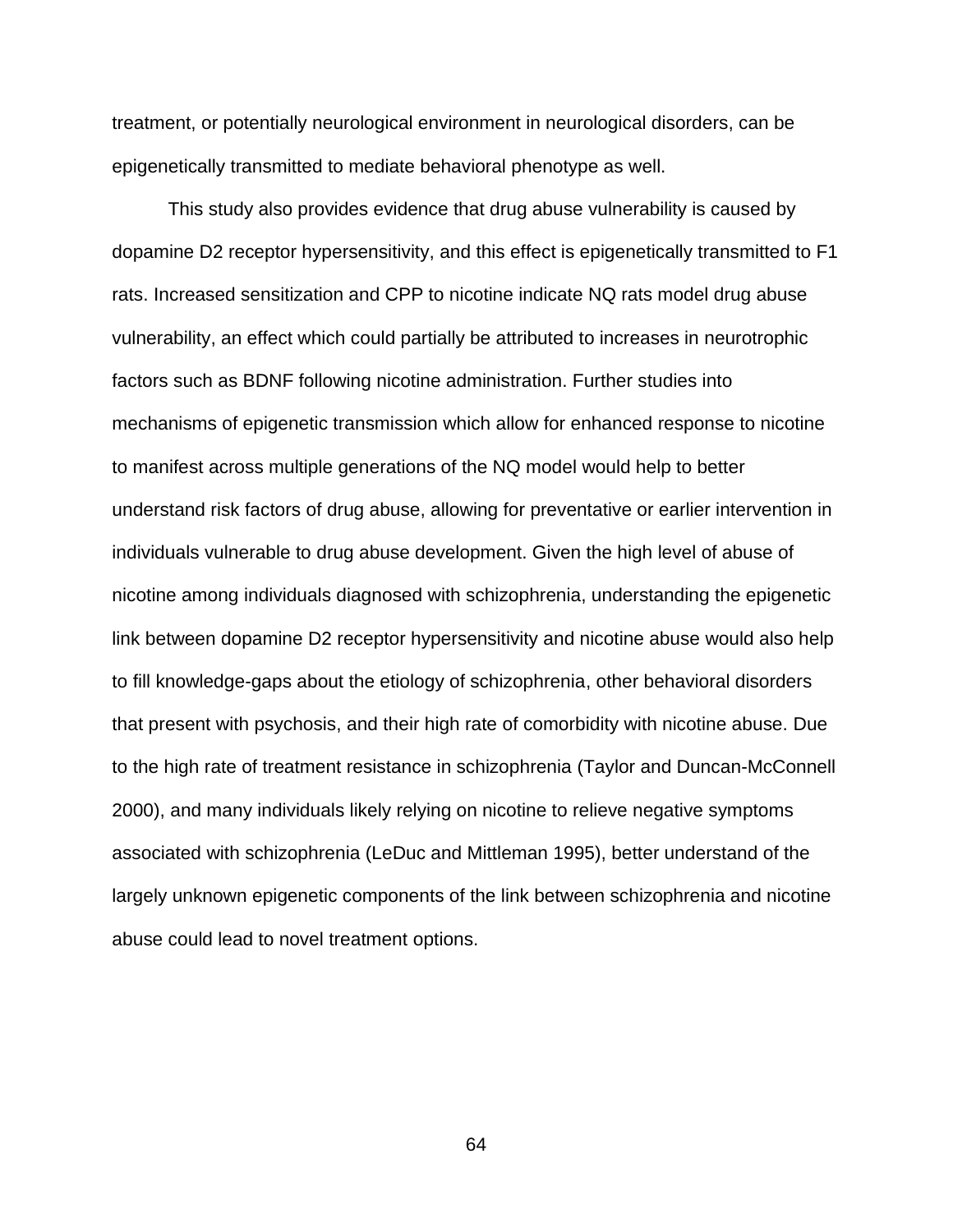### REFERENCES

- Abi-Dargham, A., Rodenhiser, J., Printz, D., Zea-Ponce, Y., Gil, R., Kegeles, L.S., Weiss, R., Cooper, T.B., Mann, J.J., Van Heertum, R.L., et al. (2000). Increased baseline occupancy of D2 receptors by dopamine in schizophrenia. Proc. Natl. Acad. Sci. U. S. A. 97, 8104–8109.
- Ahmari, S.E., Risbrough, V.B., Geyer, M.A., and Simpson, H.B. (2012). Impaired sensorimotor gating in unmedicated adults with obsessive-compulsive disorder. Neuropsychopharmacology 37, 1216–1223.
- Alberini, C.M. (2009). Transcription factors in long-term memory and synaptic plasticity. Physiol. Rev. 89, 121–145.
- Allen, N.C., Bagade, S., McQueen, M.B., Ioannidis, J.P.A., Kavvoura, F.K., Khoury, M.J., Tanzi, R.E., and Bertram, L. (2008). Systematic meta-analyses and field synopsis of genetic association studies in schizophrenia: The SzGene database. Nat. Genet. 40, 827–834.
- Allison, D.B., Mentore, J.L., Heo, M., Chandler, L.P., Cappelleri, J.C., Infante, M.C., and Weiden, P.J. (1999). Antipsychotic-induced weight gain: A comprehensive research synthesis. Am. J. Psychiatry 156, 1686–1696.
- Bach, M.E., Simpson, E.H., Kahn, L., Marshall, J.J., Kandel, E.R., and Kellendonk, C. (2008). Transient and selective overexpression of D2 receptors in the striatum causes persistent deficits in conditional associative learning. Proc. Natl. Acad. Sci. U. S. A. 105, 16027–16032.
- Bagot, R.C., Zhang, T.Y., Wen, X., Nguyen, T.T.T., Nguyen, H.B., Diorio, J., Wong, T.P., and Meaney, M.J. (2012). Variations in postnatal maternal care and the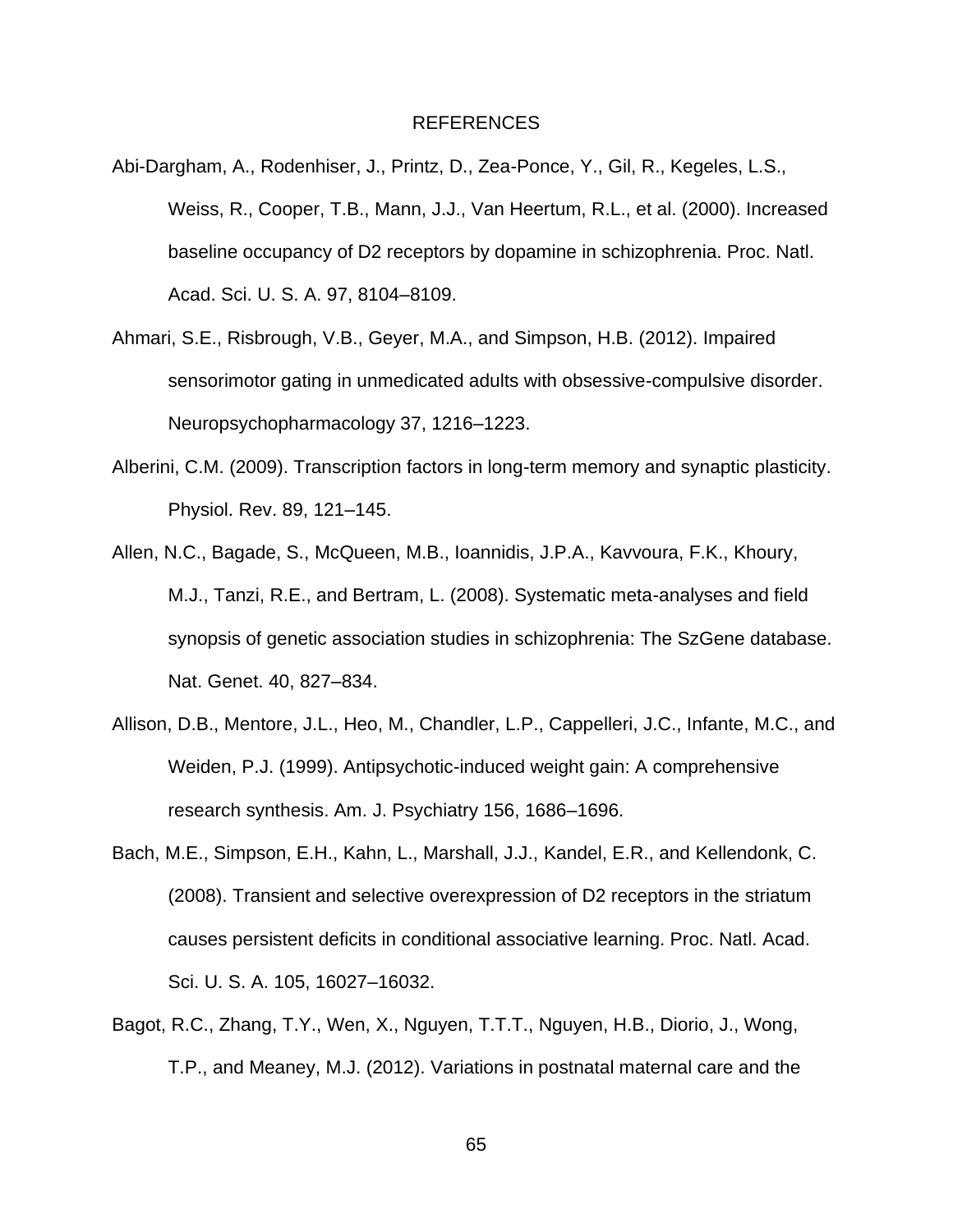epigenetic regulation of metabotropic glutamate receptor 1 expression and hippocampal function in the rat. Proc. Natl. Acad. Sci. U. S. A. 109, 17200– 17207.

- Baird, J.P., Turgeon, S., Wallman, A., and Hulick, V. (2008). Behavioral processes mediating phencyclidine-induced decreases in voluntary sucrose consumption. Pharmacol. Biochem. Behav. 88, 272–279.
- Banik, A., Kandilya, D., Ramya, S., Stünkel, W., Chong, Y.S., and Thameem Dheen, S. (2017). Maternal factors that induce epigenetic changes contribute to neurological disorders in offspring. Genes (Basel). 8, 2–25.
- Barbee, J.G., Clark, P.D., Crapanzano, M.S., Heintz, G.C., and Kehoe, C.E. (1989). Alcohol and substance abuse among schizophrenic patients presenting to an emergency psychiatric service. J. Nerv. Ment. Dis. 177, 400–407.
- Belluzzi, J.D., Lee, A.G., Oliff, H.S., and Leslie, F.M. (2004). Age-dependent effects of nicotine on locomotor activity and conditioned place preferences in rats. Psychopharmacology (Berl). 174, 389–395.
- Bey, T., and Patel, A. (2007). Phencyclidine intoxication and adverse effects: a clinical and pharmacological review of an illicit drug. Calif. J. Emerg. Med. 8, 9–14.
- Bird, E.D., Spokes, E.G., Barnes, J., MacKay, A. V, Iversen, L.L., and Shepherd, M. (1977). Increased brain dopamine and reduced glutamic acid decarboxylase and choline acetyl transferase activity in schizophrenia and related psychoses. Lancet (London, England) 2, 1157–1158.
- Bitsios, P., Giakoumaki, S.G., Theou, K., and Frangou, S. (2006). Increased prepulse inhibition of the acoustic startle response is associated with better strategy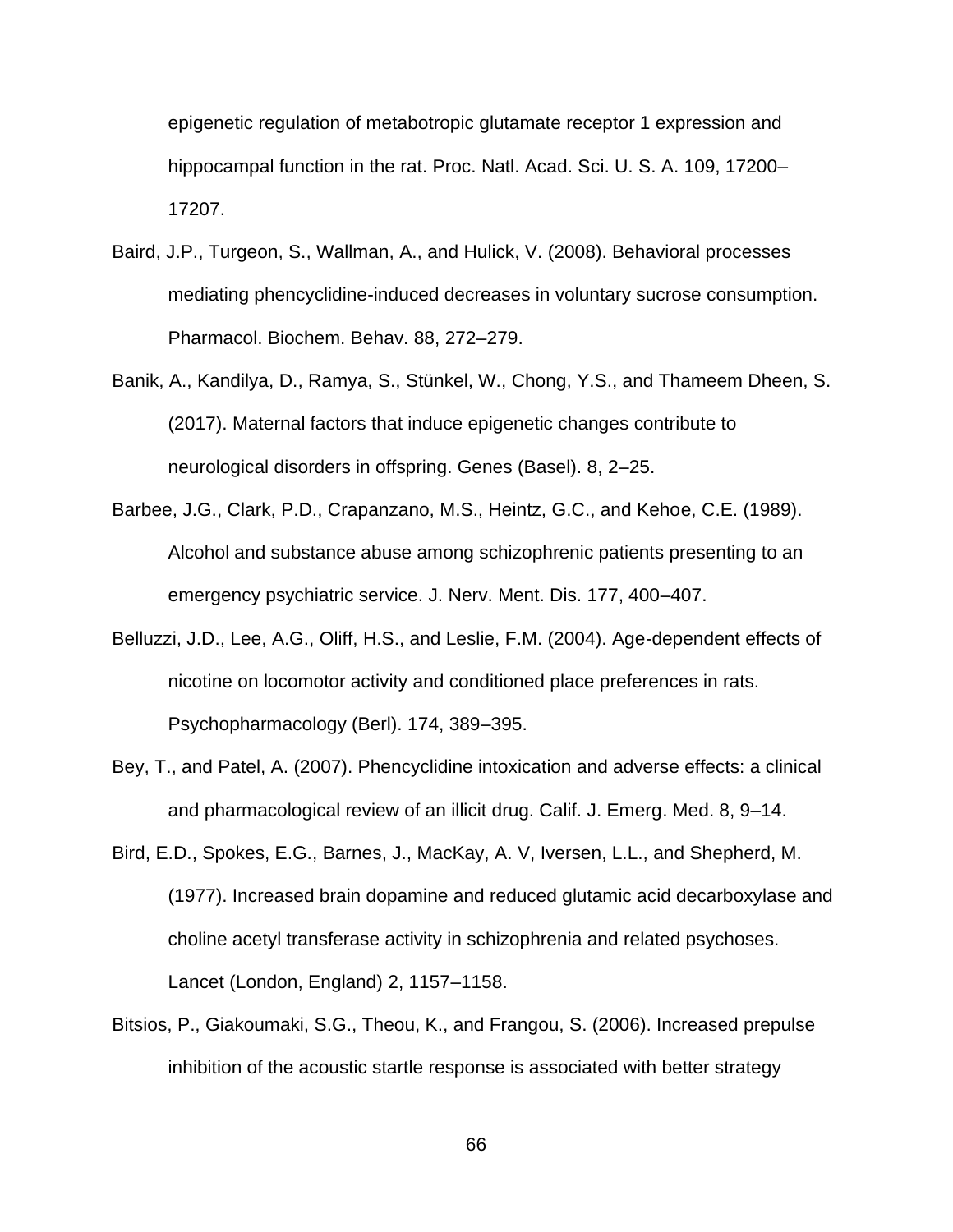formation and execution times in healthy males. Neuropsychologia 44, 2494– 2499.

- Bleich, A., Brown, S.-L., Kahn, R., and van Praag, H.M. (1988). The Role of Serotonin in Schizophrenia. Schizophr. Bull. 14, 297–315.
- Bobadilla, A.C., Garcia-Keller, C., Chareunsouk, V., Hyde, J., Medina Camacho, D., Heinsbroek, J.A., and Kalivas, P.W. (2019). Accumbens brain-derived neurotrophic factor (BDNF) transmission inhibits cocaine seeking. Addict. Biol. 24, 860–873.
- Bonnie, R.J., Stratton, K., and Kwan, L.Y. (2015). Public health implications of raising the minimum age of legal access to tobacco products (National Academies Press).
- Braff, D.L., Geyer, M.A., and Swerdlow, N.R. (2001). Human studies of prepulse inhibition of startle: Normal subjects, patient groups, and pharmacological studies. Psychopharmacology (Berl). 156, 234–258.
- Bromet, E.J., Dew, M.A., and Eaton, W.W. (2003). Epidemiology of Psychosis with Special Reference to Schizophrenia. In Textbook in Psychiatric Epidemiology, p.
- Brown, R.W., Gass, J.T., and Kostrzewa, R.M. (2002). Ontogenetic quinpirole treatments produce spatial memory deficits and enhance skilled reaching in adult rats. Pharmacol. Biochem. Behav. 72, 591–600.
- Brown, R.W., Perna, M.K., Maple, A.M., Wilson, T.D., and Miller, B.E. (2008). Adulthood olanzapine treatment fails to alleviate decreases of ChAT and BDNF RNA expression in rats quinpirole-primed as neonates. Brain Res. 1200, 66–77.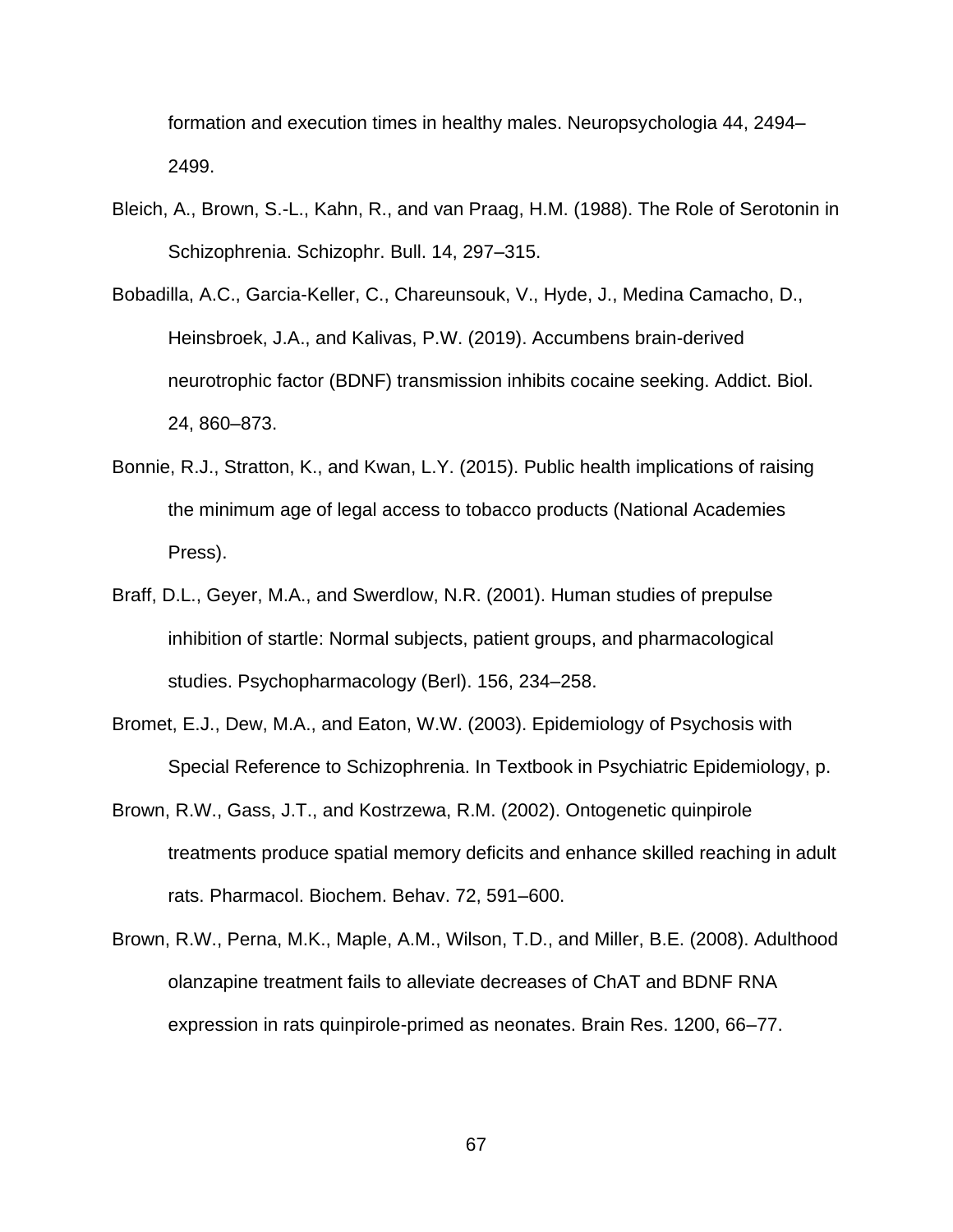- Brown, R.W., Maple, A.M., Perna, M.K., Sheppard, A.B., Cope, Z.A., and Kostrzewa, R.M. (2012). Schizophrenia and substance abuse comorbidity: Nicotine addiction and the neonatal quinpirole model. Dev. Neurosci. 34, 140–151.
- Brown, R.W., Schlitt, M.A., Owens, A.S., DePreter, C.C., Cummins, E.D., Kirby, S.L., Gill, W.D., and Burgess, K.C. (2018). Effects of Environmental Enrichment on Nicotine Sensitization in Rats Neonatally Treated with Quinpirole: Analyses of Glial Cell Line-Derived Neurotrophic Factor and Implications towards Schizophrenia. Dev. Neurosci. 40, 64–72.
- Cabrera-Vera, T.M., Hernandez, S., Earls, L.R., Medkova, M., Sundgren-Andersson, A.K., Surmeier, D.J., and Hamm, H.E. (2004). RGS9-2 modulates D2 dopamine receptor-mediated Ca2+ channel inhibition in rat striatal cholinergic interneurons. Proc. Natl. Acad. Sci. U. S. A. 101, 16339–16344.
- Cardno, A.G., and Gottesman, I.I. (2000). Twin studies of schizophrenia: From bowand-arrow concordances to star wars Mx and functional genomics. Am. J. Med. Genet. - Semin. Med. Genet. 97, 12–17.
- Carlezon, W.A., Duman, R.S., and Nestler, E.J. (2005). The many faces of CREB. Trends Neurosci. 28, 436–445.
- Carpenter, W.T., and Koenig, J.I. (2008). The evolution of drug development in schizophrenia: Past issues and future opportunities. Neuropsychopharmacology 33, 2061–2079.
- Carrillo, J.A., Herráiz, A.G., Ramos, S.I., Gervasini, G., Vizcaíno, S., and Benítez, J. (2003). Role of the smoking-induced cytochrome P450 (CYP)1A2 and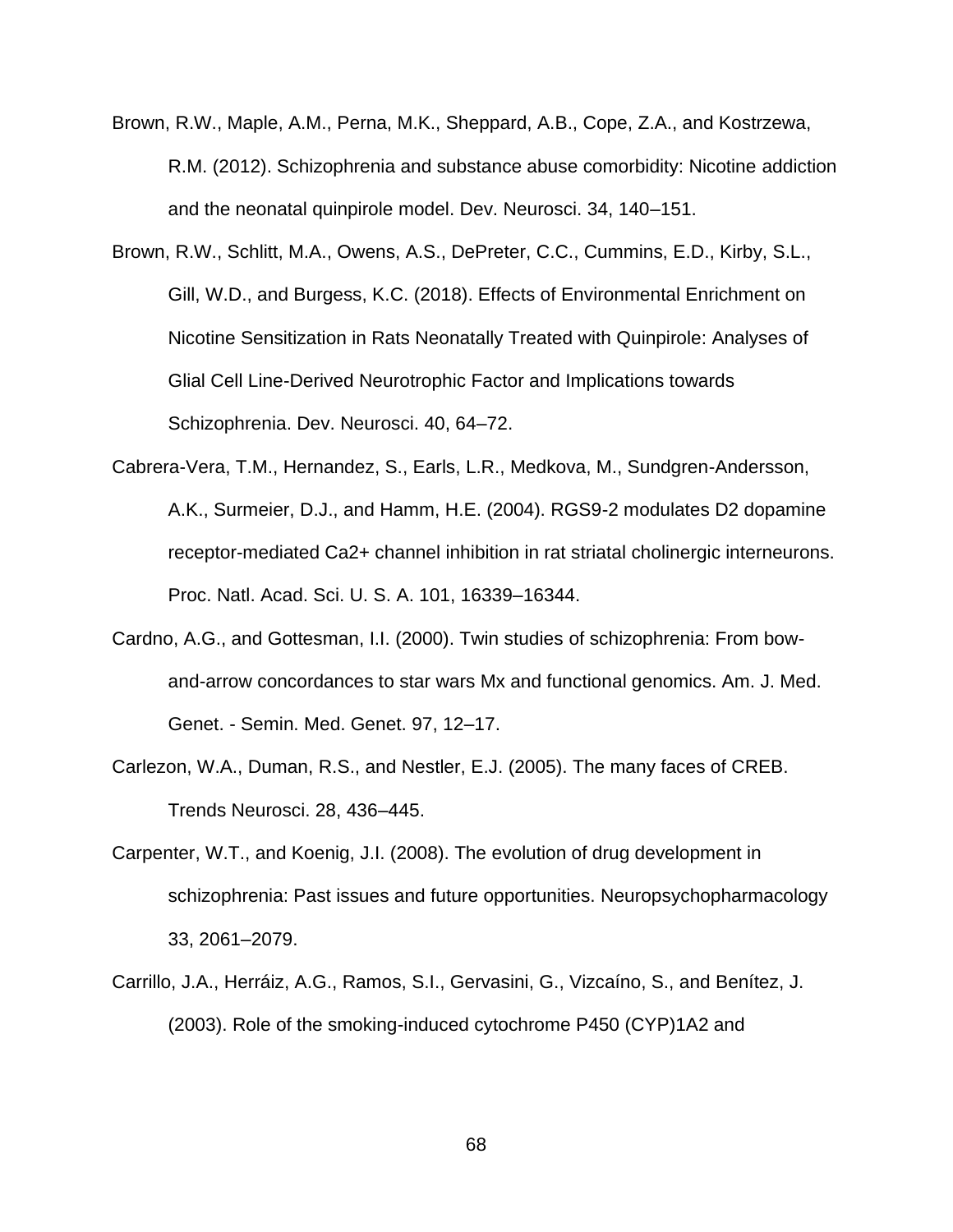polymorphic CYP2D6 in steady-state concentration of olanzapine. J. Clin. Psychopharmacol. 23, 119–127.

- Champagne, F.A. (2008). Epigenetic mechanisms and the transgenerational effects of maternal care. Front. Neuroendocrinol. 29, 386–397.
- Chen, S.L., Lee, S.Y., Chang, Y.H., Wang, T.Y., Chen, S.H., Chu, C.H., Chen, P.S., Yang, Y.K., Hong, J.S., and Lu, R.B. (2015). The BDNF Val66Met polymorphism and plasma brain-derived neurotrophic factor levels in Han Chinese heroindependent patients. Sci. Rep. 5.
- Clapcote, S.J., Lipina, T. V., Millar, J.K., Mackie, S., Christie, S., Ogawa, F., Lerch, J.P., Trimble, K., Uchiyama, M., Sakuraba, Y., et al. (2007). Behavioral Phenotypes of Disc1 Missense Mutations in Mice. Neuron 54, 387–402.
- Clarke, P.B., and Fibiger, H.C. (1987). Apparent absence of nicotine-induced conditioned place preference in rats. Psychopharmacology (Berl). 92, 84–88.
- Cloutier, M., Aigbogun, M.S., Guerin, A., Nitulescu, R., Ramanakumar, A. V., Kamat, S.A., DeLucia, M., Duffy, R., Legacy, S.N., Henderson, C., et al. (2016). The economic burden of schizophrenia in the United States in 2013. J. Clin. Psychiatry 77, 764–771.
- Cohen, B.D., Rosenbaum, G., Luby, E.D., and Gottlieb, J.S. (1962). Comparison of Phencyclidine Hydrochloride (Sernyl) with Other Drugs: Simulation of Schizophrenic Performance with Phencyclidine Hydrochloride (Sernyl), Lysergic Acid Diethylamide (LSD-25), and Amobarbital (Amytal) Sodium; II. Symbolic and Sequential Thinking. Arch. Gen. Psychiatry 6, 395–401.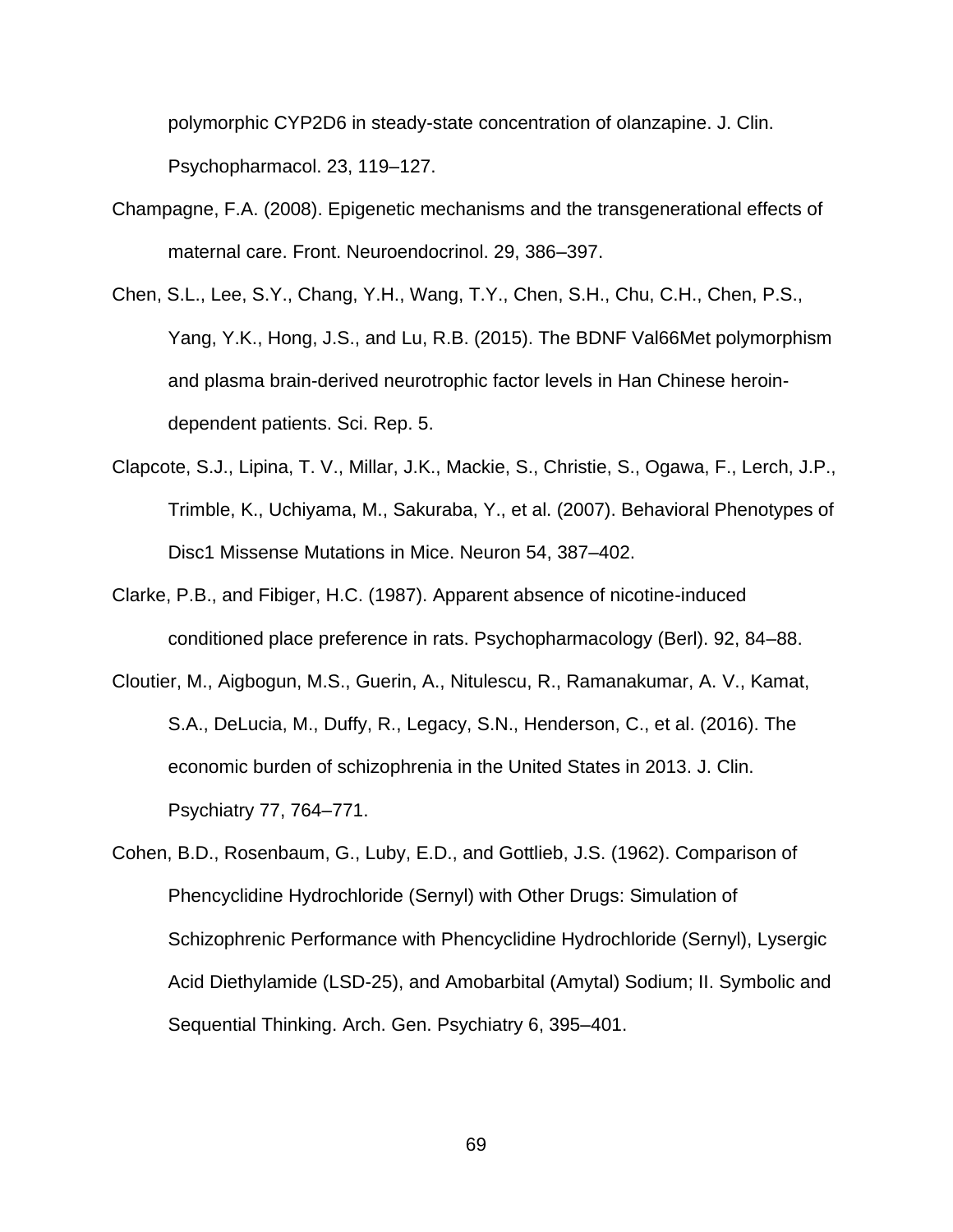- Collins, G.T., Witkin, J.M., Newman, A.H., Svensson, K. a, Grundt, P., Cao, J., and Woods, J.H. (2005). Dopamine agonist-induced yawning in rats: a dopamine D3 receptor-mediated behavior. J. Pharmacol. Exp. Ther. 314, 310–319.
- Cooper, S.J., Rusk, I.N., and Barber, D.J. (1989). Yawning induced by the selective dopamine D2 agonist N-0437 is blocked by the selective dopamine autoreceptor antagonist (+)-UH 232. Physiol. Behav. 45, 1263–1266.
- Culm, K.E., Lugo-Escobar, N., Hope, B.T., and Hammer, R.P. (2004). Repeated quinpirole treatment increases cAMP-dependent protein kinase activity and CREB phosphorylation in nucleus accumbens and reverses quinpirole-induced sensorimotor gating deficits in rats. Neuropsychopharmacology 29, 1823–1830.
- Davis, K.L., Kahn, R.S., Ko, G., and Davidson, M. (1991). Dopamine in schizophrenia: A review and reconceptualization. Am. J. Psychiatry 148, 1474–1486.
- Dhobale, M. V., Pisal, H.R., Mehendale, S.S., and Joshi, S.R. (2013). Differential expression of human placental neurotrophic factors in preterm and term deliveries. Int. J. Dev. Neurosci. 31, 719–723.
- DiFranza, J.R., Rigotti, N.A., McNeill, A.D., Ockene, J.K., Savageau, J.A., St Cyr, D., and Coleman, M. (2000). Initial symptoms of nicotine dependence in adolescents. Tob. Control 9, 313–319.
- Drew, M.R., Simpson, E.H., Kellendonk, C., Herzberg, W.G., Lipatova, O., Fairhurst, S., Kandel, E.R., Malapani, C., and Balsam, P.D. (2007). Transient overexpression of striatal D2 receptors impairs operant motivation and interval timing. J. Neurosci. 27, 7731–7739.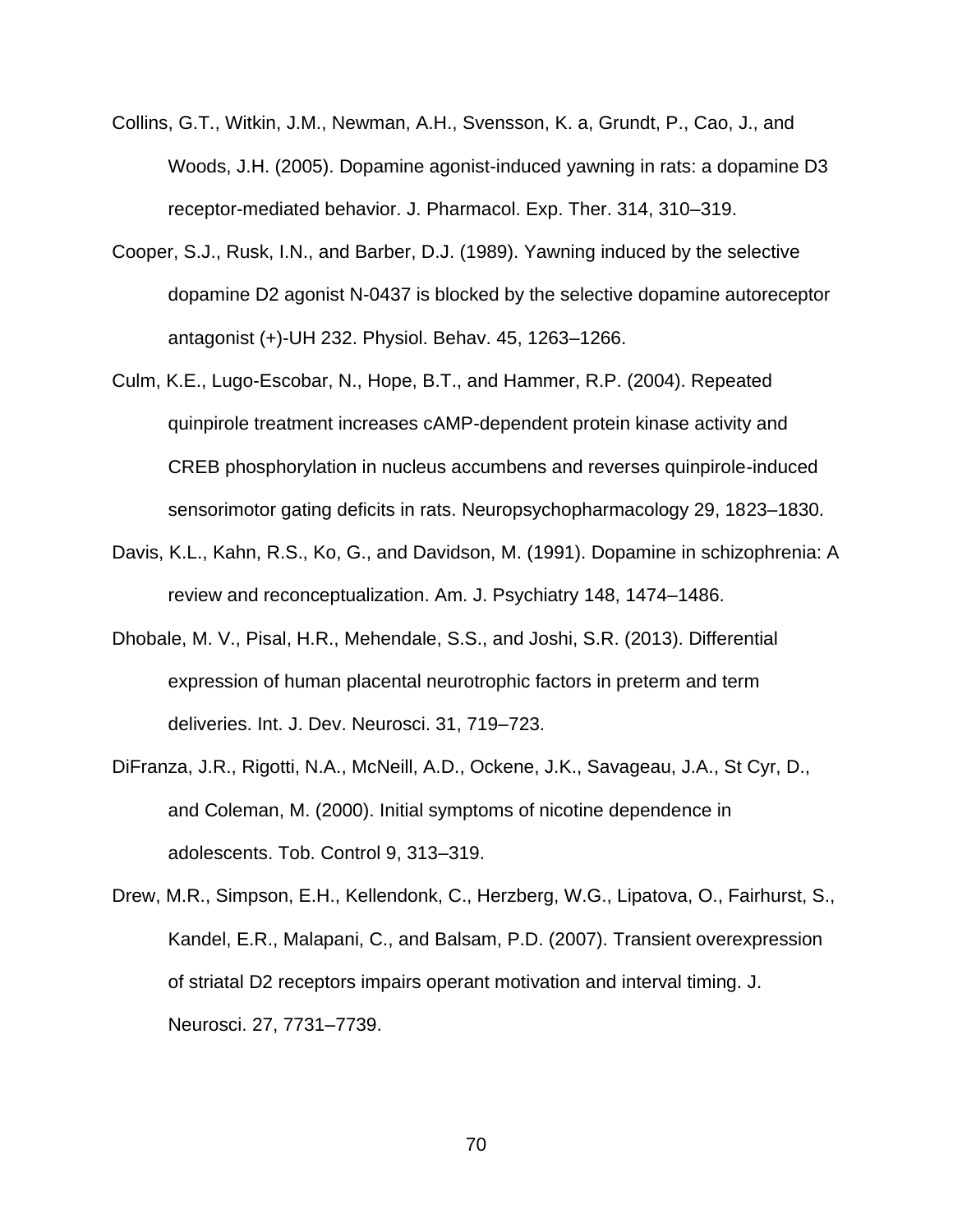- Dupont, C., Armant, D.R., and Brenner, C.A. (2009). Epigenetics: Definition, mechanisms and clinical perspective. Semin. Reprod. Med. 27, 351–357.
- Farrell, M.S., Werge, T., Sklar, P., Owen, M.J., Ophoff, R.A., O'donovan, M.C., Corvin, A., Cichon, S., and Sullivan, P.F. (2015). Evaluating historical candidate genes for schizophrenia. Mol. Psychiatry 20, 555–562.
- Featherstone, R.E., and Siegel, S.J. (2015). The Role of Nicotine in Schizophrenia. In International Review of Neurobiology, pp. 23–78.
- Floresco, S.B., and Magyar, O. (2006). Mesocortical dopamine modulation of executive functions: Beyond working memory. Psychopharmacology (Berl). 188, 567–585.
- Foussias, G., Siddiqui, I., Fervaha, G., Agid, O., and Remington, G. (2015). Dissecting negative symptoms in schizophrenia: opportunities for translation into new treatments. J. Psychopharmacol. 29, 116–126.
- Gonçalves, V.F., Cuperfain, A.B., and Kennedy, J.L. (2019). Sex differences in schizophrenia: estrogen and mitochondria. Neuropsychopharmacology 44, 216– 217.
- Gören, J.L. (2016). Brain-derived neurotrophic factor and schizophrenia. Ment. Heal. Clin. 6, 285–288.
- Granholm, A.C., Reyland, M., Albeck, D., Sanders, L., Gerhardt, G., Hoernig, G., Shen, L., Westphal, H., and Hoffer, B. (2000). Glial cell line-derived neurotrophic factor is essential for postnatal survival of midbrain dopamine neurons. J. Neurosci. 20, 3182–3190.
- Graybiel, A.M. (2008). Habits, Rituals, and the Evaluative Brain. Annu. Rev. Neurosci. 31, 359–387.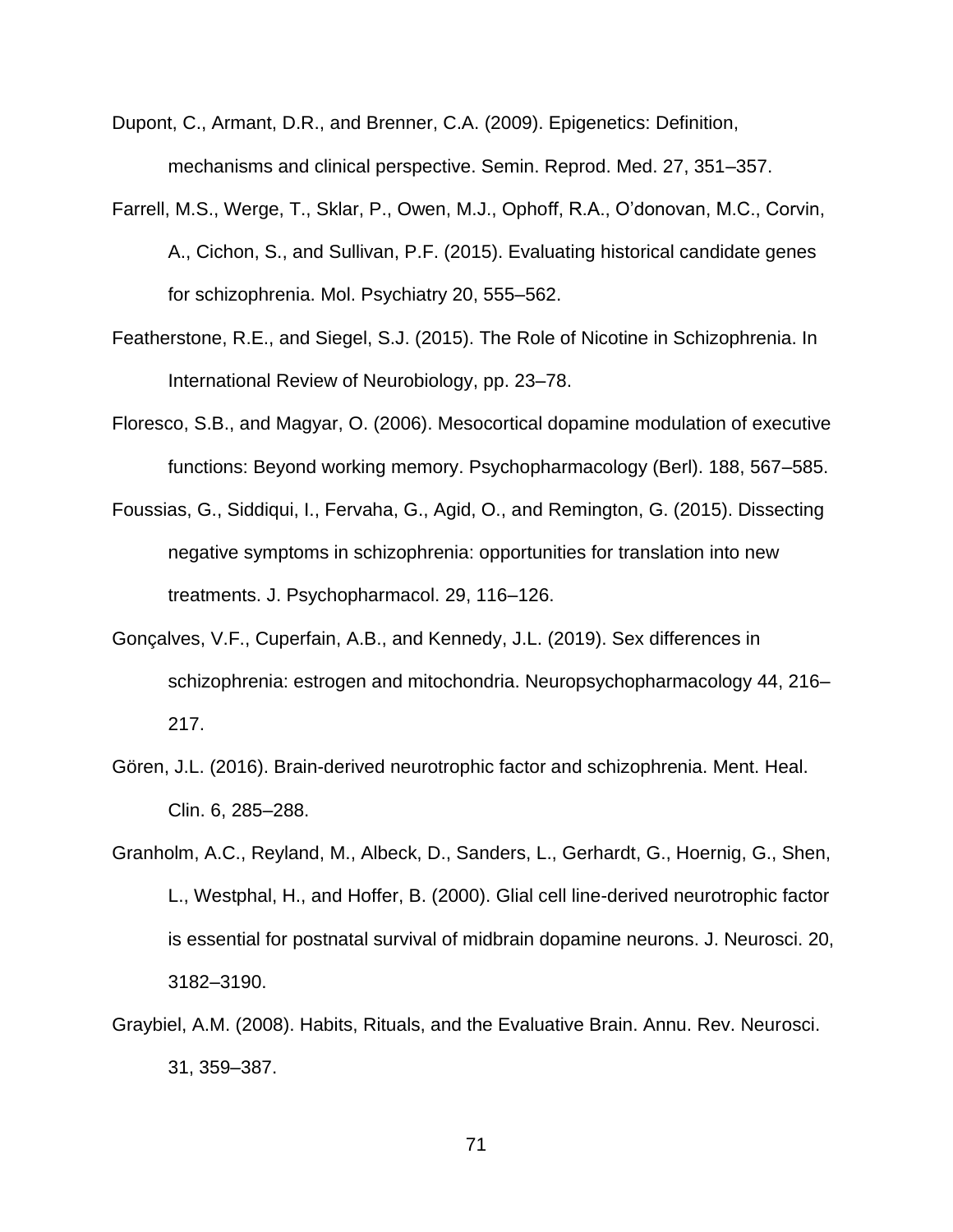- Greenwood, T.A., Lazzeroni, L.C., Murray, S.S., Cadenhead, K.S., Calkins, M.E., Dobie, D.J., Green, M.F., Gur, R.E., Gur, R.C., Hardiman, G., et al. (2011). Analysis of 94 candidate genes and 12 endophenotypes for schizophrenia from the consortium on the genetics of schizophrenia. Am. J. Psychiatry 168, 930– 946.
- Greenwood, T.A., Swerdlow, N.R., Gur, R.E., Cadenhead, K.S., Calkins, M.E., Dobie, D.J., Freedman, R., Green, M.F., Gur, R.C., Lazzeroni, L.C., et al. (2013). Genome-wide linkage analyses of 12 endophenotypes for schizophrenia from the consortium on the genetics of schizophrenia. Am. J. Psychiatry 170, 521–532.
- Guo, H., Zhu, P., Yan, L., Li, R., Hu, B., Lian, Y., Yan, J., Ren, X., Lin, S., Li, J., et al. (2014). The DNA methylation landscape of human early embryos. Nature 511, 606–610.
- Hafner, H., Maurer, K., Loffler, W., Fatkenheuer, B., An der Heiden, W., Riecher-Rossler, A., Behrens, S., and Gattaz, W.F. (1994). The epidemiology of early schizophrenia. Influence of age and gender on onset and early course. In British Journal of Psychiatry, pp. 29–38.
- Handy, D.E., Castro, R., and Loscalzo, J. (2011). Epigenetic modifications: Basic mechanisms and role in cardiovascular disease. Circulation 123, 2145–2156.
- Harrison, P.J. (1999). The neuropathology of schizophrenia. A critical review of the data and their interpretation. Brain 122, 593–624.
- Harrison, P.J., and Eastwood, S.L. (2001). Neuropathological studies of synaptic connectivity in the hippocampal formation in schizophrenia. Hippocampus 11, 508–519.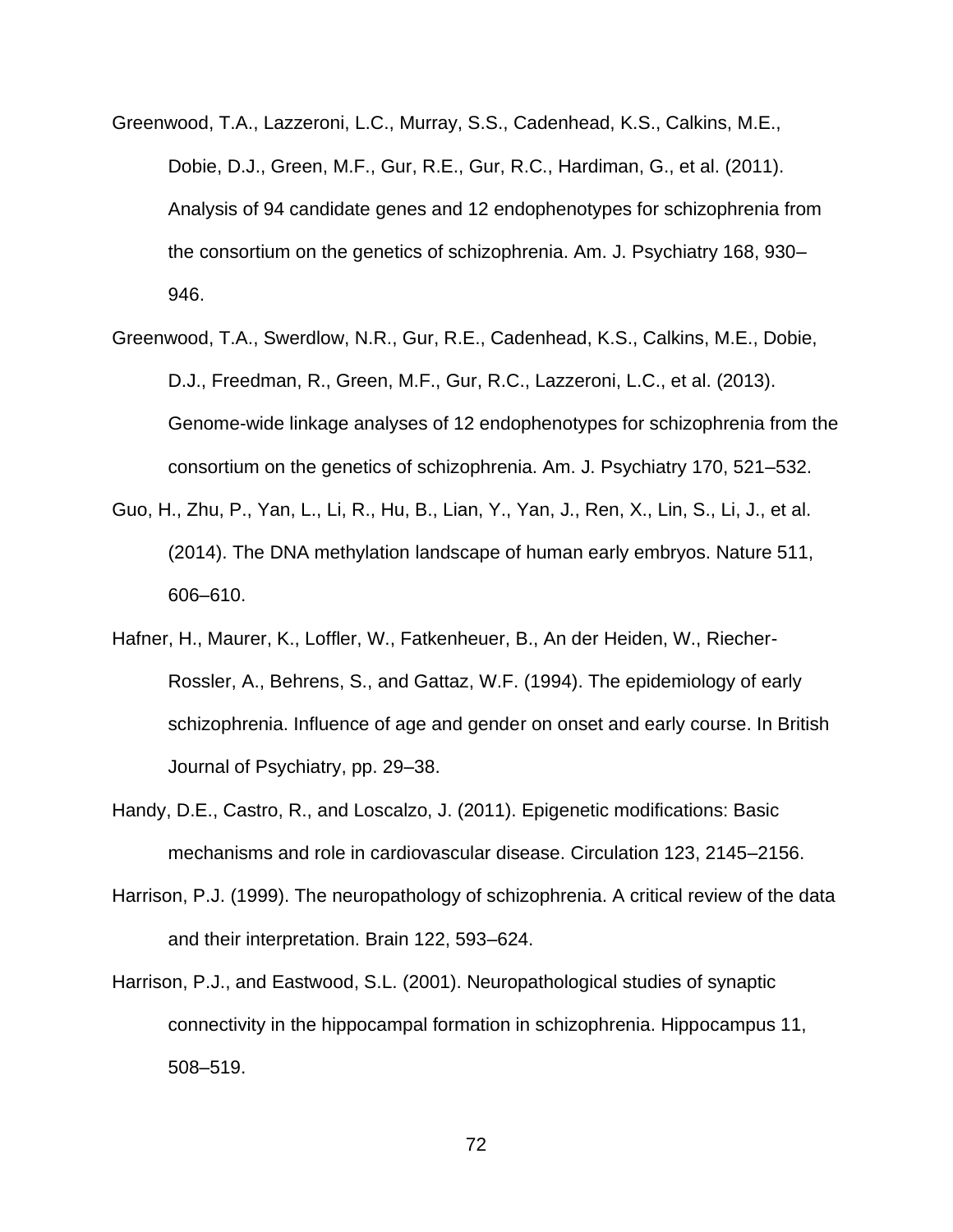- Harrison, P.J., and Weinberger, D.R. (2005). Schizophrenia genes, gene expression, and neuropathology: on the matter of their convergence. Mol. Psychiatry 10, 40– 68; image 5.
- De Hert, M., Detraux, J., Van Winkel, R., Yu, W., and Correll, C.U. (2012). Metabolic and cardiovascular adverse effects associated with antipsychotic drugs. Nat. Rev. Endocrinol. 8, 114–126.
- Hor, K., and Taylor, M. (2010). Suicide and schizophrenia: a systematic review of rates and risk factors. J. Psychopharmacol. 24, 81–90.
- Horsthemke, B. (2018). A critical view on transgenerational epigenetic inheritance in humans. Nat. Commun. 9, 1–4.
- Howes, O.D., and Kapur, S. (2009). The dopamine hypothesis of schizophrenia: Version III - The final common pathway. Schizophr. Bull. 35, 549–562.
- Howes, O., McCutcheon, R., and Stone, J. (2015). Glutamate and dopamine in schizophrenia: An update for the 21st century. J. Psychopharmacol. 29, 97–115.
- Jaaro-Peled, H., Ayhan, Y., Pletnikov, M. V., and Sawa, A. (2010). Review of pathological hallmarks of schizophrenia: Comparison of genetic models with patients and nongenetic models. Schizophr. Bull. 36, 301–313.
- Jann, M.W., Saklad, S.R., Ereshefsky, L., Richards, A.L., Harrington, C.A., and Davis, C.M. (1986). Effects of smoking on haloperidol and reduced haloperidol plasma concentrations and haloperidol clearance. Psychopharmacology (Berl). 90, 468– 470.
- Javitt, D.C. (1987). Negative schizophrenic symptomatology and the PCP (phencyclidine) model of schizophrenia. Hillside J. Clin. Psychiatry 9, 12–35.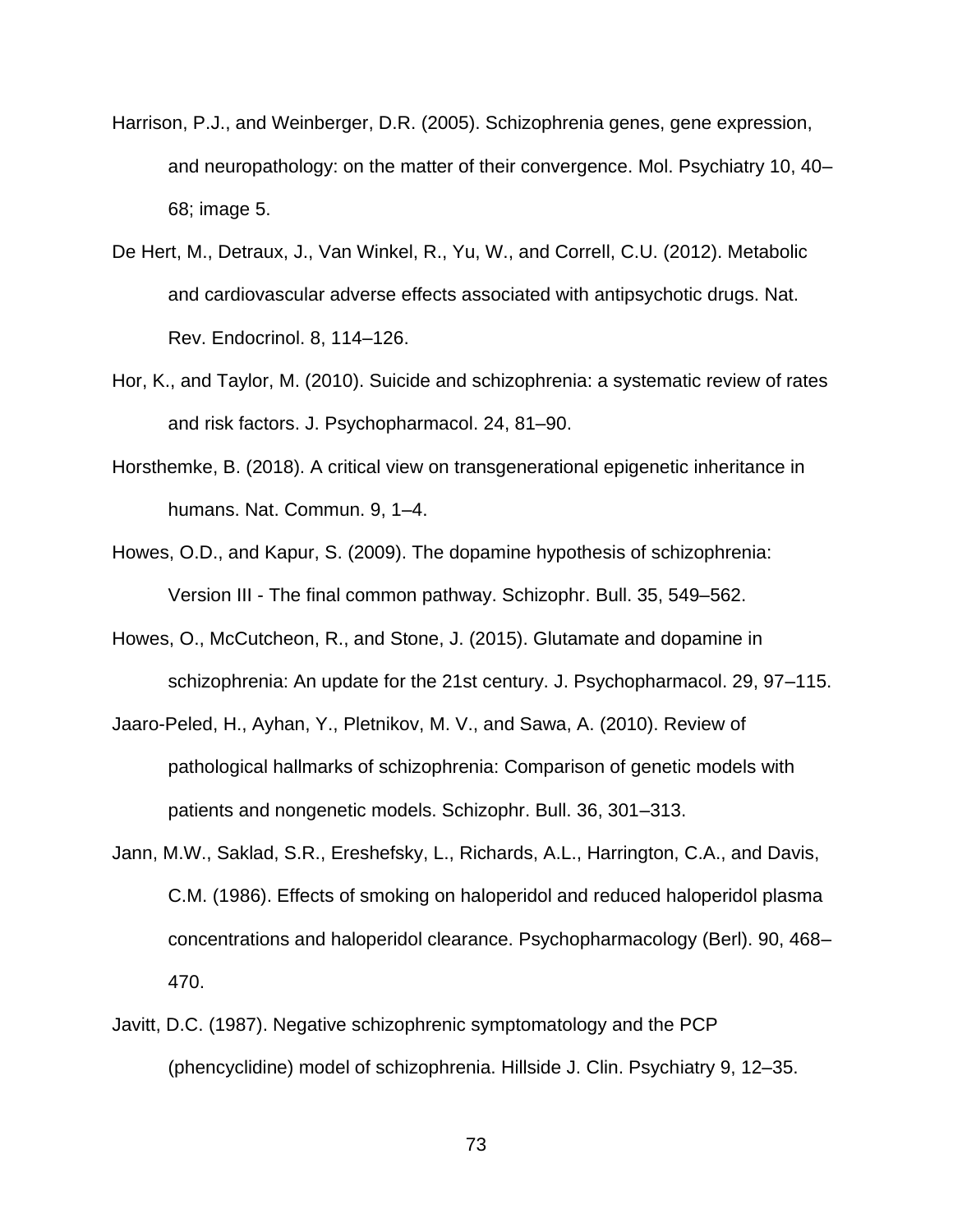- Jones, C., Watson, D., and Fone, K. (2011). Animal models of schizophrenia. Br. J. Pharmacol. 164, 1162–1194.
- Kahn, R.S., Sommer, I.E., Murray, R.M., Meyer-Lindenberg, A., Weinberger, D.R., Cannon, T.D., O'Donovan, M., Correll, C.U., Kane, J.M., Van Os, J., et al. (2015). Schizophrenia. Nat. Rev. Dis. Prim. 1.
- Karlsgodt, K.H., Glahn, D.C., van Erp, T.G.M., Therman, S., Huttunen, M., Manninen, M., Kaprio, J., Cohen, M.S., Lönnqvist, J., and Cannon, T.D. (2007). The relationship between performance and fMRI signal during working memory in patients with schizophrenia, unaffected co-twins, and control subjects. Schizophr. Res. 89, 191–197.
- Koch, M. (1998). Sensorimotor gating changes across the estrous cycle in female rats. Physiol. Behav. 64, 625–628.
- Koch, M., and Schnitzler, H.U. (1997). The acoustic startle response in rats--circuits mediating evocation, inhibition and potentiation. Behav. Brain Res. 89, 35–49.
- Kostrzewa, R.M., and Brus, R. (1991). Ontogenic homologous supersensitization of quinpirole-induced yawning in rats. Pharmacol. Biochem. Behav. 39, 517–519.
- Kostrzewa, R.M., Nowak, P., Brus, R., and Brown, R.W. (2016). Perinatal treatments with the dopamine D2-receptor agonist quinpirole produces permanent D2 receptor supersensitization: A model of schizophrenia. Neurochem. Res.
- Kotyuk, E., Nemeth, N., Ronai, Z., Demetrovics, Z., Sasvari-Szekely, M., and Szekely, A. (2016). Association between smoking behaviour and genetic variants of glial cell line-derived neurotrophic factor. J. Genet. 95, 811–818.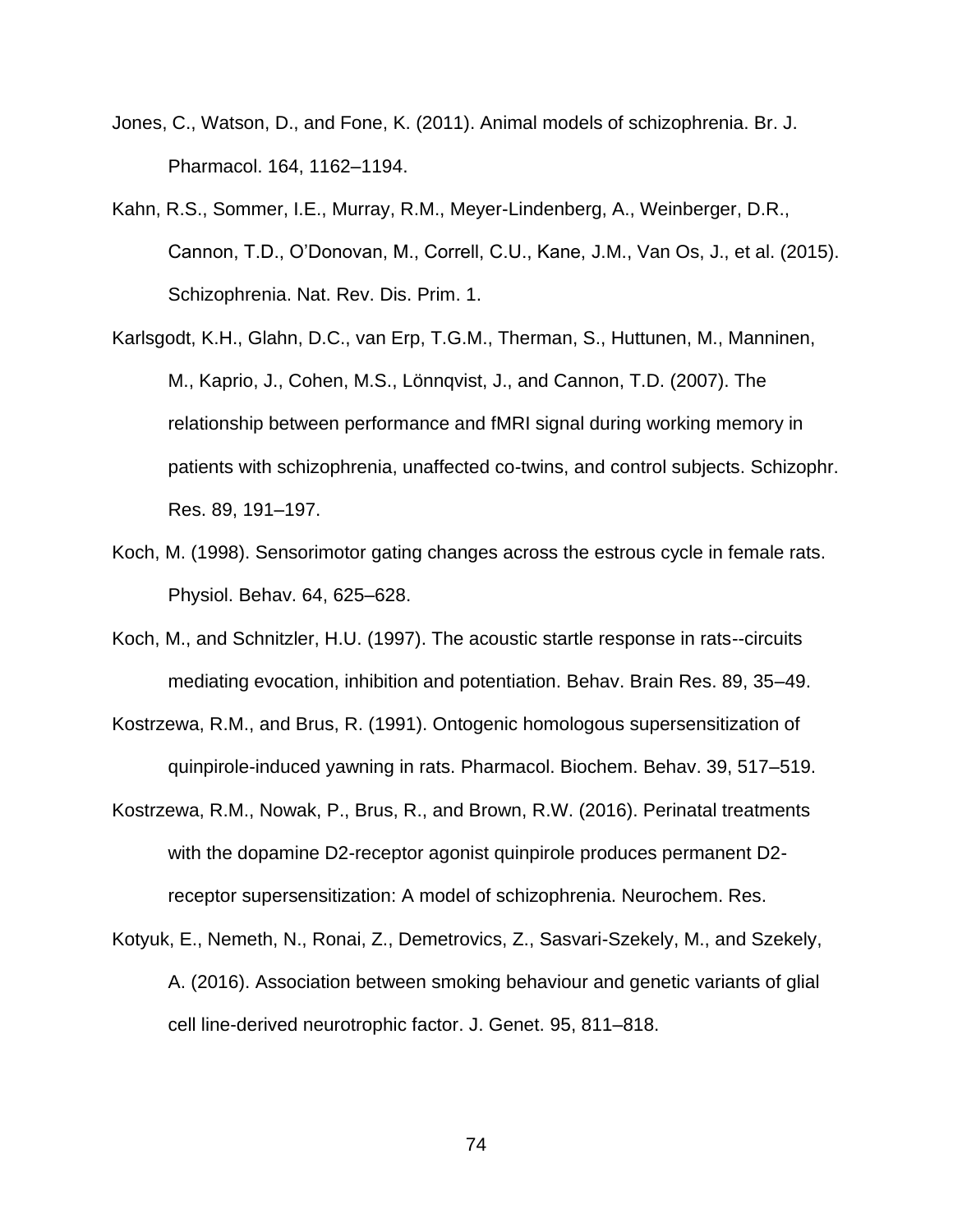- Kowiański, P., Lietzau, G., Czuba, E., Waśkow, M., Steliga, A., and Moryś, J. (2018). BDNF: A Key Factor with Multipotent Impact on Brain Signaling and Synaptic Plasticity. Cell. Mol. Neurobiol. 38, 579–593.
- Kramer, J.M. (2013). Epigenetic regulation of memory: Implications in human cognitive disorders. Biomol. Concepts 4, 1–12.
- Kumari, V., and Sharma, T. (2002). Effects of typical and atypical antipsychotics on prepulse inhibition in schizophrenia: a critical evaluation of current evidence and directions for future research. Psychopharmacology (Berl). 162, 97–101.
- Lacroix, L., Broersen, L.M., Feldon, J., and Weiner, I. (2000). Effects of local infusions of dopaminergic drugs into the medial prefrontal cortex of rats on latent inhibition, prepulse inhibition and amphetamine induced activity. Behav. Brain Res. 107, 111–121.
- Lacy, R.T., Mactutus, C.F., and Harrod, S.B. (2011). Prenatal IV nicotine exposure produces a sex difference in sensorimotor gating of the auditory startle reflex in adult rats. Int. J. Dev. Neurosci. 29, 153–161.
- LeDuc, P.A., and Mittleman, G. (1995). Schizophrenia and psychostimulant abuse: a review and re-analysis of clinical evidence. Psychopharmacology (Berl). 121, 407–427.
- Leucht, S., Cipriani, A., Spineli, L., Mavridis, D., Örey, D., Richter, F., Samara, M., Barbui, C., Engel, R.R., Geddes, J.R., et al. (2013). Comparative efficacy and tolerability of 15 antipsychotic drugs in schizophrenia: A multiple-treatments meta-analysis. Lancet 382, 951–962.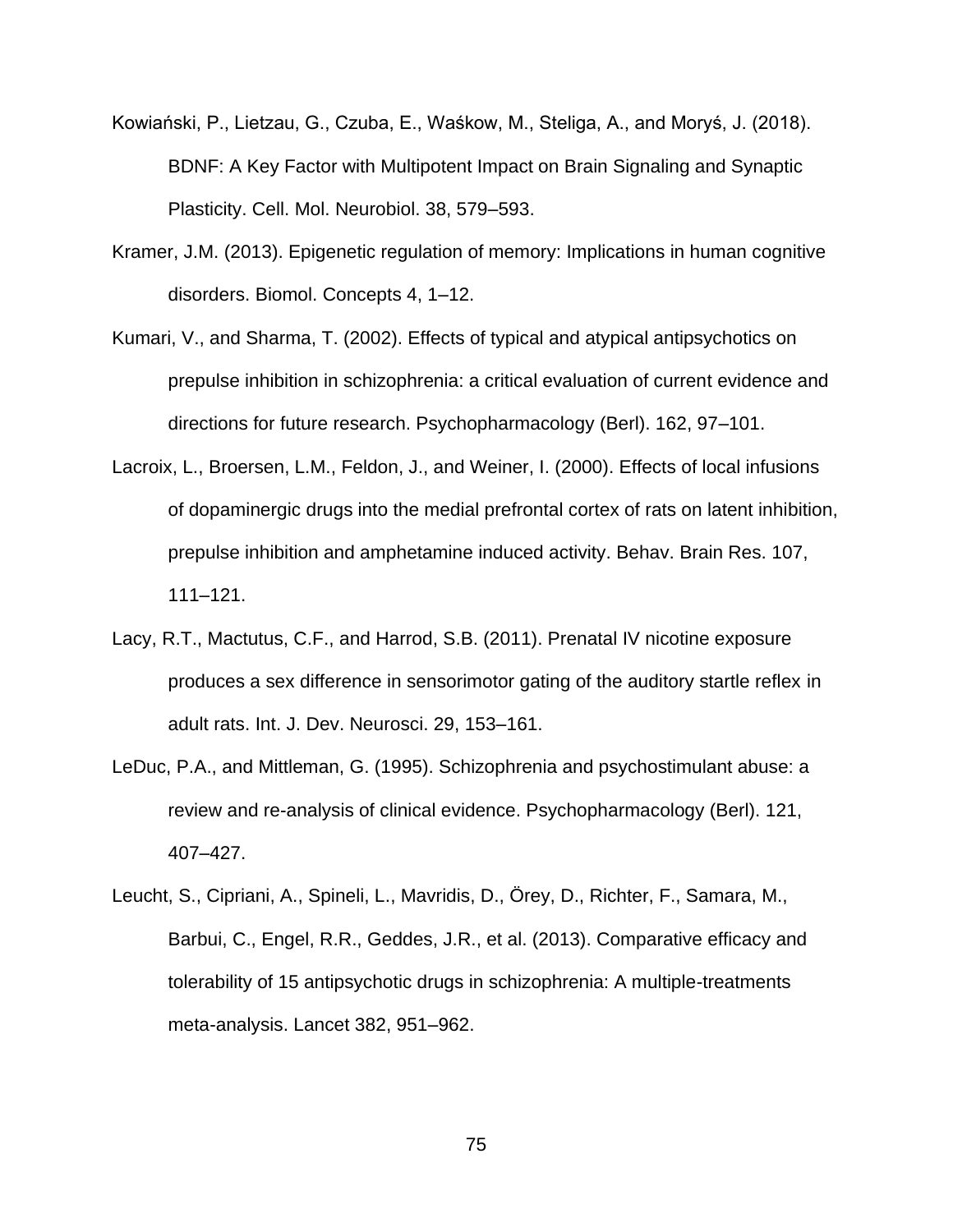- Li, X., and Wolf, M.E. (2015). Multiple faces of BDNF in cocaine addiction. Behav. Brain Res. 279, 240–254.
- Light, G.A., and Swerdlow, N.R. (2014). Neurophysiological biomarkers informing the clinical neuroscience of schizophrenia: Mismatch negativity and prepulse inhibition of startle. Curr. Top. Behav. Neurosci. 21, 293–314.
- Lindholm, D., Mäkelä, J., Di Liberto, V., Mudò, G., Belluardo, N., Eriksson, O., and Saarma, M. (2016). Current disease modifying approaches to treat Parkinson's disease. Cell. Mol. Life Sci. 73, 1365–1379.
- Lipska, B.K., and Weinberger, D.R. (1993). Delayed effects of neonatal hippocampal damage on haloperidol-induced catalepsy and apomorphine-induced stereotypic behaviors in the rat. Brain Res. Dev. Brain Res. 75, 213–222.
- Livak, K.J., and Schmittgen, T.D. (2001). Analysis of relative gene expression data using real-time quantitative PCR and the 2-ΔΔCT method. Methods 25, 402–408.
- Lodge, D.J., and Grace, A.A. (2009). Gestational methylazoxymethanol acetate administration: A developmental disruption model of schizophrenia. Behav. Brain Res. 204, 306–312.
- Lu, B., Nagappan, G., and Lu, Y. (2015). BDNF and synaptic plasticity, cognitive function, and dysfunction. Handb. Exp. Pharmacol. 220, 223–250.
- Lucatch, A.M., Lowe, D.J.E., Clark, R.C., Kozak, K., and George, T.P. (2018). Neurobiological Determinants of Tobacco Smoking in Schizophrenia. Front. Psychiatry 9, 672.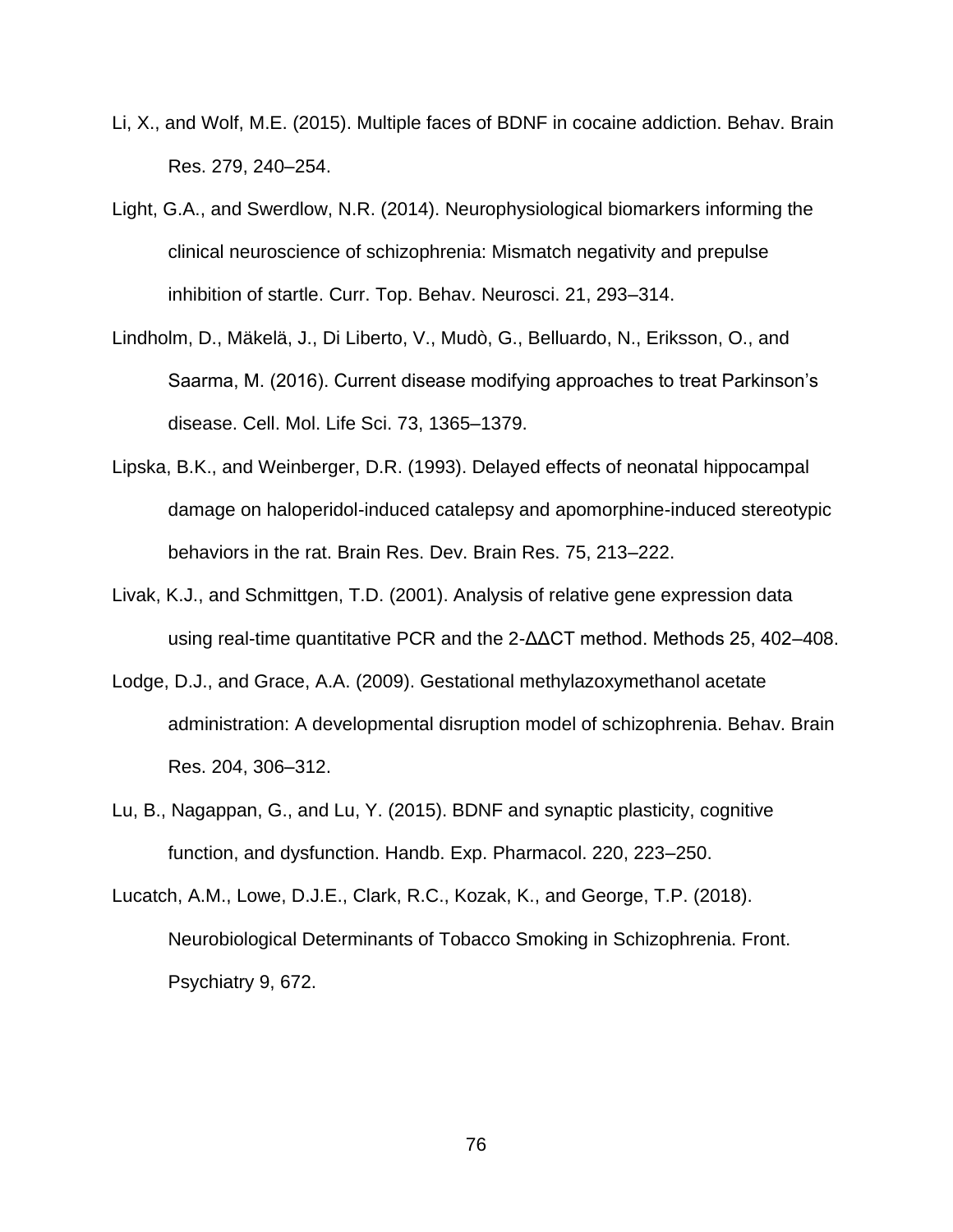- Lumey, L.H., Stein, A.D., Kahn, H.S., van der Pal-de Bruin, K.M., Blauw, G.J., Zybert, P.A., and Susser, E.S. (2007). Cohort profile: the Dutch Hunger Winter families study. Int. J. Epidemiol. 36, 1196–1204.
- Maple, A.M., Perna, M.K., Parlaman, J.P., Stanwood, G.D., and Brown, R.W. (2007). Ontogenetic quinpirole treatment produces long-lasting decreases in the expression of Rgs9, but increases Rgs17 in the striatum, nucleus accumbens and frontal cortex. Eur. J. Neurosci. 26, 2532–2538.
- Maple, A.M., Smith, K.J., Perna, M.K., and Brown, R.W. (2015). Neonatal quinpirole treatment produces prepulse inhibition deficits in adult male and female rats. Pharmacol. Biochem. Behav. 137, 93–100.
- Marinho, V., Pinto, G.R., Figueiredo, R., Ayres, C., Bandeira, J., and Teixeira, S. (2019). The BDNF Val66Met Polymorphism Promotes Changes in the Neuronal Integrity and Alters the Time Perception. J. Mol. Neurosci. 67, 82–88.
- Martinez, Z.A., Ellison, G.D., Geyer, M.A., and Swerdlow, N.R. (1999). Effects of sustained phencyclidine exposure on sensorimotor gating of startle in rats. Neuropsychopharmacology 21, 28–39.
- Matsumoto, H., and Higa, H.H. (1966). Studies on methylazoxymethanol, the aglycone of cycasin: methylation of nucleic acids in vitro. Biochem. J. 98, 20C-22C.
- McGowan, P.O., Suderman, M., Sasaki, A., Huang, T.C.T., Hallett, M., Meaney, M.J., and Szyf, M. (2011). Broad epigenetic signature of maternal care in the brain of adult rats. PLoS One 6.
- Meltzer, H.Y. (1997). Treatment-resistant schizophrenia The role of clozapine. Curr. Med. Res. Opin. 14, 1–20.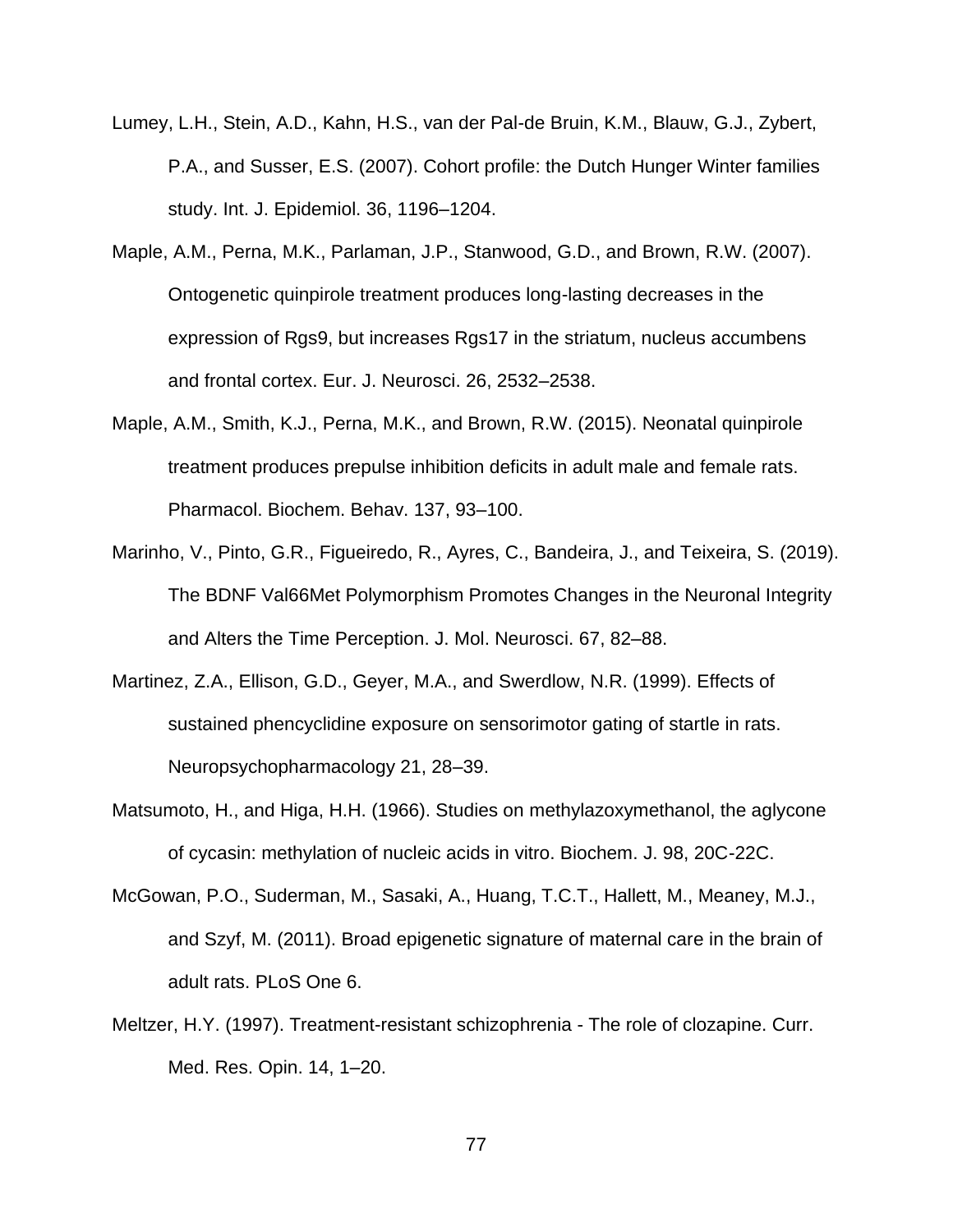- Mendrek, A., and Mancini-Marïe, A. (2016). Sex/gender differences in the brain and cognition in schizophrenia. Neurosci. Biobehav. Rev. 67, 57–78.
- Mesholam-Gately, R.I., Giuliano, A.J., Goff, K.P., Faraone, S. V., and Seidman, L.J. (2009). Neurocognition in First-Episode Schizophrenia: A Meta-Analytic Review. Neuropsychology 23, 315–336.
- Millan, M.J., Fone, K., Steckler, T., and Horan, W.P. (2014). Negative symptoms of schizophrenia: Clinical characteristics, pathophysiological substrates, experimental models and prospects for improved treatment. Eur. Neuropsychopharmacol. 24, 645–692.
- Miyamoto, Y., and Nitta, A. (2014). Behavioral phenotypes for negative symptoms in animal models of schizophrenia. J. Pharmacol. Sci. 126, 310–320.
- Ngan, E.T.C., Yatham, L.N., Ruth, T.J., and Liddle, P.F. (2000). Decreased serotonin 2A receptor densities in neuroleptic-naive patients with schizophrenia: A pet study using [ 18F]setoperone. Am. J. Psychiatry 157, 1016–1018.
- Nieto, R., Kukuljan, M., and Silva, H. (2013). BDNF and schizophrenia: From neurodevelopment to neuronal plasticity, learning, and memory. Front. Psychiatry 4.
- Olney, J.W., Newcomer, J.W., and Farber, N.B. (1999). NMDA receptor hypofunction model of schizophrenia. J. Psychiatr. Res. 33, 523–533.
- Oswald, J., Engemann, S., Lane, N., Mayer, W., Olek, A., Fundele, R., Dean, W., Reik, W., and Walter, J. (2000). Active demethylation of the paternal genome in the mouse zygote. Curr. Biol. 10, 475–478.

Owen, M.J., Sawa, A., and Mortensen, P.B. (2016). Schizophrenia. Lancet 388, 86–97.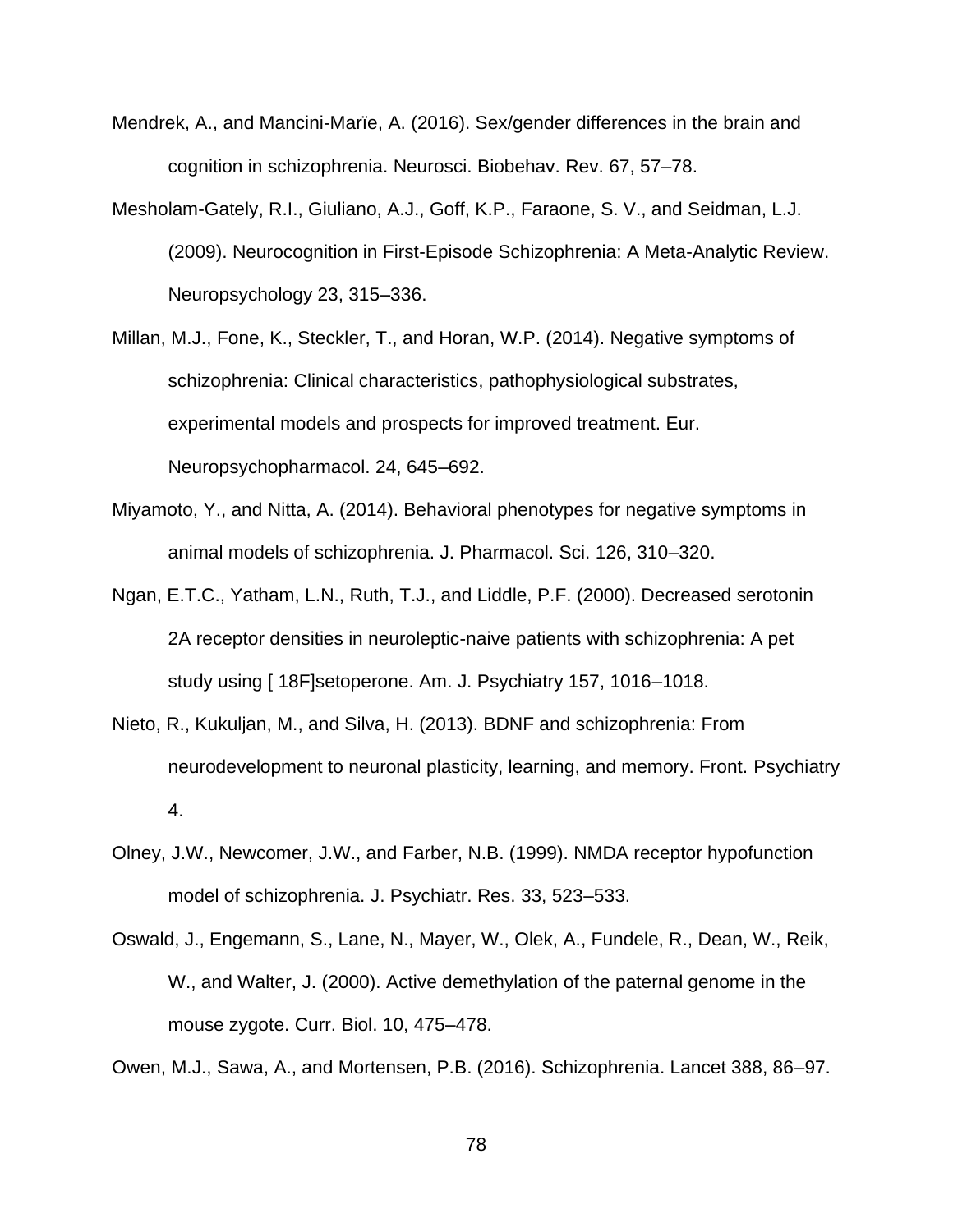- Le Pen, G., Grottick, A.J., Higgins, G.A., Martin, J.R., Jenck, F., and Moreau, J.L. (2000). Spatial and associative learning deficits induced by neonatal excitotoxic hippocampal damage in rats: Further evaluation of an animal model of schizophrenia. Behav. Pharmacol. 11, 257–268.
- Perez-Polo, J.R., Dy, P., Westlund, K., Hall, K., and Livingston, K. (1978). Levels of serum nerve growth factor in schizophrenia. Birth Defects Orig. Artic. Ser. 14, 311–321.
- Perna, M.K., and Brown, R.W. (2013). Adolescent nicotine sensitization and effects of nicotine on accumbal dopamine release in a rodent model of increased dopamine D2 receptor sensitivity. Behav. Brain Res. 242, 102–109.
- Perna, M.K., Henderson, Y.O., Bruner, C.L., and Brown, R.W. (2011). An analysis of nicotine conditioned place conditioning in early postweanling and adolescent rats neonatally treated with quinpirole. Behav. Brain Res. 220, 254–261.
- Peterson, D.J., Gill, W.D., Dose, J.M., Hoover, D.B., Pauly, J.R., Cummins, E.D., Burgess, K.C., and Brown, R.W. (2017). The effects of nicotine in the neonatal quinpirole rodent model of psychosis: Neural plasticity mechanisms and nicotinic receptor changes. Behav. Brain Res. 325, 17–24.
- Picchioni, M.M., and Murray, R.M. (2007). Schizophrenia. Br. Med. J. 335, 91–95.
- Pierce, R.C., and Kalivas, P.W. (1997). A circuitry model of the expression of behavioral sensitization to amphetamine-like psychostimulants. Brain Res. Rev. 25, 192– 216.
- Pláteník, J., Balcar, V.J., Yoneda, Y., Mioduszewska, B., Buchal, R., Hynek, R., Kilianek, L., Kuramoto, N., Wilczynski, G., Ogita, K., et al. (2005). Apparent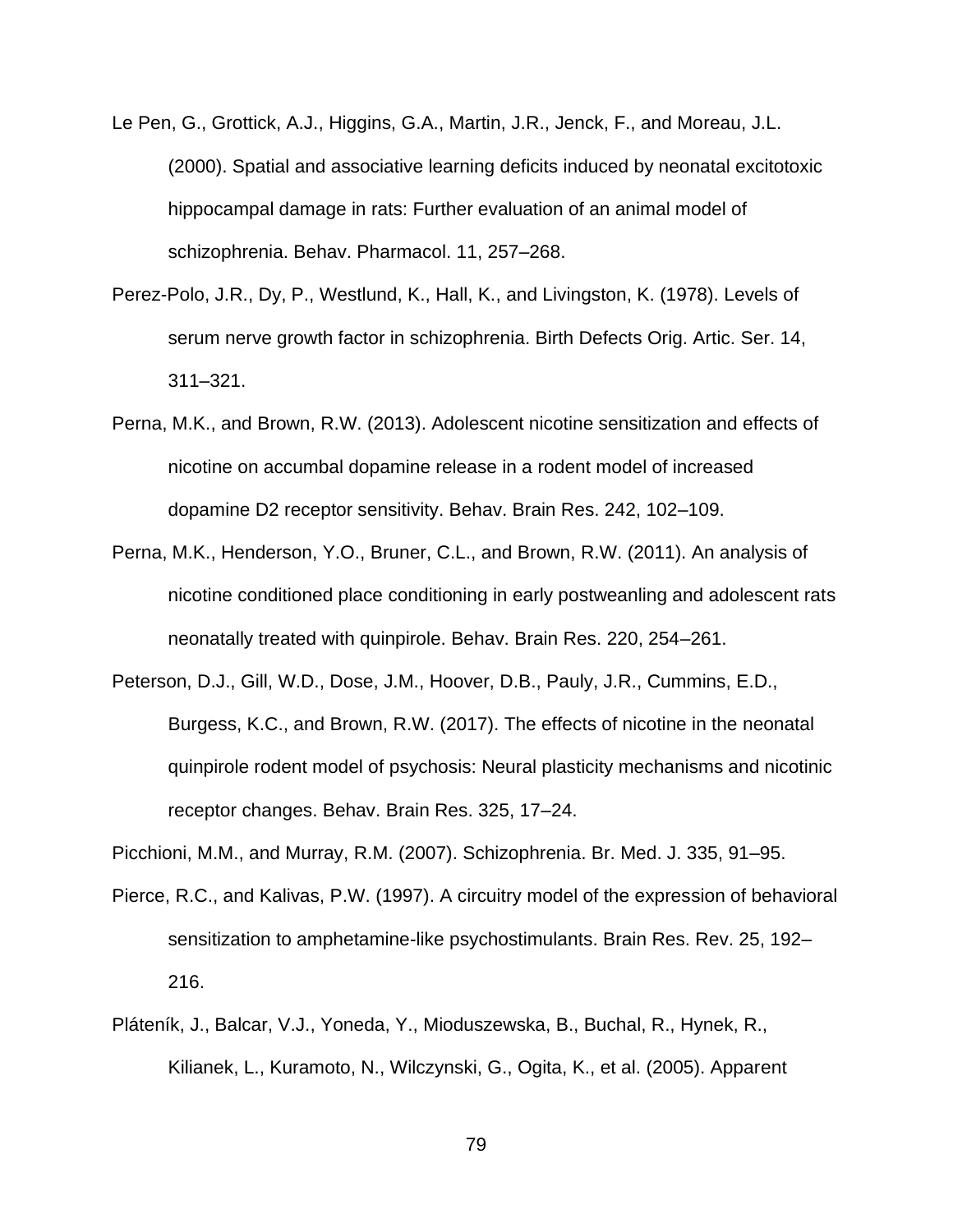presence of Ser133-phosphorylated cyclic AMP response element binding protein (pCREB) in brain mitochondria is due to cross-reactivity of pCREB antibodies with pyruvate dehydrogenase. J. Neurochem. 95, 1446–1460.

- Powell, S.B., Weber, M., and Geyer, M.A. (2012). Genetic models of sensorimotor gating: Relevance to neuropsychiatric disorders. Curr. Top. Behav. Neurosci. 12, 251–318.
- Saha, S., Chant, D., and McGrath, J. (2007). A systematic review of mortality in schizophrenia: Is the differential mortality gap worsening over time? Arch. Gen. Psychiatry.
- Salamone, J.D., Correa, M., Farrar, A., and Mingote, S.M. (2007). Effort-related functions of nucleus accumbens dopamine and associated forebrain circuits. Psychopharmacology (Berl). 191, 461–482.
- Salilew-Wondim, D., Tesfaye, D., Hoelker, M., and Schellander, K. (2014). Embryo transcriptome response to environmental factors: Implication for its survival under suboptimal conditions. Anim. Reprod. Sci. 149, 30–38.
- Salokangas, R.K.R., Honkonen, T., Stengård, E., Koivisto, A.M., and Hietala, J. (2006). Cigarette smoking in long-term schizophrenia. Eur. Psychiatry 21, 219–223.
- Sandner, G., Host, L., Angst, M.-J., Guiberteau, T., Guignard, B., and Zwiller, J. (2011). The HDAC Inhibitor Phenylbutyrate Reverses Effects of Neonatal Ventral Hippocampal Lesion in Rats. Front. Psychiatry 1, 153.
- Sarkar, S. (2015). Conceptualization and treatment of negative symptoms in schizophrenia. World J. Psychiatry 5, 352.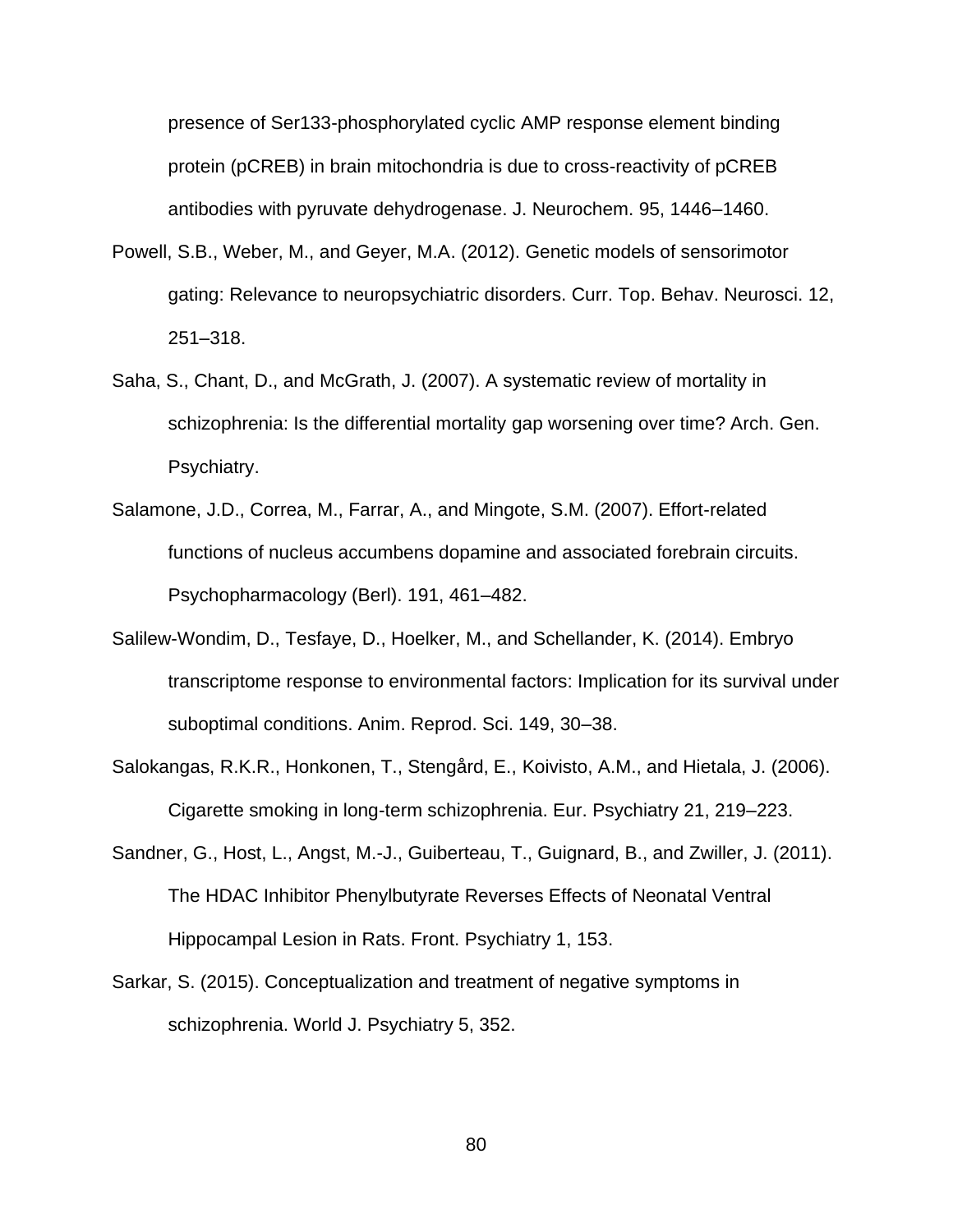- Schmid, C.L., Streicher, J.M., Meltzer, H.Y., and Bohn, L.M. (2014). Clozapine acts as an agonist at serotonin 2A receptors to counter MK-801-induced behaviors through a βarrestin2-independent activation of akt. Neuropsychopharmacology 39, 1902–1913.
- Seeman, P. (2002). Atypical antipsychotics: Mechanism of action. Can. J. Psychiatry 47, 27–38.
- Seeman, P. (2011). All Roads to Schizophrenia Lead to Dopamine Supersensitivity and Elevated Dopamine D2High Receptors. CNS Neurosci. Ther. 17, 118–132.
- Seeman, P., Lee, T., Chau-Wong, M., and Wong, K. (1976). Antipsychotic drug doses and neuroleptic/dopamine receptors. Nature 261, 717–719.
- Seeman, P., Ko, F., Jack, E., Greenstein, R., and Dean, B. (2007). Consistent with dopamine supersensitivity, RGS9 expression is diminished in the amphetaminetreated animal model of schizophrenia and in postmortem schizophrenia brain. Synapse 61, 303–309.
- Sham, P.C., MacLean, C.J., and Kendler, K.S. (1994). A typological model of schizophrenia based on age at onset, sex and familial morbidity. Acta Psychiatr. Scand. 89, 135–141.
- Sibley, D.R., De Lean, A., and Creese, I. (1982). Anterior pituitary dopamine receptors. Demonstration of interconvertible high and low affinity states of the D-2 dopamine receptor. J. Biol. Chem. 257, 6351–6361.
- Simpson, E.H., Kellendonk, C., Ward, R.D., Richards, V., Lipatova, O., Fairhurst, S., Kandel, E.R., and Balsam, P.D. (2011). Pharmacologic rescue of motivational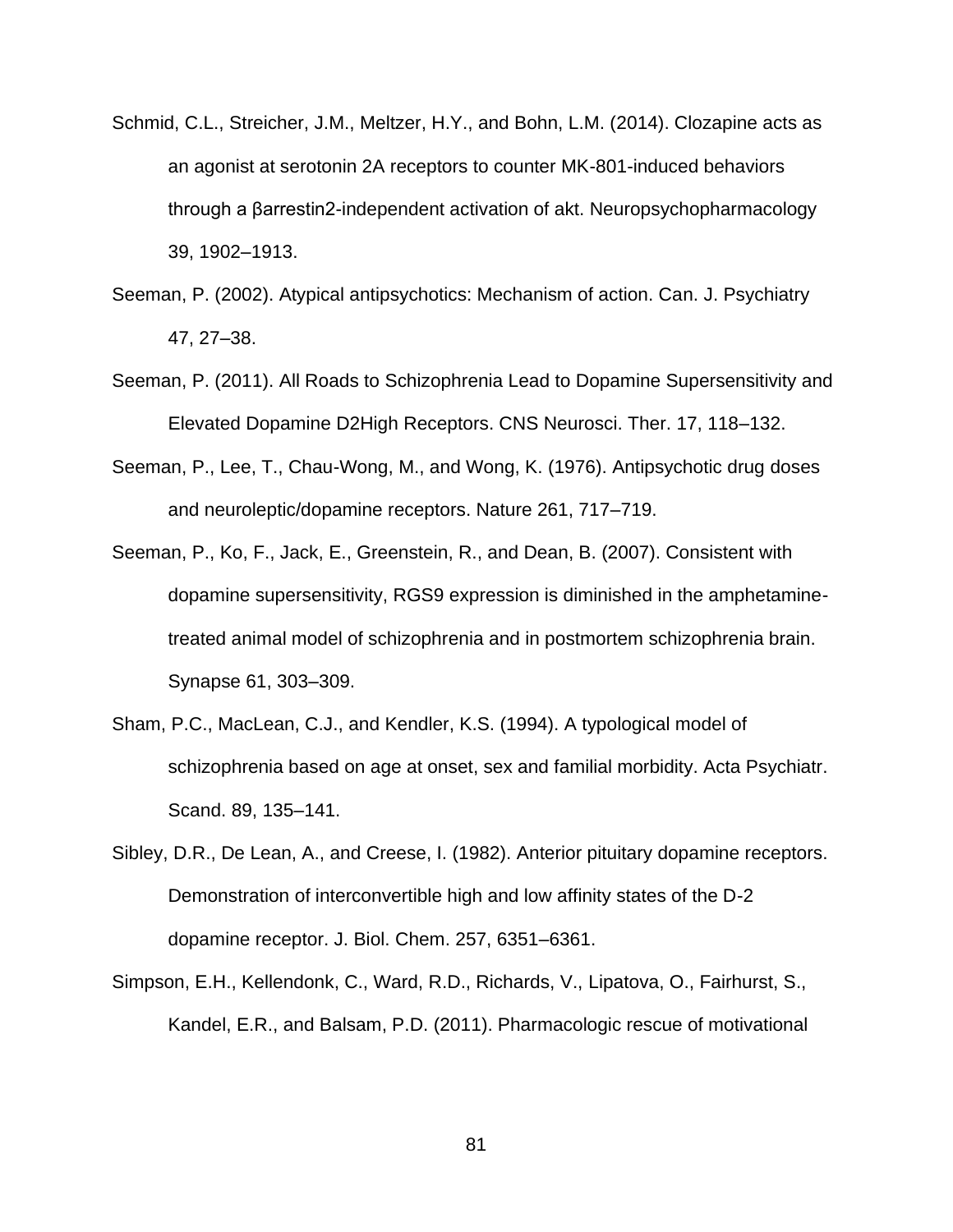deficit in an animal model of the negative symptoms of schizophrenia. Biol. Psychiatry 69, 928–935.

- Soyka, M., Albus, M., Kathmann, N., Finelli, A., Hofstetter, S., Holzbach, R., Immler, B., and Sand, P. (1993). Prevalence of alcohol and drug abuse in schizophrenic inpatients. Eur. Arch. Psychiatry Clin. Neurosci. 242, 362–372.
- Stewart, J., and Badiani, A. (1993). Tolerance and sensitization to the behavioral effects of drugs. In Behavioural Pharmacology, pp. 289–312.
- Stone, J.M., Morrison, P.D., and Pilowsky, L.S. (2007). Glutamate and dopamine dysregulation in schizophrenia - A synthesis and selective review. J. Psychopharmacol. 21, 440–452.
- Strahl, B.D., and Allis, C.D. (2000). The language of covalent histone modifications. Nature 403, 41–45.
- Subramaniam, S., Lucki, I., and McGonigle, P. (1992). Effects of chronic treatment with selective agonists on the subtypes of dopamine receptors. Brain Res. 571, 313– 322.
- Swerdlow, N.R., Paulsen, J., Braff, D.L., Butters, N., Geyer, M.A., and Swenson, M.R. (1995). Impaired prepulse inhibition of acoustic and tactile startle response in patients with Huntington's disease. J. Neurol. Neurosurg. Psychiatry 58, 192– 200.
- Swerdlow, N.R., Karban, B., Ploum, Y., Sharp, R., Geyer, M.A., and Eastvold, A. (2001a). Tactile prepuff inhibition of startle in children with Tourette's syndrome: In search of an "fMRI-friendly" startle paradigm. Biol. Psychiatry 50, 578–585.

82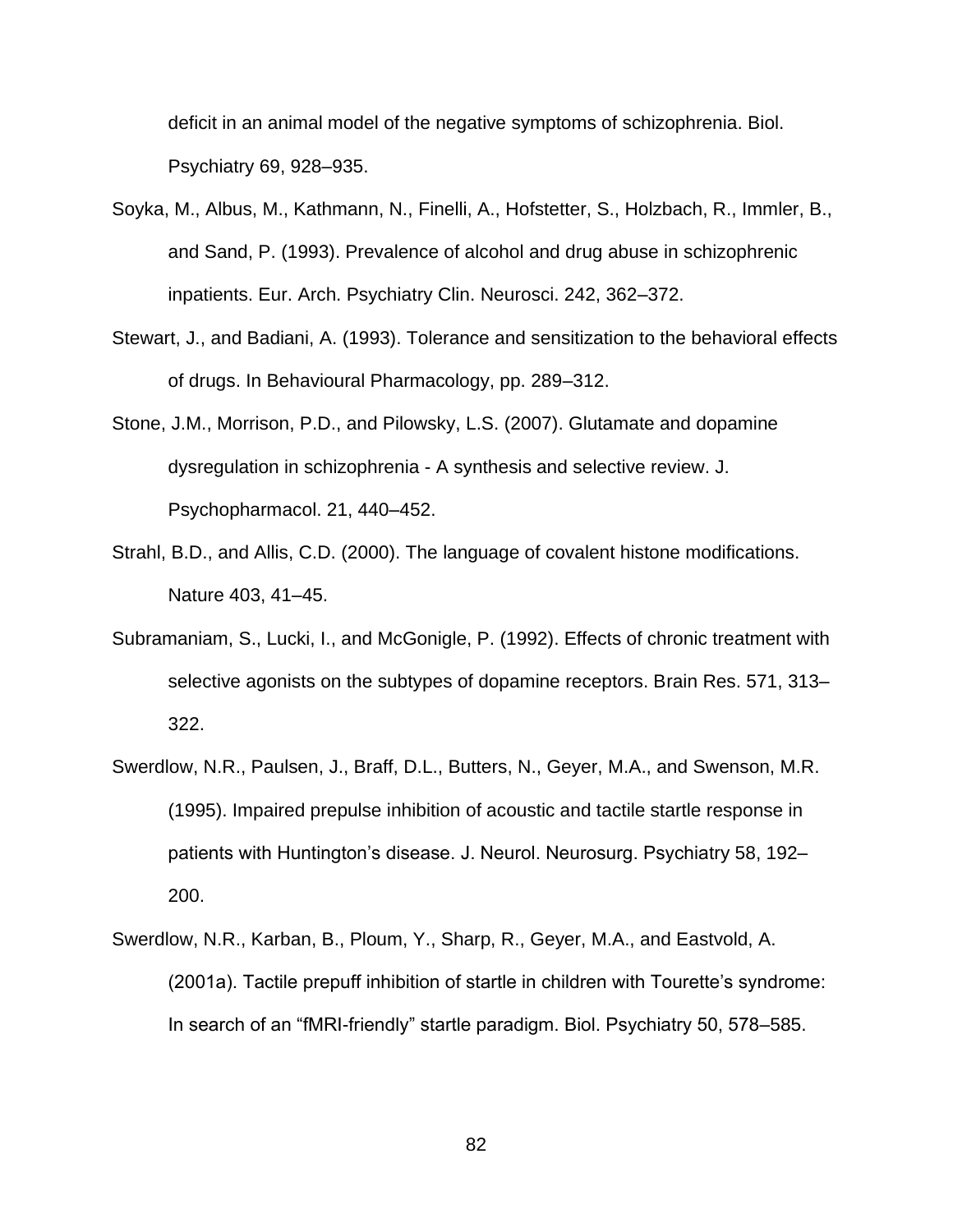- Swerdlow, N.R., Geyer, M.A., and Braff, D.L. (2001b). Neural circuit regulation of prepulse inhibition of startle in the rat: Current knowledge and future challenges. Psychopharmacology (Berl). 156, 194–215.
- Swerdlow, N.R., Light, G.A., Cadenhead, K.S., Sprock, J., Hsieh, M.H., and Braff, D.L. (2006a). Startle gating deficits in a large cohort of patients with schizophrenia: Relationship to medications, symptoms, neurocognition, and level of function. Arch. Gen. Psychiatry 63, 1325–1335.
- Swerdlow, N.R., Talledo, J., Sutherland, A.N., Nagy, D., and Shoemaker, J.M. (2006b). Antipsychotic effects on prepulse inhibition in normal "low gating" humans and rats. Neuropsychopharmacology 31, 2011–2021.
- Tan, B.-L. (2009). Profile of cognitive problems in schizophrenia and implications for vocational functioning. Aust. Occup. Ther. J. 56, 220–228.
- Tandon, R., Keshavan, M.S., and Nasrallah, H.A. (2008a). Schizophrenia, "Just the Facts": What we know in 2008. Part 1: Overview. Schizophr. Res. 100, 4–19.
- Tandon, R., Keshavan, M.S., and Nasrallah, H.A. (2008b). Schizophrenia, "Just the Facts" What we know in 2008. 2. Epidemiology and etiology. Schizophr. Res. 102, 1–18.
- Tang, W.W.C., Dietmann, S., Irie, N., Leitch, H.G., Floros, V.I., Bradshaw, C.R., Hackett, J.A., Chinnery, P.F., and Surani, M.A. (2015). A unique gene regulatory network resets the human germline epigenome for development. Cell 161, 1453– 1467.
- Taylor, D.M., and Duncan-McConnell, D. (2000). Refractory schizophrenia and atypical antipsychotics (Structured abstract). J. Psychopharmacol. 14, 409–418.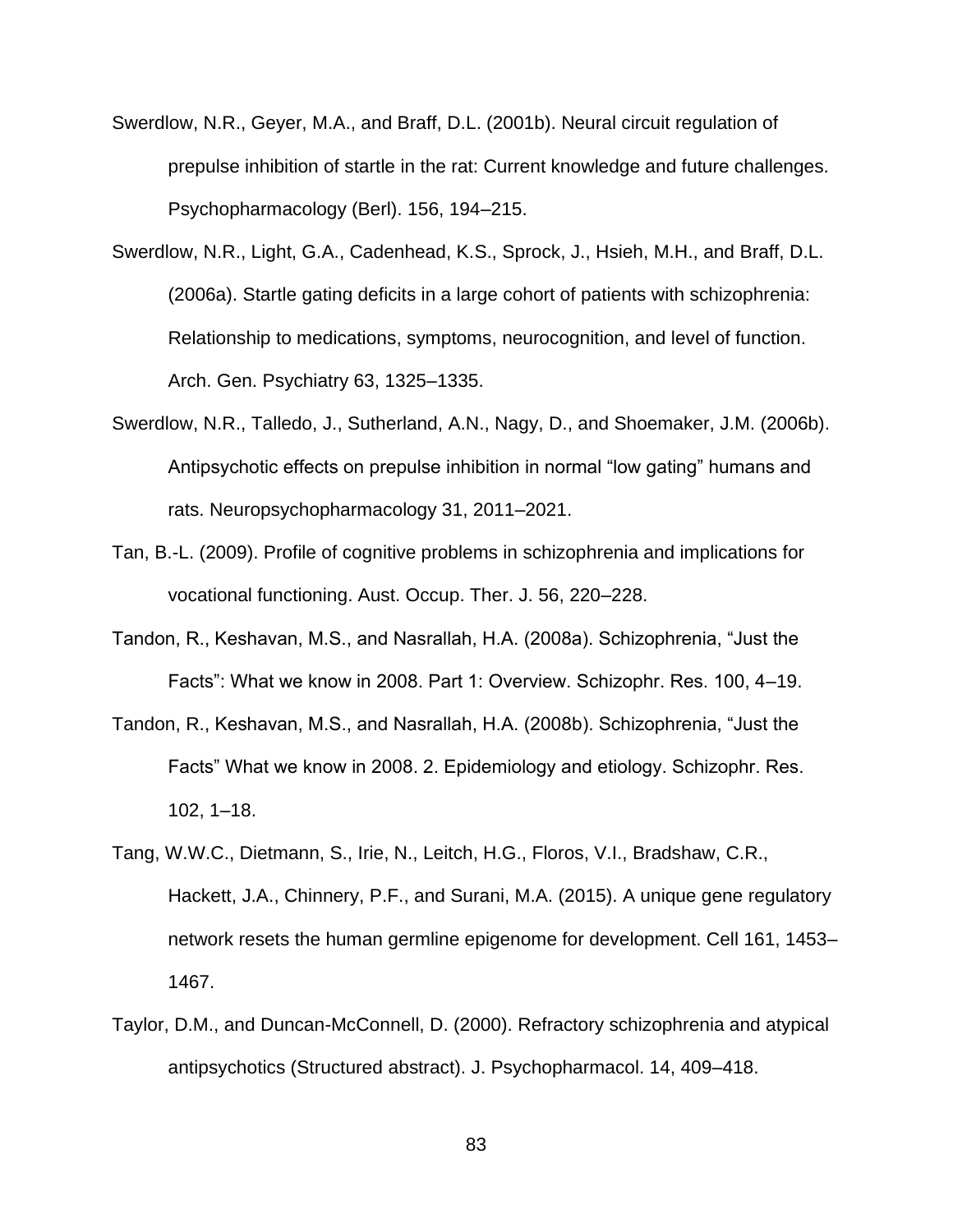- Thacker, S.K., Perna, M.K., Ward, J.J., Schaefer, T.L., Williams, M.T., Kostrzewa, R.M., and Brown, R.W. (2006). The effects of adulthood olanzapine treatment on cognitive performance and neurotrophic factor content in male and female rats neonatally treated with quinpirole. Eur. J. Neurosci. 24, 2075–2083.
- Toda, M., and Abi-Dargham, A. (2007). Dopamine hypothesis of schizophrenia: Making sense of it all. Curr. Psychiatry Rep. 9, 329–336.
- Turgeon, S.M., and Hoge, S.G. (2003). Prior exposure to phencyclidine decreases voluntary sucrose consumption and operant performance for food reward. Pharmacol. Biochem. Behav. 76, 393–400.
- Vargas-Perez, H., Kee, R.T.A., Walton, C.H., Micah Hansen, D., Razavi, R., Clarke, L., Bufalino, M.R., Allison, D.W., Steffensen, S.C., and Van Kooy, D. Der (2009). Ventral tegmental area BDNF induces an opiate-dependent-like reward state in naïve rats. Science (80-. ). 324, 1732–1734.
- Wan, R.Q., and Corbett, R. (1997). Enhancement of postsynaptic sensitivity to dopaminergic agonists induced by neonatal hippocampal lesions. Neuropsychopharmacology 16, 259–268.
- Wang, H., Xu, J., Lazarovici, P., Quirion, R., and Zheng, W. (2018). cAMP Response Element-Binding Protein (CREB): A Possible Signaling Molecule Link in the Pathophysiology of Schizophrenia. Front. Mol. Neurosci. 11, 255.
- Wei, Y., Yang, C., Wei, Y., Zhao, Z., Hou, Y., Schatten, H., and Sun, Q. (2014). Paternally induced transgenerational inheritance of susceptibility to diabetes in mammals. Proc. Natl. Acad. Sci. U. S. A. 111, 1873–1878.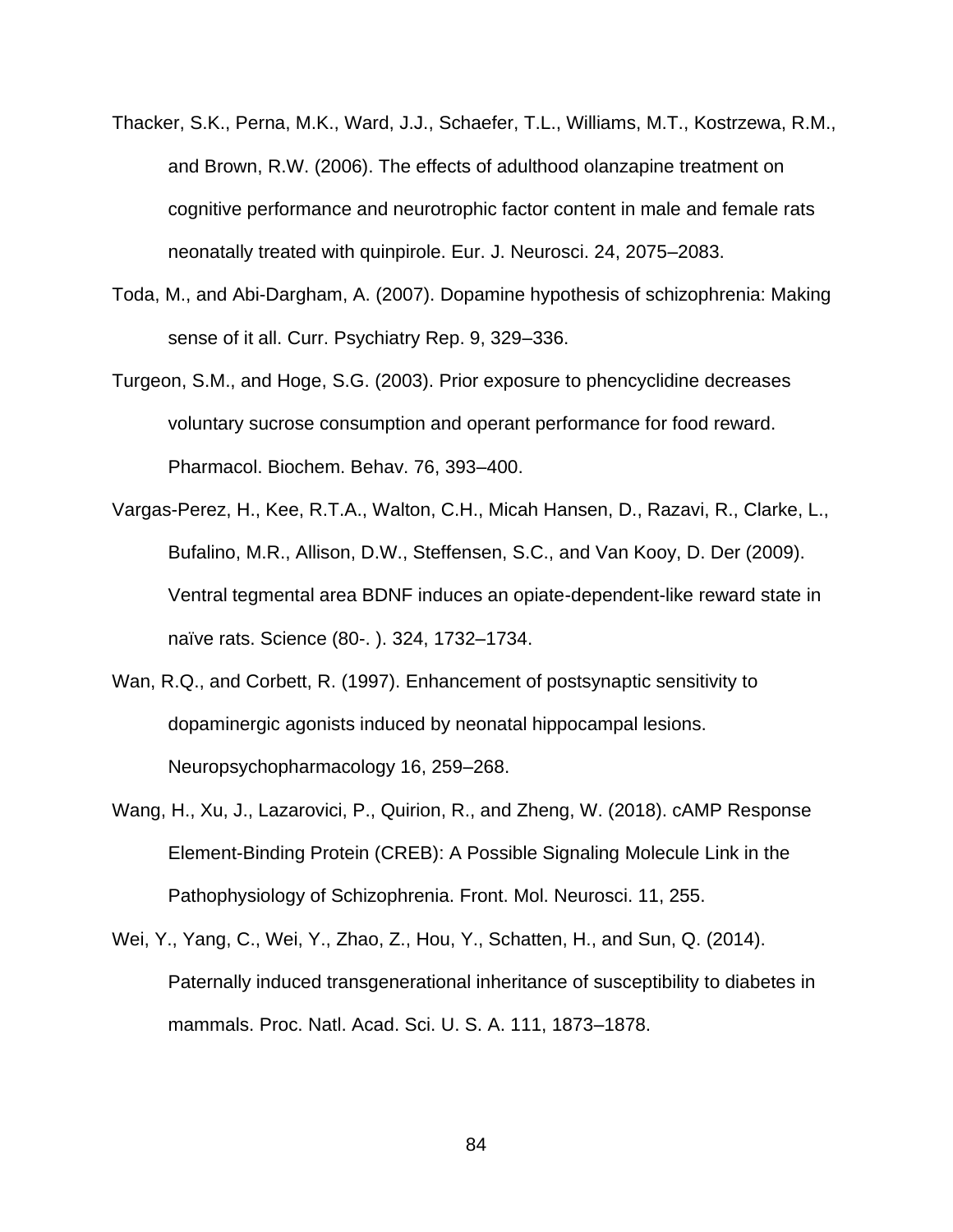- Wilhelm-Benartzi, C.S., Houseman, E.A., Maccani, M.A., Poage, G.M., Koestler, D.C., Langevin, S.M., Gagne, L.A., Banister, C.E., Padbury, J.F., and Marsit, C.J. (2012). Inutero exposures, infant growth, and DNA methylation of repetitive elements and developmentally related genes in human placenta. Environ. Health Perspect. 120, 296–302.
- Wise, R.A. (2009). Roles for nigrostriatal-not just mesocorticolimbic-dopamine in reward and addiction. Trends Neurosci. 32, 517–524.
- Yan, Z., Feng, J., Fienberg, A.A., and Greengard, P. (1999). D2 dopamine receptors induce mitogen-activated protein kinase and cAMP response element-binding protein phosphorylation in neurons. Proc. Natl. Acad. Sci. U. S. A. 96, 11607– 11612.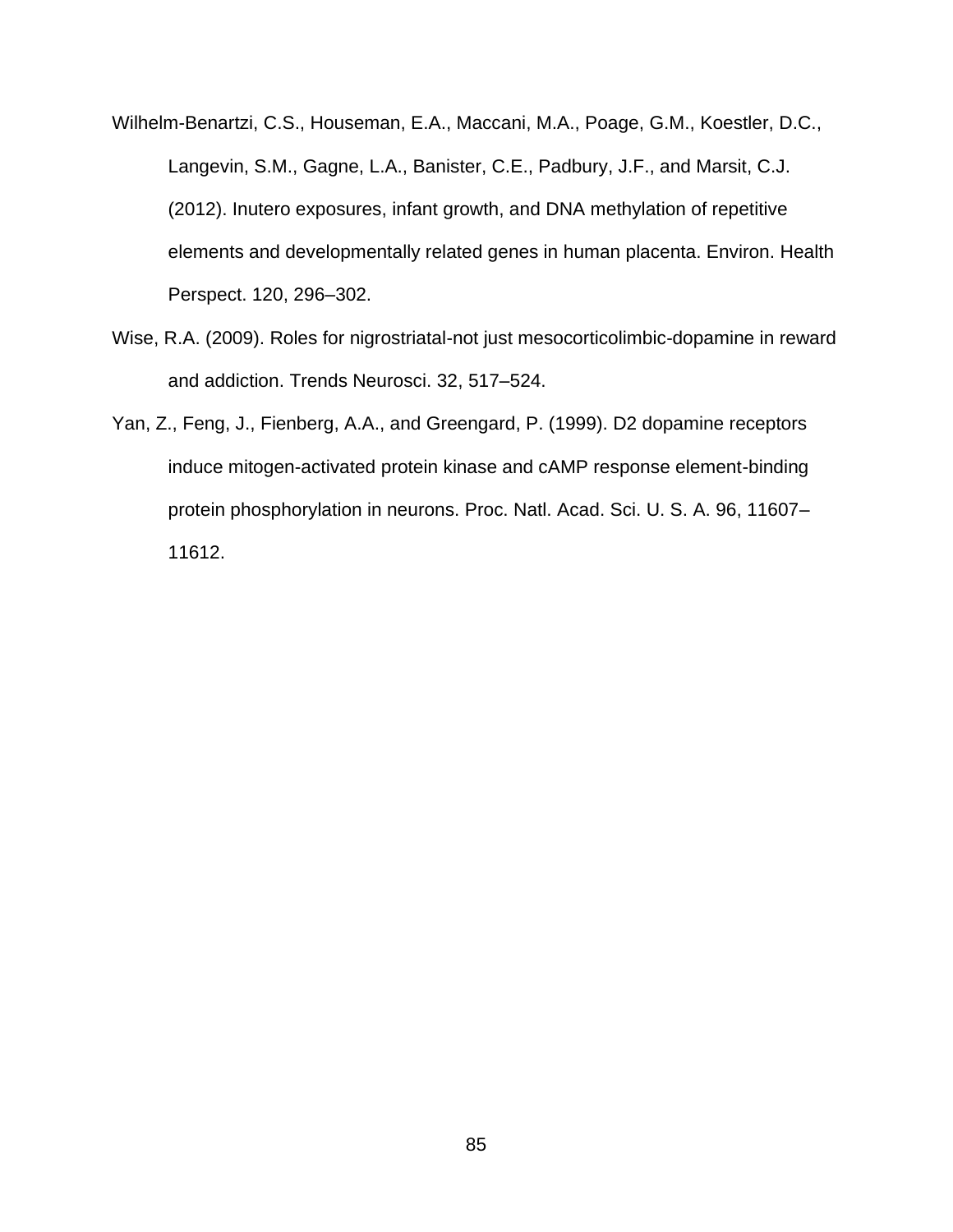## VITA

## W. DREW GILL

| Education:               | Ph.D. Biomedical Sciences, East Tennessee State University,    |
|--------------------------|----------------------------------------------------------------|
|                          | Johnson City, Tennessee, 2019                                  |
|                          | B.S. Economics, East Tennessee State University, Johnson       |
|                          | City, Tennessee, 2015                                          |
| Professional Experience: | Graduate Assistant, East Tennessee State University,           |
|                          | Department of Biomedical Sciences, 2015-2020                   |
| <b>Publications:</b>     | Gill, W. D., Shelton, H. W., Burgess, K. C., & Brown, R. W.    |
|                          | (2020). The effects of an adenosine A2A agonist on             |
|                          | the rewarding associative properties of nicotine and           |
|                          | neural plasticity in a rodent model of schizophrenia.          |
|                          | Journal of Psychopharmacology, 34(1), 137-144.                 |
|                          | Jia, C., Brown, R. W., Malone, H. M., Burgess, K. C., Gill, W. |
|                          | D., Keasey, M. P., & Hagg, T. (2019). Ciliary                  |
|                          | neurotrophic factor is a key sex-specific regulator of         |
|                          | depressive-like behavior in mice.                              |
|                          | Psychoneuroendocrinology, 100, 96-105.                         |
|                          | Brown, R. W., & Gill, W. D. (2019). Nicotine, Neural           |
|                          | Plasticity, and Nicotine's Therapeutic Potential. In           |
|                          | Neuroscience of Nicotine (pp. 65-70).                          |
|                          | Brown, R. W., Kirby, S. L., Denton, A. R., Dose, J. M.,        |
|                          | Cummins, E. D., Gill, W. D., & Burgess, K. C. (2018).          |
|                          | An analysis of the rewarding and aversive associative          |